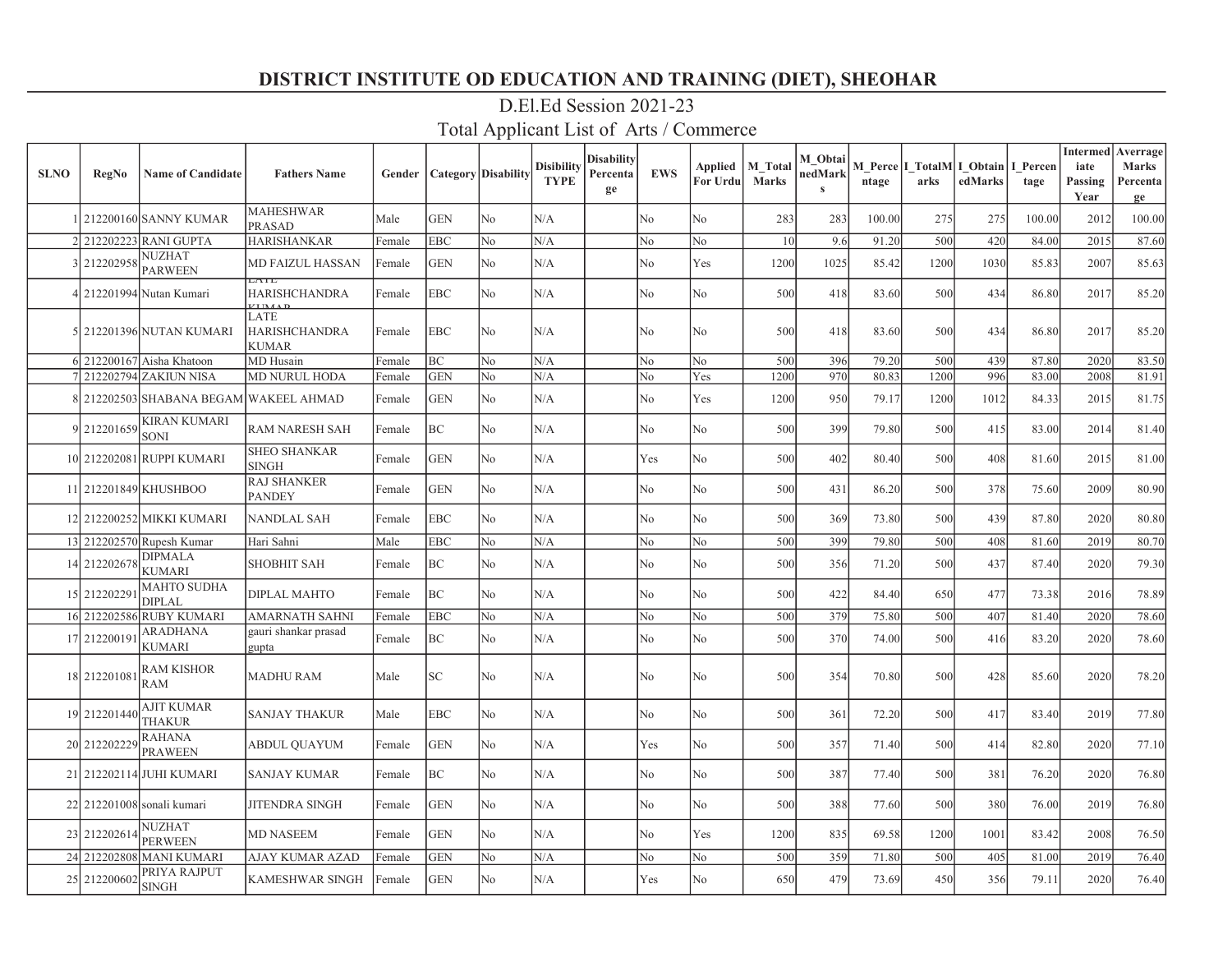| <b>SLNO</b> | <b>RegNo</b>        | <b>Name of Candidate</b>         | <b>Fathers Name</b>                    | Gender | <b>Category Disability</b> |                | Disibility<br><b>TYPE</b> | Disability<br>Percenta<br>ge | <b>EWS</b>     | Applied<br>For Urdu | <b>M</b> Total<br><b>Marks</b> | M Obtai<br>nedMark<br>$\mathbf{s}$ | ntage | arks | M Perce   I TotalM   I Obtain  <br>edMarks | I Percen<br>tage | <b>Intermed</b><br>iate<br>Passing<br>Year | Averrage<br><b>Marks</b><br>Percenta<br>ge |
|-------------|---------------------|----------------------------------|----------------------------------------|--------|----------------------------|----------------|---------------------------|------------------------------|----------------|---------------------|--------------------------------|------------------------------------|-------|------|--------------------------------------------|------------------|--------------------------------------------|--------------------------------------------|
|             | 26 212200818 RAJNI  |                                  | <b>SANJEET TIWARI</b>                  | Female | <b>GEN</b>                 | No             | N/A                       |                              | No             | No                  | 500                            | 361                                | 72.20 | 600  | 482                                        | 80.33            | 2016                                       | 76.27                                      |
|             | 27 21220009:        | ZUHRA<br><b>TABASSUM</b>         | MD FAZLUR RAHMAN Female                |        | <b>GEN</b>                 | No             | N/A                       |                              | No             | Yes                 | 1200                           | 850                                | 70.83 | 1200 | 977                                        | 81.42            | 2007                                       | 76.13                                      |
|             | 28 21220131:        | PRIYANKA<br>KUMARI               | <b>RAM PRAVESH SAH</b>                 | Female | <b>EBC</b>                 | No             | N/A                       |                              | No             | No                  | 500                            | 359                                | 71.80 | 500  | 396                                        | 79.20            | 2020                                       | 75.50                                      |
|             | 29 212200651 SAISTA |                                  | <b>MD MUMTAZ</b>                       | Female | <b>GEN</b>                 | No             | N/A                       |                              | Yes            | No                  | 600                            | 490.2                              | 81.70 | 500  | 344                                        | 68.80            | 2018                                       | 75.25                                      |
|             | 30 21220236:        | <b>MD REYAZ</b><br>ANSARI        | MD ALAUDDIN<br>ANSARI                  | Male   | EBC                        | No             | N/A                       |                              | No             | Yes                 | 1200                           | 879                                | 73.25 | 1200 | 926                                        | 77.17            | 2008                                       | 75.21                                      |
|             |                     | 31 212201506 Nilesh Kumar        | Lakhindra Ram                          | Male   | $_{\rm SC}$                | No             | N/A                       |                              | No             | No                  | 500                            | 346                                | 69.20 | 500  | 405                                        | 81.00            | 2020                                       | 75.10                                      |
|             |                     | 32 212202811 Arun Kumar          | Mahavir sah                            | Male   | BC                         | No             | N/A                       |                              | N <sub>o</sub> | No                  | 500                            | 375                                | 75.00 | 500  | 375                                        | 75.00            | 2010                                       | 75.00                                      |
|             | 33 212201236        | VICKY KUMAR<br>YADAV             | <b>ASHOK PRASAD</b><br>YADAV           | Male   | BC                         | N <sub>o</sub> | N/A                       |                              | N <sub>o</sub> | No                  | 10                             | 8.4                                | 79.80 | 500  | 347                                        | 69.40            | 2019                                       | 74.60                                      |
|             |                     | 34 212201971 RAJU KUMAR          | <b>RAJENDRA RAM</b>                    | Male   | <b>SC</b>                  | No             | N/A                       |                              | No             | No                  | 500                            | 332                                | 66.40 | 500  | 413                                        | 82.60            | 2015                                       | 74.50                                      |
|             |                     | 35 212202233 SOFIA HASEEN        | <b>ANWAR HUSSAIN</b>                   | Female | <b>GEN</b>                 | No             | N/A                       |                              | No             | No                  | 500                            | 328                                | 65.60 | 500  | 415                                        | 83.00            | 2020                                       | 74.30                                      |
|             |                     | 36 212200572 NUTAN KUMARI        | <b>BIRENDRA KUMAR</b>                  | Female | BC                         | No             | N/A                       |                              | No             | No                  | 500                            | 354                                | 70.80 | 500  | 388                                        | 77.60            | 2020                                       | 74.20                                      |
|             | 37 212200128        | <b>PRIYANKA</b><br>KUMARI        | LALMOHAN SAH                           | Female | <b>EBC</b>                 | No             | N/A                       |                              | No             | No                  | 500                            | 342                                | 68.40 | 500  | 399                                        | 79.80            | 2019                                       | 74.10                                      |
|             | 38 212201384        | PRIYANKA<br>KUMARI               | LALMOHAN SAH                           | Female | <b>EBC</b>                 | No             | N/A                       |                              | No             | No                  | 500                            | 342                                | 68.40 | 500  | 399                                        | 79.80            | 2019                                       | 74.10                                      |
|             | 39 212202129        | MD AYAZ SANA                     | <b>MD SANAULLAH</b>                    | Male   | <b>GEN</b>                 | No             | N/A                       |                              | Yes            | No                  | 1200                           | 979                                | 81.58 | 1200 | 787                                        | 65.58            | 2014                                       | 73.58                                      |
|             | 40 212202858        | <b>SHAHEEN</b><br><b>PARWEEN</b> | <b>MD NASEEM ALAM</b>                  | Female | <b>GEN</b>                 | No             | N/A                       |                              | No             | No                  | 500                            | 348                                | 69.60 | 500  | 387                                        | 77.40            | 2019                                       | 73.50                                      |
|             | 41 212202110        | Md Sarfaraz Alam                 | Abdul Mannan                           | Male   | <b>GEN</b>                 | No             | N/A                       |                              | Yes            | Yes                 | 1200                           | 766                                | 63.83 | 1200 | 997                                        | 83.08            | 2013                                       | 73.45                                      |
|             | 42 212202178        | <b>SHABNAM ARA</b>               | <b>MD EKRAMUDDIN</b>                   | Female | <b>GEN</b>                 | No             | N/A                       |                              | No             | Yes                 | 1200                           | 907                                | 75.58 | 1200 | 855                                        | 71.25            | 2008                                       | 73.41                                      |
|             |                     | 43 212202668 Nitesh Kumar        | <b>SURESH SAH</b>                      | Male   | BC                         | No             | N/A                       |                              | No             | No                  | 500                            | 363                                | 72.60 | 500  | 371                                        | 74.20            | 2019                                       | 73.40                                      |
|             |                     | 44 212201505 PRITI KUMARI        | <b>ANIL PRASAD</b>                     | Female | EBC                        | No             | N/A                       |                              | No             | No                  | 500                            | 339                                | 67.80 | 500  | 395                                        | 79.00            | 2020                                       | 73.40                                      |
|             |                     | 45 212201644 KAJAL VAIBHAV       | NAGENDRA MAHTO                         | Female | BC                         | No             | N/A                       |                              | No             | No                  | 500                            | 427.5                              | 85.50 | 500  | 306                                        | 61.20            | 2018                                       | 73.35                                      |
|             | 46 212201913        | ROHIT KUMAR<br><b>JAISWAL</b>    | <b>VINAY KUMAR</b><br><b>CHOUDHARY</b> | Male   | BC                         | No             | N/A                       |                              | No             | No                  | 500                            | 343                                | 68.60 | 500  | 389                                        | 77.80            | 2019                                       | 73.20                                      |
|             |                     | 47 212201968 SANGEETA SINGH      | <b>BHART PRASAD</b><br><b>SINGH</b>    | Female | <b>GEN</b>                 | No.            | N/A                       |                              | Yes            | No                  | 500                            | 338                                | 67.60 | 500  | 393                                        | 78.60            | 2019                                       | 73.10                                      |
|             | 48 212200689        | Nisha Kumari                     | Girijanandan Jha                       | Female | <b>EBC</b>                 | No             | N/A                       |                              | No             | No                  | 500                            | 367                                | 73.40 | 500  | 364                                        | 72.80            | 2020                                       | 73.10                                      |
|             | 49 21220272         | SHAGUFTA<br><b>PARWEEN</b>       | <b>MD ALIM</b>                         | Female | <b>GEN</b>                 | No             | N/A                       |                              | Yes            | Yes                 | 1200                           | 881                                | 73.42 | 1200 | 872                                        | 72.67            | 2009                                       | 73.05                                      |
|             | 50 21220169:        | MD SADDAM<br>HUSAIN              | <b>MD SHAHABUDDIN</b>                  | Male   | <b>GEN</b>                 | No             | N/A                       |                              | No             | Yes                 | 1200                           | 819                                | 68.25 | 1200 | 933                                        | 77.75            | 2012                                       | 73.00                                      |
|             |                     | 51 212200243 NISHA KUMARI        | <b>RAJU KUMAR</b>                      | Female | ВC                         | No             | N/A                       |                              | No             | No                  | 500                            | 342                                | 68.40 | 500  | 388                                        | 77.60            | 2019                                       | 73.00                                      |
|             |                     | 52 212201746 ROHIT KUMAR         | <b>BHARAT SAH</b>                      | Male   | <b>EBC</b>                 | No             | N/A                       |                              | No             | No                  | 500                            | 319                                | 63.80 | 500  | 409                                        | 81.80            | 2020                                       | 72.80                                      |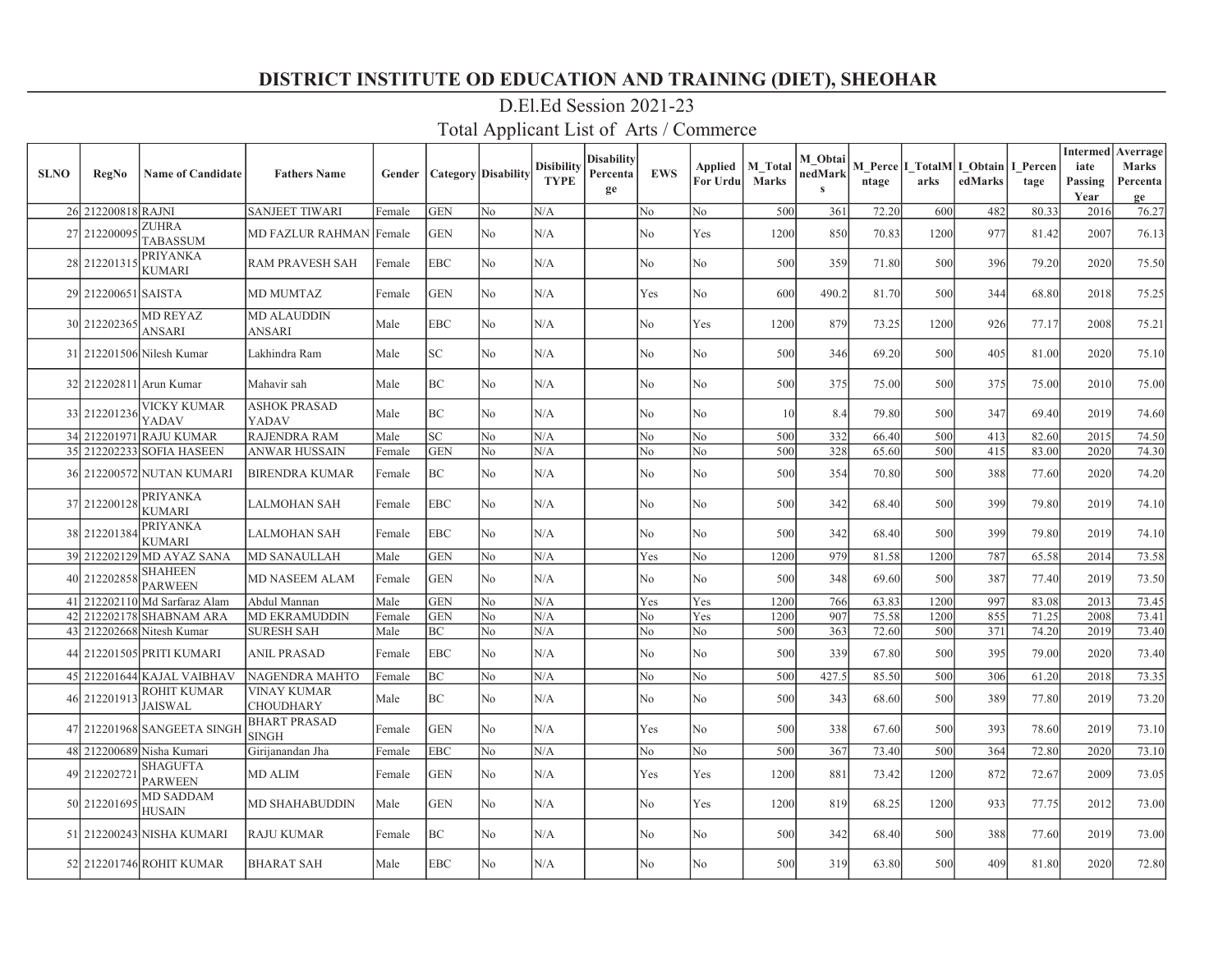| <b>SLNO</b> | <b>RegNo</b>          | <b>Name of Candidate</b>         | <b>Fathers Name</b>                | Gender |            | <b>Category</b> Disability | <b>Disibility</b><br><b>TYPE</b> | Disability<br>Percenta<br>ge | <b>EWS</b>     | <b>Applied</b><br>For Urdu | <b>M</b> Total<br><b>Marks</b> | M Obtai<br>nedMark<br>$\mathbf{s}$ | ntage | arks | M Perce  I TotalM I Obtain   I Percen<br>edMarks | tage  | <b>Intermed</b><br>iate<br>Passing<br>Year | Averrage<br><b>Marks</b><br>Percenta<br>ge |
|-------------|-----------------------|----------------------------------|------------------------------------|--------|------------|----------------------------|----------------------------------|------------------------------|----------------|----------------------------|--------------------------------|------------------------------------|-------|------|--------------------------------------------------|-------|--------------------------------------------|--------------------------------------------|
|             | 53 212201630          | <b>SAYESTA</b><br><b>PARVEEN</b> | <b>SHABBIR AHMAD</b>               | Female | <b>GEN</b> | No                         | N/A                              |                              | Yes            | Yes                        | 1200                           | 881                                | 73.42 | 1200 | 865                                              | 72.08 | 2008                                       | 72.75                                      |
|             | 54 212202362          | <b>KHADIJA</b><br><b>KHATOON</b> | <b>MD DAUD</b>                     | Female | <b>GEN</b> | N <sub>o</sub>             | N/A                              |                              | N <sub>o</sub> | Yes                        | 1200                           | 920                                | 76.67 | 1200 | 826                                              | 68.83 | 2010                                       | 72.75                                      |
|             | 55 212202756 MD AATIF |                                  | MD RAHMATULLAH                     | Male   | <b>GEN</b> | No                         | N/A                              |                              | Yes            | No                         | 500                            | 365                                | 73.00 | 500  | 362                                              | 72.40 | 2019                                       | 72.70                                      |
|             | 56 212201660          | <b>SHUBHAM</b><br><b>KUMAR</b>   | SUNIL KUMAR SINGH                  | Male   | <b>GEN</b> | Yes                        | Visually<br>Impaired             |                              | $40$ Yes       | No                         | 500                            | 313                                | 62.60 | 500  | 414                                              | 82.80 | 2020                                       | 72.70                                      |
|             | 57 212200134          | <b>RESHMI</b><br><b>KHATOON</b>  | MOHAMMAD ILIYAS                    | Female | <b>EBC</b> | N <sub>o</sub>             | N/A                              |                              | N <sub>o</sub> | No                         | 500                            | 359                                | 71.80 | 500  | 368                                              | 73.60 | 2012                                       | 72.70                                      |
|             |                       | 58 212200751 ZIKRA FATMA         | <b>MD ATAULLAH</b>                 | Female | <b>GEN</b> | No                         | N/A                              |                              | No             | No                         | 500                            | 375                                | 75.00 | 500  | 351                                              | 70.20 | 2013                                       | 72.60                                      |
|             |                       | 59 212201050 BHASKAR KUMAR       | YAMUNA PRASAD<br><b>SINHA</b>      | Male   | ВC         | No                         | N/A                              |                              | No             | N <sub>o</sub>             | 500                            | 357                                | 71.40 | 500  | 369                                              | 73.80 | 2011                                       | 72.60                                      |
|             |                       | 60 212202402 NILAM KUMARI        | <b>SHREE SAH</b>                   | Female | <b>EBC</b> | No                         | N/A                              |                              | No             | N <sub>o</sub>             | 500                            | 341                                | 68.20 | 500  | 385                                              | 77.00 | 2019                                       | 72.60                                      |
|             |                       | 61 212201084 TAHSIN KHAN         | ANISODDIN KHANAM                   | Male   | <b>GEN</b> | No                         | N/A                              |                              | No             | No                         | 500                            | 361                                | 72.20 | 500  | 364                                              | 72.80 | 2012                                       | 72.50                                      |
|             |                       | 62 212200702 Vivek kumar         | Nutan Kumar Jha                    | Male   | <b>GEN</b> | N <sub>o</sub>             | N/A                              |                              | Yes            | No                         | 10                             | 8.4                                | 79.80 | 500  | 326                                              | 65.20 | 2019                                       | 72.50                                      |
|             |                       | 63 212200132 AMNA KHATOON        | ASHABULLAH                         | Female | EBC        | No                         | N/A                              |                              | No             | No                         | 500                            | 380                                | 76.00 | 500  | 345                                              | 69.00 | 2019                                       | 72.50                                      |
|             |                       | 64 212200068 BINITA KUMARI       | <b>JYOTIK PRASAD</b>               | Female | EBC        | N <sub>o</sub>             | N/A                              |                              | N <sub>o</sub> | No                         | 500                            | 357                                | 71.40 | 500  | 368                                              | 73.60 | 2015                                       | 72.50                                      |
|             |                       | 65 212200065 GULSHAN ARA         | <b>AKHTAR ALAM</b>                 | Female | <b>GEN</b> | No                         | N/A                              |                              | Yes            | Yes                        | 1200                           | 887                                | 73.92 | 1200 | 851                                              | 70.92 | 2009                                       | 72.42                                      |
|             |                       | 66 212200440 JYOTI KUMARI        | <b>MUNTUN SAH</b>                  | Female | ВC         | No                         | N/A                              |                              | No             | No                         | 500                            | 319                                | 63.80 | 500  | 405                                              | 81.00 | 2020                                       | 72.40                                      |
|             |                       | 67 212201134 PAKEEZA BEGUM       | <b>MD TAMEEM</b>                   | Female | <b>GEN</b> | No                         | N/A                              |                              | No             | Yes                        | 1200                           | 868                                | 72.33 | 1200 | 869                                              | 72.42 | 2008                                       | 72.38                                      |
|             |                       | 68 212201912 NOORE JABIN         | <b>MD AMANULLAH</b>                | Female | <b>GEN</b> | N <sub>o</sub>             | N/A                              |                              | Yes            | Yes                        | 1200                           | 881                                | 73.42 | 1200 | 856                                              | 71.33 | 2008                                       | 72.38                                      |
|             | 69 212201109 Neha jha |                                  | Birjesh jha                        | Female | <b>GEN</b> | No                         | N/A                              |                              | Yes            | No                         | 500                            | 327                                | 65.40 | 500  | 396                                              | 79.20 | 2020                                       | 72.30                                      |
|             |                       | 70 212200719 AMJADI BEGAM        | FATAULLAH                          | Female | <b>GEN</b> | No                         | N/A                              |                              | No             | Yes                        | 1200                           | 732                                | 61.00 | 1200 | 1001                                             | 83.42 | 2013                                       | 72.21                                      |
|             |                       | 71 212201334 Shivani Kumari      | Ramesh Ray                         | Female | ВC         | N <sub>o</sub>             | N/A                              |                              | No             | No                         | 500                            | 354                                | 70.80 | 500  | 368                                              | 73.60 | 2020                                       | 72.20                                      |
|             |                       | 72 212201437 RANI KUMARI         | <b>RAMPRAVESH</b><br><b>PANDIT</b> | Female | <b>EBC</b> | No                         | N/A                              |                              | No             | No                         | 500                            | 343                                | 68.60 | 500  | 378                                              | 75.60 | 2020                                       | 72.10                                      |
|             | 73 212201656          | <b>AMRENDRA</b><br><b>KUMAR</b>  | ASHNRAYAN RAM                      | Male   | SC.        | No                         | N/A                              |                              | No             | No                         | 500                            | 327                                | 65.40 | 500  | 394                                              | 78.80 | 2020                                       | 72.10                                      |
|             | 74 212202113          | <b>MD ANWAR</b><br><b>ALAM</b>   | MD KALAMULLAH                      | Male   | GEN        | No                         | N/A                              |                              | No             | Yes                        | 1200                           | 803                                | 66.92 | 1200 | 927                                              | 77.25 | 2007                                       | 72.09                                      |
|             |                       | 75 212202335 RIFAT KHATOON       | <b>MD ALAUDDIN</b>                 | Female | EBC        | N <sub>o</sub>             | N/A                              |                              | No             | No                         | 500                            | 300                                | 60.00 | 500  | 420                                              | 84.00 | 2020                                       | 72.00                                      |
|             |                       | 76 212202278 PUSHPA KUMARI       | RAM KALEVAR<br><b>MAHTO</b>        | Female | ВC         | No                         | N/A                              |                              | No             | No                         | 500                            | 367                                | 73.40 | 500  | 352                                              | 70.40 | 2017                                       | 71.90                                      |
|             |                       | 77 212200769 Anjum khatoon       | Shamsul ansari                     | Female | <b>EBC</b> | No                         | N/A                              |                              | No             | No                         | 500                            | 334                                | 66.80 | 500  | 384                                              | 76.80 | 2015                                       | 71.80                                      |
|             |                       | 78 212200650 MUKESH KUMAR        | <b>RAMPRIT RAM</b>                 | Male   | SC         | N <sub>o</sub>             | N/A                              |                              | No             | No                         | 500                            | 308                                | 61.60 | 500  | 410                                              | 82.00 | 2020                                       | 71.80                                      |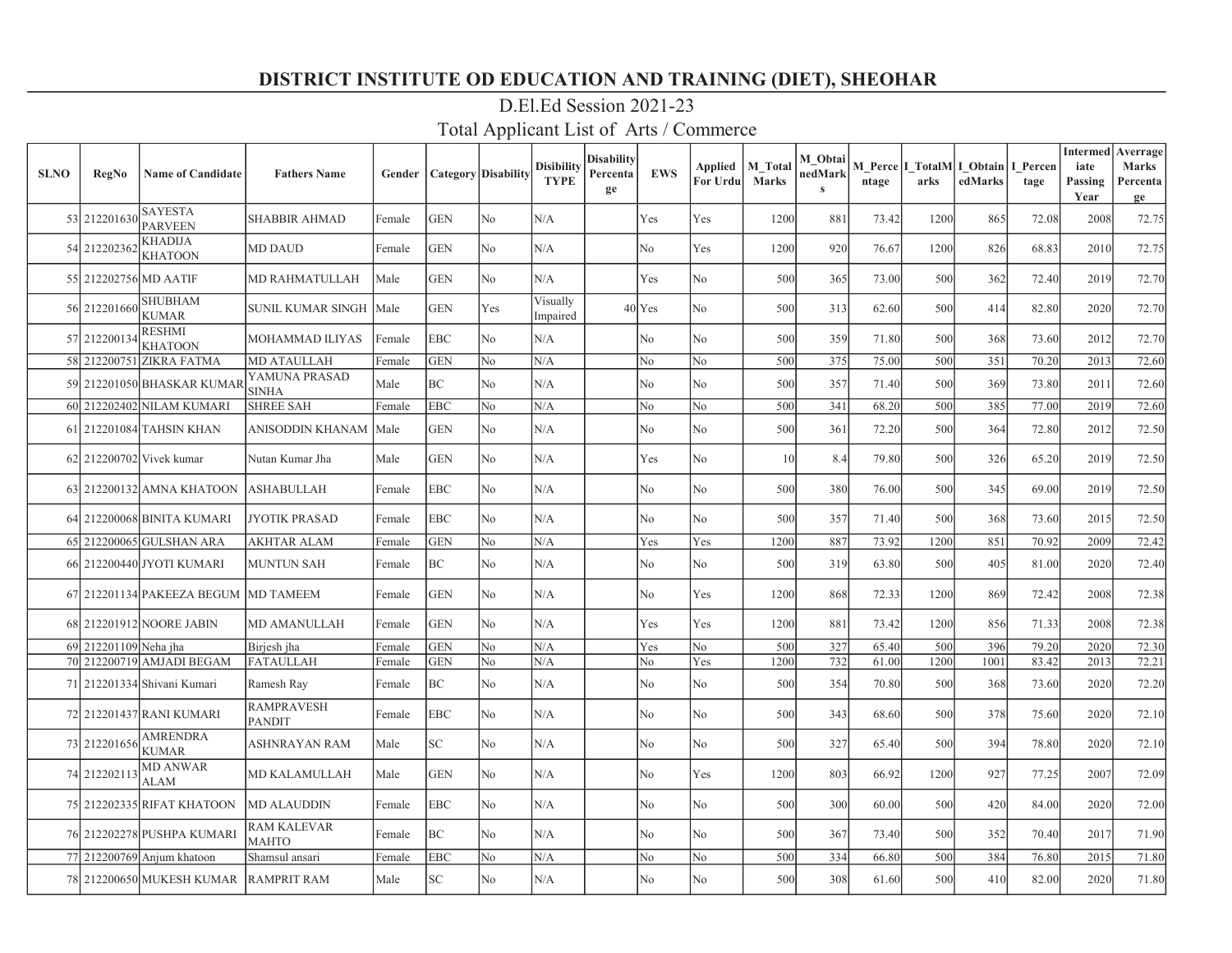| <b>SLNO</b> | <b>RegNo</b>           | <b>Name of Candidate</b>                  | <b>Fathers Name</b>          | Gender | <b>Category</b> Disability |                | <b>Disibility</b><br><b>TYPE</b> | <b>Disability</b><br>Percenta<br>ge | <b>EWS</b>     | Applied<br>For Urdu | M Total<br><b>Marks</b> | M Obtai<br>nedMark<br>$\mathbf{s}$ | ntage | arks | M Perce I TotalM I Obtain<br>edMarks | I Percen<br>tage | <b>Intermed</b><br>iate<br>Passing<br>Year | Averrage<br>Marks<br>Percenta<br>ge |
|-------------|------------------------|-------------------------------------------|------------------------------|--------|----------------------------|----------------|----------------------------------|-------------------------------------|----------------|---------------------|-------------------------|------------------------------------|-------|------|--------------------------------------|------------------|--------------------------------------------|-------------------------------------|
|             |                        | 79 212202827 HAMIRA AISHA                 | <b>MD SHOAIB</b>             | Female | <b>GEN</b>                 | N <sub>o</sub> | N/A                              |                                     | Yes            | No                  | 500                     | 356                                | 71.20 | 500  | 361                                  | 72.20            | 2020                                       | 71.70                               |
|             | 80 212202151           | <b>SHABNAM</b><br><b>PERVEEN</b>          | <b>MD ABULWAFA</b>           | Female | <b>GEN</b>                 | N <sub>o</sub> | N/A                              |                                     | No             | Yes                 | 1200                    | 772                                | 64.33 | 1200 | 947                                  | 78.92            | 2015                                       | 71.63                               |
|             | 81 212202198 jay kumar |                                           | <b>SHAMBHU SAH</b>           | Male   | <b>EBC</b>                 | N <sub>o</sub> | N/A                              |                                     | No             | No                  | 500                     | 310                                | 62.00 | 500  | 406                                  | 81.20            | 2020                                       | 71.60                               |
|             |                        | 82 212202733 SARITA KUMARI                | <b>RAJBALLABH SINGH</b>      | Female | <b>GEN</b>                 | N <sub>o</sub> | N/A                              |                                     | Yes            | No                  | 500                     | 384                                | 76.80 | 500  | 332                                  | 66.40            | 2017                                       | 71.60                               |
|             |                        | 83 212202404 AJAY KUMAR                   | PANNALAL SAH                 | Male   | <b>EBC</b>                 | No             | N/A                              |                                     | No             | No                  | 500                     | 391                                | 78.20 | 500  | 325                                  | 65.00            | 2019                                       | 71.60                               |
|             |                        | 84 212202438 CHANDA KUMARI                | <b>LAKSHMAN MAHTO</b>        | Female | ВC                         | N <sub>o</sub> | N/A                              |                                     | No             | No                  | 500                     | 320                                | 64.00 | 500  | 396                                  | 79.20            | 2020                                       | 71.60                               |
|             |                        | 85 212200392 ramesh kumar                 | <b>PARMESHWAR SAH</b>        | Male   | BC                         | N <sub>o</sub> | N/A                              |                                     | No             | No                  | 500                     | 352                                | 70.40 | 500  | 364                                  | 72.80            | 2018                                       | 71.60                               |
|             |                        | 86 212200918 NEK MOHAMMAD                 | <b>MD SAMSHAD</b>            | Male   | <b>GEN</b>                 | No             | N/A                              |                                     | N <sub>o</sub> | No                  | 500                     | 342                                | 68.40 | 500  | 374                                  | 74.80            | 2013                                       | 71.60                               |
|             |                        | 87 212202768 MD SAJAULLAH                 | <b>MD ABBAS QUASMI</b>       | Male   | <b>GEN</b>                 | N <sub>o</sub> | N/A                              |                                     | N <sub>o</sub> | Yes                 | 1200                    | 845                                | 70.42 | 1200 | 872                                  | 72.67            | 2009                                       | 71.55                               |
|             |                        | 88 212202232 MD SAJAULLAH                 | MD JEYAULLAH                 | Male   | GEN                        | No             | N/A                              |                                     | Yes            | Yes                 | 1200                    | 823                                | 68.58 | 1200 | 894                                  | 74.50            | 2011                                       | 71.54                               |
|             | 89 212202236           | <b>MD MAHTAB</b><br><b>ALAM</b>           | <b>MD AMIRUL HAQUE</b>       | Male   | <b>GEN</b>                 | N <sub>o</sub> | N/A                              |                                     | No             | Yes                 | 1200                    | 721                                | 60.08 | 1200 | 995                                  | 82.92            | 2008                                       | 71.50                               |
|             |                        | 90 212201769 RAHAT JAHAN                  | MD MANZOOR ALAM              | Female | <b>GEN</b>                 | N <sub>o</sub> | N/A                              |                                     | N <sub>o</sub> | Yes                 | 1200                    | 700                                | 58.33 | 1200 | 1016                                 | 84.67            | 2015                                       | 71.50                               |
|             |                        | 91 212200813 chanchla kumari              | SHIVCHANDRA<br><b>SHARMA</b> | Female | <b>GEN</b>                 | N <sub>o</sub> | N/A                              |                                     | No             | No                  | 500                     | 327                                | 65.40 | 500  | 388                                  | 77.60            | 2020                                       | 71.50                               |
|             | 92 212200368           | <b>MITHILESH</b><br><b>KUMAR</b>          | <b>SURESH SINGH</b>          | Male   | BC                         | N <sub>o</sub> | N/A                              |                                     | No             | No                  | 500                     | 312                                | 62.40 | 500  | 402                                  | 80.40            | 2020                                       | 71.40                               |
|             | 93 212200147           | <b>PRIYANKA</b><br><b>KUMARI</b>          | SHIV MANGAL SAH              | Female | <b>EBC</b>                 | N <sub>o</sub> | N/A                              |                                     | No             | No                  | 500                     | 364                                | 72.80 | 500  | 350                                  | 70.00            | 2013                                       | 71.40                               |
|             |                        | 94 212200641 RINKU KUMARI                 | <b>KAMALDEV SAH</b>          | Female | <b>EBC</b>                 | N <sub>o</sub> | N/A                              |                                     | No             | No                  | 500                     | 336                                | 67.20 | 500  | 377                                  | 75.40            | 2019                                       | 71.30                               |
|             |                        | 95 212201138 RIFAT ARA                    | MD IMTEYAZUL<br><b>HAQUE</b> | Female | <b>GEN</b>                 | N <sub>o</sub> | N/A                              |                                     | No             | No                  | 500                     | 327                                | 65.40 | 500  | 386                                  | 77.20            | 2019                                       | 71.30                               |
|             |                        | 96 212202061 RINKU KUMARI                 | <b>KAMALDEV SAH</b>          | Female | EBC                        | No             | N/A                              |                                     | No             | No                  | 500                     | 336                                | 67.20 | 500  | 377                                  | 75.40            | 2019                                       | 71.30                               |
|             |                        | 97 212202488 RAVI KUMAR                   | <b>NANDLAL SAH</b>           | Male   | ВC                         | No             | N/A                              |                                     | No             | No                  | 500                     | 352                                | 70.40 | 500  | 361                                  | 72.20            | 2019                                       | 71.30                               |
|             |                        | 98 212201387 Saurav Kumar<br><b>TANDI</b> | Manoj sinha                  | Male   | <b>GEN</b>                 | No             | N/A                              |                                     | Yes            | No                  | 10                      | 8.4                                | 79.80 | 500  | 313                                  | 62.60            | 2015                                       | 71.20                               |
|             | 99 212201475 CHANDRA   |                                           | chhatoo ray                  | Male   | ВC                         | No             | N/A                              |                                     | No             | No                  | 500                     | 355                                | 71.00 | 500  | 357                                  | 71.40            | 2010                                       | 71.20                               |
|             |                        | 100 212202138 Md shadab alam              | Md Ameerul hoda              | Male   | <b>GEN</b>                 | N <sub>o</sub> | N/A                              |                                     | No             | Yes                 | 1200                    | 752                                | 62.67 | 1200 | 956                                  | 79.67            | 2013                                       | 71.17                               |
|             | 101 212202022          | <b>SHAYISTA</b><br><b>OUAMAR</b>          | <b>MD OUMRE ALAM</b>         | Female | <b>GEN</b>                 | No             | N/A                              |                                     | No             | Yes                 | 1200                    | 978                                | 81.50 | 1200 | 730                                  | 60.83            | 2011                                       | 71.16                               |
|             |                        | 102 212202193 RICHA KUMARI                | PANKAJ THAKUR                | Female | <b>GEN</b>                 | N <sub>o</sub> | N/A                              |                                     | No             | No                  | 500                     | 312                                | 62.40 | 500  | 399                                  | 79.80            | 2020                                       | 71.10                               |
|             | 103 212200507          | <b>SHASHI RANJAN</b><br><b>KUMAR</b>      | <b>SHASHI</b>                | Male   | BС                         | N <sub>o</sub> | N/A                              |                                     | No             | No                  | 500                     | 346                                | 69.20 | 500  | 365                                  | 73.00            | 2020                                       | 71.10                               |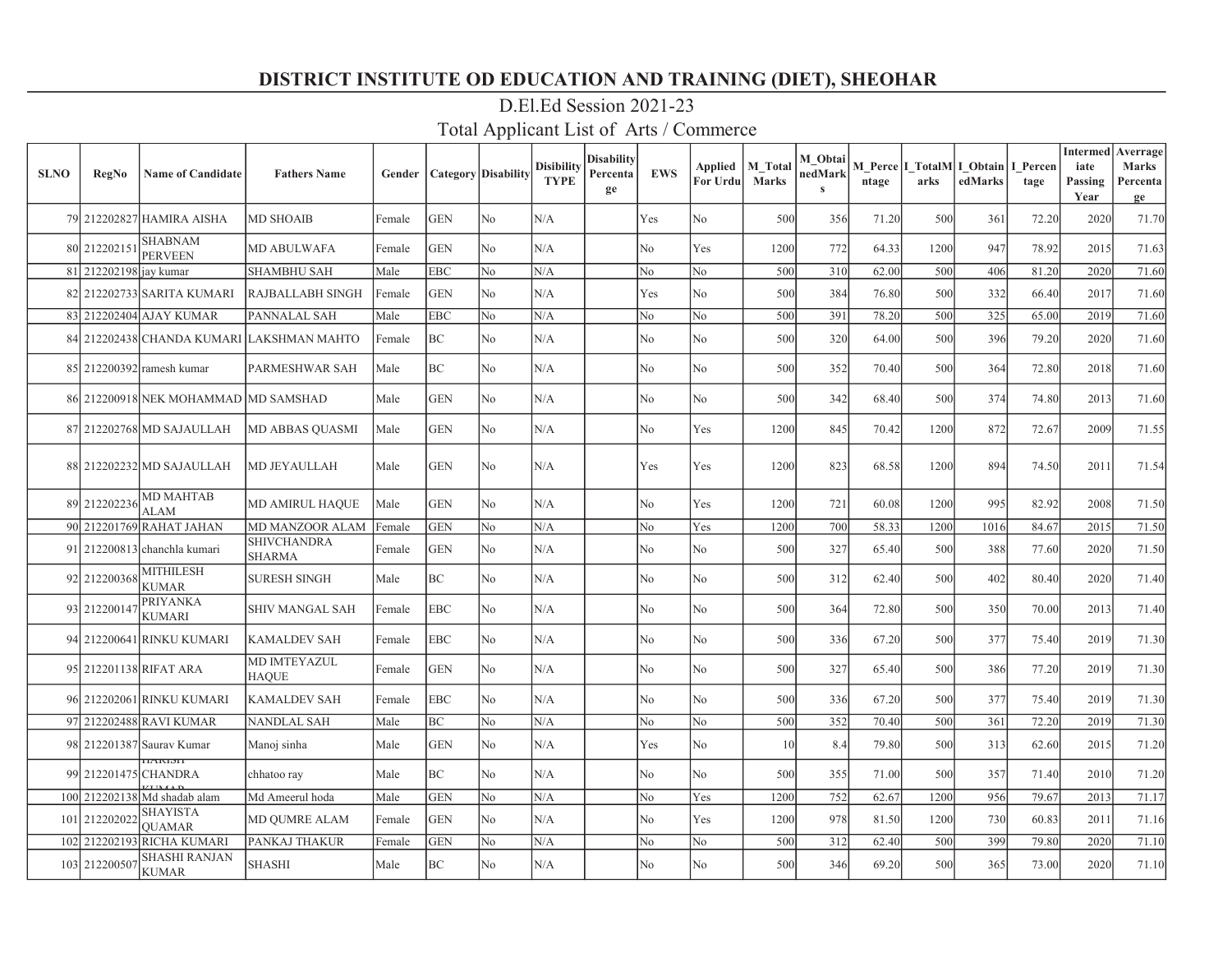| <b>SLNO</b> | <b>RegNo</b>               | <b>Name of Candidate</b>         | <b>Fathers Name</b>                    | Gender | <b>Category</b> Disability |                | <b>Disibility</b><br><b>TYPE</b> | Disabilitv<br>Percenta<br>ge | <b>EWS</b>     | Applied<br>For Urdu | M Total<br><b>Marks</b> | M Obtai<br>nedMark<br>$\mathbf{s}$ | ntage | arks | M Perce   I TotalM   I Obtain  <br>edMarks | I Percen<br>tage | <b>Intermed</b><br>iate<br>Passing<br>Year | Averrage<br>Marks<br>Percenta<br>ge |
|-------------|----------------------------|----------------------------------|----------------------------------------|--------|----------------------------|----------------|----------------------------------|------------------------------|----------------|---------------------|-------------------------|------------------------------------|-------|------|--------------------------------------------|------------------|--------------------------------------------|-------------------------------------|
|             |                            | 104 212202446 YASMIN FIRDOOS     | <b>SHAMIM AKHTAR</b>                   | Female | <b>GEN</b>                 | N <sub>o</sub> | N/A                              |                              | Yes            | Yes                 | 1200                    | 926                                | 77.17 | 1200 | 778                                        | 64.83            | 2017                                       | 71.00                               |
|             |                            | 105 212202002 Subodh kumar       | Surya dev narayan singh                | Male   | BC                         | N <sub>o</sub> | N/A                              |                              | No             | N <sub>o</sub>      | 700                     | 538                                | 76.86 | 500  | 325                                        | 65.00            | 2009                                       | 70.93                               |
|             | 106 212202523              | <b>MD MOFASSIR</b><br>ZAYA       | <b>MD SANAULLAH</b>                    | Male   | <b>GEN</b>                 | No             | N/A                              |                              | Yes            | Yes                 | 1200                    | 973                                | 81.08 | 1200 | 727                                        | 60.58            | 2014                                       | 70.83                               |
|             |                            | 107 212201672 SIMRAN KUMARI      | <b>DINESHWAR PRASAD</b>                | Female | BC                         | N <sub>o</sub> | N/A                              |                              | N <sub>o</sub> | No                  | 500                     | 335                                | 67.00 | 500  | 373                                        | 74.60            | 2020                                       | 70.80                               |
|             | 108 212200770              | <b>ICHCHHA</b><br><b>KUMARI</b>  | <b>RAM SWARTH</b><br><b>PASWAN</b>     | Female | SC.                        | N <sub>o</sub> | N/A                              |                              | No             | No                  | 500                     | 322                                | 64.40 | 500  | 386                                        | 77.20            | 2020                                       | 70.80                               |
|             |                            | 109 212200297 KAJAL BHARTI       | <b>RAM NIWAS PRASAD</b><br><b>SAHU</b> | Female | <b>EBC</b>                 | N <sub>o</sub> | N/A                              |                              | No             | No                  | 500                     | 319                                | 63.80 | 500  | 388                                        | 77.60            | 2020                                       | 70.70                               |
|             | 110 212202766              | <b>GHEJALA</b><br><b>PERWEEN</b> | MD MUSTAQUE                            | Female | <b>GEN</b>                 | No             | N/A                              |                              | Yes            | Yes                 | 1200                    | 756                                | 63.00 | 1200 | 940                                        | 78.33            | 2013                                       | 70.66                               |
|             |                            | 111 212202428 SADOA NOOR         | <b>MD IDRIS</b>                        | Female | <b>GEN</b>                 | No             | N/A                              |                              | No             | Yes                 | 1200                    | 828                                | 69.00 | 1200 | 867                                        | 72.25            | 2006                                       | 70.63                               |
|             |                            | 112 212202243 SARITA KUMARI      | <b>RAMJEE SAH</b>                      | Female | <b>EBC</b>                 | N <sub>o</sub> | N/A                              |                              | No             | No                  | 700                     | 489                                | 69.86 | 500  | 357                                        | 71.40            | 2010                                       | 70.63                               |
|             | 113 212200419              | <b>SAGIRA</b><br><b>KHATOON</b>  | <b>MD NAZIR</b>                        | Female | <b>GEN</b>                 | N <sub>o</sub> | N/A                              |                              | No             | Yes                 | 1200                    | 718                                | 59.83 | 1200 | 977                                        | 81.42            | 2007                                       | 70.63                               |
|             |                            | 114 212200536 KUMOD KUMAR        | <b>CHHATHU BAITHA</b>                  | Male   | SC                         | N <sub>o</sub> | N/A                              |                              | No             | No                  | 500                     | 353                                | 70.60 | 500  | 353                                        | 70.60            | 2017                                       | 70.60                               |
|             |                            | 115 212200709 MD EHSANULLAH      | МD<br><b>EHTASHAMULLAH</b>             | Male   | <b>GEN</b>                 | N <sub>o</sub> | N/A                              |                              | No             | Yes                 | 1200                    | 733                                | 61.08 | 1200 | 961                                        | 80.08            | 2008                                       | 70.58                               |
|             |                            | 116 212202810 POOJA KUMARI       | <b>RAM VINOD</b>                       | Female | EBC                        | No             | N/A                              |                              | No             | No                  | 600                     | 401                                | 66.83 | 600  | 446                                        | 74.33            | 2008                                       | 70.58                               |
|             |                            | 117 212202180 SHABNAM ARA        | ABDUL WADOOD                           | Female | <b>GEN</b>                 | No             | N/A                              |                              | No             | Yes                 | 1200                    | 875                                | 72.92 | 1200 | 818                                        | 68.17            | 2004                                       | 70.55                               |
|             |                            | 118 212200078 Bilgaish Bano      | Md Jamil Akhtar                        | Female | <b>GEN</b>                 | No             | N/A                              |                              | Yes            | Yes                 | 1200                    | 777                                | 64.75 | 1200 | 916                                        | 76.33            | 2006                                       | 70.54                               |
|             |                            | 119 212202892 NACHIKETA          | PRABHU SHANKAR<br><b>JHA</b>           | Male   | <b>GEN</b>                 | No             | N/A                              |                              | No             | No                  | 500                     | 331                                | 66.20 | 500  | 374                                        | 74.80            | 2020                                       | 70.50                               |
|             |                            | 120 212200920 RASHIKH NEZAM      | <b>MD IFTEKHAR</b><br><b>AHMAD</b>     | Male   | <b>GEN</b>                 | N <sub>o</sub> | N/A                              |                              | N <sub>o</sub> | Yes                 | 1200                    | 937                                | 78.08 | 900  | 565                                        | 62.78            | 2018                                       | 70.43                               |
|             | 121 212200908              | <b>ROUNAQUE</b><br><b>JAHAN</b>  | <b>MD OZAIR</b>                        | Female | <b>GEN</b>                 | N <sub>o</sub> | N/A                              |                              | Yes            | Yes                 | 1200                    | 746                                | 62.17 | 1200 | 944                                        | 78.67            | 2012                                       | 70.42                               |
|             | 122 212200966              | <b>GAJALA</b><br><b>PERWEEN</b>  | MD HASIN AKHTAR                        | Female | <b>GEN</b>                 | N <sub>o</sub> | N/A                              |                              | N <sub>o</sub> | Yes                 | 1200                    | 711                                | 59.25 | 1200 | 979                                        | 81.58            | 2013                                       | 70.41                               |
|             |                            | 123 212201077 RUBY KUMARI        | <b>UMA SHANKAR</b><br>PRASAD           | Female | ВC                         | N <sub>o</sub> | N/A                              |                              | No             | No                  | 500                     | 322                                | 64.40 | 500  | 382                                        | 76.40            | 2019                                       | 70.40                               |
|             |                            | 124 212202211 SUSHMA KUMARI      | <b>BHAGAWAN SINGH</b>                  | Female | BC                         | No             | N/A                              |                              | No             | No                  | 500                     | 328                                | 65.60 | 500  | 376                                        | 75.20            | 2012                                       | 70.40                               |
|             |                            | 125 212200271 GURIYA KUMARI      | CHANDESHWAR<br>PRASAD                  | Female | EBC                        | N <sub>o</sub> | N/A                              |                              | No             | No                  | 500                     | 354                                | 70.80 | 500  | 349                                        | 69.80            | 2020                                       | 70.30                               |
|             |                            | 126 212202822 TABREZ ALAM        | <b>MD SHAMIM AKHTAR</b>                | Male   | <b>GEN</b>                 | No             | N/A                              |                              | N <sub>o</sub> | Yes                 | 1200                    | 868                                | 72.33 | 1200 | 819                                        | 68.25            | 2009                                       | 70.29                               |
|             | 127 212201862 jyoti kumari |                                  | <b>RAMJEE PANDIT</b>                   | Female | <b>EBC</b>                 | No             | N/A                              |                              | N <sub>o</sub> | No                  | 700                     | 504                                | 72.00 | 900  | 616                                        | 68.44            | 2008                                       | 70.22                               |
|             |                            | 128 212201098 GULFAIZ ALAM       | <b>MD ALIM</b>                         | Male   | <b>EBC</b>                 | No             | N/A                              |                              | No             | N <sub>o</sub>      | 500                     | 355                                | 71.00 | 500  | 347                                        | 69.40            | 2019                                       | 70.20                               |
|             |                            | 129 212201501 KAJAL KUMARI       | <b>UPENDRA SINGH</b>                   | Female | <b>GEN</b>                 | No             | N/A                              |                              | No             | No                  | 500                     | 339                                | 67.80 | 500  | 363                                        | 72.60            | 2019                                       | 70.20                               |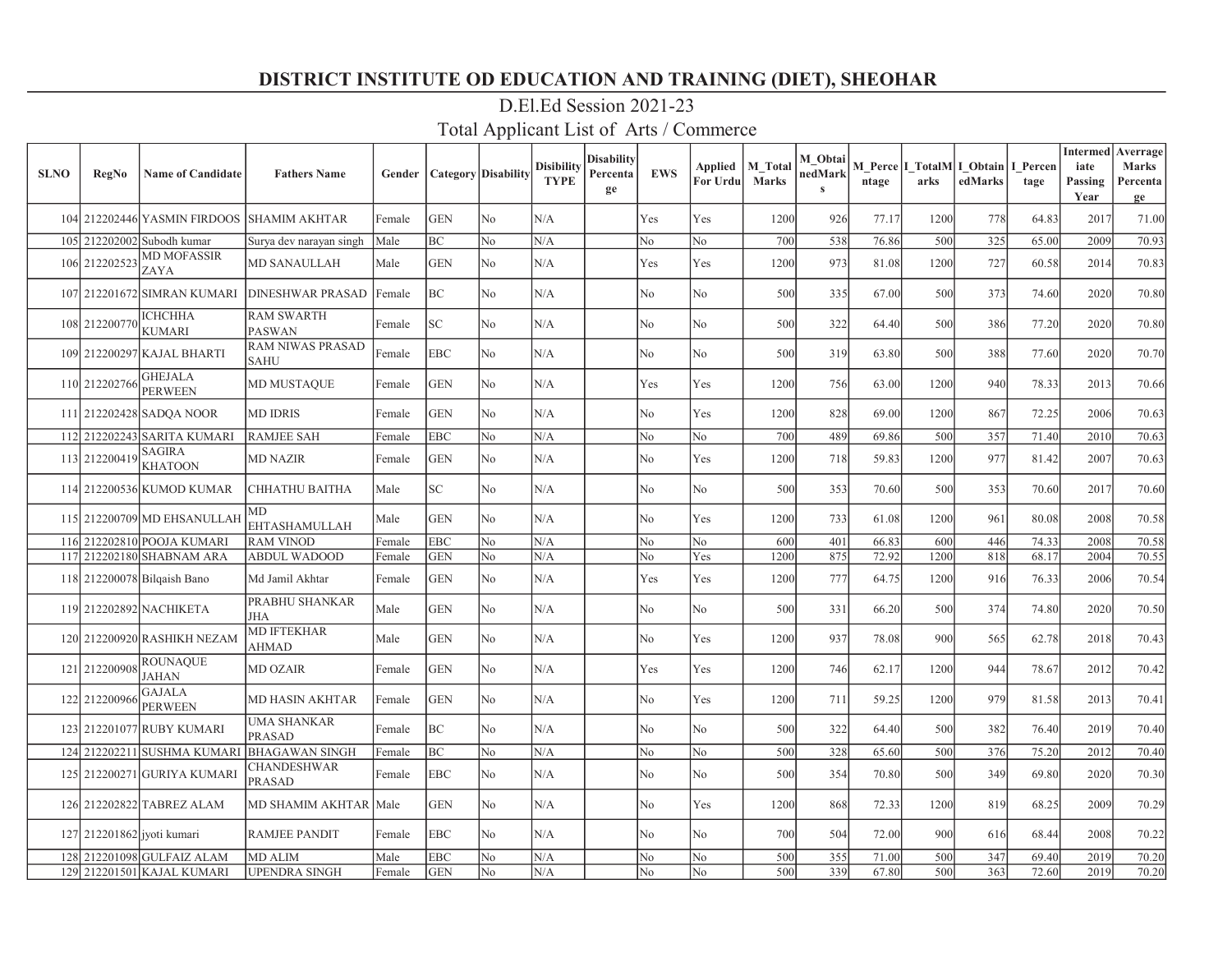| <b>SLNO</b> | <b>RegNo</b>  | <b>Name of Candidate</b>                  | <b>Fathers Name</b>                     | Gender |            | Category   Disability | <b>Disibility</b><br><b>TYPE</b> | <b>Disability</b><br>Percenta<br>ge | <b>EWS</b>     | Applied<br>For Urdu | M Total<br><b>Marks</b> | M Obtai<br>nedMark<br>$\mathbf{s}$ | ntage | arks | M Perce   I TotalM  I Obtain<br>edMarks | I Percen<br>tage | iate<br>Passing<br>Year | <b>Intermed</b> Averrage<br><b>Marks</b><br>Percenta<br>ge |
|-------------|---------------|-------------------------------------------|-----------------------------------------|--------|------------|-----------------------|----------------------------------|-------------------------------------|----------------|---------------------|-------------------------|------------------------------------|-------|------|-----------------------------------------|------------------|-------------------------|------------------------------------------------------------|
|             | 130 212201578 | <b>AMISHA KUMARI</b><br><b>GUPTA</b>      | <b>GOVIND PRASAD</b><br><b>GUPTA</b>    | Female | <b>EBC</b> | No                    | N/A                              |                                     | No             | No                  | 500                     | 338                                | 67.60 | 500  | 364                                     | 72.80            | 2020                    | 70.20                                                      |
|             | 131 212201920 | <b>MD SADDAM</b><br><b>HUSSAIN</b>        | <b>MD ISRAIL</b>                        | Male   | <b>EBC</b> | No                    | N/A                              |                                     | N <sub>o</sub> | Yes                 | 1200                    | 787                                | 65.58 | 1200 | 897                                     | 74.75            | 2012                    | 70.16                                                      |
|             |               | 132 212202566 SARFARAZ ALAM MD SHAFIULLAH |                                         | Male   | <b>GEN</b> | No                    | N/A                              |                                     | No             | Yes                 | 1200                    | 745                                | 62.08 | 1200 | 938                                     | 78.17            | 2007                    | 70.13                                                      |
|             |               | 133 212200406 MD IRSHAD ALAM MD MUNEER    |                                         | Male   | <b>GEN</b> | No                    | N/A                              |                                     | Yes            | Yes                 | 1200                    | 753                                | 62.75 | 1200 | 930                                     | 77.50            | 2015                    | 70.13                                                      |
|             |               | 134 212200526 SHWETA KUMARI               | <b>RAM KAILASH</b><br><b>THAKUR</b>     | Female | <b>EBC</b> | No                    | N/A                              |                                     | N <sub>o</sub> | No                  | 500                     | 346                                | 69.20 | 500  | 353                                     | 70.60            | 2019                    | 69.90                                                      |
|             | 135 212200731 | <b>SANGHMITRA</b><br>KUMARI               | <b>VIMLENDRA KUMAR</b><br><b>MISHRA</b> | Female | <b>GEN</b> | No                    | N/A                              |                                     | Yes            | No                  | 500                     | 322                                | 64.40 | 500  | 377                                     | 75.40            | 2020                    | 69.90                                                      |
|             | 136 212200838 | NAVIN CHANDRA<br>JHA                      | <b>CHANDRA SHEKHAR</b><br>JHA           | Male   | <b>GEN</b> | No                    | N/A                              |                                     | No             | No                  | 500                     | 332                                | 66.40 | 500  | 367                                     | 73.40            | 2019                    | 69.90                                                      |
|             |               | 137 212201713 NITESH KUMAR                | <b>JOGI OJHA</b>                        | Male   | <b>GEN</b> | No                    | N/A                              |                                     | No             | No                  | 500                     | 324                                | 64.80 | 500  | 375                                     | 75.00            | 2018                    | 69.90                                                      |
|             |               | 138 212202889 SUMAN KUMARI                | <b>HARISHANKAR</b>                      | Female | <b>EBC</b> | No                    | N/A                              |                                     | No             | No                  | 500                     | 366                                | 73.20 | 500  | 332                                     | 66.40            | 2015                    | 69.80                                                      |
|             | 139 212200480 | <b>UMASHANKAR</b><br><b>KUMAR</b>         | <b>BRAHMDEV SAH</b>                     | Male   | <b>EBC</b> | No                    | N/A                              |                                     | No             | No                  | 500                     | 331                                | 66.20 | 500  | 366                                     | 73.20            | 2019                    | 69.70                                                      |
|             | 140 212201362 | <b>SWATANTRATA</b><br>KUMARI              | HARENDRA SUKLA                          | Female | BC         | No                    | N/A                              |                                     | No             | No                  | 700                     | 469                                | 67.00 | 500  | 362                                     | 72.40            | 2010                    | 69.70                                                      |
|             |               | 141 212201137 KAVITA KUMARI               | RAMAKANT SAH                            | Female | <b>EBC</b> | No                    | N/A                              |                                     | No             | No                  | 500                     | 345                                | 69.00 | 500  | 351                                     | 70.20            | 2019                    | 69.60                                                      |
|             |               | 142 212201835 NEHA PRAVEEN                | MD JAHIRUL HASSAN                       | Female | <b>EBC</b> | No                    | N/A                              |                                     | No             | No                  | 500                     | 335                                | 67.00 | 500  | 361                                     | 72.20            | 2019                    | 69.60                                                      |
|             |               | 143 212201092 SUBODH KUMAR                | <b>RADHE THAKUR</b>                     | Male   | <b>ST</b>  | No                    | N/A                              |                                     | No             | No                  | 500                     | 300                                | 60.00 | 500  | 395                                     | 79.00            | 2020                    | 69.50                                                      |
|             |               | 144 212201013 GAYTRI KUMARI               | <b>VIRENDRA KUMAR</b>                   | Female | <b>EBC</b> | No                    | N/A                              |                                     | No             | No                  | 500                     | 340                                | 68.00 | 500  | 354                                     | 70.80            | 2019                    | 69.40                                                      |
|             |               | 145 212200360 MD DILGIR ALAM              | MD JAHANGIR<br><b>ANSARI</b>            | Male   | <b>EBC</b> | No                    | N/A                              |                                     | No             | No                  | 10                      | 8.8                                | 83.60 | 500  | 276                                     | 55.20            | 2018                    | 69.40                                                      |
|             |               | 146 212202628 KAVITA MANDAL               | <b>VIJAY MANDAL</b>                     | Female | <b>EBC</b> | No                    | N/A                              |                                     | No             | No                  | 500                     | 342                                | 68.40 | 500  | 352                                     | 70.40            | 2016                    | 69.40                                                      |
|             |               | 147 212200679 SABERIN BEGAM               | <b>MD ISLAM</b>                         | Female | <b>GEN</b> | No.                   | N/A                              |                                     | No             | Yes                 | 1200                    | 675                                | 56.25 | 1200 | 990                                     | 82.50            | 2015                    | 69.38                                                      |
|             | 148 21220090: | <b>SANUBAR</b><br>YASMIN                  | <b>MD OZAIR</b>                         | Female | <b>GEN</b> | No                    | N/A                              |                                     | Yes            | Yes                 | 1200                    | 721                                | 60.08 | 1200 | 944                                     | 78.67            | 2012                    | 69.38                                                      |
|             | 149 212201039 | <b>MD AFZAL</b><br>ANSARI                 | MD ASGAR ANSARI                         | Male   | <b>EBC</b> | No                    | N/A                              |                                     | No             | No                  | 500                     | 323                                | 64.60 | 500  | 370                                     | 74.00            | 2020                    | 69.30                                                      |
|             | 150 212202568 | <b>SHAGUFTA NAZ</b>                       | <b>MD NOOORUL HODA</b>                  | Female | <b>GEN</b> | No                    | N/A                              |                                     | No             | Yes                 | 1200                    | 682                                | 56.83 | 1200 | 981                                     | 81.75            | 2015                    | 69.29                                                      |
|             |               | 151 212200159 Shilpi Kumari               | Jay prakash yadav                       | Female | BC         | No                    | N/A                              |                                     | No             | No                  | 600                     | 479                                | 79.83 | 500  | 293                                     | 58.60            | 2019                    | 69.22                                                      |
|             | 152 212201703 | <b>SURAJ KUMAR</b><br><b>BHAGAT</b>       | <b>SURESH BHAGAT</b>                    | Male   | <b>EBC</b> | No                    | N/A                              |                                     | No             | No                  | 500                     | 313                                | 62.60 | 500  | 379                                     | 75.80            | 2019                    | 69.20                                                      |
|             |               | 153 212201973 NAZERA BEGAM                | <b>ABDUL QUAIM</b><br>ANSARI            | Female | <b>EBC</b> | No                    | N/A                              |                                     | No             | No                  | 1200                    | 746                                | 62.17 | 1200 | 914                                     | 76.17            | 2008                    | 69.17                                                      |
|             |               | 154 212202528 Md Arif Anwar               | Md Anwar Alam                           | Male   | <b>GEN</b> | No                    | N/A                              |                                     | No             | No                  | 500                     | 383                                | 76.60 | 500  | 308                                     | 61.60            | 2015                    | 69.10                                                      |
|             | 155 212200500 | KANCHAN<br><b>KUMARI</b>                  | PRADIP THAKUR                           | Female | BC         | No                    | N/A                              |                                     | No             | No                  | 500                     | 331                                | 66.20 | 500  | 360                                     | 72.00            | 2020                    | 69.10                                                      |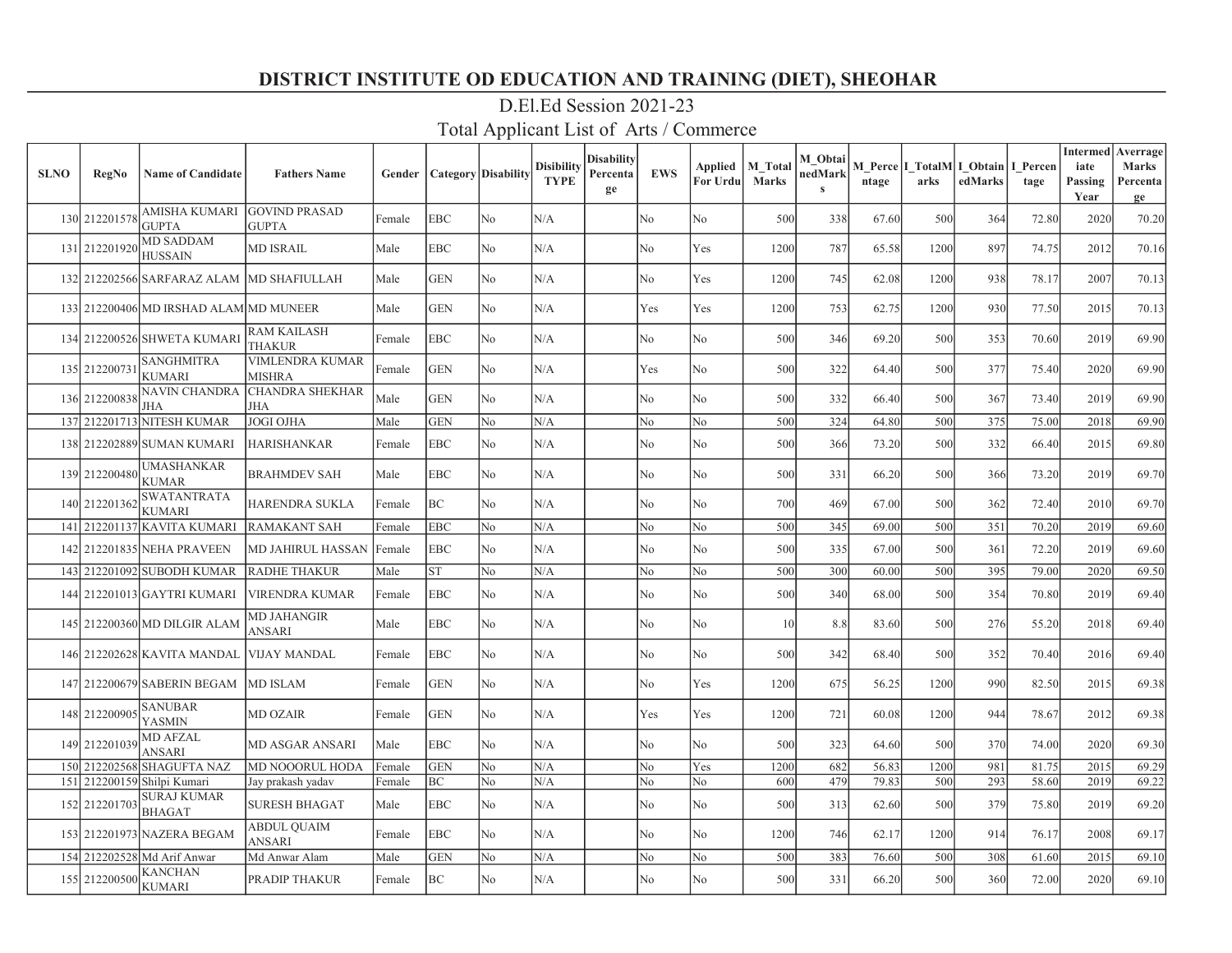| <b>SLNO</b> | <b>RegNo</b>              | <b>Name of Candidate</b>              | <b>Fathers Name</b>                 | Gender |                 | <b>Category Disability</b> | <b>Disibility</b><br><b>TYPE</b> | <b>Disability</b><br>Percenta<br>ge | <b>EWS</b>     | Applied<br>For Urdu | M Total<br><b>Marks</b> | M Obtai<br>nedMark<br>$\mathbf{s}$ | ntage | arks | M Perce I TotalM I Obtain<br>edMarks | I Percen<br>tage | iate<br>Passing<br>Year | <b>Intermed</b> Averrage<br><b>Marks</b><br>Percenta<br>ge |
|-------------|---------------------------|---------------------------------------|-------------------------------------|--------|-----------------|----------------------------|----------------------------------|-------------------------------------|----------------|---------------------|-------------------------|------------------------------------|-------|------|--------------------------------------|------------------|-------------------------|------------------------------------------------------------|
|             | 156 212201130 puja kumari |                                       | <b>LALAN PRASAD</b><br>YADAV        | Female | BC              | No.                        | N/A                              |                                     | No             | No                  | 500                     | 334                                | 66.80 | 500  | 357                                  | 71.40            | 2015                    | 69.10                                                      |
|             |                           | 157 212201274 BHAGYA SHREE            | <b>BRAJKISHOR RAY</b>               | Female | <b>BC</b>       | N <sub>0</sub>             | N/A                              |                                     | No             | No                  | 500                     | 321                                | 64.20 | 500  | 370                                  | 74.00            | 2012                    | 69.10                                                      |
|             |                           | 158 212200355 PUJA KUMARI             | <b>MISHRI LAL PRASAD</b>            | Female | BC              | No                         | N/A                              |                                     | No             | No                  | 500                     | 335                                | 67.00 | 500  | 355                                  | 71.00            | 2019                    | 69.00                                                      |
|             |                           | 159 212200313 KUMARI PUSHPA           | UDAY KUMAR SINGH                    | Female | <b>GEN</b>      | No                         | N/A                              |                                     | Yes            | No                  | 500                     | 322                                | 64.40 | 500  | 368                                  | 73.60            | 2015                    | 69.00                                                      |
|             |                           | 160 212200841 Manikant kumar          | shivjee Sah                         | Male   | <b>EBC</b>      | No                         | N/A                              |                                     | No             | No                  | 500                     | 331                                | 66.20 | 500  | 359                                  | 71.80            | 2019                    | 69.00                                                      |
|             |                           | 161 212201750 NIDHI KUMARI            | yogendra prasad gupta               | Female | BС              | N <sub>o</sub>             | N/A                              |                                     | No             | No                  | 500                     | 350                                | 70.00 | 500  | 340                                  | 68.00            | 2019                    | 69.00                                                      |
|             |                           | 162 212200645 HAPPY KUMAR             | <b>MANOJ THAKUR</b>                 | Male   | ST              | No                         | N/A                              |                                     | No             | No                  | 500                     | 330                                | 66.00 | 500  | 359                                  | 71.80            | 2020                    | 68.90                                                      |
|             |                           | 163 212202660 TAHSEEN SANA            | <b>MD SANAULLAH</b>                 | Female | <b>GEN</b>      | No                         | N/A                              |                                     | Yes            | Yes                 | 1200                    | 768                                | 64.00 | 1200 | 885                                  | 73.75            | 2012                    | 68.88                                                      |
|             |                           | 164 212202595 MD REZAULLAH            | <b>MD AMANULLAH</b>                 | Male   | <b>GEN</b>      | No                         | N/A                              |                                     | Yes            | Yes                 | 1200                    | 722                                | 60.17 | 1200 | 929                                  | 77.42            | 2012                    | 68.80                                                      |
|             |                           | 165 212202949 NIKITA KUMARI           | PRAMOD PRASAD                       | Female | <b>EBC</b>      | No                         | N/A                              |                                     | N <sub>o</sub> | No                  | 500                     | 384                                | 76.80 | 500  | 304                                  | 60.80            | 2016                    | 68.80                                                      |
|             |                           | 166 212200747 MANITA KUMARI           | <b>BRIJ KISHOR MAHTO</b>            | Female | <b>EBC</b>      | No                         | N/A                              |                                     | No             | No                  | 500                     | 314                                | 62.80 | 500  | 374                                  | 74.80            | 2020                    | 68.80                                                      |
|             |                           | 167 212200557 ZABIHULLAH              | MD MOHIBULLAH                       | Male   | <b>GEN</b>      | No                         | N/A                              |                                     | No             | Yes                 | 1200                    | 781                                | 65.08 | 1200 | 869                                  | 72.42            | 2013                    | 68.75                                                      |
|             | 168 212202927             | FARZANA<br>TABASSUM                   | <b>MD ABUL KHAIR</b>                | Female | <b>GEN</b>      | No                         | N/A                              |                                     | Yes            | Yes                 | 1200                    | 852                                | 71.00 | 1200 | 798                                  | 66.50            | 2011                    | 68.75                                                      |
|             |                           | 169 212200036 KUNAL KUMAR             | <b>RAJESH KUMAR</b><br><b>PATEL</b> | Male   | BС              | No                         | N/A                              |                                     | No             | No                  | 500                     | 336                                | 67.20 | 500  | 351                                  | 70.20            | 2013                    | 68.70                                                      |
|             |                           | 170 212200632 NIBHA KUMARI            | <b>UPENDRA SAH</b>                  | Female | ВC              | No                         | N/A                              |                                     | No             | No                  | 500                     | 329                                | 65.80 | 500  | 356                                  | 71.20            | 2019                    | 68.50                                                      |
|             |                           | 171 212201193 JUHI KUMARI             | <b>BHARAT PANDEY</b>                | Female | <b>GEN</b>      | N <sub>0</sub>             | N/A                              |                                     | No             | No                  | 500                     | 326                                | 65.20 | 500  | 359                                  | 71.80            | 2017                    | 68.50                                                      |
|             | 172 212201917             | <b>SHABANA</b><br><b>KHATOON</b>      | <b>MD NASIM AKHTAR</b>              | Female | <b>GEN</b>      | No                         | N/A                              |                                     | Yes            | No                  | 500                     | 353                                | 70.60 | 500  | 332                                  | 66.40            | 2016                    | 68.50                                                      |
|             |                           | 173 212201685 TANYA BHARTI            | <b>ASHOK KUMAR</b>                  | Female | SC <sub>1</sub> | No                         | N/A                              |                                     | N <sub>o</sub> | No                  | 500                     | 302                                | 60.40 | 500  | 382                                  | 76.40            | 2019                    | 68.40                                                      |
|             |                           | 174 212202173 SONAM KUMARI            | <b>SANTOSH KUMAR</b><br>YADAV       | Female | ВC              | N <sub>o</sub>             | N/A                              |                                     | No             | No                  | 500                     | 261                                | 52.20 | 1000 | 846                                  | 84.60            | 2013                    | 68.40                                                      |
|             |                           | 175 212202916 RAJ KUMAR               | <b>LALBAHADUR RAY</b>               | Male   | ВC              | No                         | N/A                              |                                     | No             | No                  | 500                     | 345                                | 69.00 | 500  | 339                                  | 67.80            | 2013                    | 68.40                                                      |
|             | 176 212202491             | SUBHASH<br>KUMAR MANJHI               | VIGAN MANJHI                        | Male   | SC              | No                         | N/A                              |                                     | No             | No                  | 500                     | 351                                | 70.20 | 500  | 333                                  | 66.60            | 2017                    | 68.40                                                      |
|             |                           | 177 212200974 SHOBHA KUMARI NAVAL SAH |                                     | Female | <b>EBC</b>      | No                         | N/A                              |                                     | N <sub>o</sub> | No                  | 500                     | 339                                | 67.80 | 500  | 345                                  | 69.00            | 2015                    | 68.40                                                      |
|             |                           | 178 212201474 AVINASH KUMAR           | <b>RAMBABU JHA</b>                  | Male   | <b>GEN</b>      | No                         | N/A                              |                                     | Yes            | No                  | 500                     | 251                                | 50.20 | 500  | 433                                  | 86.60            | 2020                    | 68.40                                                      |
|             |                           | 179 212200330 PREETY KUMARI           | Shaktinath Jha                      | Female | <b>GEN</b>      | No                         | N/A                              |                                     | Yes            | No                  | 500                     | 334                                | 66.80 | 500  | 350                                  | 70.00            | 2015                    | 68.40                                                      |
|             | 180 212201132             | RANJANA<br>KUMARI                     | <b>NARENDRA RAY</b>                 | Female | <b>EBC</b>      | No                         | N/A                              |                                     | No             | No                  | 500                     | 324                                | 64.80 | 500  | 359                                  | 71.80            | 2014                    | 68.30                                                      |
|             | 181 212201079             | <b>MINU KUMARI</b>                    | jayprakash gupta                    | Female | ВC              | N <sub>o</sub>             | N/A                              |                                     | No             | No                  | 500                     | 345                                | 69.00 | 500  | 338                                  | 67.60            | 2014                    | 68.30                                                      |
|             | 182 212202698             | <b>SONAM KUMARI</b>                   | <b>AWDHESH SINGH</b>                | Female | <b>GEN</b>      | No                         | N/A                              |                                     | No             | No                  | 500                     | 340                                | 68.00 | 500  | 343                                  | 68.60            | 2013                    | 68.30                                                      |
|             | 183 21220 1742            | RAUNAO JAHAN                          | <b>SHAFI AHMAD</b>                  | Female | <b>GEN</b>      | No                         | N/A                              |                                     | No             | Yes                 | 1200                    | 726                                | 60.50 | 1200 | 913                                  | 76.08            | 2014                    | 68.29                                                      |
|             | 184 212201608             | NIKHAT<br>PARWEEN                     | <b>ABDUL QAIYUM</b>                 | Female | <b>EBC</b>      | N <sub>0</sub>             | N/A                              |                                     | No             | <b>Yes</b>          | 1200                    | 907                                | 75.58 | 1200 | 732                                  | 61.00            | 2017                    | 68.29                                                      |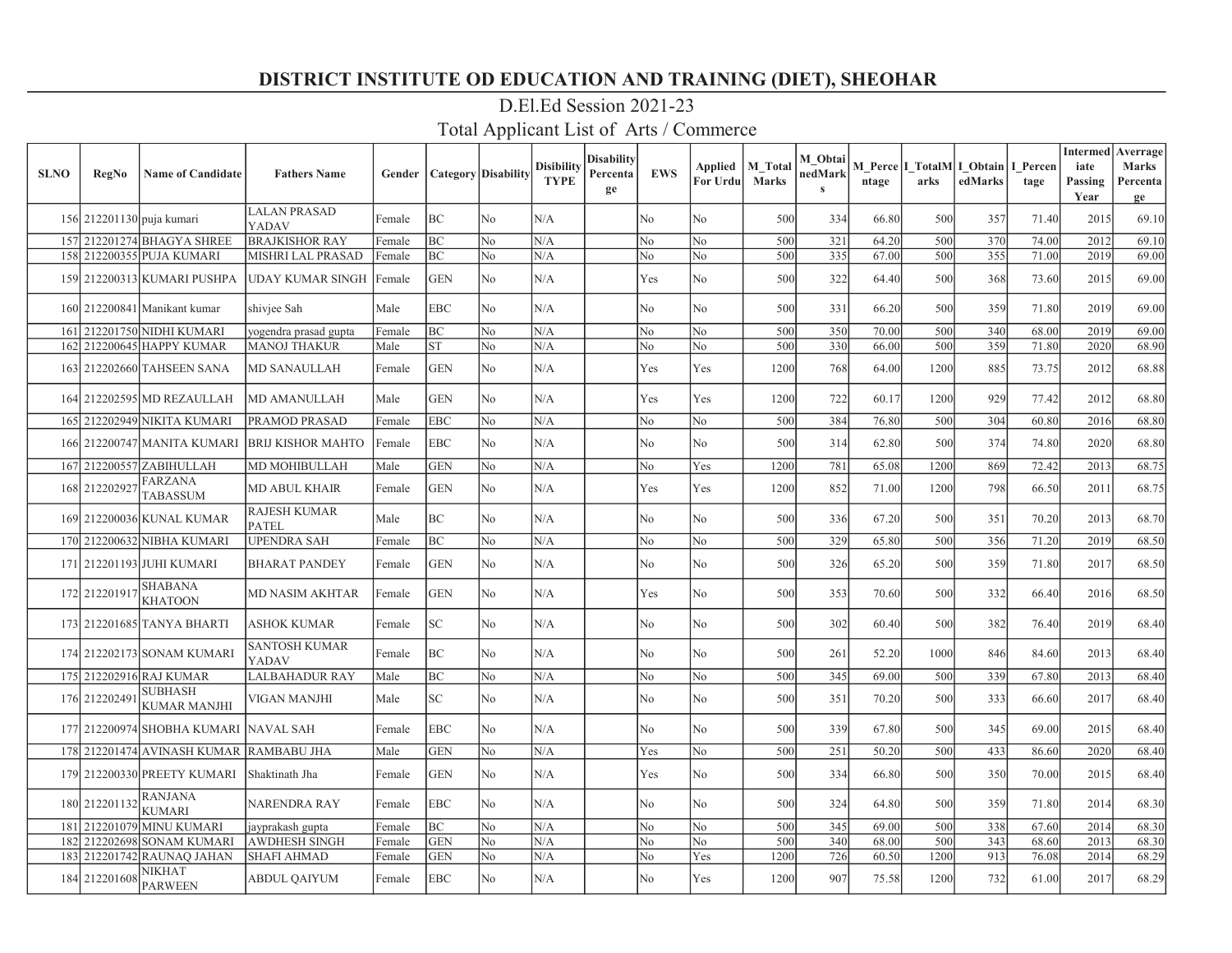| <b>SLNO</b> | <b>RegNo</b>         | <b>Name of Candidate</b>            | <b>Fathers Name</b>                 | Gender |            | <b>Category Disability</b> | <b>Disibility</b><br><b>TYPE</b> | <b>Disability</b><br>Percenta<br>ge | <b>EWS</b>     | Applied<br>For Urdu | <b>M</b> Total<br><b>Marks</b> | M Obtai<br>nedMark<br>$\mathbf{s}$ | ntage | arks | M Perce   I TotalM   I Obtain  <br>edMarks | I Percen<br>tage | <b>Intermed</b><br>iate<br>Passing<br>Year | Averrage<br><b>Marks</b><br>Percenta<br>ge |
|-------------|----------------------|-------------------------------------|-------------------------------------|--------|------------|----------------------------|----------------------------------|-------------------------------------|----------------|---------------------|--------------------------------|------------------------------------|-------|------|--------------------------------------------|------------------|--------------------------------------------|--------------------------------------------|
|             | 185 212201026        | <b>NIKHAT</b><br><b>PRAWEEN</b>     | <b>MD NURUL HODA</b>                | Female | <b>GEN</b> | N <sub>o</sub>             | N/A                              |                                     | No             | Yes                 | 1200                           | 894                                | 74.50 | 1200 | 743                                        | 61.92            | 2017                                       | 68.21                                      |
|             |                      | 186 212200513 NISHA KUMARI          | <b>RAMNATH RAI</b>                  | Female | BС         | N <sub>o</sub>             | N/A                              |                                     | No             | N <sub>o</sub>      | 500                            | 352                                | 70.40 | 500  | 330                                        | 66.00            | 2015                                       | 68.20                                      |
| 187         |                      | 212202661 BABY KUMARI               | <b>MAHENDRA RAY</b>                 | Female | BС         | N <sub>o</sub>             | N/A                              |                                     | No             | N <sub>o</sub>      | 500                            | 344                                | 68.80 | 500  | 338                                        | 67.60            | 2017                                       | 68.20                                      |
|             |                      | 188 212202564 MUSKAN KUMARI         | <b>AJAY KUMAR</b>                   | Female | EBC        | No                         | N/A                              |                                     | No             | No                  | 500                            | 266                                | 53.20 | 500  | 416                                        | 83.20            | 2020                                       | 68.20                                      |
|             | 189 212201030        | <b>PRIYANKA</b><br><b>KUMARI</b>    | <b>DHRUVLAL SAH</b>                 | Female | EBC        | No                         | N/A                              |                                     | No             | No                  | 500                            | 331                                | 66.20 | 500  | 350                                        | 70.00            | 2020                                       | 68.10                                      |
|             | 190 212201543        | <b>PRATIMA</b><br><b>KUMARI</b>     | <b>DINESH MAHTO</b>                 | Female | SC         | No                         | N/A                              |                                     | No             | No                  | 500                            | 350                                | 70.00 | 500  | 330                                        | 66.00            | 2015                                       | 68.00                                      |
|             |                      | 191 212200819 RUPAM BHARTI          | <b>SURESH MAHTO</b>                 | Female | ВC         | No                         | N/A                              |                                     | No             | No                  | 500                            | 289                                | 57.80 | 500  | 391                                        | 78.20            | 2019                                       | 68.00                                      |
|             | 192 212200108        | <b>KAHKASHAN</b><br><b>PRAVEEN</b>  | <b>REYAZ AHMAD</b>                  | Female | <b>GEN</b> | No                         | N/A                              |                                     | No             | No                  | 500                            | 343                                | 68.60 | 500  | 337                                        | 67.40            | 2016                                       | 68.00                                      |
|             |                      | 193 212202769 SUSHMA KUMARI         | KHUSHNANDAN<br><b>BHAGAT</b>        | Female | BC         | N <sub>o</sub>             | N/A                              |                                     | No             | No                  | 500                            | 333                                | 66.60 | 500  | 347                                        | 69.40            | 2020                                       | 68.00                                      |
|             |                      | 194 212202563 kajal kumari          | Santosh kumar giri                  | Female | BC         | N <sub>o</sub>             | N/A                              |                                     | No             | No                  | 500                            | 340                                | 68.00 | 500  | 339                                        | 67.80            | 2019                                       | 67.90                                      |
|             |                      | 195 212200516 chandrika kumari      | RAM SNEHI PRASAD                    | Female | BC         | N <sub>o</sub>             | N/A                              |                                     | No             | No                  | 500                            | 337                                | 67.40 | 500  | 342                                        | 68.40            | 2019                                       | 67.90                                      |
|             |                      | 196 212201101 ANSHU KUMARI          | AMRENDRA SAH                        | Female | <b>EBC</b> | No                         | N/A                              |                                     | No             | No                  | 700                            | 488                                | 69.71 | 500  | 330                                        | 66.00            | 2009                                       | 67.85                                      |
|             |                      | 197 212200839 SABA TABASSUM         | <b>ABUL KALAM</b>                   | Female | <b>GEN</b> | No                         | N/A                              |                                     | Yes            | No                  | 500                            | 314                                | 62.80 | 500  | 364                                        | 72.80            | 2019                                       | 67.80                                      |
|             |                      | 198 212200481 NIDHI BHARTI          | <b>RAJENDRA SHAH</b>                | Female | <b>EBC</b> | No                         | N/A                              |                                     | No             | No                  | 500                            | 328                                | 65.60 | 500  | 350                                        | 70.00            | 2011                                       | 67.80                                      |
|             |                      | 199 212200414 RADHA KUMARI          | <b>BRAJ KISHOR</b><br>CHAUDHARY     | Female | <b>EBC</b> | N <sub>o</sub>             | N/A                              |                                     | No             | No                  | 500                            | 321                                | 64.20 | 500  | 357                                        | 71.40            | 2020                                       | 67.80                                      |
|             |                      | 200 212202914 NIKKEE KUMARI         | <b>AGAT NARAYAN</b><br><b>SINGH</b> | Female | <b>GEN</b> | N <sub>o</sub>             | N/A                              |                                     | No             | N <sub>o</sub>      | 500                            | 324                                | 64.80 | 500  | 354                                        | 70.80            | 2012                                       | 67.80                                      |
|             | 201 212202275 VINITA |                                     | <b>SUKHARI DASS</b>                 | Female | SC         | No                         | N/A                              |                                     | No             | No                  | 600                            | 388                                | 64.67 | 500  | 354                                        | 70.80            | 2020                                       | 67.73                                      |
|             |                      | 202 212202432 VARSHA KUMARI         | <b>MAHESH PRASAD</b>                | Female | ВC         | No                         | N/A                              |                                     | No             | No                  | 500                            | 337                                | 67.40 | 500  | 340                                        | 68.00            | 2012                                       | 67.70                                      |
|             |                      | 203 212200079 PUJA KUMARI           | <b>HARENDRA SHARMA</b>              | Male   | ST         | No                         | N/A                              |                                     | No             | No                  | 500                            | 331                                | 66.20 | 500  | 346                                        | 69.20            | 2014                                       | 67.70                                      |
|             | 204 212200816        | <b>ARCHANA</b><br><b>KUMARI JHA</b> | <b>CHANDRASHEKHAR</b><br><b>JHA</b> | Female | <b>GEN</b> | No                         | N/A                              |                                     | No             | No                  | 500                            | 323                                | 64.60 | 500  | 353                                        | 70.60            | 2015                                       | 67.60                                      |
|             |                      | 205 212201443 GOVINDA KUMAR         | <b>GANESH PASWAN</b>                | Male   | SC         | N <sub>o</sub>             | N/A                              |                                     | N <sub>o</sub> | No                  | 500                            | 325                                | 65.00 | 500  | 351                                        | 70.20            | 2020                                       | 67.60                                      |
|             |                      | 206 212202879 PALLVI KUMARI         | CHANDRA KISHOR<br>SHARMA            | Female | <b>GEN</b> | N <sub>o</sub>             | N/A                              |                                     | Yes            | No                  | 500                            | 343                                | 68.60 | 500  | 333                                        | 66.60            | 2019                                       | 67.60                                      |
|             |                      | 207 212202166 RANJU KUMARI          | HARINARAYAN<br><b>SAHNI</b>         | Female | EBC        | N <sub>o</sub>             | N/A                              |                                     | No             | No                  | 500                            | 316                                | 63.20 | 500  | 360                                        | 72.00            | 2015                                       | 67.60                                      |
|             |                      | 208 212201959 SONAM KUMARI          | UMESH KUMAR<br><b>SINGH</b>         | Female | <b>GEN</b> | N <sub>o</sub>             | N/A                              |                                     | Yes            | No                  | 700                            | 556                                | 79.43 | 500  | 278                                        | 55.60            | 2017                                       | 67.52                                      |
|             |                      | 209 212201986 Indrasan Kumari       | Shankar Sah                         | Female | EBC        | No                         | N/A                              |                                     | No             | No                  | 500                            | 318                                | 63.60 | 500  | 357                                        | 71.40            | 2016                                       | 67.50                                      |
|             | 210 212201927        | <b>TABASSUM</b><br><b>PERWEEN</b>   | <b>MD SAFIR ALAM</b>                | Female | <b>GEN</b> | N <sub>0</sub>             | N/A                              |                                     | No             | No                  | 500                            | 323                                | 64.60 | 500  | 352                                        | 70.40            | 2019                                       | 67.50                                      |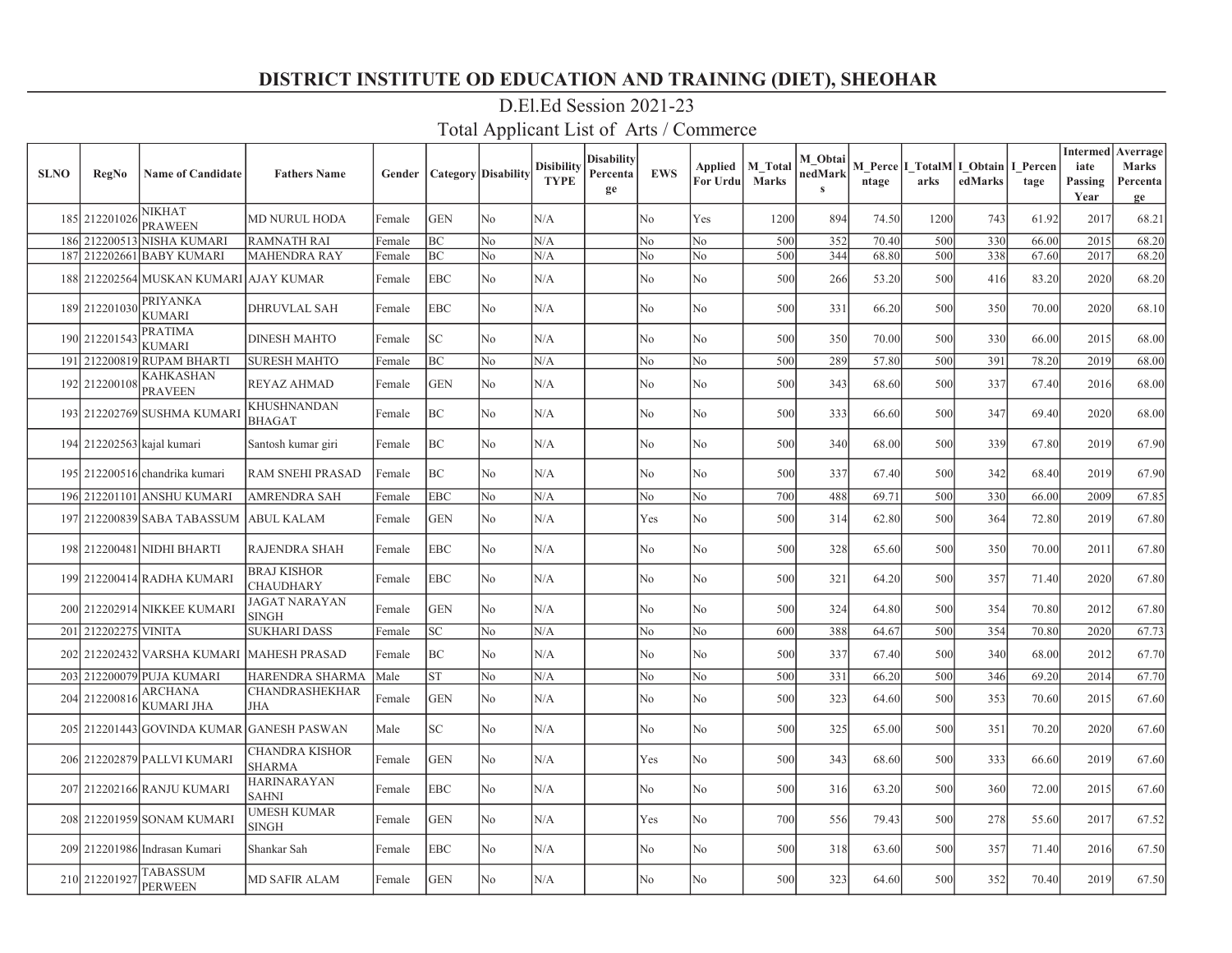| <b>SLNO</b> | <b>RegNo</b>            | <b>Name of Candidate</b>                                                | <b>Fathers Name</b>                  | Gender |            | <b>Category</b> Disability | <b>Disibility</b><br><b>TYPE</b> | <b>Disability</b><br>Percenta<br>ge | <b>EWS</b>     | Applied<br>For Urdu | M Total<br><b>Marks</b> | M Obtai<br>nedMark<br>$\mathbf{s}$ | ntage | arks | M Perce   I TotalM   I_Obtain<br>edMarks | I Percen<br>tage | <b>Intermed</b><br>iate<br>Passing<br>Year | Averrage<br><b>Marks</b><br>Percenta<br>ge |
|-------------|-------------------------|-------------------------------------------------------------------------|--------------------------------------|--------|------------|----------------------------|----------------------------------|-------------------------------------|----------------|---------------------|-------------------------|------------------------------------|-------|------|------------------------------------------|------------------|--------------------------------------------|--------------------------------------------|
|             |                         | 211 212202127 Chanchala kumari                                          | Madan Mohan Singh                    | Female | ВC         | No                         | N/A                              |                                     | No             | No                  | 500                     | 316                                | 63.20 | 500  | 359                                      | 71.80            | 2015                                       | 67.50                                      |
|             |                         | 212 212202549 SHWETA PRABHA                                             | <b>UMESH CHAUDHARY</b>               | Female | ВC         | No                         | N/A                              |                                     | No             | No                  | 500                     | 301                                | 60.20 | 500  | 374                                      | 74.80            | 2013                                       | 67.50                                      |
|             |                         | 213 212200446 RIDHI KUMARI                                              | LAKHAN KUMAR<br>SINGH                | Female | <b>GEN</b> | No                         | N/A                              |                                     | Yes            | No                  | 500                     | 320                                | 64.00 | 500  | 355                                      | 71.00            | 2020                                       | 67.50                                      |
|             |                         | 214 212202204 Nuzhat jahan                                              | <b>MD ALAUDDIN</b>                   | Female | <b>GEN</b> | No                         | N/A                              |                                     | No             | Yes                 | 1200                    | 771                                | 64.25 | 1200 | 847                                      | 70.58            | 2016                                       | 67.41                                      |
|             | 215 212202130           | <b>PRIYANKA</b><br><b>KUMARI</b>                                        | <b>BHOLA RAM</b>                     | Female | SC         | No                         | N/A                              |                                     | No             | No                  | 500                     | 313                                | 62.60 | 500  | 361                                      | 72.20            | 2019                                       | 67.40                                      |
|             |                         | 216 212202131 SANJEET SAHANI                                            | <b>SAHEB SAHANI</b>                  | Male   | <b>EBC</b> | No                         | N/A                              |                                     | No             | No                  | 500                     | 304                                | 60.80 | 500  | 370                                      | 74.00            | 2015                                       | 67.40                                      |
|             | 217 212200544           | <b>KANCHAN</b><br><b>KUMARI</b>                                         | <b>BAIJU SAH</b>                     | Female | <b>EBC</b> | N <sub>o</sub>             | N/A                              |                                     | N <sub>o</sub> | N <sub>o</sub>      | 500                     | 327                                | 65.40 | 500  | 347                                      | 69.40            | 2015                                       | 67.40                                      |
| 218         |                         | 212200633 Priyanka Kumari                                               | Raj Kumar Ray                        | Female | BС         | N <sub>o</sub>             | N/A                              |                                     | No             | No                  | 500                     | 318                                | 63.60 | 500  | 356                                      | 71.20            | 2014                                       | 67.40                                      |
|             | 219 212200891           | <b>RAHIMA</b><br><b>KHATOON</b>                                         | MD USMAN ANSARI                      | Female | <b>EBC</b> | N <sub>o</sub>             | N/A                              |                                     | N <sub>o</sub> | No                  | 500                     | 329                                | 65.80 | 500  | 345                                      | 69.00            | 2018                                       | 67.40                                      |
|             |                         | 220 212200666 PAWAN KUMAR                                               | <b>DHANESH RAM</b>                   | Male   | SC         | No                         | N/A                              |                                     | No             | No                  | 500                     | 350                                | 70.00 | 500  | 323                                      | 64.60            | 2017                                       | 67.30                                      |
|             | 221 212200483           | <b>SUMAIYA</b><br><b>PARWEEN</b>                                        | MD SHAMSE ALAM                       | Female | <b>GEN</b> | No                         | N/A                              |                                     | No             | No                  | 500                     | 273                                | 54.60 | 500  | 400                                      | 80.00            | 2020                                       | 67.30                                      |
|             | 222 212200274           | <b>SIKANDAR</b><br><b>KUMAR</b>                                         | <b>RAMSWARTH BAITHA</b>              | Male   | SC.        | No                         | N/A                              |                                     | No             | No                  | 500                     | 322                                | 64.40 | 500  | 351                                      | 70.20            | 2018                                       | 67.30                                      |
|             | 223 212202053           | <b>ROBINA</b><br><b>KHATOON</b>                                         | <b>MD KALIMULLAH</b>                 | Female | <b>GEN</b> | No                         | N/A                              |                                     | No             | No                  | 500                     | 301                                | 60.20 | 500  | 372                                      | 74.40            | 2020                                       | 67.30                                      |
|             |                         | 224 212201657 ANSHU KUMARI                                              | <b>RAMNIVAS</b><br>CHAUDHARY         | Female | SC         | N <sub>o</sub>             | N/A                              |                                     | No             | No                  | 500                     | 302                                | 60.40 | 500  | 371                                      | 74.20            | 2020                                       | 67.30                                      |
|             | 225 212200716           | <b>HABIBA</b><br><b>KHATOON</b>                                         | <b>MD HASIBULLAH</b>                 | Female | <b>GEN</b> | No                         | N/A                              |                                     | Yes            | No                  | 1200                    | 729                                | 60.75 | 1200 | 886                                      | 73.83            | 2011                                       | 67.29                                      |
|             | 226 212200591 SITA RANI |                                                                         | <b>RAMESHWAR RAI</b>                 | Female | ВC         | No                         | N/A                              |                                     | No             | No                  | 500                     | 332.5                              | 66.50 | 500  | 340                                      | 68.00            | 2012                                       | 67.25                                      |
|             | 227 212201772           | <b>PRASAD</b><br><b>PRIYANKA</b><br><b>KUMARI</b><br><b>UDAYSHANKAR</b> | <b>UDAY SHANKAR</b><br><b>PRASAD</b> | Female | <b>EBC</b> | N <sub>o</sub>             | N/A                              |                                     | No             | No                  | 500                     | 360                                | 72.00 | 650  | 406                                      | 62.46            | 2015                                       | 67.23                                      |
|             | 228 212202123           | <b>MITHILESH</b><br><b>KUMARI</b>                                       | <b>FEKAN MAHTO</b>                   | Female | BС         | N <sub>o</sub>             | N/A                              |                                     | No             | No                  | 500                     | 362                                | 72.40 | 500  | 310                                      | 62.00            | 2015                                       | 67.20                                      |
|             |                         | 229 212200027 Nitesh Kumar                                              | <b>JAI NARAYAN RAY</b>               | Male   | BС         | N <sub>o</sub>             | N/A                              |                                     | N <sub>o</sub> | No                  | 500                     | 357                                | 71.40 | 500  | 315                                      | 63.00            | 2018                                       | 67.20                                      |
|             | 230 212200154           | <b>NASREEN</b><br><b>KHATOON</b>                                        | <b>MD SANAULLAH</b><br>ANSARI        | Female | EBC        | No                         | N/A                              |                                     | No             | No                  | 500                     | 334                                | 66.80 | 500  | 338                                      | 67.60            | 2017                                       | 67.20                                      |
|             |                         | 231 212202005 Mony Kumari                                               | Nagendra Mandal                      | Female | EBC        | No                         | N/A                              |                                     | No             | No                  | 500                     | 305                                | 61.00 | 500  | 366                                      | 73.20            | 2020                                       | 67.10                                      |
|             | 232 212202495           | <b>MD TAWISH</b><br>AHSAN                                               | <b>MD ATIULLAH</b>                   | Male   | <b>GEN</b> | No                         | N/A                              |                                     | No             | No                  | 500                     | 284                                | 56.80 | 500  | 387                                      | 77.40            | 2019                                       | 67.10                                      |
|             |                         | 233 212202410 SIMA KUMARI                                               | <b>AKHILESHWAR</b><br>MANDAL         | Female | EBC        | No                         | N/A                              |                                     | No             | No                  | 500                     | 324                                | 64.80 | 500  | 347                                      | 69.40            | 2011                                       | 67.10                                      |
|             |                         | 234 212202048 POOJA KUMARI                                              | <b>RAMBALAK RAY</b>                  | Female | ВC         | No                         | N/A                              |                                     | No             | No                  | 500                     | 302                                | 60.40 | 500  | 368                                      | 73.60            | 2019                                       | 67.00                                      |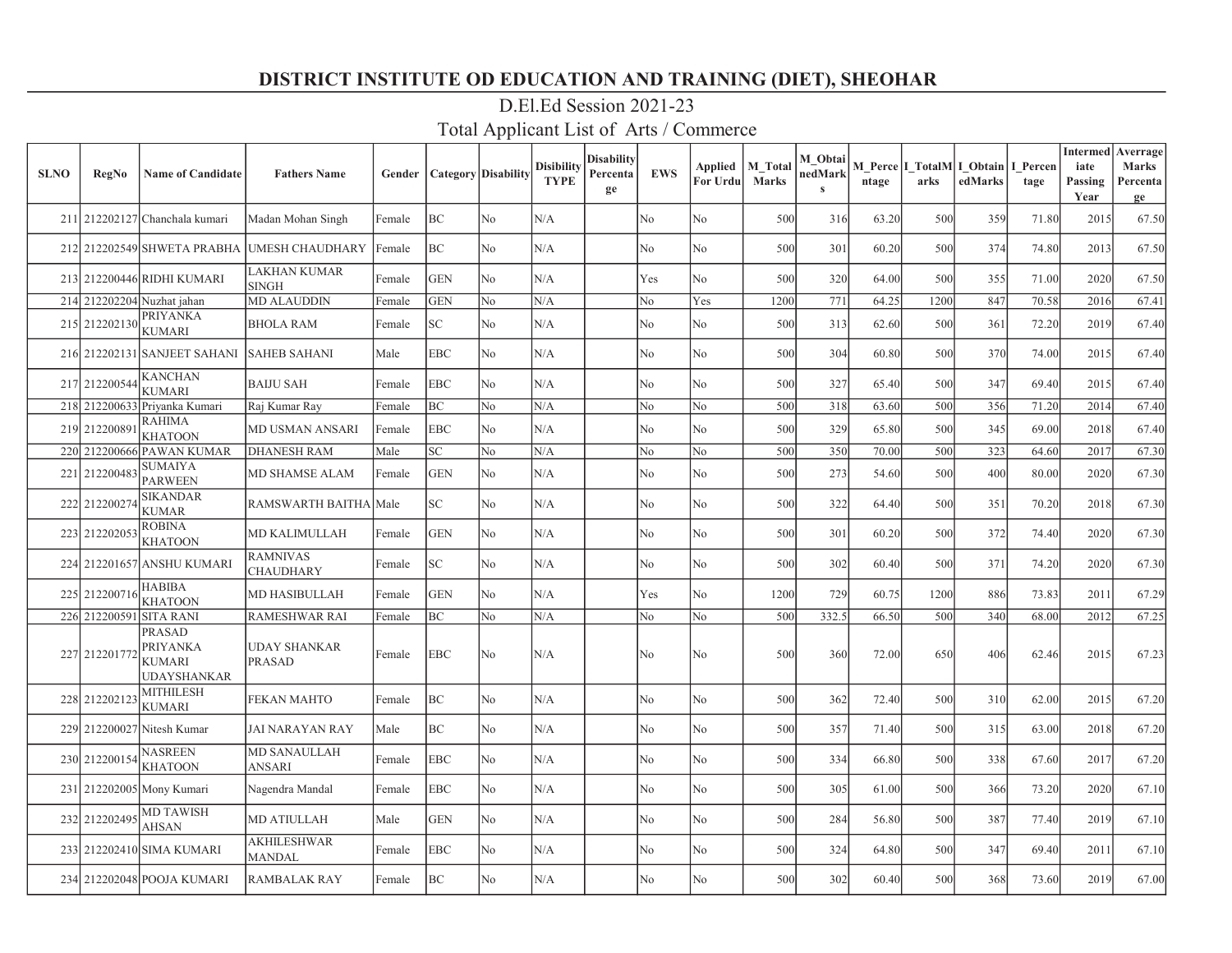| <b>SLNO</b> | RegNo                     | <b>Name of Candidate</b>                | <b>Fathers Name</b>                            | Gender |            | <b>Category</b> Disability | Disibility<br><b>TYPE</b> | Disability<br>Percenta<br>ge | <b>EWS</b>     | Applied<br>For Urdu | <b>M</b> Total<br><b>Marks</b> | M Obtai<br>nedMark<br>$\bf s$ | ntage | M Perce I TotalM I Obtain<br>arks | edMarks | I Percen<br>tage | iate<br>Passing<br>Year | <b>Intermed</b> Averrage<br><b>Marks</b><br>Percenta<br>ge |
|-------------|---------------------------|-----------------------------------------|------------------------------------------------|--------|------------|----------------------------|---------------------------|------------------------------|----------------|---------------------|--------------------------------|-------------------------------|-------|-----------------------------------|---------|------------------|-------------------------|------------------------------------------------------------|
|             |                           | 235 212202167 SAVITA KUMARI             | YODDHA SAH                                     | Female | ВC         | No                         | N/A                       |                              | No             | No                  | 500                            | 315                           | 63.00 | 500                               | 355     | 71.00            | 2012                    | 67.00                                                      |
|             |                           | 236 212201766 PINKY KUMARI              | <b>TILESHWAR SAH</b>                           | Female | BC         | No                         | N/A                       |                              | N <sub>o</sub> | No                  | 500                            | 316                           | 63.20 | 500                               | 354     | 70.80            | 2020                    | 67.00                                                      |
|             |                           | 237 212200753 MD SHAMSHAD               | <b>MD WAKIL</b>                                | Male   | <b>EBC</b> | No                         | N/A                       |                              | No             | No                  | 500                            | 303                           | 60.60 | 500                               | 367     | 73.40            | 2020                    | 67.00                                                      |
|             |                           | 238 212201499 RABEA KHATOON             | MD ANZARUL HAQUE Female                        |        | <b>GEN</b> | N <sub>o</sub>             | N/A                       |                              | No             | Yes                 | 1200                           | 752                           | 62.67 | 1200                              | 856     | 71.33            | 2009                    | 67.00                                                      |
|             | 239 212201458 BHUSHAN     | <b>SHASHI</b><br><b>KUMAR</b>           | <b>RAM PRIT BHAGAT</b>                         | Male   | ВC         | No                         | N/A                       |                              | No             | No                  | 500                            | 310                           | 62.00 | 500                               | 360     | 72.00            | 2020                    | 67.00                                                      |
|             | 240 212201526             | <b>MOHAMMAD</b><br><b>MOTIUR RAHMAN</b> | <b>MD FARHAD</b>                               | Male   | <b>GEN</b> | N <sub>o</sub>             | N/A                       |                              | Yes            | Yes                 | 1200                           | 799                           | 66.58 | 1200                              | 809     | 67.42            | 2012                    | 67.00                                                      |
|             |                           | 241 212202084 NUSRAT JAHAN              | <b>MD SHOAIB</b>                               | Female | <b>GEN</b> | No                         | N/A                       |                              | No             | No                  | 500                            | 298                           | 59.60 | 500                               | 371     | 74.20            | 2011                    | 66.90                                                      |
|             |                           | 242 212202592 POONAM KUMARI             | <b>SURESH KUMAR</b>                            | Female | BС         | No                         | N/A                       |                              | No             | No                  | 500                            | 346                           | 69.20 | 500                               | 323     | 64.60            | 2015                    | 66.90                                                      |
|             |                           | 243 212201736 JYOTI KUMARI              | <b>BINOD SAH</b>                               | Female | ВC         | No                         | N/A                       |                              | No             | No                  | 500                            | 303                           | 60.60 | 500                               | 365     | 73.00            | 2019                    | 66.80                                                      |
|             |                           | 244 212201641 ZEBA PARWEEN              | <b>MD HAMIDULLA</b>                            | Female | <b>GEN</b> | No                         | N/A                       |                              | Yes            | No                  | 500                            | 305                           | 61.00 | 500                               | 363     | 72.60            | 2015                    | 66.80                                                      |
|             |                           | 245 212201663 MD MINHAJ                 | <b>ABDUL BARIK</b>                             | Male   | <b>GEN</b> | N <sub>o</sub>             | N/A                       |                              | Yes            | Yes                 | 1200                           | 875                           | 72.92 | 1200                              | 728     | 60.67            | 2009                    | 66.80                                                      |
|             |                           | 246 212201813 NIDHI KUMARI              | <b>LAXMAN GUPTA</b>                            | Female | BC         | No                         | N/A                       |                              | No             | No                  | 500                            | 317                           | 63.40 | 500                               | 351     | 70.20            | 2020                    | 66.80                                                      |
|             | 247 212201596             | <b>RANJAY KUMAR</b><br><b>SHARMA</b>    | <b>BHAIROLAL SHARMA</b>                        | Male   | ST         | No                         | N/A                       |                              | No             | No                  | 500                            | 314                           | 62.80 | 500                               | 354     | 70.80            | 2019                    | 66.80                                                      |
|             |                           | 248 212200744 MUSKAN KUMARI             | NAND KISHOR<br>PARSAD                          | Female | EBC        | No                         | N/A                       |                              | No             | No                  | 500                            | 310                           | 62.00 | 500                               | 358     | 71.60            | 2020                    | 66.80                                                      |
|             | 249 212202448             | <b>MD GHULAM</b><br><b>RABBANI</b>      | <b>MD NAJIBULLAH</b><br>ANSARI                 | Male   | EBC        | No                         | N/A                       |                              | No             | Yes                 | 1200                           | 749                           | 62.42 | 1200                              | 852     | 71.00            | 2012                    | 66.71                                                      |
|             | 250 212202638             | <b>DEEPMALA</b><br><b>KUMARI</b>        | <b>RAMESH KUMAR</b><br><b>RAM</b>              | Female | SC         | No                         | N/A                       |                              | No             | No                  | 500                            | 305                           | 61.00 | 500                               | 362     | 72.40            | 2020                    | 66.70                                                      |
|             |                           |                                         | 251 212202613 RAHNUMA NIGAR MD KHURSHID ALAM   | Female | <b>EBC</b> | N <sub>o</sub>             | N/A                       |                              | No             | No                  | 500                            | 289                           | 57.80 | 500                               | 378     | 75.60            | 2019                    | 66.70                                                      |
|             |                           | 252 212200163 KOMAL KUMARI              | ISANJIT SAH                                    | Female | ВC         | No                         | N/A                       |                              | No             | No                  | 500                            | 300                           | 60.00 | 500                               | 367     | 73.40            | 2020                    | 66.70                                                      |
|             |                           | 253 212201574 MAMTA KUMARI              | <b>VIRENDER SAH</b>                            | Female | <b>EBC</b> | No                         | N/A                       |                              | No             | No                  | 500                            | 360                           | 72.00 | 500                               | 307     | 61.40            | 2014                    | 66.70                                                      |
|             | 254 212200139             | <b>MD SHAMIM</b><br><b>ALAM</b>         | MD IFTEKHAR ALAM                               | Male   | <b>GEN</b> | No                         | N/A                       |                              | No             | Yes                 | 1200                           | 859                           | 71.58 | 1200                              | 741     | 61.75            | 2011                    | 66.66                                                      |
|             |                           | 255 212200628 GUDIYA KUMARI             | <b>SHAMBHU SAH</b>                             | Female | BC         | N <sub>o</sub>             | N/A                       |                              | No             | No                  | 500                            | 310                           | 62.00 | 500                               | 356     | 71.20            | 2020                    | 66.60                                                      |
|             |                           | 256 212201369 ANITA KUMARI              | <b>RAM BILESH SAHANI</b>                       | Female | <b>EBC</b> | No                         | N/A                       |                              | No             | No                  | 500                            | 308                           | 61.60 | 500                               | 358     | 71.60            | 2015                    | 66.60                                                      |
|             |                           | 257 212202820 Pratima Kumari            | Paltan Baitha                                  | Female | SC         | No.                        | N/A                       |                              | No             | No                  | 500                            | 281                           | 56.20 | 500                               | 385     | 77.00            | 2019                    | 66.60                                                      |
|             |                           |                                         | 258 212201783 SANGITA KUMARI NAND KISHOR SINGH | Female | <b>GEN</b> | No                         | N/A                       |                              | Yes            | No                  | 500                            | 309                           | 61.80 | 500                               | 357     | 71.40            | 2011                    | 66.60                                                      |
|             | 259 212202214 Rafat jahan |                                         | MD Alauddin                                    | Female | <b>GEN</b> | No                         | N/A                       |                              | Yes            | Yes                 | 500                            | 338                           | 67.60 | 500                               | 328     | 65.60            | 2012                    | 66.60                                                      |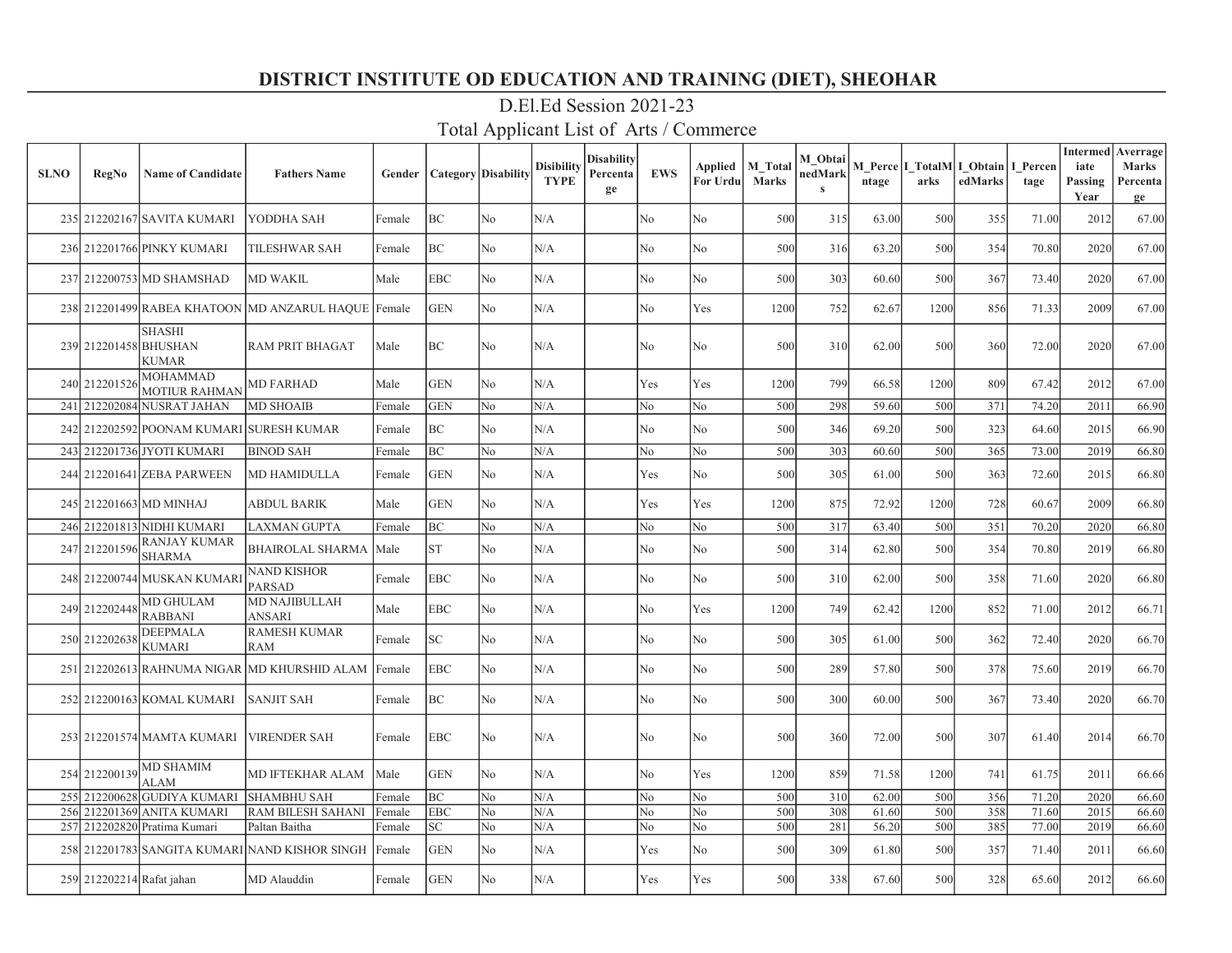| <b>SLNO</b> | <b>RegNo</b>              | <b>Name of Candidate</b>            | <b>Fathers Name</b>                                 | Gender | <b>Category</b> Disability |                | <b>Disibility</b><br><b>TYPE</b> | <b>Disability</b><br>Percenta<br>ge | <b>EWS</b>     | Applied<br>For Urdu | M Total<br><b>Marks</b> | M Obtai<br>nedMark<br>$\mathbf{s}$ | ntage | arks | M Perce I TotalM I Obtain<br>edMarks | I Percen<br>tage | <b>Intermed</b><br>iate<br>Passing<br>Year | Averrage<br>Marks<br>Percenta<br>ge |
|-------------|---------------------------|-------------------------------------|-----------------------------------------------------|--------|----------------------------|----------------|----------------------------------|-------------------------------------|----------------|---------------------|-------------------------|------------------------------------|-------|------|--------------------------------------|------------------|--------------------------------------------|-------------------------------------|
|             | 260 212201469             | <b>FAHMIDA</b><br><b>SHANAZ</b>     | <b>MD IFTELHAR ALAM</b>                             | Female | <b>GEN</b>                 | N <sub>o</sub> | N/A                              |                                     | Yes            | Yes                 | 1200                    | 712                                | 59.33 | 1200 | 885                                  | 73.75            | 2012                                       | 66.54                               |
|             |                           | 261 212201249 RITU KUMARI           | RAGHUNATH MAHTO                                     | Female | BC                         | N <sub>o</sub> | N/A                              |                                     | N <sub>o</sub> | No                  | 500                     | 304                                | 60.80 | 500  | 361                                  | 72.20            | 2020                                       | 66.50                               |
|             | 262 212200765             | <b>RAUNAQUE</b><br><b>JAHAN</b>     | MD MUSHTAQUE<br>AHMAD                               | Female | <b>GEN</b>                 | N <sub>o</sub> | N/A                              |                                     | No             | No                  | 500                     | 359                                | 71.80 | 500  | 306                                  | 61.20            | 2016                                       | 66.50                               |
| 263         |                           | 212200381 Jyoti Kumari              | Sohan raut                                          | Female | ВC                         | No             | N/A                              |                                     | No             | No                  | 500                     | 325                                | 65.00 | 500  | 340                                  | 68.00            | 2015                                       | 66.50                               |
|             |                           | 264 212201804 Arati Kumari          | Lt Ramvinay Singh                                   | Female | BC                         | No             | N/A                              |                                     | No             | No                  | 500                     | 275                                | 55.00 | 500  | 390                                  | 78.00            | 2020                                       | 66.50                               |
|             |                           | 265 212201965 NAZIA ZAKI            | MD ZAKAULLAH ZAKI Female                            |        | <b>GEN</b>                 | No             | N/A                              |                                     | Yes            | Yes                 | 1200                    | 822                                | 68.50 | 1200 | 773                                  | 64.42            | 2014                                       | 66.46                               |
|             | 266 212201730             | <b>GAURAV KUMAR</b><br><b>SINGH</b> | <b>SURENDRA PRASAD</b><br><b>SINGH</b>              | Male   | <b>GEN</b>                 | No             | N/A                              |                                     | No             | No                  | 500                     | 293                                | 58.60 | 500  | 371                                  | 74.20            | 2019                                       | 66.40                               |
|             | 267 212201209             | <b>MD MERAJ</b><br><b>AHMAD</b>     | <b>ABDUR RAHIM</b>                                  | Male   | <b>GEN</b>                 | No             | N/A                              |                                     | Yes            | Yes                 | 1200                    | 725                                | 60.42 | 1200 | 868                                  | 72.33            | 2016                                       | 66.38                               |
|             |                           | 268 212200287 NAZ PARWEEN           | MD ISTEYAQUE<br>ALAM                                | Female | <b>GEN</b>                 | No             | N/A                              |                                     | Yes            | No.                 | 500                     | 296                                | 59.20 | 500  | 367                                  | 73.40            | 2020                                       | 66.30                               |
|             |                           | 269 212200052 Priya kumari          | Sant kumar mishra                                   | Female | <b>GEN</b>                 | N <sub>o</sub> | N/A                              |                                     | Yes            | No                  | 500                     | 308                                | 61.60 | 500  | 354                                  | 70.80            | 2015                                       | 66.20                               |
|             |                           | 270 212201735 MALTI KUMARI          | <b>HARENDRA SINGH</b>                               | Female | BC                         | N <sub>o</sub> | N/A                              |                                     | No             | No                  | 500                     | 307                                | 61.40 | 500  | 355                                  | 71.00            | 2011                                       | 66.20                               |
|             |                           | 271 212202968 ZAFIR ALAM            | <b>BHIKHARI</b>                                     | Male   | <b>EBC</b>                 | No             | N/A                              |                                     | No             | Yes                 | 1200                    | 799                                | 66.58 | 1200 | 790                                  | 65.83            | 2009                                       | 66.20                               |
|             | 272 212201676 Nikita Rani |                                     | Manibhushan Prasad                                  | Female | <b>GEN</b>                 | N <sub>o</sub> | N/A                              |                                     | No             | No                  | 500                     | 323                                | 64.60 | 500  | 338                                  | 67.60            | 2015                                       | 66.10                               |
|             |                           | 273 212201980 SONAM KUMARI          | <b>SHANKAR MISHRA</b>                               | Female | <b>GEN</b>                 | N <sub>o</sub> | N/A                              |                                     | Yes            | No                  | 500                     | $\overline{315}$                   | 63.00 | 500  | 346                                  | 69.20            | 2012                                       | 66.10                               |
|             |                           | 274 212200492 NYASA BHARTI          | <b>RAJ KUMAR</b>                                    | Female | SC                         | No             | N/A                              |                                     | No             | N <sub>o</sub>      | 500                     | 332                                | 66.40 | 500  | 329                                  | 65.80            | 2014                                       | 66.10                               |
|             | 275 212200772 Nilu kumari |                                     | UmaShankar Prasad                                   | Female | ВC                         | No             | N/A                              |                                     | No             | No                  | 500                     | 300                                | 60.00 | 500  | 361                                  | 72.20            | 2019                                       | 66.10                               |
|             |                           | 276 212201016 BABY KUMARI           | RAM AYODHYA SAH                                     | Female | EBC                        | No             | N/A                              |                                     | No             | N <sub>o</sub>      | 500                     | 302                                | 60.40 | 500  | 359                                  | 71.80            | 2015                                       | 66.10                               |
|             |                           | 277 212201302 SITA KUMARI           | <b>UPENDRA SINGH</b>                                | Female | ВC                         | No             | N/A                              |                                     | No             | No                  | 500                     | 291                                | 58.20 | 500  | 370                                  | 74.00            | 2020                                       | 66.10                               |
|             |                           |                                     | 278 212201358 SHWETA KUMARI RAJESHWAR THAKUR Female |        | <b>ST</b>                  | No             | N/A                              |                                     | No             | No                  | 500                     | 353                                | 70.60 | 500  | 307                                  | 61.40            | 2016                                       | 66.00                               |
|             |                           | 279 212200969 MUNNI KUMARI          | <b>RAJKISHOR SAH</b>                                | Female | <b>EBC</b>                 | No             | N/A                              |                                     | No             | No                  | 500                     | 348                                | 69.60 | 500  | 312                                  | 62.40            | 2017                                       | 66.00                               |
|             | 280 212200902 MD AZAD     |                                     | <b>MD ALAM</b>                                      | Male   | <b>EBC</b>                 | No             | N/A                              |                                     | No             | No                  | 500                     | 284                                | 56.80 | 500  | 376                                  | 75.20            | 2020                                       | 66.00                               |
| 281         | 212201744                 | <b>FARHAT</b><br><b>KHATOON</b>     | <b>MD</b>                                           | Female | <b>EBC</b>                 | N <sub>o</sub> | N/A                              |                                     | No             | No                  | 500                     | 302                                | 60.40 | 500  | 358                                  | 71.60            | 2020                                       | 66.00                               |
|             |                           | 282 212202625 NITU KUMARI           | <b>RAMADHAR SINGH</b>                               | Female | ВC                         | No             | N/A                              |                                     | No             | No                  | 500                     | 331                                | 66.20 | 500  | 329                                  | 65.80            | 2016                                       | 66.00                               |
|             | 283 212201504             | MD<br><b>OUYAMUDDIN</b>             | <b>MD RAJU ANSARI</b>                               | Male   | EBC                        | No             | N/A                              |                                     | No             | Yes                 | 1200                    | 724                                | 60.33 | 1200 | 858                                  | 71.50            | 2012                                       | 65.91                               |
| 284         |                           | 212201512 ANJANI KUMARI             | <b>MANOJ KUMAR SAH</b>                              | Female | <b>EBC</b>                 | No             | N/A                              |                                     | No             | No                  | 500                     | 314                                | 62.80 | 500  | 345                                  | 69.00            | 2019                                       | 65.90                               |
|             | 285 212201099             | <b>MANISHA</b><br><b>KUMARI</b>     | <b>RAMEKVAL SAH</b>                                 | Female | EBC                        | No             | N/A                              |                                     | No             | No                  | 500                     | 262                                | 52.40 | 500  | 397                                  | 79.40            | 2020                                       | 65.90                               |
|             | 286 212200280             | <b>MADHURENDRA</b><br><b>RAM</b>    | KHOBHARI RAM                                        | Male   | SC                         | No             | N/A                              |                                     | No             | No                  | 500                     | 314                                | 62.80 | 500  | 345                                  | 69.00            | 2014                                       | 65.90                               |
|             |                           | 287 212202645 SAVITA KUMARI         | <b>RAM BILASH RAM</b>                               | Female | SC                         | No             | N/A                              |                                     | No             | No                  | 500                     | 353                                | 70.60 | 500  | 306                                  | 61.20            | 2011                                       | 65.90                               |
|             |                           | 288 212201373 TALAT FATMA           | MD MOINUL HAQUE                                     | Female | <b>GEN</b>                 | No             | N/A                              |                                     | No             | Yes                 | 1200                    | 815                                | 67.92 | 1200 | 765                                  | 63.75            | 2009                                       | 65.84                               |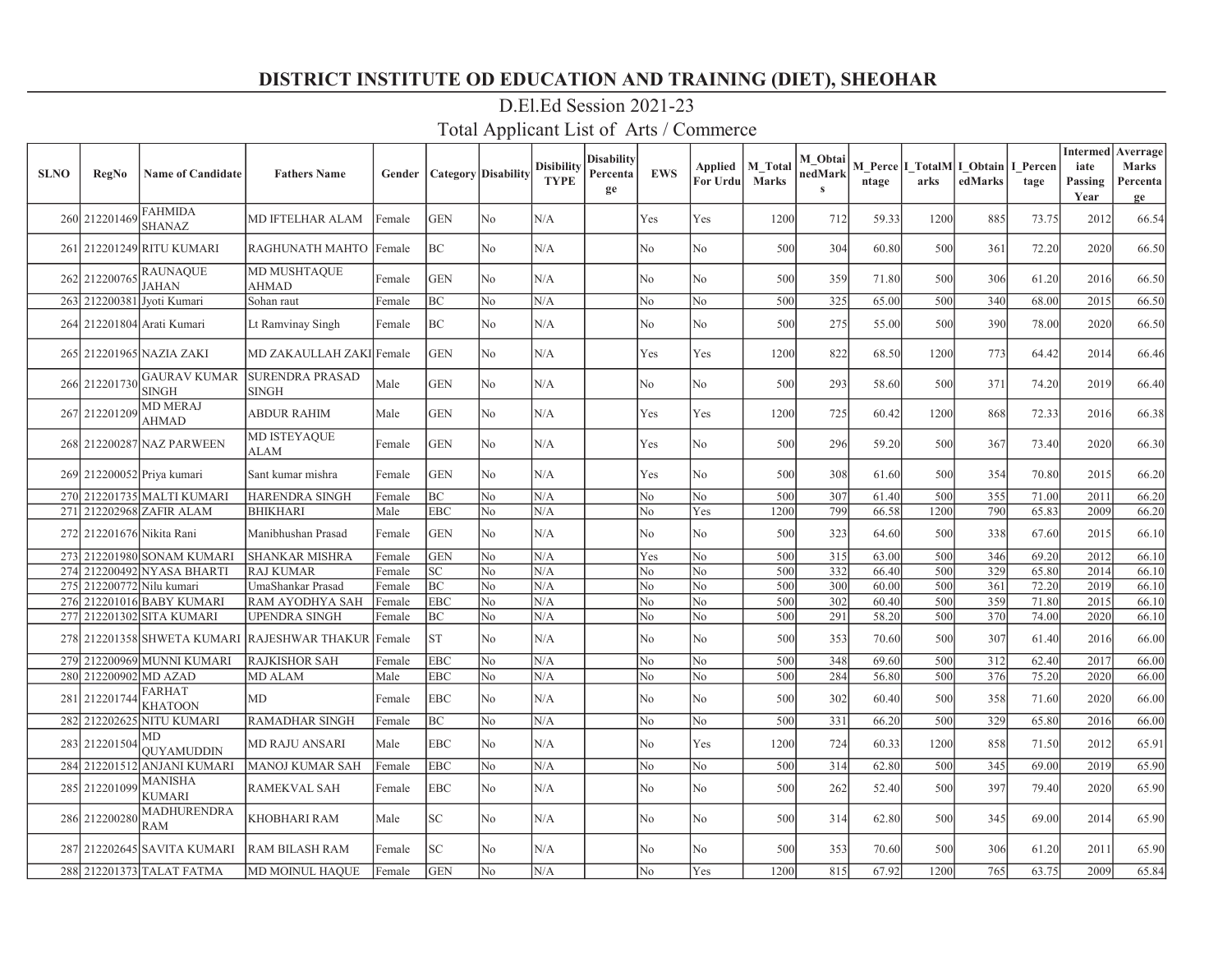| <b>SLNO</b> | <b>RegNo</b>               | <b>Name of Candidate</b>                  | <b>Fathers Name</b>                  | Gender |            | <b>Category</b> Disability | <b>Disibility</b><br><b>TYPE</b> | Disability<br>Percenta<br>ge | <b>EWS</b>     | Applied<br>For Urdu | <b>M</b> Total<br><b>Marks</b> | M Obtai<br>nedMark<br>$\mathbf{s}$ | ntage | arks | M Perce   I TotalM   I Obtain  <br>edMarks | I Percen<br>tage | <b>Intermed</b><br>iate<br>Passing<br>Year | Averrage<br><b>Marks</b><br>Percenta<br>ge |
|-------------|----------------------------|-------------------------------------------|--------------------------------------|--------|------------|----------------------------|----------------------------------|------------------------------|----------------|---------------------|--------------------------------|------------------------------------|-------|------|--------------------------------------------|------------------|--------------------------------------------|--------------------------------------------|
|             |                            | 289 212201291 TALAT FATMA                 | MD MOINUL HAQUE                      | Female | <b>GEN</b> | No                         | N/A                              |                              | N <sub>o</sub> | Yes                 | 1200                           | 815                                | 67.92 | 1200 | 765                                        | 63.75            | 2009                                       | 65.84                                      |
|             |                            | 290 212200852 Ranjeet Baitha              | Umesh Baitha                         | Male   | SC         | No                         | N/A                              |                              | N <sub>o</sub> | No                  | 500                            | 323                                | 64.60 | 500  | 335                                        | 67.00            | 2012                                       | 65.80                                      |
|             |                            | 291 212202399 DIVYA BHARTI                | <b>HARISHANKAR PD</b><br>SINGH       | Female | <b>GEN</b> | N <sub>o</sub>             | N/A                              |                              | Yes            | No                  | 500                            | 326                                | 65.20 | 500  | 332                                        | 66.40            | 2017                                       | 65.80                                      |
|             |                            | 292 212202176 Sejal Suman                 | <b>SANJAY KUMAR</b>                  | Female | BC         | N <sub>o</sub>             | N/A                              |                              | No             | No                  | 10                             | 6.6                                | 62.70 | 500  | 344                                        | 68.80            | 2017                                       | 65.75                                      |
|             | 293 212200579              | MD<br>SIBGHATULLAH                        | <b>MD NASEEM AHMAD</b>               | Male   | <b>GEN</b> | N <sub>o</sub>             | N/A                              |                              | Yes            | Yes                 | 1200                           | 683                                | 56.92 | 1200 | 895                                        | 74.58            | 2014                                       | 65.75                                      |
|             |                            | 294 212200608 RAJEEV KUMAR                | <b>RADHESHYAM</b><br>PRASAD          | Male   | ВC         | N <sub>o</sub>             | N/A                              |                              | N <sub>o</sub> | No                  | 500                            | 347                                | 69.40 | 500  | 310                                        | 62.00            | 2014                                       | 65.70                                      |
|             |                            | 295 212200878 RAUNAK KUMAR                | PRAFULL KUMAR                        | Male   | <b>EBC</b> | No                         | N/A                              |                              | No             | No                  | 500                            | 338                                | 67.60 | 500  | 319                                        | 63.80            | 2019                                       | 65.70                                      |
|             |                            | 296 212200449 MD ALTAF                    | <b>ABDUL RAUF</b>                    | Male   | <b>GEN</b> | N <sub>o</sub>             | N/A                              |                              | Yes            | No                  | 500                            | 364                                | 72.80 | 500  | 293                                        | 58.60            | 2018                                       | 65.70                                      |
|             | 297 212201224 Priti kumari |                                           | Fulbabu Chaudhary                    | Female | BC         | No                         | N/A                              |                              | N <sub>o</sub> | No                  | 500                            | 333                                | 66.60 | 500  | 324                                        | 64.80            | 2017                                       | 65.70                                      |
|             |                            | 298 212202031 SANJAY KUMAR                | <b>NAG NARAYAN RAUT</b>              | Male   | ВC         | No                         | N/A                              |                              | No             | No                  | 500                            | 319                                | 63.80 | 500  | 338                                        | 67.60            | 2010                                       | 65.70                                      |
|             |                            | 299 212202714 SONU KUMAR                  | <b>RAMSHRESTH</b><br><b>CHAUDHRI</b> | Male   | ВC         | No                         | N/A                              |                              | No             | No                  | 500                            | 368                                | 73.60 | 500  | 289                                        | 57.80            | 2017                                       | 65.70                                      |
|             |                            | 300 212201062 AMRITA KUMARI               | <b>KAMESHWAR</b><br>THAKUR           | Female | <b>ST</b>  | No                         | N/A                              |                              | N <sub>o</sub> | No                  | 500                            | 315                                | 63.00 | 500  | 341                                        | 68.20            | 2015                                       | 65.60                                      |
|             |                            | 301 212201404 SAPNA SINGH                 | <b>RAMBABU SINGH</b>                 | Female | BC         | N <sub>o</sub>             | N/A                              |                              | No             | No                  | 500                            | 290                                | 58.00 | 500  | 366                                        | 73.20            | 2019                                       | 65.60                                      |
|             |                            | 302 212201884 Md Kausar ali               | Md muslim                            | Male   | <b>EBC</b> | No                         | N/A                              |                              | No             | Yes                 | 1200                           | 692                                | 57.67 | 1200 | 882                                        | 73.50            | 2010                                       | 65.59                                      |
|             |                            | 303 212200960 Nidhi Kumari                | Subhash Chandra Pratap<br>Singh      | Female | <b>GEN</b> | No                         | N/A                              |                              | No             | No                  | 500                            | 318                                | 63.60 | 500  | 337                                        | 67.40            | 2015                                       | 65.50                                      |
|             |                            | 304 212201409 joohi parween               | md mahtab alam parwez                | Female | <b>EBC</b> | No                         | N/A                              |                              | No             | Yes                 | 1200                           | 720                                | 60.00 | 1200 | 851                                        | 70.92            | 2012                                       | 65.46                                      |
|             |                            | 305 212202802 GULSHAN ARA<br><b>BEGAM</b> | MD SHAKEEL AHMAD                     | Female | EBC        | N <sub>o</sub>             | N/A                              |                              | No             | Yes                 | 1200                           | 791                                | 65.92 | 1200 | 779                                        | 64.92            | 2009                                       | 65.42                                      |
| 306         |                            | 212202397 MAMTA KUMARI                    | <b>NAGENDER RAY</b>                  | Female | ВC         | No                         | N/A                              |                              | No             | No                  | 500                            | 292                                | 58.40 | 500  | 362                                        | 72.40            | 2013                                       | 65.40                                      |
| 307         | 212202507                  | <b>LAL BABU</b><br><b>KUMAR</b>           | <b>KAILASH SAH</b>                   | Male   | EBC        | N <sub>o</sub>             | N/A                              |                              | No             | No                  | 500                            | 322                                | 64.40 | 500  | 332                                        | 66.40            | 2013                                       | 65.40                                      |
|             |                            | 308 212202199 AMITA KUMARI                | <b>RAMBABU SINGH</b>                 | Female | BC         | N <sub>o</sub>             | N/A                              |                              | No             | No                  | 500                            | 307                                | 61.40 | 500  | 347                                        | 69.40            | 2013                                       | 65.40                                      |
| 309         |                            | 212202298 ALOK KUMAR                      | <b>UPENDRA PRASAD</b>                | Male   | <b>EBC</b> | No                         | N/A                              |                              | No             | No                  | 500                            | 324                                | 64.80 | 500  | 330                                        | 66.00            | 2014                                       | 65.40                                      |
|             | 310 212202303              | <b>MANISHA</b><br><b>KUMARI</b>           | <b>BHARAT SAH</b>                    | Female | ВC         | No                         | N/A                              |                              | No             | No                  | 500                            | 300                                | 60.00 | 500  | 354                                        | 70.80            | 2019                                       | 65.40                                      |
|             | 311 212200311              | <b>KHUSHBOO</b><br><b>KUMARI</b>          | RAMANAND MAHTO                       | Female | <b>EBC</b> | N <sub>o</sub>             | N/A                              |                              | No             | No                  | 500                            | 246                                | 49.20 | 500  | 408                                        | 81.60            | 2020                                       | 65.40                                      |
|             |                            | 312 212200639 MASIHULLAH                  | MD MOHIBULLAH                        | Male   | <b>GEN</b> | No                         | N/A                              |                              | No             | Yes                 | 1200                           | 818                                | 68.17 | 900  | 563                                        | 62.56            | 2018                                       | 65.37                                      |
|             |                            | 313 212200515 SANTOSH KUMAR               | DHANESHWAR<br><b>PASWAN</b>          | Male   | SC         | N <sub>o</sub>             | N/A                              |                              | No             | No                  | 500                            | 313                                | 62.60 | 500  | 340                                        | 68.00            | 2013                                       | 65.30                                      |
|             |                            | 314 212201231 SONAM KUMARI                | <b>RAJKUMAR SINGH</b>                | Female | <b>GEN</b> | No                         | N/A                              |                              | Yes            | No                  | 500                            | 242                                | 48.40 | 500  | 411                                        | 82.20            | 2020                                       | 65.30                                      |
|             |                            | 315 212201212 MADHU KUMARI                | PRAMOD RAY                           | Female | BC         | No                         | N/A                              |                              | No             | No                  | 500                            | 292                                | 58.40 | 500  | 361                                        | 72.20            | 2020                                       | 65.30                                      |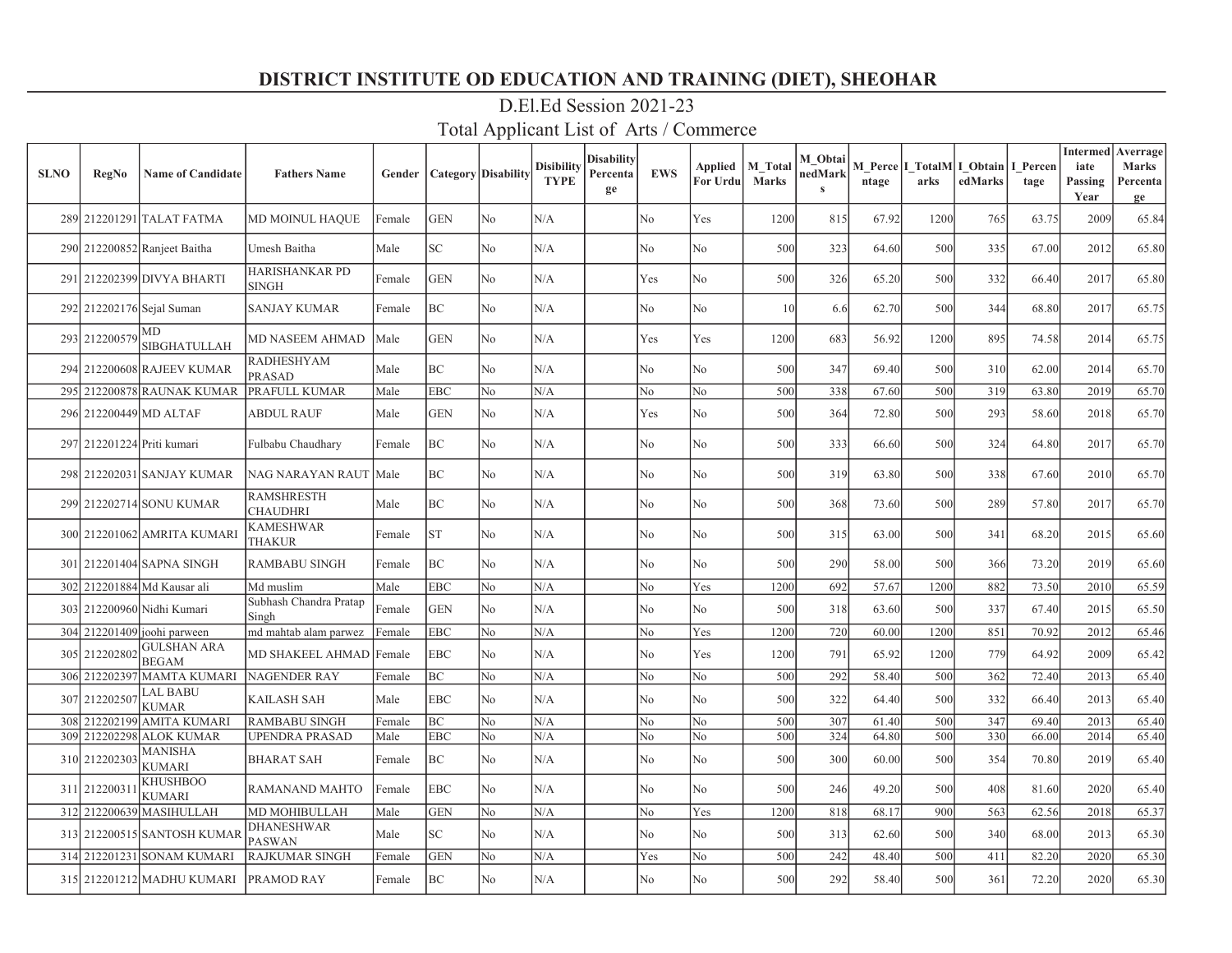| <b>SLNO</b> | <b>RegNo</b>  | <b>Name of Candidate</b>          | <b>Fathers Name</b>                        | Gender | <b>Category</b> Disability |                | <b>Disibility</b><br><b>TYPE</b> | Disabilitv<br>Percenta<br>ge | <b>EWS</b>     | For Urdu | Applied   M Total<br><b>Marks</b> | M Obtai<br>nedMark<br>$\mathbf{s}$ | ntage | arks | M Perce I TotalM I Obtain I Percen<br>edMarks | tage  | <b>Intermed</b><br>iate<br>Passing<br>Year | Averrage<br>Marks<br>Percenta<br>ge |
|-------------|---------------|-----------------------------------|--------------------------------------------|--------|----------------------------|----------------|----------------------------------|------------------------------|----------------|----------|-----------------------------------|------------------------------------|-------|------|-----------------------------------------------|-------|--------------------------------------------|-------------------------------------|
|             |               | 316 212201985 sarita nandan       | <b>NAVAL BABU</b><br>PRASAD                | Female | EBC                        | No             | N/A                              |                              | No             | No       | 500                               | 310                                | 62.00 | 500  | 343                                           | 68.60 | 2015                                       | 65.30                               |
|             | 317 212201761 | <b>AKANKSHI</b><br><b>KUMARI</b>  | Ramvinay Sharma                            | Female | <b>ST</b>                  | N <sub>o</sub> | N/A                              |                              | N <sub>o</sub> | No       | 500                               | 285                                | 57.00 | 500  | 368                                           | 73.60 | 2020                                       | 65.30                               |
|             |               |                                   | 318 212202607 VIMLESH KUMAR RAMCHANDRA RAM | Male   | SC.                        | N <sub>o</sub> | N/A                              |                              | No             | No       | 500                               | 320                                | 64.00 | 500  | 333                                           | 66.60 | 2015                                       | 65.30                               |
|             |               | 319 212202463 MD ZEYAULLAH        | TAIBULLAH ANSARI                           | Male   | EBC                        | N <sub>o</sub> | N/A                              |                              | N <sub>o</sub> | Yes      | 1200                              | 768                                | 64.00 | 1200 | 799                                           | 66.58 | 2015                                       | 65.29                               |
|             |               | 320 212201311 SAHMAD RAZA         | MD ILIYAS ANSARI                           | Male   | BС                         | N <sub>o</sub> | N/A                              |                              | No             | Yes      | 1200                              | 700                                | 58.33 | 1200 | 866                                           | 72.17 | 2012                                       | 65.25                               |
|             |               | 321 212201352 PALLAVI KUMARI      | DHIRENDRA KUMAR<br><b>SINGH</b>            | Female | <b>GEN</b>                 | N <sub>o</sub> | N/A                              |                              | N <sub>o</sub> | No       | 500                               | 315                                | 63.00 | 500  | 337                                           | 67.40 | 2020                                       | 65.20                               |
|             |               | 322 212201448 RAJAN KUMAR         | PRAMOD SAH                                 | Male   | EBC                        | N <sub>o</sub> | N/A                              |                              | No             | No       | 500                               | 288                                | 57.60 | 500  | 364                                           | 72.80 | 2020                                       | 65.20                               |
|             |               | 323 212200981 Purushotam Kumar    | Subhash Chandra Pratap<br>Singh            | Male   | <b>GEN</b>                 | No             | N/A                              |                              | No             | No       | 500                               | 342                                | 68.40 | 500  | 310                                           | 62.00 | 2012                                       | 65.20                               |
|             |               | 324 212200578 NITU KUMARI         | <b>RAJENDRA SAH</b>                        | Female | BС                         | N <sub>o</sub> | N/A                              |                              | No             | No       | 500                               | 367                                | 73.40 | 500  | 285                                           | 57.00 | 2017                                       | 65.20                               |
|             |               | 325 212200827 REENA KUMARI        | SHIV CHANDRA RAM                           | Female | SC                         | N <sub>o</sub> | N/A                              |                              | N <sub>o</sub> | No       | 500                               | 302                                | 60.40 | 500  | 350                                           | 70.00 | 2020                                       | 65.20                               |
|             | 326 212200337 | <b>CHANCHAL</b><br><b>KUMARI</b>  | <b>MAHAVIR PASWAN</b>                      | Female | SC                         | N <sub>o</sub> | N/A                              |                              | No             | No       | 500                               | 313                                | 62.60 | 500  | 339                                           | 67.80 | 2019                                       | 65.20                               |
|             | 327 212202867 | <b>GULISTA</b><br><b>PARVEEN</b>  | <b>MD UMAR</b>                             | Female | <b>GEN</b>                 | No             | N/A                              |                              | Yes            | Yes      | 1200                              | 805                                | 67.08 | 900  | 570                                           | 63.33 | 2020                                       | 65.20                               |
|             |               | 328 212201760 RAJAN KUMAR         | <b>DINANATH SAH</b>                        | Male   | EBC                        | N <sub>o</sub> | N/A                              |                              | No             | No       | 500                               | 287                                | 57.40 | 500  | 365                                           | 73.00 | 2020                                       | 65.20                               |
|             |               | 329 212202319 ARBAJ ANSARI        | <b>MDKASIM ANSARI</b>                      | Male   | <b>EBC</b>                 | No             | N/A                              |                              | No             | No       | 500                               | 279                                | 55.80 | 500  | 372                                           | 74.40 | 2020                                       | 65.10                               |
|             |               | 330 212202719 BHARTI KUMARI       | <b>SUNIL KUMAR SINGH</b>                   | Female | <b>GEN</b>                 | No             | N/A                              |                              | No             | No       | 500                               | 301                                | 60.20 | 500  | 350                                           | 70.00 | 2019                                       | 65.10                               |
|             |               | 331 212200410 SHIVANI KUMARI      | SHRIBHAGAWAN<br>PRASD                      | Female | ВC                         | No             | N/A                              |                              | No             | No       | 500                               | 266                                | 53.20 | 500  | 385                                           | 77.00 | 2016                                       | 65.10                               |
|             |               | 332 212200385 Anuradha Rani       | Dhanesh Baitha                             | Female | SC                         | N <sub>o</sub> | N/A                              |                              | No             | No       | 500                               | 330                                | 66.00 | 500  | 321                                           | 64.20 | 2010                                       | 65.10                               |
|             | 333 212201484 | <b>MD SARFRAJ</b><br><b>ALAM</b>  | <b>MD ALAM ANSARI</b>                      | Male   | <b>EBC</b>                 | N <sub>o</sub> | N/A                              |                              | No             | No       | 500                               | 300                                | 60.00 | 500  | 351                                           | 70.20 | 2019                                       | 65.10                               |
|             |               | 334 212201572 AARTI KUMARI        | <b>SURESH SAH</b>                          | Female | <b>EBC</b>                 | N <sub>o</sub> | N/A                              |                              | No             | No       | 500                               | 324                                | 64.80 | 500  | 327                                           | 65.40 | 2012                                       | 65.10                               |
|             | 335 212201701 | <b>MD SADDAM</b><br><b>HUSAIN</b> | MD MUMTAZ AHMAD<br><b>MANSOORI</b>         | Male   | <b>EBC</b>                 | N <sub>o</sub> | N/A                              |                              | N <sub>o</sub> | Yes      | 1200                              | 737                                | 61.42 | 1200 | 824                                           | 68.67 | 2011                                       | 65.05                               |
|             |               | 336 212200710 ASDULLAH            | <b>ABU TALIB</b>                           | Male   | <b>GEN</b>                 | N <sub>o</sub> | N/A                              |                              | Yes            | Yes      | 1200                              | 826                                | 68.83 | 900  | 551                                           | 61.22 | 2020                                       | 65.03                               |
|             | 337 212200460 | <b>IRFANA</b><br><b>KHATOON</b>   | <b>ABDUL QUDDUS</b><br>ANSARI              | Female | EBC                        | No             | N/A                              |                              | No             | No       | 500                               | 271                                | 54.20 | 500  | 379                                           | 75.80 | 2019                                       | 65.00                               |
|             |               | 338 212201096 ANJALI KUMARI       | <b>VIPAT SAH</b>                           | Female | <b>EBC</b>                 | No             | N/A                              |                              | No             | No       | 500                               | 289                                | 57.80 | 500  | 361                                           | 72.20 | 2019                                       | 65.00                               |
|             | 339 212201826 | <b>NANDANI</b><br><b>KUMARI</b>   | <b>KAMAL PRASAD</b>                        | Female | BC                         | N <sub>o</sub> | N/A                              |                              | No             | No       | 500                               | 318                                | 63.60 | 500  | 332                                           | 66.40 | 2015                                       | 65.00                               |
|             |               | 340 212202196 RITESH KUMAR        | <b>RAM PRAGAS SAH</b>                      | Male   | EBC                        | No             | N/A                              |                              | No             | No       | 500                               | 324                                | 64.80 | 500  | 326                                           | 65.20 | 2019                                       | 65.00                               |
|             |               | 341 212202546 ASHIQUE AZAD        | <b>ZUBAIR AHMAD</b>                        | Male   | <b>GEN</b>                 | No             | N/A                              |                              | Yes            | No       | 500                               | 323                                | 64.60 | 500  | 327                                           | 65.40 | 2017                                       | 65.00                               |
|             |               | 342 212202364 MOHAN KUMAR         | <b>BAIDANATH RAM</b>                       | Male   | SC                         | N <sub>o</sub> | N/A                              |                              | No             | No       | 500                               | 342                                | 68.40 | 500  | 307                                           | 61.40 | 2017                                       | 64.90                               |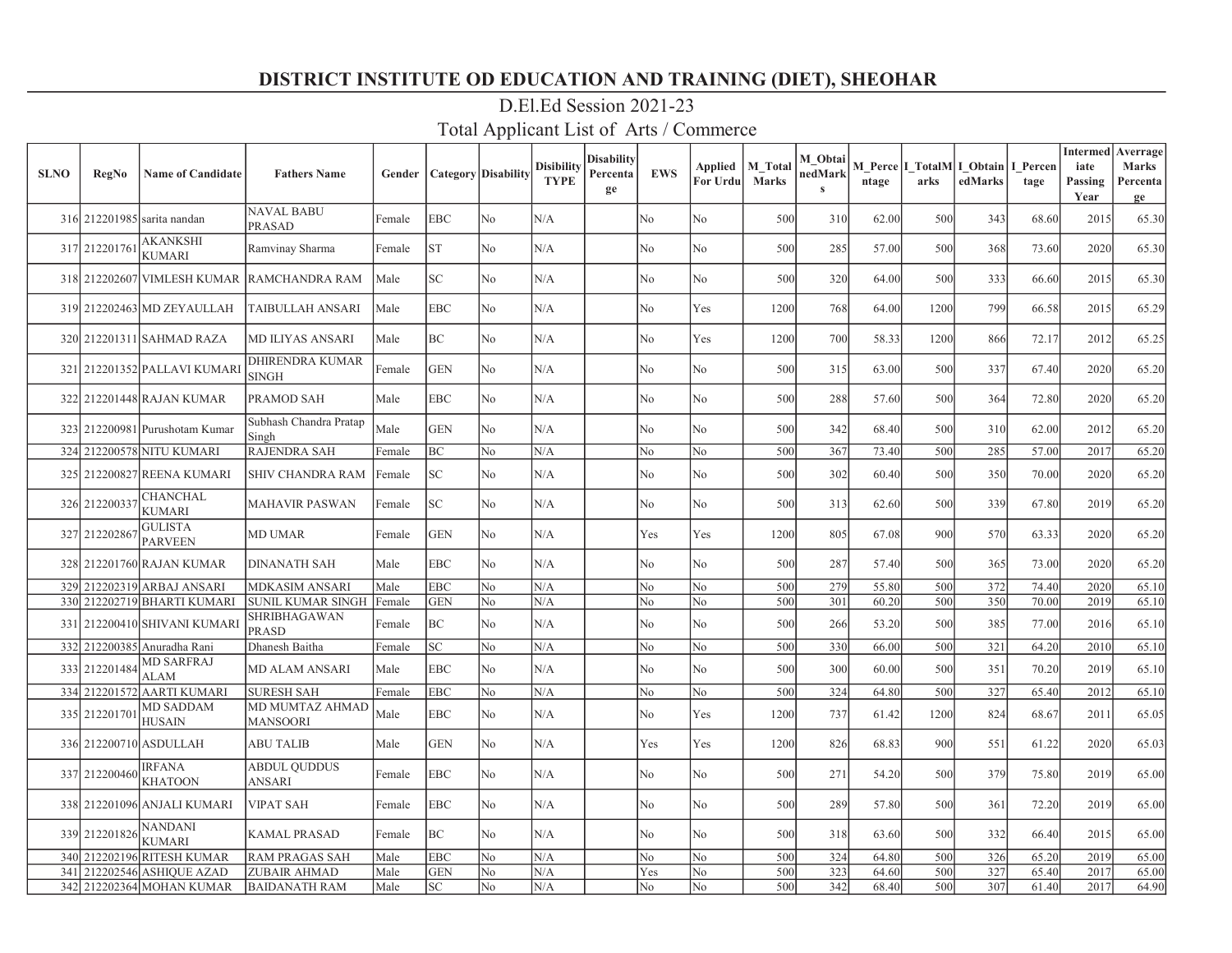| <b>SLNO</b> | <b>RegNo</b>  | <b>Name of Candidate</b>              | <b>Fathers Name</b>                    | Gender |            | <b>Category</b> Disability | <b>Disibility</b><br><b>TYPE</b> | <b>Disability</b><br>Percenta<br>ge | <b>EWS</b>     | Applied<br>For Urdul | M Total<br><b>Marks</b> | M Obtai<br>nedMark<br>$\mathbf{s}$ | ntage | arks | M Perce I TotalM I Obtain<br>edMarks | I Percen<br>tage | <b>Intermed</b><br>iate<br>Passing<br>Year | Averrage<br><b>Marks</b><br>Percenta<br>ge |
|-------------|---------------|---------------------------------------|----------------------------------------|--------|------------|----------------------------|----------------------------------|-------------------------------------|----------------|----------------------|-------------------------|------------------------------------|-------|------|--------------------------------------|------------------|--------------------------------------------|--------------------------------------------|
|             |               | 343 212201635 NARESH KUMAR            | VINDESHWAR MAHTO Male                  |        | BC         | N <sub>o</sub>             | N/A                              |                                     | No             | No                   | 500                     | 309                                | 61.80 | 500  | 340                                  | 68.00            | 2015                                       | 64.90                                      |
|             | 344 212201722 | <b>CHANDANI</b><br><b>KUMARI</b>      | <b>PANCHU THAKUR</b>                   | Female | <b>ST</b>  | N <sub>o</sub>             | N/A                              |                                     | No             | No                   | 500                     | 290                                | 58.00 | 500  | 359                                  | 71.80            | 2012                                       | 64.90                                      |
|             |               | 345 212202758 MD FIROZ ALAM           | <b>MD KALAM</b>                        | Male   | <b>EBC</b> | N <sub>o</sub>             | N/A                              |                                     | No             | No                   | 1200                    | 854                                | 71.17 | 500  | 293                                  | 58.60            | 2011                                       | 64.89                                      |
|             |               | 346 212202778 RATNESH KUMAR           | <b>LALAN PANDIT</b>                    | Male   | <b>EBC</b> | No                         | N/A                              |                                     | No             | No                   | 500                     | 303                                | 60.60 | 500  | 345                                  | 69.00            | 2011                                       | 64.80                                      |
|             |               | 347 212202324 chanchala kumari        | <b>NAGESHWAR SAH</b>                   | Female | <b>EBC</b> | No                         | N/A                              |                                     | No             | No                   | 500                     | 308                                | 61.60 | 500  | 340                                  | 68.00            | 2016                                       | 64.80                                      |
|             |               | 348 212201426 santosh kumar           | santosh                                | Male   | ВC         | N <sub>o</sub>             | N/A                              |                                     | No             | No                   | 500                     | 306                                | 61.20 | 500  | 342                                  | 68.40            | 2020                                       | 64.80                                      |
|             | 349 212200009 | <b>MD MASOOM</b><br><b>RAZA</b>       | <b>MD ZAHOORUL</b><br><b>HAQUE</b>     | Male   | <b>GEN</b> | N <sub>o</sub>             | N/A                              |                                     | No             | Yes                  | 1200                    | 752                                | 62.67 | 1200 | 803                                  | 66.92            | 2011                                       | 64.80                                      |
|             |               | 350 212200875 MINTU KUMAR             | <b>SRI SAH</b>                         | Male   | <b>EBC</b> | No                         | N/A                              |                                     | No             | ${\rm No}$           | 500                     | 320                                | 64.00 | 500  | 328                                  | 65.60            | 2015                                       | 64.80                                      |
|             |               | 351 212202224 GULAM NABI              | MD SAGIR AHMAD                         | Male   | <b>GEN</b> | N <sub>o</sub>             | $\rm N/A$                        |                                     | No             | Yes                  | 1200                    | 664                                | 55.33 | 1200 | 891                                  | 74.25            | 2011                                       | 64.79                                      |
|             | 352 212202932 | <b>PRATIBHA</b><br><b>KUMARI</b>      | ram rekha ray                          | Female | BC         | No                         | N/A                              |                                     | No             | No                   | 700                     | 473                                | 67.57 | 500  | 310                                  | 62.00            | 2015                                       | 64.78                                      |
|             |               | 353 212200056 Preeti Kumari           | Vimal Kant Tiwari                      | Female | <b>GEN</b> | N <sub>o</sub>             | N/A                              |                                     | Yes            | No                   | 700                     | 447                                | 63.86 | 900  | 591                                  | 65.67            | 2008                                       | 64.77                                      |
|             | 354 212200910 | <b>KHURSHID</b><br><b>ANWAR</b>       | <b>MD OZAIR</b>                        | Male   | <b>GEN</b> | N <sub>o</sub>             | N/A                              |                                     | Yes            | Yes                  | 1200                    | 786                                | 65.50 | 1200 | 767                                  | 63.92            | 2013                                       | 64.71                                      |
|             |               | 355 212201551 MD NADEEM               | <b>MD TAMANNA</b>                      | Male   | <b>GEN</b> | Yes                        | LOCO<br>motor                    |                                     | $50$ No        | No                   | 500                     | 273                                | 54.60 | 500  | 374                                  | 74.80            | 2019                                       | 64.70                                      |
|             |               | 356 212200473 Neha Kumari             | <b>RAM PRATAP</b><br><b>SHARMA</b>     | Female | ST         | No                         | N/A                              |                                     | No             | No                   | 500                     | 304                                | 60.80 | 500  | 343                                  | 68.60            | 2015                                       | 64.70                                      |
|             | 357 212202455 | <b>MD SADDAM</b><br><b>HUSAIN</b>     | <b>MD SERAJUL HAQUE</b>                | Male   | EBC        | N <sub>o</sub>             | N/A                              |                                     | No             | No                   | 500                     | 305                                | 61.00 | 500  | 342                                  | 68.40            | 2015                                       | 64.70                                      |
|             |               | 358 212201993 Chandan Kumar           | Baidyanath Paswan                      | Male   | SC         | N <sub>o</sub>             | N/A                              |                                     | N <sub>o</sub> | N <sub>o</sub>       | 500                     | 332                                | 66.40 | 500  | 315                                  | 63.00            | 2016                                       | 64.70                                      |
|             |               | 359 212200266 AVNISH KUMAR            | RAM KUMAR PANDEY Male                  |        | <b>GEN</b> | No                         | N/A                              |                                     | Yes            | No                   | 500                     | 348                                | 69.60 | 500  | 298                                  | 59.60            | 2019                                       | 64.60                                      |
|             |               | 360 212200713 GAYTRI KUMARI           | SHIV NARAYAN SAH                       | Female | EBC        | N <sub>o</sub>             | N/A                              |                                     | No             | No                   | 500                     | 298                                | 59.60 | 500  | 348                                  | 69.60            | 2012                                       | 64.60                                      |
|             |               | 361 212200585 ANCHAL KUMARI DILIP SAH |                                        | Female | BC         | No                         | N/A                              |                                     | No             | No                   | 500                     | 280                                | 56.00 | 500  | 366                                  | 73.20            | 2020                                       | 64.60                                      |
|             |               | 362 212201357 MAMTA KUMARI            | <b>BAJRANGI PRASAD</b><br><b>GUPTA</b> | Female | BC         | N <sub>o</sub>             | N/A                              |                                     | $50$ No        | No                   | 500                     | 277                                | 55.40 | 500  | 369                                  | 73.80            | 2013                                       | 64.60                                      |
|             |               | 363 212201508 Pooja Anand             | Bhola Sah                              | Female | EBC        | No                         | N/A                              |                                     | No             | No                   | 500                     | 330                                | 66.00 | 500  | 315                                  | 63.00            | 2017                                       | 64.50                                      |
|             |               | 364 212202085 RAKHI KUMARI            | MAHENDRA RAM                           | Female | SC         | No                         | N/A                              |                                     | No.            | No                   | 500                     | 300                                | 60.00 | 500  | 344                                  | 68.80            | 2019                                       | 64.40                                      |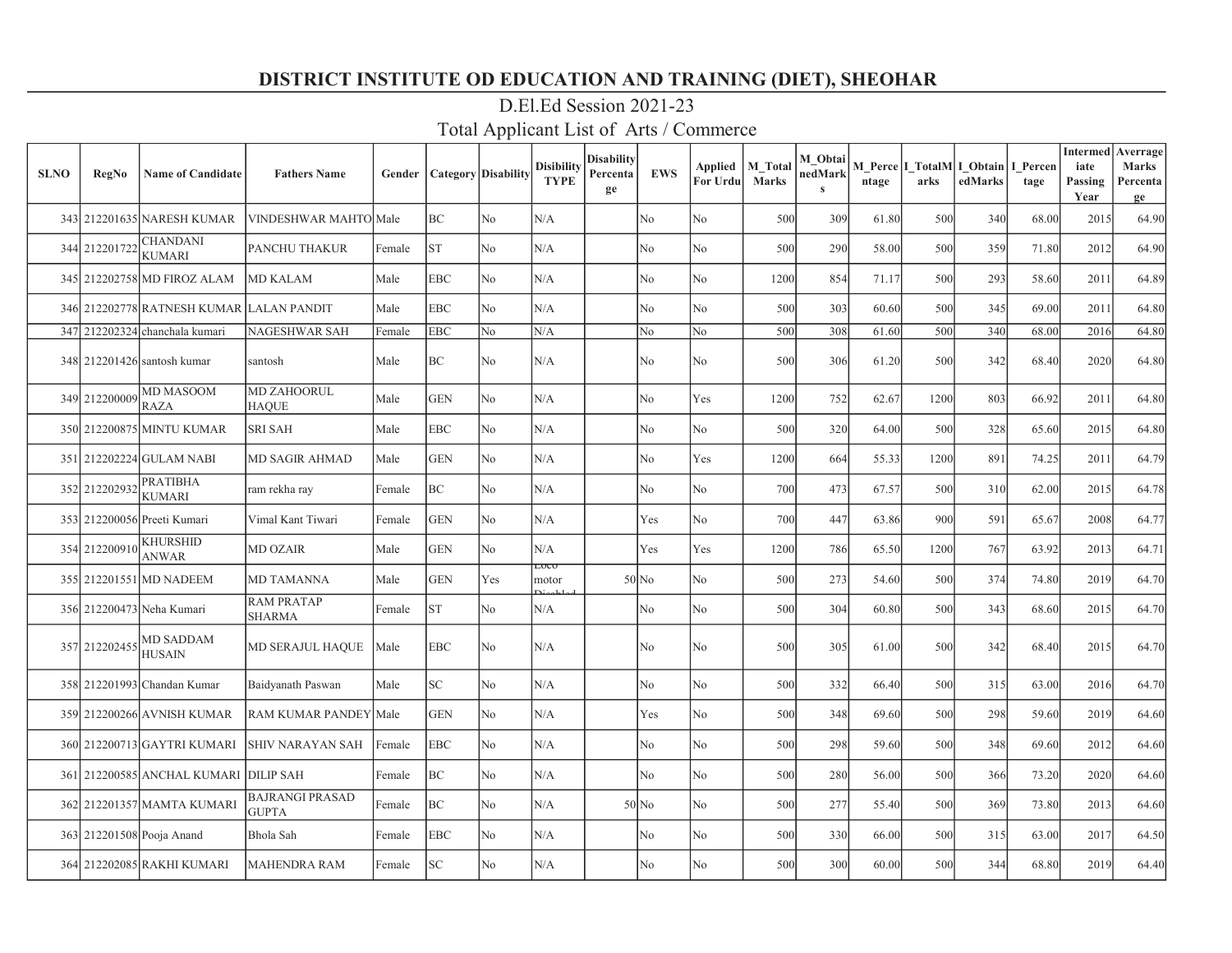| <b>SLNO</b> | <b>RegNo</b>           | <b>Name of Candidate</b>                  | <b>Fathers Name</b>            |        | <b>Gender   Category   Disability</b> |                | <b>Disibility</b><br><b>TYPE</b> | <b>Disability</b><br>Percenta<br>ge | <b>EWS</b>     | Applied   M Total<br>For Urdu | <b>Marks</b> | M Obtai<br>nedMark<br>$\mathbf{s}$ | ntage | arks | M Perce   I TotalM   I Obtain   I Percen<br>edMarks | tage  | iate<br>Passing<br>Year | <b>Intermed</b> Averrage<br><b>Marks</b><br>Percenta<br>ge |
|-------------|------------------------|-------------------------------------------|--------------------------------|--------|---------------------------------------|----------------|----------------------------------|-------------------------------------|----------------|-------------------------------|--------------|------------------------------------|-------|------|-----------------------------------------------------|-------|-------------------------|------------------------------------------------------------|
|             |                        | 365 212201953 MADHU KUMARI                | <b>DINESH SAH</b>              | Female | <b>EBC</b>                            | No             | N/A                              |                                     | No             | No                            | 500          | 330                                | 66.00 | 500  | 314                                                 | 62.80 | 2020                    | 64.40                                                      |
|             | 366 212201897          | <b>MD NADEEM</b><br>ALAM                  | MD SAHAB JAN                   | Male   | <b>GEN</b>                            | Yes            | Loco<br>motor<br>Disabled        |                                     | $50$ No        | Yes                           | 1200         | 742                                | 61.83 | 1200 | 803                                                 | 66.92 | 2011                    | 64.38                                                      |
|             | 367 212202234          | <b>MD QAISUR</b><br><b>RAHMAN</b>         | <b>MD ISRAFIL</b>              | Male   | BC                                    | No             | N/A                              |                                     | No             | Yes                           | 1200         | 773                                | 64.42 | 1200 | 772                                                 | 64.33 | 2010                    | 64.38                                                      |
|             | 368 212200573          | <b>MUNTASHIR</b><br><b>ALAM</b>           | <b>MD ISLAM</b>                | Male   | <b>GEN</b>                            | No             | N/A                              |                                     | No             | Yes                           | 1200         | 682                                | 56.83 | 1200 | 863                                                 | 71.92 | 2016                    | 64.38                                                      |
|             |                        | 369 212200057 Atqua Jawed                 | Md Jawed Anwar                 | Female | <b>GEN</b>                            | No             | N/A                              |                                     | N <sub>o</sub> | Yes                           | 500          | 342                                | 68.40 | 500  | 301                                                 | 60.20 | 2016                    | 64.30                                                      |
|             |                        | 370 212200105 vivekanand kumar            | Devendra kumar                 | Male   | BC                                    | No             | N/A                              |                                     | $40$ No        | No                            | 500          | 285                                | 57.00 | 500  | 358                                                 | 71.60 | 2015                    | 64.30                                                      |
|             |                        | 371 212201350 RAJANI KUMARI               | BINDU THAKUR                   | Female | BC                                    | No             | N/A                              |                                     | No             | No                            | 500          | 280                                | 56.00 | 500  | 363                                                 | 72.60 | 2020                    | 64.30                                                      |
|             |                        | 372 212201385 PREETI KUAMRI               | Rajdev Ray                     | Female | lвc                                   | No             | N/A                              |                                     | No             | No                            | 500          | 312                                | 62.40 | 500  | 331                                                 | 66.20 | 2012                    | 64.30                                                      |
|             |                        | 373 212202174 PINKY KUMARI                | ay prakash sah                 | Female | <b>EBC</b>                            | No             | N/A                              |                                     | No             | No                            | 500          | 337                                | 67.40 | 500  | 306                                                 | 61.20 | 2017                    | 64.30                                                      |
|             |                        | 374 212201785 MD SADDAM                   | MD JAMIL AKHTAR                | Male   | <b>EBC</b>                            | No             | N/A                              |                                     | No             | Yes                           | 1200         | 787                                | 65.58 | 900  | 567                                                 | 63.00 | 2018                    | 64.29                                                      |
|             | 375 212201944          | MD AZMAT<br>ANSARI                        | MD ALAUDDIN<br>ANSARI          | Male   | <b>EBC</b>                            | No             | N/A                              |                                     | No             | No                            | 500          | 323                                | 64.60 | 500  | 319                                                 | 63.80 | 2017                    | 64.20                                                      |
|             |                        | 376 212202354 KRISHNA KUMARI LAL BABU SAH |                                | Female | <b>EBC</b>                            | No             | N/A                              |                                     | No             | No                            | 500          | 260                                | 52.00 | 500  | 382                                                 | 76.40 | 2020                    | 64.20                                                      |
|             |                        | 377 212201496 MENKA KUMARI                | <b>VIRENDRA PASWAN</b>         | Female | $\ensuremath{\mathbf{SC}}$            | No             | N/A                              |                                     | No             | No                            | 500          | 333                                | 66.60 | 500  | 309                                                 | 61.80 | 2017                    | 64.20                                                      |
|             | 378 212200194          | <b>RESHMA</b><br><b>PARWEEN</b>           | <b>FAZLUL HAQUE</b>            | Female | <b>GEN</b>                            | No             | N/A                              |                                     | No             | No                            | 500          | 287                                | 57.40 | 500  | 355                                                 | 71.00 | 2020                    | 64.20                                                      |
|             |                        | 379 212200366 AMRITA KUMARI               | <b>BAJARI SAH</b>              | Female | <b>EBC</b>                            | N <sub>o</sub> | N/A                              |                                     | N <sub>o</sub> | No                            | 500          | 318                                | 63.60 | 500  | 324                                                 | 64.80 | 2017                    | 64.20                                                      |
|             |                        | 380 212200428 SIDHI KUMARI                | LAKHAN KUMAR<br><b>SINGH</b>   | Female | <b>GEN</b>                            | N <sub>o</sub> | N/A                              |                                     | Yes            | No                            | 500          | 310                                | 62.00 | 500  | 331                                                 | 66.20 | 2020                    | 64.10                                                      |
| 381         |                        | 212200081 RANJU KUMARI                    | <b>GOPAL SAH</b>               | Female | <b>EBC</b>                            | No             | N/A                              |                                     | N <sub>o</sub> | No                            | 500          | 306                                | 61.20 | 500  | 335                                                 | 67.00 | 2014                    | 64.10                                                      |
|             |                        | 382 212201401 SONALI KUMARI               | <b>MANOJ SINGH</b>             | Female | IGEN                                  | No             | N/A                              |                                     | Yes            | No                            | 500          | 333                                | 66.60 | 500  | 308                                                 | 61.60 | 2017                    | 64.10                                                      |
| 383         |                        | 212201540 ANJILA KUMARI                   | RAMESHWAR MAHTO Female         |        | BC                                    | No             | N/A                              |                                     | No             | No                            | 500          | 330                                | 66.00 | 500  | 311                                                 | 62.20 | 2019                    | 64.10                                                      |
|             | 384 212202142          | <b>SUMMY</b><br><b>PARWEEN</b>            | MUSTAFA ANSARI                 | Female | <b>EBC</b>                            | No             | N/A                              |                                     | No             | Yes                           | 1200         | 807                                | 67.25 | 1200 | 731                                                 | 60.92 | 2015                    | 64.09                                                      |
|             | 385 212202370          | <b>PRIYANKA</b><br>KUMARI                 | JAGARNATH PRASAD<br><b>SAH</b> | Female | BC                                    | No             | N/A                              |                                     | No             | No                            | 500          | 298                                | 59.60 | 500  | 342                                                 | 68.40 | 2013                    | 64.00                                                      |
|             | 386 212202679          | <b>KHUSHBOO</b><br><b>KUMARI</b>          | <b>BALDEO PRASAD</b>           | Female | <b>EBC</b>                            | No             | N/A                              |                                     | No             | No.                           | 500          | 316                                | 63.20 | 500  | 324                                                 | 64.80 | 2014                    | 64.00                                                      |
|             | 387 212201021 Anupriya |                                           | Bindeswari ram                 | Female | SC                                    | No             | N/A                              |                                     | No             | No                            | 500          | 300                                | 60.00 | 500  | 340                                                 | 68.00 | 2019                    | 64.00                                                      |
|             | 388 21220119           | CHANCHALA<br><b>KUMARI</b>                | <b>SURENDRA BAITHA</b>         | Female | SC                                    | N <sub>0</sub> | N/A                              |                                     | No             | No.                           | 500          | 279                                | 55.80 | 500  | 361                                                 | 72.20 | 2019                    | 64.00                                                      |
|             |                        | 389 212200640 SONI KUMAR                  | <b>SHAMBHU PASWAN</b>          | Female | <b>SC</b>                             | N <sub>0</sub> | N/A                              |                                     | N <sub>o</sub> | No.                           | 500          | 317                                | 63.40 | 500  | 323                                                 | 64.60 | 2016                    | 64.00                                                      |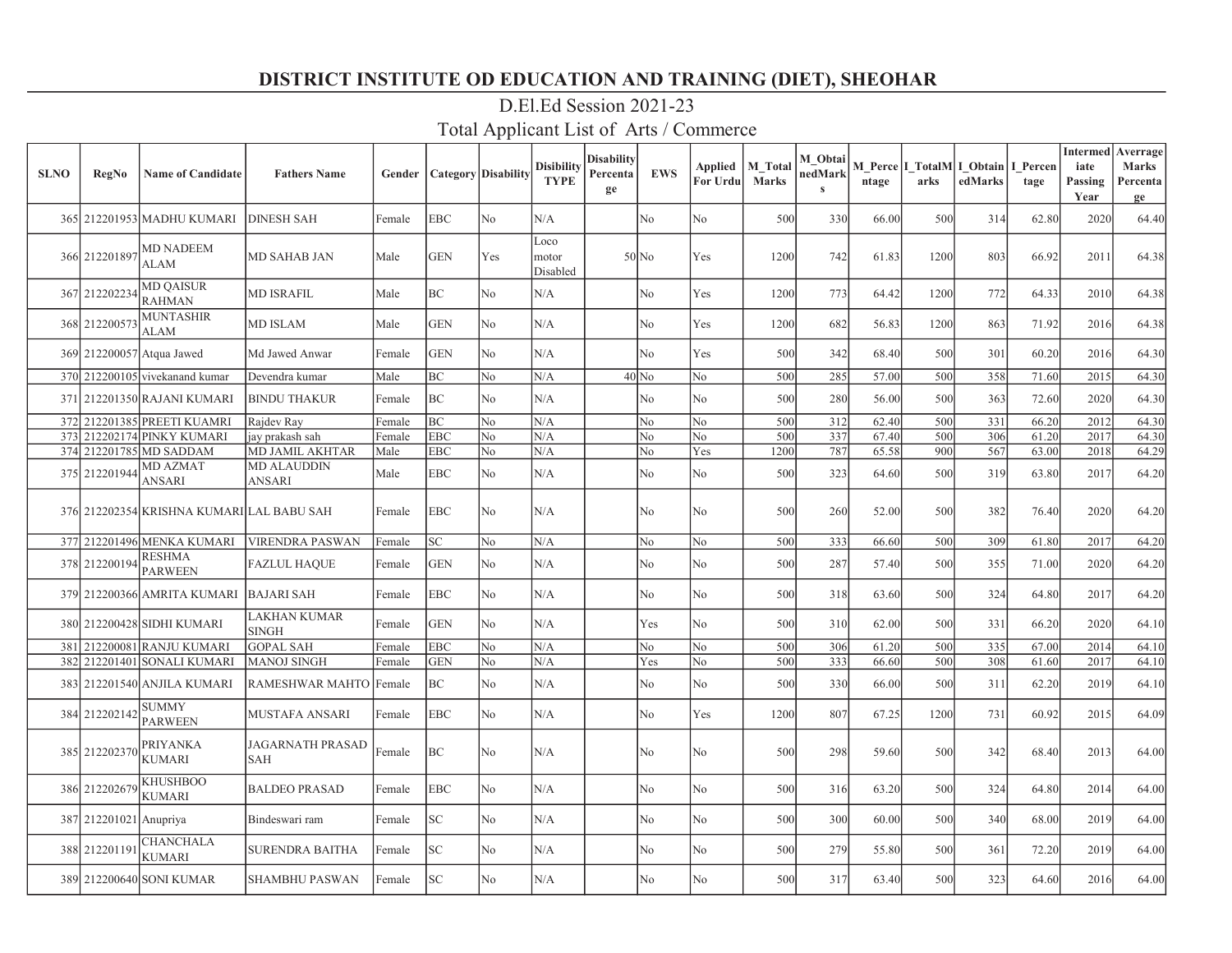| <b>SLNO</b> | <b>RegNo</b>  | <b>Name of Candidate</b>        | <b>Fathers Name</b>                 | Gender | <b>Category Disability</b> |                | <b>Disibility</b><br><b>TYPE</b> | <b>Disability</b><br>Percenta<br>ge | <b>EWS</b>     | <b>Applied</b><br>For Urdu | <b>M</b> Total<br><b>Marks</b> | M Obtai<br>nedMark | ntage | arks | M Perce   I TotalM   I Obtain  <br>edMarks | I Percen<br>tage | <b>Intermed</b><br>iate<br>Passing<br>Year | Averrage<br><b>Marks</b><br>Percenta<br>ge |
|-------------|---------------|---------------------------------|-------------------------------------|--------|----------------------------|----------------|----------------------------------|-------------------------------------|----------------|----------------------------|--------------------------------|--------------------|-------|------|--------------------------------------------|------------------|--------------------------------------------|--------------------------------------------|
|             |               | 390 212200848 SWETA KUMARI      | <b>MOHAN RAM</b>                    | Female | <b>SC</b>                  | N <sub>o</sub> | N/A                              |                                     | No             | No                         | 500                            | 284                | 56.80 | 500  | 356                                        | 71.20            | 2020                                       | 64.00                                      |
|             | 391 212201567 | ANGOORI<br><b>KHATOON</b>       | MD IZHAR                            | Female | GEN                        | No             | N/A                              |                                     | Yes            | Yes                        | 1200                           | 733                | 61.08 | 1200 | 802                                        | 66.83            | 2013                                       | 63.95                                      |
|             |               | 392 212201011 BABITA KUMARI     | <b>DURGA PRASAD</b><br>YADAV        | Female | BC                         | No.            | N/A                              |                                     | N <sub>o</sub> | No                         | 500                            | 284                | 56.80 | 500  | 355                                        | 71.00            | 2012                                       | 63.90                                      |
|             | 393 212202805 | <b>MADHURENRA</b><br>KUMAR      | RAMMILAN MAHTO                      | Male   | BC                         | No             | N/A                              |                                     | No             | No                         | 500                            | 305                | 61.00 | 500  | 334                                        | 66.80            | 2019                                       | 63.90                                      |
|             | 394 21220211  | <b>BABEETA</b><br><b>KUMARI</b> | <b>KAMESHWAR RAY</b>                | Female | BC                         | No             | N/A                              |                                     | No             | No                         | 500                            | 289                | 57.80 | 500  | 350                                        | 70.00            | 2011                                       | 63.90                                      |
|             |               | 395 212201900 JYOTI KUMARI      | <b>BIPIN KUMAR JHA</b>              | Female | <b>GEN</b>                 | N <sub>0</sub> | N/A                              |                                     | No             | No                         | 500                            | 278                | 55.60 | 500  | 360                                        | 72.00            | 2020                                       | 63.80                                      |
|             |               | 396 212202748 MD WASIM          | <b>ABDUL HAFIZ</b>                  | Male   | <b>GEN</b>                 | No             | N/A                              |                                     | No             | Yes                        | 1200                           | 770                | 64.17 | 1200 | 761                                        | 63.42            | 2013                                       | 63.80                                      |
| 397         |               | 212201171 SAVITA KUMARI         | <b>SUNIL ROY</b>                    | Female | BC                         | No             | N/A                              |                                     | No             | No                         | 500                            | 301                | 60.20 | 500  | 337                                        | 67.40            | 2013                                       | 63.80                                      |
|             |               | 398 212200254 Anshu kumari      | Paras nath yadav                    | Female | BC                         | No             | N/A                              |                                     | No             | No                         | 500                            | 275                | 55.00 | 500  | 363                                        | 72.60            | 2020                                       | 63.80                                      |
|             |               | 399 212200612 ANJU KUMARI       | RAJ KISHORE PRASAD Female           |        | <b>SC</b>                  | No             | N/A                              |                                     | No             | No                         | 700                            | 439                | 62.71 | 500  | 324                                        | 64.80            | 2009                                       | 63.75                                      |
|             |               | 400 212202752 MD SAJID ALAM     | <b>ABDUR RAUF</b>                   | Male   | <b>GEN</b>                 | No             | N/A                              |                                     | No             | Yes                        | 1200                           | 741                | 61.75 | 1200 | 789                                        | 65.75            | 2015                                       | 63.75                                      |
|             |               | 401 212202915 SHWETA KUMARI     | <b>ASHOK KUMAR</b><br><b>SINGH</b>  | Female | <b>GEN</b>                 | No             | N/A                              |                                     | No             | No                         | 500                            | 279                | 55.80 | 500  | 358                                        | 71.60            | 2011                                       | 63.70                                      |
|             | 402 212201033 | AJAY KUMAR<br><b>SHRIVASTAV</b> | <b>MANORANJAN</b><br><b>PRASAD</b>  | Male   | GEN                        | No             | N/A                              |                                     | No             | No                         | 500                            | 311                | 62.20 | 500  | 326                                        | 65.20            | 2014                                       | 63.70                                      |
|             |               | 403 212201251 PUJA KUMARI       | <b>RAM SAGAR SAH</b>                | Female | EBC                        | No             | N/A                              |                                     | N <sub>o</sub> | No                         | 500                            | 258                | 51.60 | 500  | 379                                        | 75.80            | 2020                                       | 63.70                                      |
|             |               | 404 212202666 NUZHAT ARA        | <b>MD TAFAZZUL</b><br>HUSSAIN       | Female | GEN                        | No             | N/A                              |                                     | No             | No                         | 700                            | 444                | 63.43 | 900  | 575                                        | 63.89            | 2001                                       | 63.66                                      |
|             |               | 405 212200377 BABITA KUMARI     | <b>RAM KAILASH SAH</b>              | Female | BC                         | No.            | N/A                              |                                     | No             | No                         | 700                            | 408                | 58.29 | 500  | 345                                        | 69.00            | 2009                                       | 63.64                                      |
|             | 406 21220097  | <b>RAZIYA</b><br><b>KHATOON</b> | MUSHTAQUE AHMAD                     | Female | <b>GEN</b>                 | No             | N/A                              |                                     | No             | Yes                        | 1200                           | 705                | 58.75 | 1200 | 822                                        | 68.50            | 2011                                       | 63.63                                      |
|             |               | 407 212200914 NEHA KUMARI       | <b>RAJMANGAL SAH</b>                | Female | EBC                        | No             | N/A                              |                                     | No             | No                         | 500                            | 291                | 58.20 | 500  | 345                                        | 69.00            | 2019                                       | 63.60                                      |
|             | 408 212201259 | PRIYANKA<br>KUMARI              | <b>SURESH MAHTO</b>                 | Female | <b>EBC</b>                 | No             | N/A                              |                                     | N <sub>o</sub> | No                         | 500                            | 255                | 51.00 | 500  | 381                                        | 76.20            | 2012                                       | 63.60                                      |
|             |               | 409 212200605 SUDHA KUMARI      | <b>SHYAM KISHOR</b><br>MAHTO        | Female | BC                         | No             | N/A                              |                                     | No             | No                         | 500                            | 322                | 64.40 | 500  | 314                                        | 62.80            | 2019                                       | 63.60                                      |
|             | 410 212202875 | <b>FARHAT</b><br><b>SABREEN</b> | <b>MD AMIRUL HASAN</b>              | Female | <b>GEN</b>                 | N <sub>o</sub> | N/A                              |                                     | No             | Yes                        | 1200                           | 648                | 54.00 | 500  | 366                                        | 73.20            | 2019                                       | 63.60                                      |
|             |               | 411 212201817 ARTI KUMARI       | Kailash singh                       | Female | BC                         | N <sub>0</sub> | N/A                              |                                     | No             | No                         | 500                            | 315                | 63.00 | 500  | 321                                        | 64.20            | 2012                                       | 63.60                                      |
|             | 412 212202075 | <b>AARTI KUMARI</b>             | <b>MAHADEV MAHTO</b>                | Female | BC                         | No             | N/A                              |                                     | No             | No                         | 500                            | 294                | 58.80 | 500  | 342                                        | 68.40            | 2014                                       | 63.60                                      |
|             | 413 21220213  | KUMARI KIRAN<br><b>BEDI</b>     | <b>GAUTAM KUMAR</b><br><b>SAHIL</b> | Female | BC                         | No             | N/A                              |                                     | No             | No                         | 500                            | 330                | 66.00 | 500  | 306                                        | 61.20            | 2018                                       | 63.60                                      |
|             | 414 21220209  | CHANDAN<br><b>KUMAR</b>         | <b>VISHWANATH</b><br><b>PRASAD</b>  | Male   | <b>EBC</b>                 | No             | N/A                              |                                     | No             | No                         | 500                            | 302                | 60.40 | 500  | 333                                        | 66.60            | 2011                                       | 63.50                                      |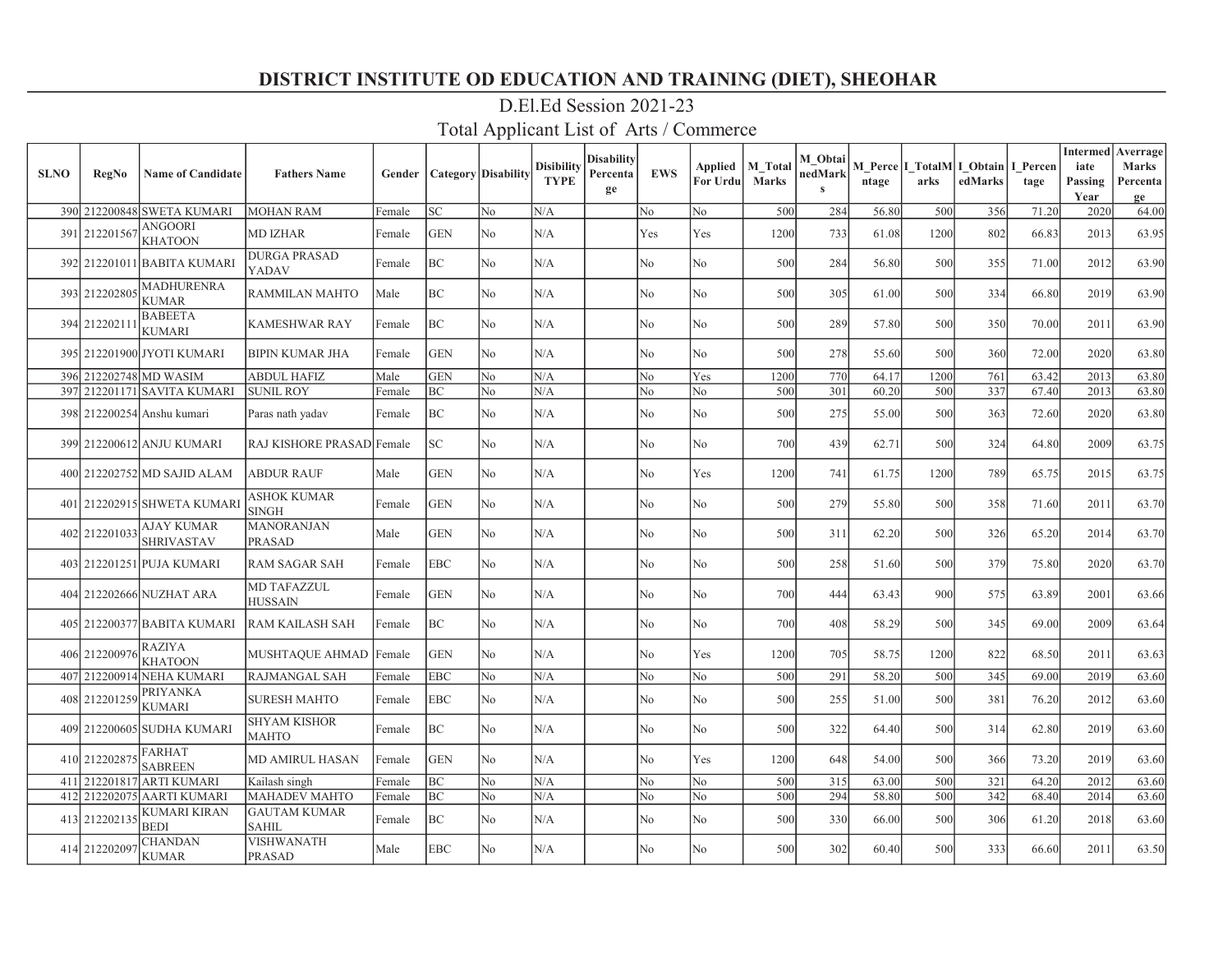| <b>SLNO</b> | <b>RegNo</b>             | <b>Name of Candidate</b>             | <b>Fathers Name</b>                   | Gender |            | <b>Category</b> Disability | Disibility<br><b>TYPE</b>       | <b>Disability</b><br>Percenta<br>ge | <b>EWS</b> | Applied<br>For Urdu | <b>M</b> Total<br><b>Marks</b> | M Obtai<br>nedMark<br>$\bf s$ | ntage | M Perce I TotalM I Obtain<br>arks | edMarks | I Percen<br>tage | iate<br>Passing<br>Year | <b>Intermed</b> Averrage<br><b>Marks</b><br>Percenta<br>ge |
|-------------|--------------------------|--------------------------------------|---------------------------------------|--------|------------|----------------------------|---------------------------------|-------------------------------------|------------|---------------------|--------------------------------|-------------------------------|-------|-----------------------------------|---------|------------------|-------------------------|------------------------------------------------------------|
|             | 415 212202046            | <b>DHANANJAY</b><br><b>KUMAR</b>     | <b>BIRENDRA KUMAR</b><br><b>SINGH</b> | Male   | BC         | Yes                        | Speech /<br>Hearing<br>Disabled |                                     | $40$ No    | No                  | 500                            | 301                           | 60.20 | 500                               | 334     | 66.80            | 2013                    | 63.50                                                      |
|             |                          | 416 212200566 Babali Kumari          | Harishchandra pandit                  | Female | <b>EBC</b> | No                         | N/A                             |                                     | No         | No                  | 500                            | 283                           | 56.60 | 500                               | 352     | 70.40            | 2012                    | 63.50                                                      |
|             |                          | 417 212200583 MD SAJID ANWAR         | <b>MD TASLEEM</b>                     | Female | <b>GEN</b> | No                         | N/A                             |                                     | No         | No                  | 1200                           | 624                           | 52.00 | 1200                              | 899     | 74.92            | 2011                    | 63.46                                                      |
|             | 418 212201234            | <b>AFGANA</b><br><b>PERWEEN</b>      | MD KALIMULLAH                         | Female | <b>GEN</b> | No                         | N/A                             |                                     | Yes        | Yes                 | 1200                           | 645                           | 53.75 | 1200                              | 878     | 73.17            | 2016                    | 63.46                                                      |
|             | 419 21220119             | <b>SUJEET</b><br><b>CHAUDHARY</b>    | Rajkumar Chaudhary                    | Male   | SC.        | N <sub>0</sub>             | N/A                             |                                     | No         | No                  | 500                            | 340                           | 68.00 | 500                               | 294     | 58.80            | 2013                    | 63.40                                                      |
|             |                          | 420 212201020 DHARMENDER             | <b>LAXMAN</b>                         | Male   | EBC        | No                         | N/A                             |                                     | No         | No                  | 500                            | 380                           | 76.00 | 500                               | 254     | 50.80            | 2018                    | 63.40                                                      |
|             | 421 212201210            | <b>PRIYANKA</b><br><b>KUMARI</b>     | <b>VINDESHWAR RAY</b>                 | Female | BС         | No                         | N/A                             |                                     | No         | No                  | 500                            | 302                           | 60.40 | 500                               | 332     | 66.40            | 2015                    | 63.40                                                      |
|             |                          | 422 212200560 RINKI KUMARI           | <b>SHANKAR THAKUR</b>                 | Female | <b>ST</b>  | No                         | N/A                             |                                     | No         | No                  | 500                            | 266                           | 53.20 | 500                               | 368     | 73.60            | 2020                    | 63.40                                                      |
|             | 423 212200763            | <b>MD INZAMAMUR</b><br><b>RAHMAN</b> | <b>MD SHAFAUR</b><br><b>RAHMAN</b>    | Male   | <b>GEN</b> | N <sub>o</sub>             | N/A                             |                                     | No         | No                  | 500                            | 310                           | 62.00 | 500                               | 324     | 64.80            | 2019                    | 63.40                                                      |
|             | 424 212200138            | <b>ROUSHANI</b><br><b>KHATOON</b>    | <b>MD DAROJ</b>                       | Female | <b>EBC</b> | No                         | N/A                             |                                     | No         | No                  | 500                            | 331                           | 66.20 | 500                               | 303     | 60.60            | 2017                    | 63.40                                                      |
|             | 425 212200691            | <b>MD SHAKIR</b><br><b>HUSSAIN</b>   | <b>MD DAUD</b>                        | Male   | <b>EBC</b> | N <sub>o</sub>             | N/A                             |                                     | No         | Yes                 | 1200                           | 701                           | 58.42 | 1200                              | 820     | 68.33            | 2012                    | 63.38                                                      |
|             |                          | 426 212201923 SUNITA KUMARI          | <b>BISHNU SAH</b>                     | Female | <b>EBC</b> | No                         | N/A                             |                                     | No         | No                  | 1300                           | 867                           | 66.69 | 450                               | 270     | 60.00            | 2013                    | 63.34                                                      |
|             |                          | 427 212201940 ANJALI KUMARI          | YOGENDRA PRASAD                       | Female | ВC         | No                         | N/A                             |                                     | No         | No                  | 500                            | 316                           | 63.20 | 500                               | 317     | 63.40            | 2015                    | 63.30                                                      |
|             |                          | 428 212201830 RAJEEV KUMAR           | <b>RAMSAGAR DAS</b>                   | Male   | SC         | No                         | N/A                             |                                     | No         | No                  | 500                            | 306                           | 61.20 | 500                               | 327     | 65.40            | 2019                    | 63.30                                                      |
|             |                          | 429 212200189 MUKESH KUMAR           | <b>HARISHCHANDRA</b><br><b>PANDIT</b> | Male   | <b>EBC</b> | <b>No</b>                  | N/A                             |                                     | No         | No                  | 500                            | 310                           | 62.00 | 500                               | 323     | 64.60            | 2012                    | 63.30                                                      |
|             |                          | 430 212201144 AMRITA KUMARI          | <b>UMESH CHAUDHARY</b>                | Female | SC         | No                         | N/A                             |                                     | No         | No                  | 500                            | 285                           | 57.00 | 500                               | 348     | 69.60            | 2019                    | 63.30                                                      |
|             |                          | 431 212200945 PRITI KUMARI           | <b>CHHOTELAL SAH</b>                  | Female | <b>EBC</b> | N <sub>o</sub>             | N/A                             |                                     | No         | No                  | 500                            | 279                           | 55.80 | 500                               | 354     | 70.80            | 2019                    | 63.30                                                      |
|             |                          | 432 212200574 RAHUL KUMAR            | SOGARATH PASWAN                       | Male   | SC         | No                         | N/A                             |                                     | No         | No                  | 500                            | 306                           | 61.20 | 500                               | 326     | 65.20            | 2015                    | 63.20                                                      |
|             |                          | 433 212201948 BARSHA KUMARI          | <b>MADAN THAKUR</b>                   | Female | <b>ST</b>  | No                         | N/A                             |                                     | No         | No                  | 500                            | 269                           | 53.80 | 500                               | 363     | 72.60            | 2019                    | 63.20                                                      |
|             |                          | 434 212201954 amrita kumari          | nandkishor singh                      | Female | BC         | N <sub>o</sub>             | N/A                             |                                     | No         | No                  | 500                            | 268                           | 53.60 | 500                               | 364     | 72.80            | 2013                    | 63.20                                                      |
|             | 435 212202489 MANISHA    | <b>KUMARI</b><br><b>THAKUR</b>       | UMA KANT THAKUR                       | Female | <b>ST</b>  | No                         | N/A                             |                                     | No         | No                  | 500                            | 313                           | 62.60 | 500                               | 319     | 63.80            | 2012                    | 63.20                                                      |
|             |                          | 436 212202424 SAROJ KUMARI           | RAMASHISH BAITHA                      | Female | SC         | No                         | N/A                             |                                     | No         | No                  | 500                            | 253                           | 50.60 | 500                               | 378     | 75.60            | 2012                    | 63.10                                                      |
|             |                          | 437 212202676 SHILPEE KUMARI         | ANJAY KUMAR<br><b>SUDHANSOO</b>       | Female | <b>GEN</b> | N <sub>o</sub>             | N/A                             |                                     | No         | No                  | 500                            | 340                           | 68.00 | 500                               | 291     | 58.20            | 2019                    | 63.10                                                      |
|             | 438 212202165 Vanika Raj |                                      | Vanika                                | Female | <b>EBC</b> | No                         | N/A                             |                                     | No         | No                  | 500                            | 321                           | 64.20 | 500                               | 310     | 62.00            | 2014                    | 63.10                                                      |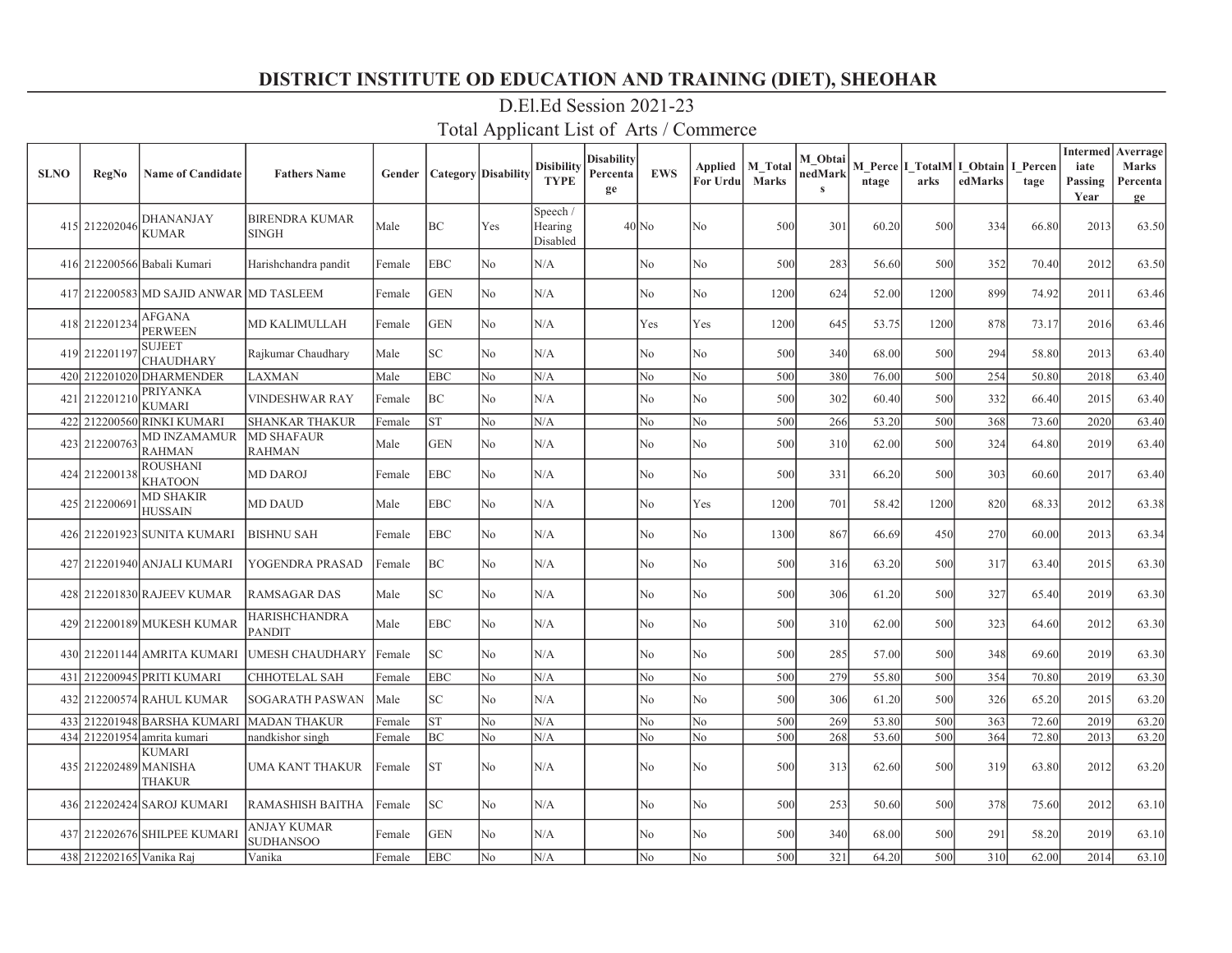| <b>SLNO</b> | <b>RegNo</b>  | <b>Name of Candidate</b>        | <b>Fathers Name</b>                    | Gender | <b>Category</b> Disability |                | <b>Disibility</b><br><b>TYPE</b> | <b>Disability</b><br>Percenta<br>ge | <b>EWS</b> | Applied<br>For Urdu | M Total<br><b>Marks</b> | M Obtai<br>nedMark<br>$\mathbf{s}$ | ntage | M Perce I TotalM I Obtain<br>arks | edMarks | I Percen<br>tage | <b>Intermed</b><br>iate<br>Passing<br>Year | Averrage<br>Marks<br>Percenta<br>ge |
|-------------|---------------|---------------------------------|----------------------------------------|--------|----------------------------|----------------|----------------------------------|-------------------------------------|------------|---------------------|-------------------------|------------------------------------|-------|-----------------------------------|---------|------------------|--------------------------------------------|-------------------------------------|
|             |               | 439 212200568 MALA BHARTI       | <b>SIYA RAM SAH</b>                    | Female | <b>EBC</b>                 | No             | N/A                              |                                     | No         | No                  | 500                     | 311                                | 62.20 | 500                               | 320     | 64.00            | 2020                                       | 63.10                               |
|             | 440 212200863 | VIKRAM KUMAR<br>CHAUDHARY       | <b>KAMAL KANT</b><br><b>CHAUDHARY</b>  | Male   | <b>BC</b>                  | No.            | N/A                              |                                     | No         | No                  | 500                     | 279                                | 55.80 | 500                               | 352     | 70.40            | 2010                                       | 63.10                               |
| 441         | 212201516     | Babli kumari                    | Bhola Prasad gupta                     | Female | BC                         | No             | N/A                              |                                     | No         | No                  | 500                     | 277                                | 55.40 | 500                               | 354     | 70.80            | 2020                                       | 63.10                               |
| 442         |               | 212200304 SONALI KUMARI         | AJAY KUMAR SINGH                       | Female | <b>GEN</b>                 | No             | N/A                              |                                     | Yes        | No                  | 500                     | 260                                | 52.00 | 500                               | 370     | 74.00            | 2020                                       | 63.00                               |
|             |               | 443 212202227 MD SHAHFAHAD      | MD SABIR HUSSAIN                       | Male   | GEN                        | No             | N/A                              |                                     | No         | Yes                 | 1000                    | 620                                | 62.00 | 900                               | 576     | 64.00            | 2020                                       | 63.00                               |
|             |               | 444 212202322 SWETA KUMARI      | <b>SANJEEV THAKUR</b>                  | Female | GEN                        | No             | N/A                              |                                     | Yes        | No                  | 500                     | 300                                | 60.00 | 500                               | 330     | 66.00            | 2016                                       | 63.00                               |
|             | 445 212200413 | MD AHMAD<br><b>HUSSAIN</b>      | <b>MD IMAMUDDIN</b><br><b>MANSOORI</b> | Male   | <b>EBC</b>                 | No             | N/A                              |                                     | No         | Yes                 | 1200                    | 671                                | 55.92 | 1200                              | 840     | 70.00            | 2011                                       | 62.96                               |
|             |               | 446 212202087 REHANA ANJUM      | <b>MD WAHID</b>                        | Female | GEN                        | No             | N/A                              |                                     | No         | No                  | 500                     | 290                                | 58.00 | 500                               | 339     | 67.80            | 2010                                       | 62.90                               |
|             |               | 447 212201878 PRANAV KUMAR      | UPENDRA RAM                            | Male   | SC.                        | No             | N/A                              |                                     | No         | No                  | 500                     | 343                                | 68.60 | 500                               | 286     | 57.20            | 2012                                       | 62.90                               |
|             | 448 212200235 | Jay Prakash Kumar<br>Gupta      | PARAS NATH<br><b>CHAUDHARY</b>         | Male   | BC                         | No             | N/A                              |                                     | No         | No                  | 700                     | 446                                | 63.71 | 500                               | 310     | 62.00            | 2010                                       | 62.86                               |
|             |               | 449 212201153 ANJALI KUMARI     | <b>SHAMBHU PRASAD</b>                  | Female | BC                         | No             | N/A                              |                                     | No         | No                  | 500                     | 254                                | 50.80 | 500                               | 374     | 74.80            | 2019                                       | 62.80                               |
|             | 450 212201929 | <b>KHUSHBOO</b><br>KUMARI       | <b>HARIKISHOR DAS</b>                  | Female | SC                         | No             | N/A                              |                                     | No         | No                  | 500                     | 307                                | 61.40 | 500                               | 321     | 64.20            | 2015                                       | 62.80                               |
|             |               | 451 212201298 RAKHI KUMARI      | <b>SHAMBHU PRASAD</b><br><b>GUPTA</b>  | Female | BC                         | No             | N/A                              |                                     | No         | No                  | 700                     | 337                                | 48.14 | 500                               | 387     | 77.40            | 2010                                       | 62.77                               |
|             |               | 452 212201488 MD KAMALUDDIN Md  |                                        | Male   | <b>EBC</b>                 | No.            | N/A                              |                                     | No         | Yes                 | 1200                    | 764                                | 63.67 | 1200                              | 741     | 61.75            | 2004                                       | 62.71                               |
|             |               | 453 212201264 HEENA KUMARI      | <b>ARUN KUMAR</b><br><b>MISHRA</b>     | Female | <b>GEN</b>                 | No.            | N/A                              |                                     | No         | No                  | 500                     | 277                                | 55.40 | 500                               | 350     | 70.00            | 2013                                       | 62.70                               |
|             |               | 454 212200705 NILU KUMARI       | <b>RAMESHWAR</b><br><b>THAKUR</b>      | Female | <b>ST</b>                  | No             | N/A                              |                                     | No         | No                  | 500                     | 327                                | 65.40 | 500                               | 300     | 60.00            | 2016                                       | 62.70                               |
|             | 455 21220209: | PRIYANKA<br>KUMARI              | RAJKISHOR KUMARI                       | Female | BC                         | No.            | N/A                              |                                     | No         | No                  | 500                     | 275                                | 55.00 | 600                               | 422     | 70.33            | 2016                                       | 62.66                               |
|             |               | 456 212201909 AMITA RAY         | <b>SHALIGRAM RAY</b>                   | Female | BC                         | No             | N/A                              |                                     | No         | No                  | 500                     | 265                                | 53.00 | 500                               | 361     | 72.20            | 2015                                       | 62.60                               |
|             | 457 21220273  | ASHUTOSH<br><b>KUMAR RANJAN</b> | RAM BALAK PASWAN Male                  |        | <b>SC</b>                  | No             | N/A                              |                                     | No         | No                  | 500                     | 313                                | 62.60 | 500                               | 313     | 62.60            | 2020                                       | 62.60                               |
|             | 458 212202783 | PRIYANKA<br>KUMARI              | Gaurishanker yadav                     | Female | EBC                        | No             | N/A                              |                                     | No         | No                  | 500                     | 312                                | 62.40 | 500                               | 314     | 62.80            | 2014                                       | 62.60                               |
|             |               | 459 212202353 ALKA KUMARI       | RAO GAJENDRA<br><b>SINGH</b>           | Female | BC                         | No             | N/A                              |                                     | No         | No                  | 500                     | 309                                | 61.80 | 500                               | 317     | 63.40            | 2014                                       | 62.60                               |
|             | 460 212202366 | VANDANA<br><b>KUMARI</b>        | DAYA SHANKAR<br><b>MANDAL</b>          | Female | <b>EBC</b>                 | N <sub>o</sub> | N/A                              |                                     | No         | No                  | 500                     | 291                                | 58.20 | 500                               | 335     | 67.00            | 2020                                       | 62.60                               |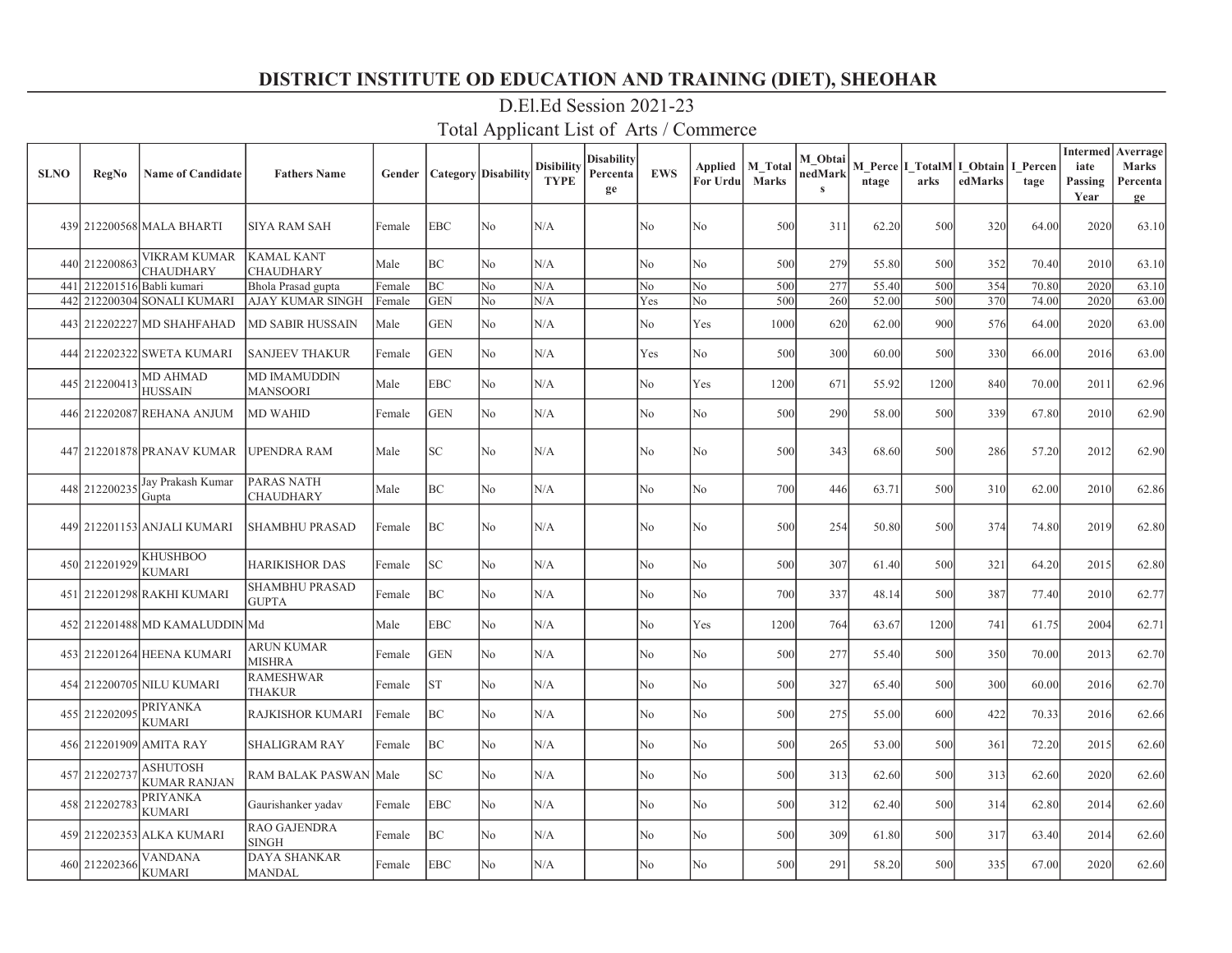| <b>SLNO</b> | <b>RegNo</b>  | <b>Name of Candidate</b>                 | <b>Fathers Name</b>                   | Gender | <b>Category</b> Disability |                | <b>Disibility</b><br><b>TYPE</b> | <b>Disability</b><br>Percenta<br>ge | <b>EWS</b>     | Applied<br>For Urdu | <b>M</b> Total<br><b>Marks</b> | M Obtai<br>nedMark<br>$\mathbf{s}$ | ntage | arks | M Perce   I TotalM   I Obtain  <br>edMarks | I Percen<br>tage | <b>Intermed</b><br>iate<br>Passing<br>Year | Averrage<br>Marks<br>Percenta<br>ge |
|-------------|---------------|------------------------------------------|---------------------------------------|--------|----------------------------|----------------|----------------------------------|-------------------------------------|----------------|---------------------|--------------------------------|------------------------------------|-------|------|--------------------------------------------|------------------|--------------------------------------------|-------------------------------------|
|             |               | 461 212202812 MD REHAN ALAM MD NASRULLAH |                                       | Male   | <b>GEN</b>                 | N <sub>o</sub> | N/A                              |                                     | No             | Yes                 | 1200                           | 733                                | 61.08 | 1200 | 769                                        | 64.08            | 2013                                       | 62.58                               |
|             |               | 462 212200742 VITTU KUMARI               | <b>RAM BABU SINGH</b>                 | Female | <b>GEN</b>                 | No             | N/A                              |                                     | Yes            | No                  | 700                            | 381                                | 54.43 | 500  | 353                                        | 70.60            | 2015                                       | 62.52                               |
|             |               | 463 212201549 NEHA KUMARI                | <b>VIJAY RAJAK</b>                    | Male   | SC                         | N <sub>o</sub> | N/A                              |                                     | No             | No                  | 500                            | 253                                | 50.60 | 500  | 372                                        | 74.40            | 2020                                       | 62.50                               |
| 464         | 212202408     | <b>SHABNAM</b><br><b>KHATOON</b>         | MD SHOUKAT ALI                        | Female | <b>GEN</b>                 | No             | N/A                              |                                     | No             | Yes                 | 1200                           | 676                                | 56.33 | 1200 | 824                                        | 68.67            | 2012                                       | 62.50                               |
|             | 465 212201908 | <b>SHABANA</b><br><b>KHATOON</b>         | <b>MD ALAUDDIN</b>                    | Female | <b>EBC</b>                 | N <sub>o</sub> | N/A                              |                                     | N <sub>o</sub> | Yes                 | 1200                           | 720                                | 60.00 | 1200 | 780                                        | 65.00            | 2012                                       | 62.50                               |
|             |               | 466 212202244 GULSHAN ARA                | <b>MD ZAMIRUDDIN</b>                  | Female | <b>GEN</b>                 | N <sub>o</sub> | N/A                              |                                     | No             | Yes                 | 1200                           | 655                                | 54.58 | 1200 | 845                                        | 70.42            | 2012                                       | 62.50                               |
|             |               | 467 212201933 RAKHI KUMARI               | <b>MANOJ SAH</b>                      | Female | <b>EBC</b>                 | No             | N/A                              |                                     | N <sub>o</sub> | No                  | 500                            | 264                                | 52.80 | 500  | 360                                        | 72.00            | 2020                                       | 62.40                               |
|             |               | 468 212201621 AMRITA KUMARI              | <b>UPENDRA SHAHI</b>                  | Female | BC                         | No             | N/A                              |                                     | No             | No                  | 500                            | 268                                | 53.60 | 500  | 356                                        | 71.20            | 2013                                       | 62.40                               |
|             |               | 469 212200388 Rahul kumar                | Gopal Sah                             | Male   | BС                         | N <sub>o</sub> | N/A                              |                                     | No             | No                  | 500                            | 253                                | 50.60 | 500  | 371                                        | 74.20            | 2019                                       | 62.40                               |
| 470         | 212202352     | <b>DARAKHSHAN</b><br><b>PERWEEN</b>      | <b>MD PERWEZ</b>                      | Male   | EBC                        | N <sub>o</sub> | N/A                              |                                     | No             | No                  | 1200                           | 692                                | 57.67 | 1200 | 804                                        | 67.00            | 2015                                       | 62.34                               |
|             |               | 471 212200190 SONI KUMARI                | <b>JAYRAM SAH</b>                     | Female | <b>EBC</b>                 | N <sub>o</sub> | N/A                              |                                     | No             | No                  | 500                            | 326                                | 65.20 | 500  | 297                                        | 59.40            | 2017                                       | 62.30                               |
|             |               | 472 212200866 SONI KUMARI                | JAYRAM SAH                            | Female | EBC                        | No             | N/A                              |                                     | No             | No                  | 500                            | 326                                | 65.20 | 500  | 297                                        | 59.40            | 2017                                       | 62.30                               |
|             | 473 212200929 | <b>RAMLALA</b><br><b>KUMAR</b>           | <b>MURARI PRASAD</b><br>SHAHI         | Male   | EBC                        | No             | N/A                              |                                     | N <sub>o</sub> | No                  | 500                            | 280                                | 56.00 | 500  | 343                                        | 68.60            | 2012                                       | 62.30                               |
|             | 474 212202813 | <b>SAGUFTA</b><br><b>PARWEEN</b>         | MD MANZOOR ALAM                       | Female | <b>GEN</b>                 | No             | $\rm N/A$                        |                                     | Yes            | Yes                 | 1200                           | 693                                | 57.75 | 1200 | 801                                        | 66.75            | 2012                                       | 62.25                               |
|             |               | 475 212202602 BEBI KUMARI                | <b>DINDYAL SHARMA</b>                 | Female | <b>ST</b>                  | No             | N/A                              |                                     | No             | No                  | 500                            | 322                                | 64.40 | 500  | 300                                        | 60.00            | 2009                                       | 62.20                               |
|             | 476 212201732 | DEENBANDHU<br><b>KUMAR PATHAK</b>        | <b>DHARAMNATH</b><br><b>PATHAK</b>    | Male   | <b>GEN</b>                 | N <sub>o</sub> | N/A                              |                                     | Yes            | No                  | 500                            | 309                                | 61.80 | 500  | 313                                        | 62.60            | 2017                                       | 62.20                               |
|             | 477 212200943 | <b>PRASHANT</b><br><b>KUMAR</b>          | ANIL KUMAR SINGH                      | Male   | GEN                        | No             | N/A                              |                                     | Yes            | No                  | 500                            | 283                                | 56.60 | 500  | 339                                        | 67.80            | 2011                                       | 62.20                               |
|             | 478 212201143 | <b>CHANDAN</b><br><b>KUMAR</b>           | <b>KRISHAN NANDAN</b><br><b>SINGH</b> | Male   | <b>GEN</b>                 | No             | N/A                              |                                     | Yes            | No                  | 500                            | 306                                | 61.20 | 500  | 316                                        | 63.20            | 2018                                       | 62.20                               |
|             |               | 479 212200276 MUNNI KUMARI               | <b>RAMKISHOR YAADAV</b>               | Female | BC                         | No             | N/A                              |                                     | No             | No                  | 500                            | 282                                | 56.40 | 500  | 340                                        | 68.00            | 2020                                       | 62.20                               |
|             | 480 212200758 | <b>RAMNATH</b><br><b>KUMAR</b>           | <b>GANESH RAY</b>                     | Male   | BC                         | N <sub>o</sub> | N/A                              |                                     | No             | No                  | 500                            | 317                                | 63.40 | 500  | 304                                        | 60.80            | 2019                                       | 62.10                               |
|             |               | 481 212200695 BASANT KUMAR               | SONALAL PRASAD<br>YADAV               | Male   | BC                         | N <sub>o</sub> | N/A                              |                                     | No             | No                  | 500                            | 312                                | 62.40 | 500  | 309                                        | 61.80            | 2015                                       | 62.10                               |
| 482         |               | 212201047 Sushmita Kumari                | Brajesh Prasad Gupta                  | Female | <b>EBC</b>                 | No             | N/A                              |                                     | No             | No                  | 500                            | 310                                | 62.00 | 500  | 311                                        | 62.20            | 2016                                       | 62.10                               |
|             |               | 483 212201410 chandani kumari            | shivjee prasad                        | Female | <b>EBC</b>                 | No             | N/A                              |                                     | No             | No                  | 500                            | 292                                | 58.40 | 500  | 329                                        | 65.80            | 2014                                       | 62.10                               |
|             |               | 484 212201333 chandani kumari            | Shivjee prasad                        | Female | EBC                        | N <sub>o</sub> | N/A                              |                                     | No             | No                  | 500                            | 292                                | 58.40 | 500  | 329                                        | 65.80            | 2014                                       | 62.10                               |
|             | 485 212202011 | <b>CHANDANI</b><br><b>KUMARI</b>         | shivjee prasad                        | Female | EBC                        | N <sub>o</sub> | N/A                              |                                     | No             | No                  | 500                            | 292                                | 58.40 | 500  | 329                                        | 65.80            | 2014                                       | 62.10                               |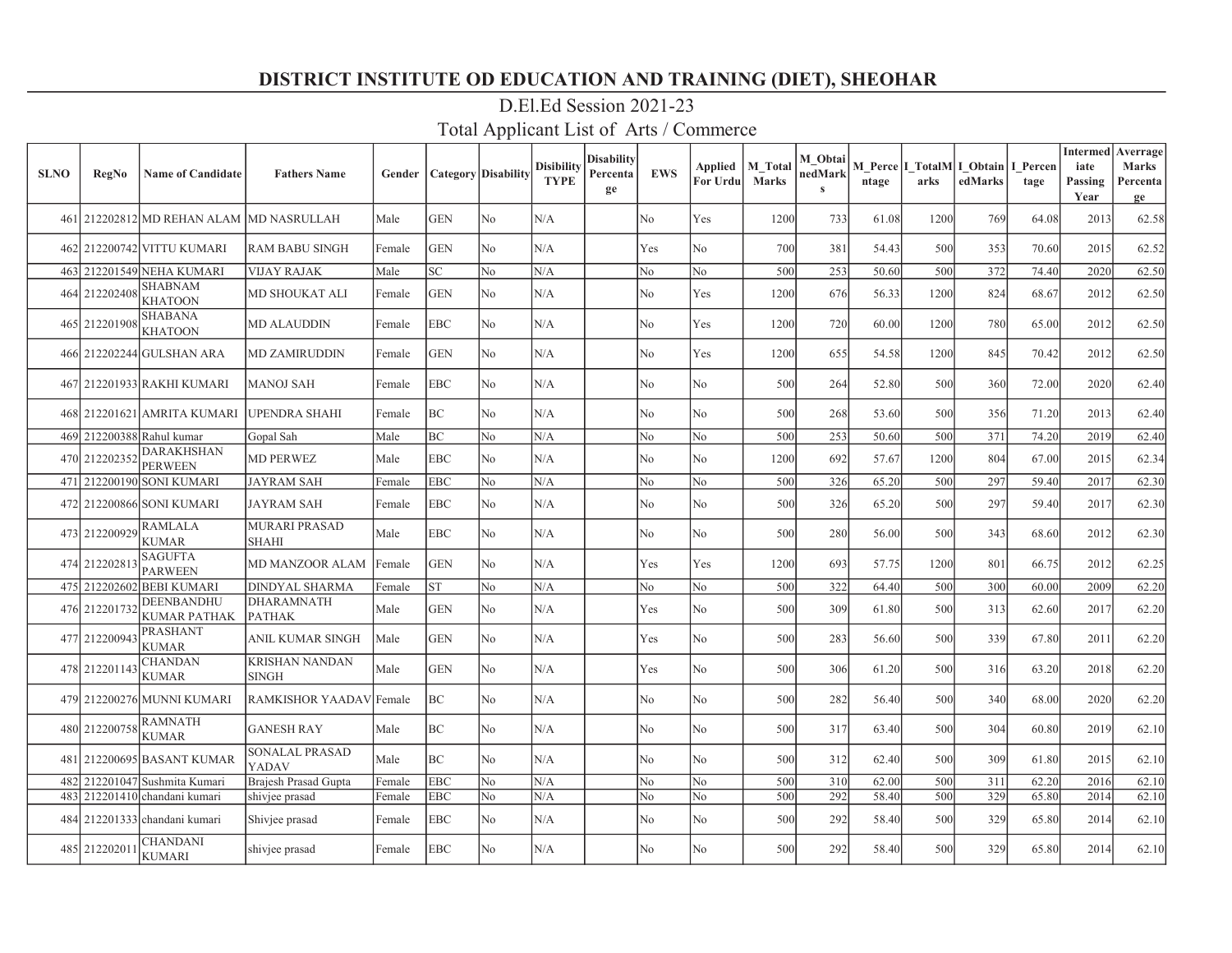| <b>SLNO</b> | <b>RegNo</b>  | <b>Name of Candidate</b>             | <b>Fathers Name</b>                    | Gender | Category   Disability |     | <b>Disibility</b><br><b>TYPE</b> | Disability<br>Percenta<br>ge | <b>EWS</b> | Applied<br>For Urdu | <b>M</b> Total<br>Marks | M Obtai<br>nedMark<br>$\mathbf{s}$ | ntage | arks | M Perce   I TotalM   I Obtain  <br>edMarks | I Percen<br>tage | <b>Intermed</b><br>iate<br>Passing<br>Year | Averrage<br><b>Marks</b><br>Percenta<br>ge |
|-------------|---------------|--------------------------------------|----------------------------------------|--------|-----------------------|-----|----------------------------------|------------------------------|------------|---------------------|-------------------------|------------------------------------|-------|------|--------------------------------------------|------------------|--------------------------------------------|--------------------------------------------|
|             | 486 212202585 | <b>CHANDAN</b><br><b>KUMAR GUPTA</b> | AMOD SAH                               | Male   | <b>EBC</b>            | Yes | Loco<br>motor<br>Disabled        |                              | $75$ No    | No                  | 500                     | 338                                | 67.60 | 500  | 283                                        | 56.60            | 2016                                       | 62.10                                      |
|             |               | 487 212202823 DIVYA KUMARI           | <b>ASHOK MAHTO</b>                     | Female | BC                    | Yes | Visually<br>Impaired             |                              | $60$ No    | No                  | 500                     | 300                                | 60.00 | 500  | 321                                        | 64.20            | 2012                                       | 62.10                                      |
|             |               | 488 212202441 ANAND MOHAN            | <b>BISHNUDEO PASWAN</b>                | Male   | SC <sub>1</sub>       | No  | N/A                              |                              | No         | No                  | 700                     | 398                                | 56.86 | 500  | 336                                        | 67.20            | 2015                                       | 62.03                                      |
|             |               | 489 212202486 NIDHI KUMARI           | <b>ASHOK KUMAR</b><br><b>PANDEY</b>    | Female | <b>GEN</b>            | No  | N/A                              |                              | Yes        | No                  | 500                     | 266                                | 53.20 | 500  | 354                                        | 70.80            | 2020                                       | 62.00                                      |
|             |               | 490 212202341 NIKITA KUMARI          | AMRENDRA SINGH                         | Female | <b>GEN</b>            | No  | N/A                              |                              | No         | No                  | 500                     | 266                                | 53.20 | 500  | 354                                        | 70.80            | 2019                                       | 62.00                                      |
|             |               | 491 212202336 MD SHAHBAZ             | <b>MD PERWEZ</b>                       | Male   | <b>EBC</b>            | No  | N/A                              |                              | No         | Yes                 | 1200                    | 715                                | 59.58 | 1200 | 773                                        | 64.42            | 2013                                       | 62.00                                      |
|             | 492 212202394 | <b>MD MAJID</b><br><b>HUSSAIN</b>    | <b>MD MANJUR ANSARI</b>                | Male   | <b>EBC</b>            | No  | N/A                              |                              | No         | Yes                 | 1200                    | 777                                | 64.75 | 1200 | 711                                        | 59.25            | 2013                                       | 62.00                                      |
| 493         |               | 212202293 JUHI KUMARI                | <b>GANESH SAHNI</b>                    | Female | <b>EBC</b>            | No  | N/A                              |                              | No         | No                  | 500                     | 304                                | 60.80 | 500  | 316                                        | 63.20            | 2020                                       | 62.00                                      |
|             |               | 494 212201891 nitish kumar           | baiju ray                              | Male   | EBC                   | No  | N/A                              |                              | No         | No                  | 500                     | 307                                | 61.40 | 500  | 313                                        | 62.60            | 2016                                       | 62.00                                      |
|             |               | 495 212201814 RAGANI KUMARI          | RAM CHANDRA<br><b>PRASAD</b>           | Male   | BC                    | No  | N/A                              |                              | No         | No                  | 500                     | 261                                | 52.20 | 500  | 359                                        | 71.80            | 2015                                       | 62.00                                      |
|             |               | 496 212200660 KUMKUM YADAV           | <b>JMESH PRASAD</b><br>YADAV           | Female | BC                    | No  | N/A                              |                              | No         | No                  | 500                     | 286                                | 57.20 | 500  | 334                                        | 66.80            | 2020                                       | 62.00                                      |
| 497         |               | 212200535 RANI KUMARI                | <b>RAMPUKAR SAH</b>                    | Female | <b>EBC</b>            | No  | N/A                              |                              | No         | No                  | 500                     | 302                                | 60.40 | 500  | 318                                        | 63.60            | 2016                                       | 62.00                                      |
|             | 498 21220267  | SUMAIYA<br><b>KHATOON</b>            | MD MUSTAFA ANSARI Female               |        | <b>EBC</b>            | No  | N/A                              |                              | No         | Yes                 | 1200                    | 631                                | 52.58 | 1200 | 856                                        | 71.33            | 2012                                       | 61.95                                      |
|             |               | 499 212200862 SATYAM KUMAR           | <b>VISHUNDEV PATEL</b>                 | Male   | BC                    | No  | N/A                              |                              | No         | No                  | 500                     | 269                                | 53.80 | 500  | 350                                        | 70.00            | 2020                                       | 61.90                                      |
|             |               | 500 212200171 KAJAL KUMARI           | Chandra Bhushan Sing                   | Female | <b>GEN</b>            | No  | N/A                              |                              | No         | No                  | 500                     | 319                                | 63.80 | 500  | 300                                        | 60.00            | 2013                                       | 61.90                                      |
|             |               | 501 212201301 ARTI KUMARI            | <b>SHANKAR SAH</b>                     | Female | BC                    | No  | N/A                              |                              | No         | No                  | 500                     | 273                                | 54.60 | 500  | 346                                        | 69.20            | 2019                                       | 61.90                                      |
|             | 502 212201266 | MADHURI<br>KUMARI                    | PRAMOD RAY                             | Female | BC                    | No  | N/A                              |                              | No         | No                  | 500                     | 277                                | 55.40 | 500  | 342                                        | 68.40            | 2020                                       | 61.90                                      |
|             |               | 503 212200959 SURBHI KUMARI          | <b>JITENDRA PRATAP</b><br><b>SINGH</b> | Female | <b>GEN</b>            | No  | N/A                              |                              | No         | No                  | 500                     | 320                                | 64.00 | 500  | 298                                        | 59.60            | 2016                                       | 61.80                                      |
|             |               | 504 212201643 GOPAL KUMAR            | <b>JAYPAL RAY</b>                      | Male   | $\rm BC$              | No  | N/A                              |                              | No         | No                  | 500                     | 271                                | 54.20 | 500  | 347                                        | 69.40            | 2020                                       | 61.80                                      |
|             |               | 505 212200033 VIKASH KUMAR           | <b>RAMLOCHAN SINGH</b>                 | Male   | <b>GEN</b>            | Yes | Visually<br>Impaired             |                              | $40$ Yes   | No                  | 500                     | 315                                | 63.00 | 500  | 302                                        | 60.40            | 2019                                       | 61.70                                      |
|             |               | 506 212200677 ABDULLAH               | <b>MD DABIR ALAM</b><br>NADWE          | Male   | <b>GEN</b>            | No  | N/A                              |                              | No         | Yes                 | 1200                    | 722                                | 60.17 | 1200 | 758                                        | 63.17            | 2014                                       | 61.67                                      |
| 507         | 212202382     | <b>MD NAUSHAD</b><br>ALAM            | <b>MD IRSHAD ALAM</b>                  | Male   | <b>GEN</b>            | No  | N/A                              |                              | No         | Yes                 | 1200                    | 744                                | 62.00 | 1200 | 736                                        | 61.33            | 2011                                       | 61.66                                      |
|             | 508 212202885 | <b>SONI KUMARI</b>                   | <b>MAHESH GUPTA</b>                    | Female | <b>EBC</b>            | No  | N/A                              |                              | No         | No                  | 500                     | 288                                | 57.60 | 500  | 328                                        | 65.60            | 2018                                       | 61.60                                      |
|             |               | 509 212201647 NAVIN KUMAR            | <b>HARISHCHANDRA</b><br><b>SAH</b>     | Male   | EBC                   | No  | N/A                              |                              | No         | No                  | 500                     | 308                                | 61.60 | 500  | 308                                        | 61.60            | 2014                                       | 61.60                                      |
|             | 510 21220079: | POOJA KUMARI<br><b>JAISWAL</b>       | JAYMANGAL<br><b>CHAUDHARY</b>          | Female | BC                    | No  | N/A                              |                              | No         | No                  | 500                     | 270                                | 54.00 | 500  | 346                                        | 69.20            | 2015                                       | 61.60                                      |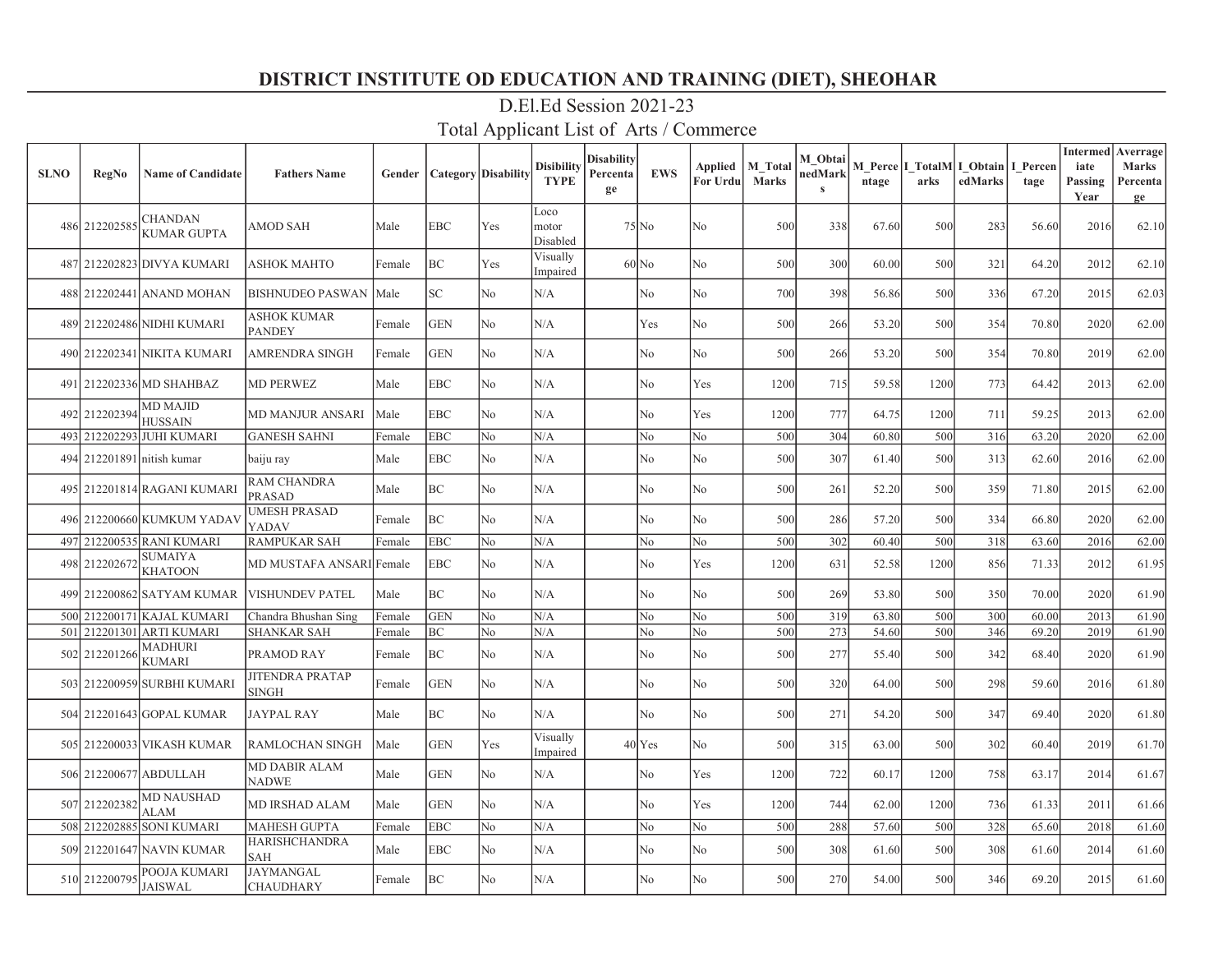| <b>SLNO</b> | <b>RegNo</b>  | <b>Name of Candidate</b>                      | <b>Fathers Name</b>               | Gender | Category   Disability |                | <b>Disibility</b><br><b>TYPE</b> | <b>Disability</b><br>Percenta<br>ge | <b>EWS</b>     | Applied<br>For Urdu | <b>M</b> Total<br><b>Marks</b> | M Obtai<br>nedMark<br>$\mathbf{s}$ | ntage | arks | M Perce   I TotalM   I Obtain  <br>edMarks | I Percen<br>tage | <b>Intermed</b><br>iate<br>Passing<br>Year | Averrage<br><b>Marks</b><br>Percenta<br>ge |
|-------------|---------------|-----------------------------------------------|-----------------------------------|--------|-----------------------|----------------|----------------------------------|-------------------------------------|----------------|---------------------|--------------------------------|------------------------------------|-------|------|--------------------------------------------|------------------|--------------------------------------------|--------------------------------------------|
|             |               | 511 212200881 KAVITA KUMARI                   | <b>SHAMBHU RAM</b>                | Female | SC                    | No             | N/A                              |                                     | No             | No                  | 500                            | 300                                | 60.00 | 500  | 316                                        | 63.20            | 2016                                       | 61.60                                      |
|             |               | 512 212201521 PINKI KUMARI                    | RAJENDRA MANJHI                   | Female | <b>SC</b>             | N <sub>0</sub> | N/A                              |                                     | No             | N <sub>0</sub>      | 500                            | 284                                | 56.80 | 500  | 332                                        | 66.40            | 2020                                       | 61.60                                      |
|             |               | 513 212200647 VEENA KUMARI                    | Bibhuti bhushan jha               | Female | <b>GEN</b>            | No             | N/A                              |                                     | No             | No                  | 700                            | 470                                | 67.14 | 900  | 503                                        | 55.89            | 2007                                       | 61.52                                      |
|             |               | 514 212200809 AMRITA KUMARI                   | <b>SURENDRA TIWARI</b>            | Female | <b>GEN</b>            | N <sub>o</sub> | N/A                              |                                     | N <sub>o</sub> | No                  | 500                            | 290                                | 58.00 | 500  | 325                                        | 65.00            | 2016                                       | 61.50                                      |
|             |               | 515 212201788 DIVAKER KUMAR                   | <b>RAMASHISH RAM</b>              | Male   | SC                    | No             | N/A                              |                                     | N <sub>o</sub> | No                  | 500                            | 276                                | 55.20 | 500  | 339                                        | 67.80            | 2014                                       | 61.50                                      |
|             |               | 516 212201992 MENKA KUMARI                    | <b>RAMKRISHAN</b><br><b>MAHTO</b> | Female | BC                    | No.            | N/A                              |                                     | No             | No                  | 500                            | 254                                | 50.80 | 500  | 361                                        | 72.20            | 2020                                       | 61.50                                      |
|             |               | 517 212202333 RAGINI KUMARI                   | <b>UMESH THAKUR</b>               | Female | ST                    | No             | N/A                              |                                     | No             | No                  | 500                            | 305                                | 61.00 | 500  | 310                                        | 62.00            | 2019                                       | 61.50                                      |
|             |               | 518 212202681 PAPPU KUMAR                     | <b>BIGAN SAH</b>                  | Male   | <b>EBC</b>            | No             | N/A                              |                                     | No             | No                  | 700                            | 385                                | 55.00 | 500  | 340                                        | 68.00            | 2010                                       | 61.50                                      |
|             | 519 212201342 | MENKA KUMARI<br><b>SINGH</b>                  | RAM SHARAN SINGH                  | Female | <b>GEN</b>            | No             | N/A                              |                                     | No             | No                  | 800                            | 438                                | 54.75 | 500  | 341                                        | 68.20            | 2016                                       | 61.48                                      |
|             |               | 520 212200509 NEYAZ AHMAD                     | PHOOL MOHAMMAD                    | Male   | <b>EBC</b>            | No             | N/A                              |                                     | No             | Yes                 | 1200                           | 717                                | 59.75 | 1200 | 758                                        | 63.17            | 2014                                       | 61.46                                      |
|             |               | 521 212202497 RAUNAQ JAHAN                    | <b>FAIZ AHMAD</b>                 | Female | <b>EBC</b>            | No             | N/A                              |                                     | No             | Yes                 | 1200                           | 709                                | 59.08 | 1200 | 766                                        | 63.83            | 2013                                       | 61.45                                      |
|             | 522 212202700 | AKHTARI<br><b>KHATOON</b>                     | <b>MD ATAUR RAHMAN</b>            | Female | <b>GEN</b>            | N <sub>o</sub> | N/A                              |                                     | No             | Yes                 | 1200                           | 667                                | 55.58 | 1200 | 807                                        | 67.25            | 2011                                       | 61.41                                      |
|             |               | 523 212202787 NIDHI KUMARI                    | RAM VINOD TIWARI                  | Female | <b>GEN</b>            | No             | N/A                              |                                     | Yes            | No                  | 500                            | 275                                | 55.00 | 500  | 339                                        | 67.80            | 2020                                       | 61.40                                      |
|             |               | 524 212202526 Manshee lal kumar               | Ramvriksh paswan                  | Male   | SC                    | No             | N/A                              |                                     | No             | No                  | 500                            | 280                                | 56.00 | 500  | 334                                        | 66.80            | 2019                                       | 61.40                                      |
|             |               | 525 212202626 RAJESH KUMAR                    | NARAYAN SAH                       | Male   | <b>EBC</b>            | No             | N/A                              |                                     | No             | No                  | 500                            | 302                                | 60.40 | 500  | 312                                        | 62.40            | 2014                                       | 61.40                                      |
|             |               | 526 212202342 Manshee lal kumar               | Ramvriksh paswan                  | Male   | SC.                   | No             | N/A                              |                                     | N <sub>o</sub> | No                  | 500                            | 280                                | 56.00 | 500  | 334                                        | 66.80            | 2019                                       | 61.40                                      |
|             |               | 527 212202330 ANSHU KUMARI                    | UMA SHANKAR<br><b>PASWAN</b>      | Female | SC.                   | No             | N/A                              |                                     | No             | No                  | 500                            | 285                                | 57.00 | 500  | 329                                        | 65.80            | 2020                                       | 61.40                                      |
|             |               | 528 212200499 KAVITA KUMARI                   | RAM EKAWAL RAM                    | Female | SC.                   | No             | N/A                              |                                     | No             | No                  | 500                            | 248                                | 49.60 | 500  | 366                                        | 73.20            | 2020                                       | 61.40                                      |
|             |               | 529 212201292 REKHA KUMARI                    | <b>RAMKRIPAL SAH</b>              | Male   | BC                    | No             | N/A                              |                                     | No             | No                  | 500                            | 242                                | 48.40 | 500  | 372                                        | 74.40            | 2020                                       | 61.40                                      |
|             |               | 530 212201179 SUCHITA KUMARI Rajeshwar Prasad |                                   | Female | <b>EBC</b>            | No             | N/A                              |                                     | No             | No                  | 500                            | 274                                | 54.80 | 500  | 340                                        | 68.00            | 2019                                       | 61.40                                      |
|             |               | 531 212201612 Menka Kumari                    | Arjun Ray                         | Female | BC                    | No             | N/A                              |                                     | No             | No                  | 700                            | 438                                | 62.57 | 900  | 541                                        | 60.11            | 2008                                       | 61.34                                      |
|             |               | 532 212200824 Parmesh kumar                   | Harishankar Baitha                | Male   | <b>SC</b>             | No             | N/A                              |                                     | No             | No                  | 10 <sup>1</sup>                | $\mathcal{R}$                      | 76.00 | 500  | 233                                        | 46.60            | 2016                                       | 61.30                                      |
|             |               | 533 212202255 animesh kumar                   | <b>SUNIL THAKUR</b>               | Male   | <b>EBC</b>            | No             | N/A                              |                                     | No             | No                  | 500                            | 303                                | 60.60 | 500  | 310                                        | 62.00            | 2019                                       | 61.30                                      |
|             |               | 534 212201629 Rashmi Kumari                   | Manibhushan P Srivastva           | Female | <b>GEN</b>            | No             | N/A                              |                                     | No             | No                  | 500                            | 283                                | 56.60 | 500  | 330                                        | 66.00            | 2018                                       | 61.30                                      |
|             |               | 535 212202742 SAJJAN KUMARI                   | KAMESWAR PRASAD<br>YADAV          | Female | BC                    | No             | N/A                              |                                     | No             | No                  | 500                            | 267                                | 53.40 | 500  | 346                                        | 69.20            | 2019                                       | 61.30                                      |
|             |               | 536 212202903 HAIDER ALI                      | MUSHTAQUE AHMAD                   | Male   | GEN                   | No             | N/A                              |                                     | No             | No                  | 700                            | 420                                | 60.00 | 900  | 562                                        | 62.44            | 2003                                       | 61.22                                      |
|             |               | 537 212202852 SAPNA SUMAN                     | <b>LALU MAHTO</b>                 | Female | BC                    | No             | $\rm N/A$                        |                                     | No             | No                  | 500                            | 289                                | 57.80 | 500  | 323                                        | 64.60            | 2019                                       | 61.20                                      |
|             |               | 538 212202745 RANJITA KUMARI SHIVAJI SAHNI    |                                   | Female | <b>EBC</b>            | N <sub>o</sub> | N/A                              |                                     | No             | No                  | 500                            | 329                                | 65.80 | 500  | 283                                        | 56.60            | 2018                                       | 61.20                                      |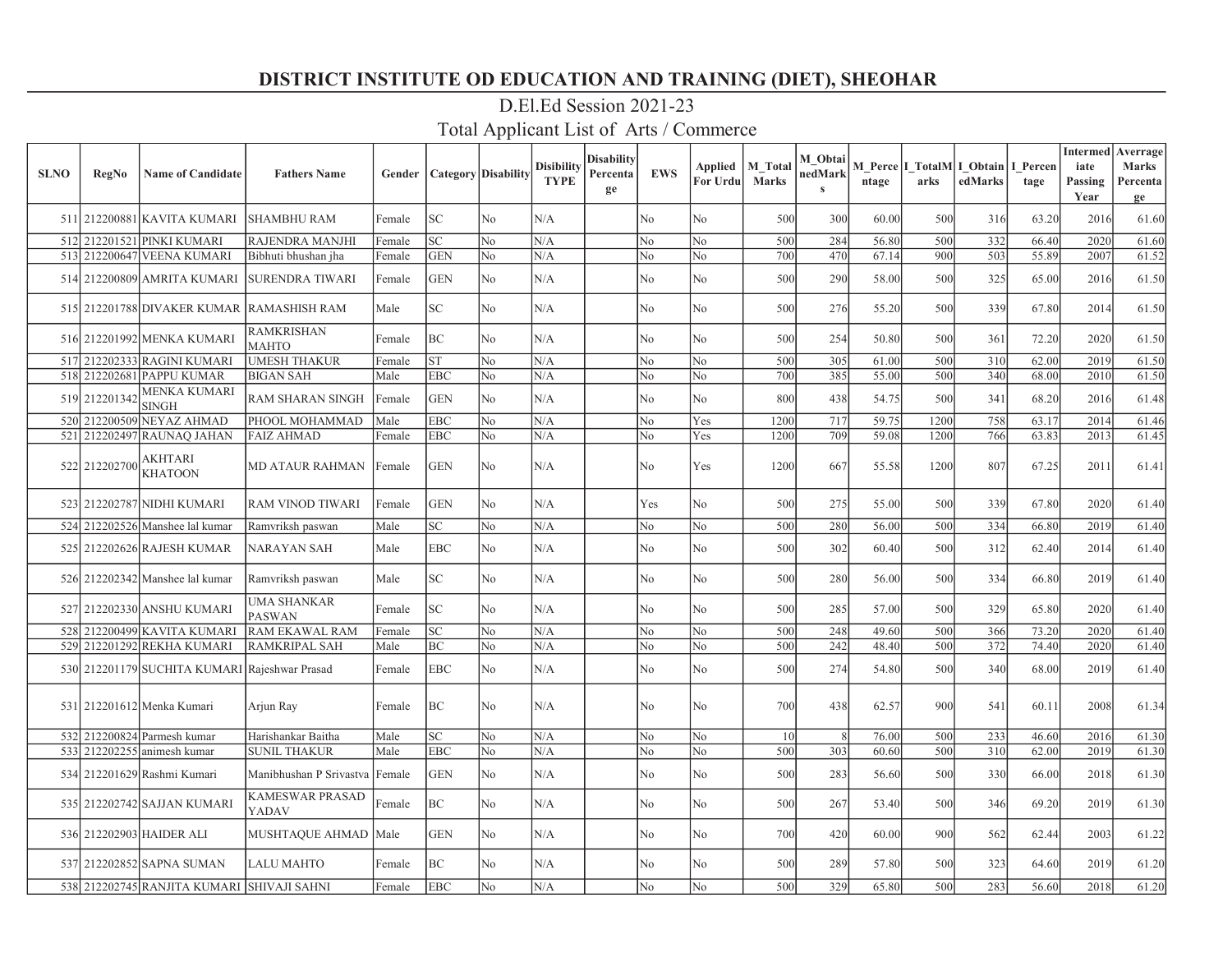| <b>SLNO</b> | <b>RegNo</b>  | <b>Name of Candidate</b>                  | <b>Fathers Name</b>                      | Gender           |                            | <b>Category</b> Disability | <b>Disibility</b><br><b>TYPE</b> | <b>Disability</b><br>Percenta<br>ge | <b>EWS</b> | Applied<br>For Urdu | <b>M</b> Total<br><b>Marks</b> | M Obtai<br>nedMark<br>$\mathbf{s}$ | ntage          | arks       | M Perce I TotalM I Obtain<br>edMarks | I Percen<br>tage | <b>Intermed</b><br>iate<br>Passing<br>Year | Averrage<br><b>Marks</b><br>Percenta<br>ge |
|-------------|---------------|-------------------------------------------|------------------------------------------|------------------|----------------------------|----------------------------|----------------------------------|-------------------------------------|------------|---------------------|--------------------------------|------------------------------------|----------------|------------|--------------------------------------|------------------|--------------------------------------------|--------------------------------------------|
|             | 539 212202041 | USHA KUMARI                               | <b>GARBHU RAM</b>                        | Female           | SC                         | No                         | N/A                              |                                     | No         | No                  | 500                            | 300                                | 60.00          | 500        | 312                                  | 62.40            | 2019                                       | 61.20                                      |
|             | 540 212202415 | RAQIMA<br><b>KHATOON</b>                  | <b>MD MUSLIM</b><br><b>MANSURI</b>       | Female           | <b>EBC</b>                 | No.                        | N/A                              |                                     | No         | Yes                 | 1000                           | 598                                | 59.80          | 900        | 562                                  | 62.44            | 2020                                       | 61.12                                      |
|             |               | 541 212202218 RAUSHAN JAHAN AMIRUL HAQUE  |                                          | Female           | <b>GEN</b>                 | No.                        | N/A                              |                                     | Yes        | No                  | 500                            | 257                                | 51.40          | 500        | 354                                  | 70.80            | 2011                                       | 61.10                                      |
|             | 542 212201773 | <b>MD KASHIF</b><br><b>ANJUM</b>          | <b>MD JAMSHAID</b><br><b>ANJUM</b>       | Male             | <b>GEN</b>                 | No                         | N/A                              |                                     | No         | No                  | 500                            | 276                                | 55.20          | 500        | 335                                  | 67.00            | 2019                                       | 61.10                                      |
|             |               | 543 212201880 SHAMA PARVIN                | <b>RUSTAM ANSARI</b>                     | Female           | <b>EBC</b>                 | No.                        | N/A                              |                                     | No         | No                  | 500                            | 349                                | 69.80          | 500        | 262                                  | 52.40            | 2014                                       | 61.10                                      |
|             |               | 544 212200778 SAKSHI KUMARI               | <b>ALOK KUMAR</b>                        | Female           | <b>EBC</b>                 | No                         | N/A                              |                                     | No         | No                  | 500                            | 293                                | 58.60          | 500        | 318                                  | 63.60            | 2018                                       | 61.10                                      |
|             | 545 212201253 | PRIYANKA<br>KUMARI                        | <b>DHIRENDRA JHA</b>                     | Female           | <b>GEN</b>                 | No                         | N/A                              |                                     | No         | No                  | 500                            | 282                                | 56.40          | 500        | 329                                  | 65.80            | 2011                                       | 61.10                                      |
|             |               | 546 212200245 FATMA KHATOON MD EKRAMUDDIN |                                          | Female           | <b>EBC</b>                 | No                         | N/A                              |                                     | No         | Yes                 | 1200                           | 714                                | 59.50          | 1200       | 752                                  | 62.67            | 2014                                       | 61.09                                      |
|             |               | 547 212201837 RABEYA FARHAT               | <b>WAKIL AKHTAR</b>                      | Female           | EBC                        | No                         | N/A                              |                                     | No         | No                  | 508                            | 274                                | 53.94          | 500        | 341                                  | 68.20            | 2014                                       | 61.07                                      |
|             |               | 548 212201651 NITU KUMARI                 | <b>GAGANDEV PANDIT</b>                   | Female           | <b>EBC</b>                 | No                         | N/A                              |                                     | No         | No                  | 500                            | 288                                | 57.60          | 500        | 322                                  | 64.40            | 2015                                       | 61.00                                      |
|             |               | 549 212202150 PARVEEN KUMAR               | <b>RAM NARAYAN</b><br><b>BAITHA</b>      | Male             | $\ensuremath{\mathbf{SC}}$ | No                         | N/A                              |                                     | No         | No                  | 500                            | 297                                | 59.40          | 500        | 313                                  | 62.60            | 2017                                       | 61.00                                      |
|             |               | 550 212201471 PRITY KUMARI                | <b>SUBHASH RAY</b>                       | Female           | BC                         | N <sub>0</sub>             | N/A                              |                                     | No         | No                  | 500                            | 260                                | 52.00          | 500        | 350                                  | 70.00            | 2019                                       | 61.00                                      |
|             |               | 551 212201051 GURIA KUMARI                | PREM SHANKAR<br><b>SINGH</b>             | Female           | <b>GEN</b>                 | No.                        | N/A                              |                                     | No         | No                  | 500                            | 272                                | 54.40          | 500        | 338                                  | 67.60            | 2010                                       | 61.00                                      |
|             |               | 552 212202452 SANOBAR JAHAN               | <b>MD ASADULLAH</b>                      | Female           | <b>GEN</b>                 | No.                        | N/A                              |                                     | Yes        | Yes                 | 1000                           | 589                                | 58.90          | 900        | 567                                  | 63.00            | 2020                                       | 60.95                                      |
|             | 553 212201983 | <b>NAGHMA</b><br><b>PRAWEEN</b>           | <b>ABDUL QAUM</b><br><b>ANSARI</b>       | Female           | <b>EBC</b>                 | No                         | N/A                              |                                     | No         | Yes                 | 1200                           | 725                                | 60.42          | 1200       | 737                                  | 61.42            | 2013                                       | 60.92                                      |
|             | 554 21220191  | <b>ARCHANA</b><br>KUMARI                  | <b>LALAN KUMAR</b>                       | Female           | BC                         | No                         | N/A                              |                                     | No         | No                  | 500                            | 336                                | 67.20          | 500        | 273                                  | 54.60            | 2018                                       | 60.90                                      |
|             |               | 555 212202219 JUHI KUMARI                 | <b>BAIDYANATH</b><br><b>CHAUDHARY</b>    | Female           | SC                         | No                         | N/A                              |                                     | No         | No                  | 500                            | 330                                | 66.00          | 500        | 279                                  | 55.80            | 2017                                       | 60.90                                      |
|             |               | 556 212200873 FATMA SHAMS                 | <b>SHAMSUL ISLAM</b>                     | Female           | <b>GEN</b>                 | No                         | N/A                              |                                     | Yes        | No                  | 500                            | 257                                | 51.40          | 500        | 352                                  | 70.40            | 2019                                       | 60.90                                      |
|             |               | 557 212202702 RINTU KUMARI                | <b>RAJENDRA RAM</b>                      | Female           | <b>SC</b>                  | No                         | N/A                              |                                     | No         | No                  | 700                            | 318                                | 45.43          | 500        | 381                                  | 76.20            | 2016                                       | 60.81                                      |
|             | 559 212201195 | 558 212202109 RICHI KUMARI<br>ANAMIKA     | <b>UMESH PARSAD</b><br><b>CHANDRADEV</b> | Female<br>Female | <b>EBC</b><br>SC           | N <sub>o</sub><br>No       | N/A<br>N/A                       |                                     | No<br>No   | No<br>No            | 500<br>500                     | 255<br>264                         | 51.00<br>52.80 | 500<br>500 | 353<br>344                           | 70.60<br>68.80   | 2019<br>2020                               | 60.80<br>60.80                             |
|             |               | KUMARI<br>NAGHMA                          | <b>PASWAN</b>                            |                  |                            |                            |                                  |                                     |            |                     |                                |                                    |                |            |                                      |                  |                                            |                                            |
|             | 560 212201187 | <b>KHATOON</b>                            | MD MUZAFFAR ALAM Female                  |                  | <b>GEN</b>                 | No.                        | N/A                              |                                     | No         | No                  | 1200                           | 644                                | 53.67          | 1200       | 815                                  | 67.92            | 2011                                       | 60.80                                      |
|             |               | 561 212200880 SEEMA KUMARI                | RAM KRISHN PRASAD Female                 |                  | BC                         | No                         | N/A                              |                                     | No         | No                  | 700                            | 373                                | 53.29          | 500        | 341                                  | 68.20            | 2009                                       | 60.75                                      |
|             |               | 562 212201028 SUDHA KUMARI                | DEVNARAYAN SINGH Female                  |                  | BC                         | No                         | N/A                              |                                     | No         | No                  | 500                            | 296                                | 59.20          | 500        | 311                                  | 62.20            | 2017                                       | 60.70                                      |
|             |               | 563 212201429 RAHUL KUMAR                 | <b>RAMSHRESHTH RAM</b>                   | Male             | SC                         | No                         | N/A                              |                                     | No         | No                  | 500                            | 256                                | 51.20          | 500        | 351                                  | 70.20            | 2020                                       | 60.70                                      |
| 564         | 212201257     | KHUSHBU<br>KUMARI                         | <b>SUDISH SAH</b>                        | Female           | BC                         | No                         | N/A                              |                                     | No         | No                  | 500                            | 237                                | 47.40          | 500        | 370                                  | 74.00            | 2020                                       | 60.70                                      |
|             |               | 565 212202396 FATMA ZOHRA                 | <b>SHAMS PARWEZ</b>                      | Female           | <b>GEN</b>                 | N <sub>o</sub>             | N/A                              |                                     | No         | No                  | 500                            | 277                                | 55.40          | 500        | 330                                  | 66.00            | 2019                                       | 60.70                                      |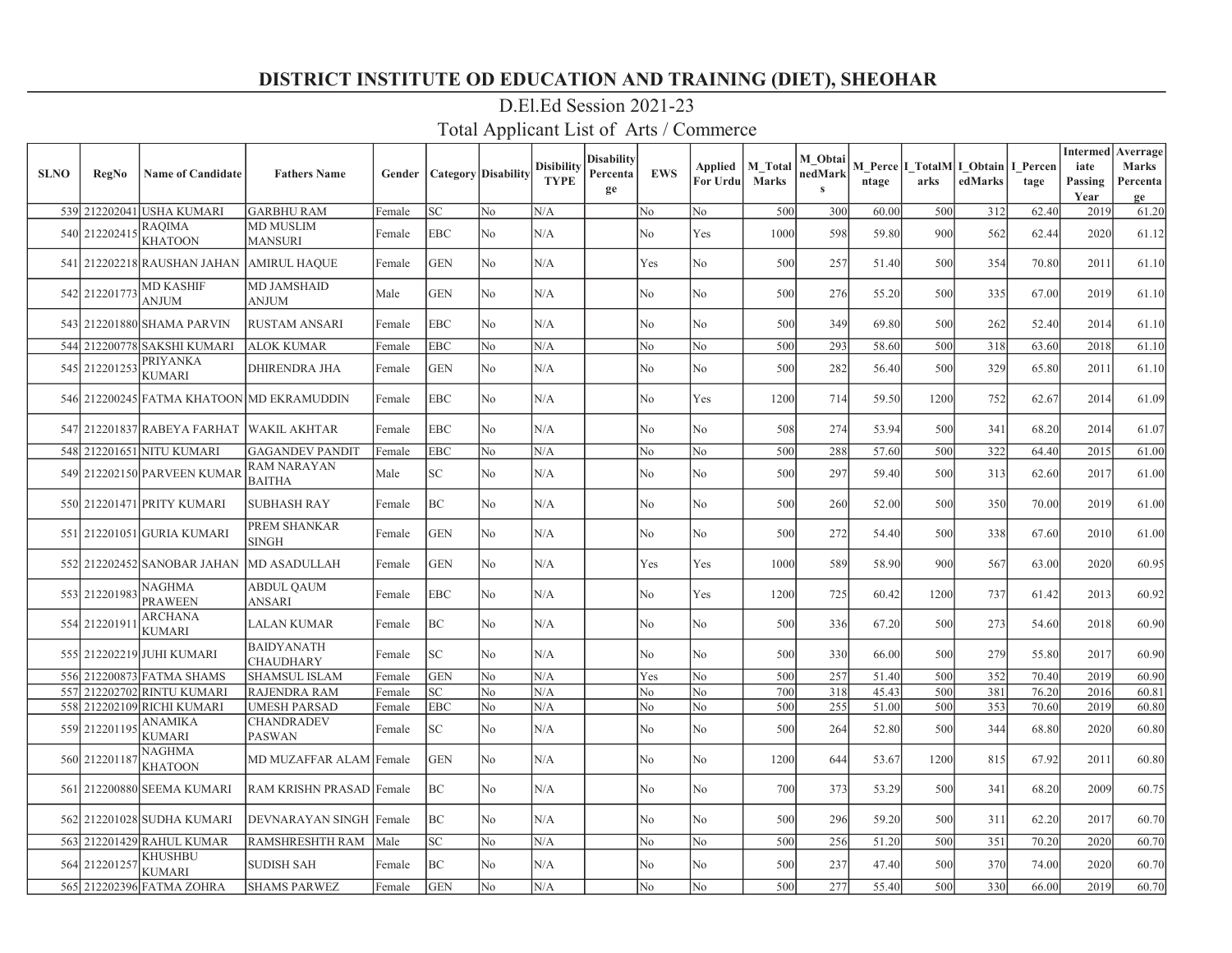| <b>SLNO</b> | <b>RegNo</b>  | <b>Name of Candidate</b>           | <b>Fathers Name</b>     | Gender | <b>Category</b> Disability  |                | <b>Disibility</b><br><b>TYPE</b> | Disability<br>Percenta<br>ge | <b>EWS</b>     | Applied<br>For Urdu | <b>M</b> Total<br><b>Marks</b> | M Obtai<br>nedMark<br>$\mathbf{s}$ | ntage | arks | M Perce   I TotalM   I Obtain  <br>edMarks | I Percen<br>tage | <b>Intermed</b><br>iate<br>Passing<br>Year | Averrage<br>Marks<br>Percenta<br>ge |
|-------------|---------------|------------------------------------|-------------------------|--------|-----------------------------|----------------|----------------------------------|------------------------------|----------------|---------------------|--------------------------------|------------------------------------|-------|------|--------------------------------------------|------------------|--------------------------------------------|-------------------------------------|
|             | 566 212200703 | <b>MD NIYAZ</b><br><b>AHMAD</b>    | <b>MD ABBAS</b>         | Male   | <b>GEN</b>                  | No             | N/A                              |                              | $50$ No        | Yes                 | 1200                           | 685                                | 57.08 | 1200 | 771                                        | 64.25            | 2011                                       | 60.66                               |
|             | 567 212200539 | <b>RAVI RANJAN</b><br><b>RAM</b>   | <b>NATHUNI RAM</b>      | Male   | $\protect\operatorname{SC}$ | No             | N/A                              |                              | No             | No                  | 500                            | 266                                | 53.20 | 500  | 340                                        | 68.00            | 2020                                       | 60.60                               |
|             | 568 21220088  | <b>MANORANJAN</b><br><b>KUMAR</b>  | <b>KISUN RAM</b>        | Male   | SC.                         | N <sub>o</sub> | N/A                              |                              | N <sub>o</sub> | No                  | 500                            | 329                                | 65.80 | 500  | 277                                        | 55.40            | 2015                                       | 60.60                               |
|             |               | 569 212202506 PRIETY NANDAN        | NAWAL BABU<br>PRASAD    | Female | <b>EBC</b>                  | N <sub>o</sub> | N/A                              |                              | N <sub>o</sub> | No                  | 500                            | 268                                | 53.60 | 500  | 338                                        | 67.60            | 2012                                       | 60.60                               |
|             | 570 21220278  | <b>MANISHA</b><br><b>KUMARI</b>    | <b>JITENDRA SINGH</b>   | Female | <b>GEN</b>                  | N <sub>o</sub> | N/A                              |                              | No             | No                  | 500                            | 287                                | 57.40 | 500  | 319                                        | 63.80            | 2020                                       | 60.60                               |
|             | 571 212202073 | <b>NAGMA</b><br><b>KHATOON</b>     | <b>UTKRAMIT</b>         | Female | EBC                         | N <sub>o</sub> | N/A                              |                              | No             | No                  | 500                            | 265                                | 53.00 | 500  | 341                                        | 68.20            | 2020                                       | 60.60                               |
|             |               | 572 212201332 BIBHA KUMARI         | <b>SHAMBHU BHAGAT</b>   | Female | <b>EBC</b>                  | No             | N/A                              |                              | No             | No                  | 700                            | 373                                | 53.29 | 500  | 339                                        | 67.80            | 2009                                       | 60.55                               |
|             | 573 212201419 | <b>PRIYANKA</b><br><b>KUMARI</b>   | UMESH PRASAD<br>YADAV   | Female | ВC                          | No             | N/A                              |                              | No             | No                  | 500                            | 303                                | 60.60 | 500  | 302                                        | 60.40            | 2019                                       | 60.50                               |
|             |               | 574 212200732 AMRITA KUMARI        | ASHOK BAITHA            | Female | SC                          | No             | N/A                              |                              | No             | No                  | 500                            | 257                                | 51.40 | 500  | 348                                        | 69.60            | 2020                                       | 60.50                               |
|             |               | 575 212202149 ANJALI KUMARI        | <b>BHARAT SAH</b>       | Female | ВC                          | No             | N/A                              |                              | No             | No                  | 500                            | 247                                | 49.40 | 500  | 358                                        | 71.60            | 2019                                       | 60.50                               |
|             |               | 576 212201852 MD ASHIQUE           | MD KAMRUDDIN            | Male   | EBC                         | No             | N/A                              |                              | N <sub>o</sub> | Yes                 | 500                            | 242                                | 48.40 | 500  | 363                                        | 72.60            | 2020                                       | 60.50                               |
|             |               | 577 212201861 ROUSHNI KALAM        | ABDUL KALAM<br>ANSARI   | Female | EBC                         | N <sub>o</sub> | N/A                              |                              | No             | No                  | 500                            | 293                                | 58.60 | 500  | 312                                        | 62.40            | 2016                                       | 60.50                               |
|             | 578 212201903 | <b>RANJANA</b><br><b>KUMARI</b>    | VIJAY KUMAR SINGH       | Female | <b>GEN</b>                  | No             | $\rm N/A$                        |                              | No             | No                  | 500                            | 306                                | 61.20 | 500  | 299                                        | 59.80            | 2016                                       | 60.50                               |
|             |               | 579 212201906 SHAHRUN NESA         | <b>NATBULLAH</b>        | Female | EBC                         | N <sub>o</sub> | N/A                              |                              | No             | No                  | 1200                           | 715                                | 59.58 | 1200 | 735                                        | 61.25            | 2015                                       | 60.41                               |
|             |               | 580 212201868 AJAY KUMAR           | umashankar ram          | Male   | SC                          | No             | N/A                              |                              | No             | No                  | 500                            | 322                                | 64.40 | 500  | 282                                        | 56.40            | 2012                                       | 60.40                               |
|             |               | 581 212202055 VIPUL SAURAV         | UMESH DAS               | Male   | SC                          | No             | N/A                              |                              | No             | No                  | 500                            | 306                                | 61.20 | 500  | 298                                        | 59.60            | 2019                                       | 60.40                               |
|             |               | 582 212202840 ANIL PASWAN          | <b>RAMASHISH PASWAN</b> | Male   | SC.                         | No             | N/A                              |                              | No             | No                  | 500                            | 304                                | 60.80 | 500  | 300                                        | 60.00            | 2016                                       | 60.40                               |
|             |               | 583 212202648 BINDU KUMARI         | MAHENDRA RAM            | Female | SC                          | No             | N/A                              |                              | No             | No                  | 500                            | 298                                | 59.60 | 500  | 306                                        | 61.20            | 2016                                       | 60.40                               |
|             |               | 584 212200060 Sadqua Jawed         | Md Jawed Anwar          | Female | <b>GEN</b>                  | N <sub>o</sub> | N/A                              |                              | No             | Yes                 | 500                            | 303                                | 60.60 | 500  | 301                                        | 60.20            | 2016                                       | 60.40                               |
|             |               | 585 212201313 AJAY KUMAR           | <b>DINESH MAHTO</b>     | Male   | <b>EBC</b>                  | No             | N/A                              |                              | No             | No                  | 500                            | 287                                | 57.40 | 500  | 317                                        | 63.40            | 2020                                       | 60.40                               |
|             | 586 212201356 | <b>VANDANA</b><br><b>KUMARI</b>    | JAYKISHOR RAY           | Female | EBC                         | No             | N/A                              |                              | No             | No                  | 500                            | 274                                | 54.80 | 500  | 330                                        | 66.00            | 2020                                       | 60.40                               |
|             | 587 212202264 | <b>GULAFSHA</b><br><b>KHATOOON</b> | ABDUL JAJIL             | Female | <b>GEN</b>                  | N <sub>o</sub> | N/A                              |                              | N <sub>o</sub> | Yes                 | 1000                           | 575                                | 57.50 | 900  | 569                                        | 63.22            | 2020                                       | 60.36                               |
| 588         |               | 212200629 NOOR JAHAN               | <b>KHALIL MANSURI</b>   | Female | EBC                         | No             | N/A                              |                              | No             | Yes                 | 1200                           | 681                                | 56.75 | 1200 | 767                                        | 63.92            | 2013                                       | 60.34                               |
|             |               | 589 212200808 PRABHA KUSUM         | ARUN PANDIT             | Female | EBC                         | No             | N/A                              |                              | No             | No                  | 500                            | 290                                | 58.00 | 500  | 313                                        | 62.60            | 2011                                       | 60.30                               |
|             |               | 590 212200893 RATAN KUMAR          | <b>DEVENDRA KUMAR</b>   | Male   | BC                          | No             | N/A                              |                              | No             | No                  | 500                            | 296                                | 59.20 | 500  | 307                                        | 61.40            | 2013                                       | 60.30                               |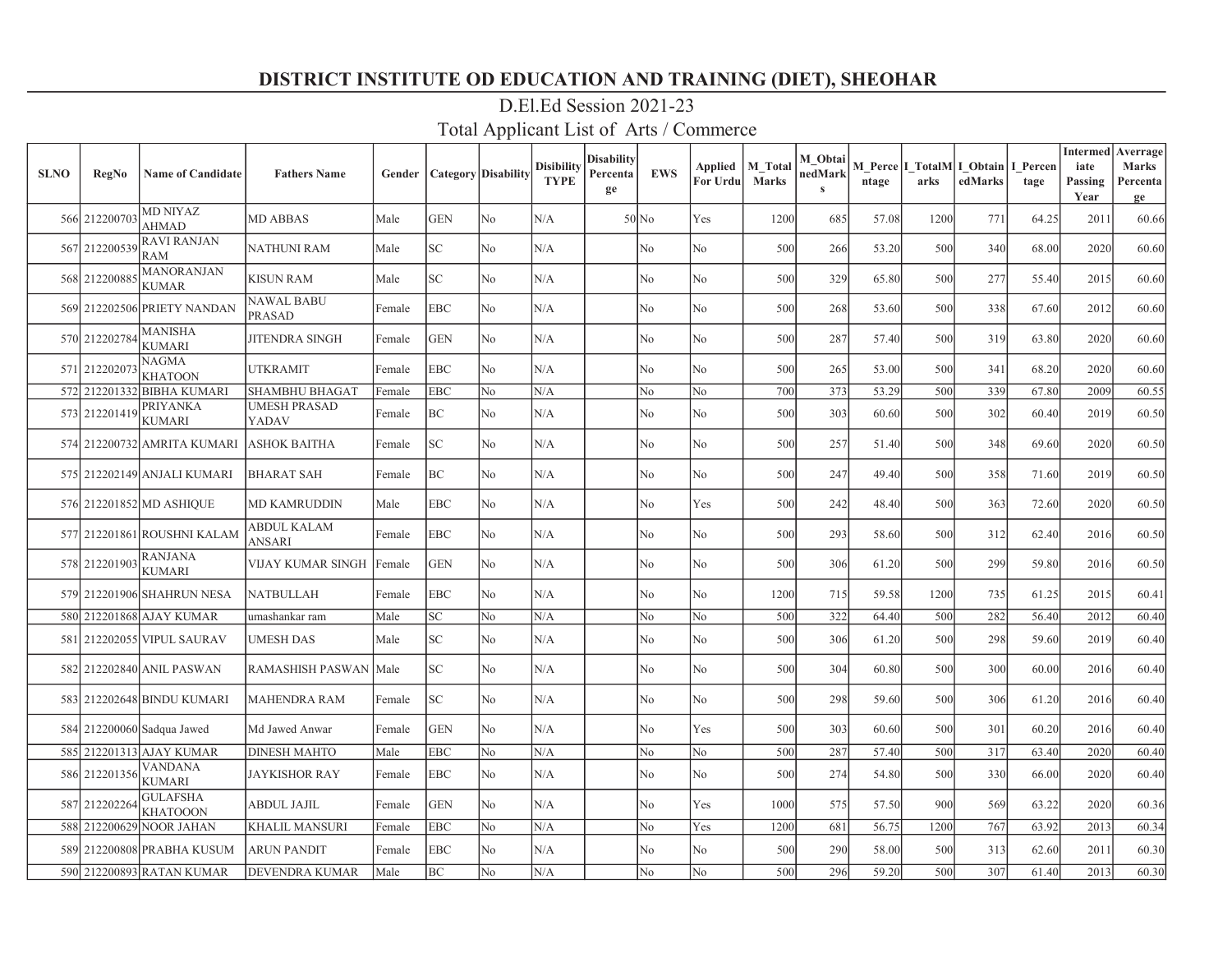| <b>SLNO</b> | <b>RegNo</b>  | <b>Name of Candidate</b>             | <b>Fathers Name</b>                 | Gender | <b>Category</b> Disability |                | <b>Disibility</b><br><b>TYPE</b> | Disabilitv<br>Percenta<br>ge | <b>EWS</b>         | Applied<br>For Urdu | M Total<br><b>Marks</b> | M Obtai<br>nedMark<br>$\mathbf{s}$ | ntage | arks | M Perce   I TotalM   I Obtain  <br>edMarks | I Percen<br>tage | <b>Intermed</b><br>iate<br>Passing<br>Year | Averrage<br>Marks<br>Percenta<br>ge |
|-------------|---------------|--------------------------------------|-------------------------------------|--------|----------------------------|----------------|----------------------------------|------------------------------|--------------------|---------------------|-------------------------|------------------------------------|-------|------|--------------------------------------------|------------------|--------------------------------------------|-------------------------------------|
|             |               | 591 212201799 VIVEK KUMAR            | <b>MANOJ KUMAR</b><br><b>SINGH</b>  | Male   | <b>GEN</b>                 | N <sub>o</sub> | N/A                              |                              | Yes                | No                  | 500                     | 303                                | 60.60 | 500  | 300                                        | 60.00            | 2016                                       | 60.30                               |
|             |               | 592 212202411 SONAM KUMARI           | chandra mohan<br>chaudhary          | Female | <b>GEN</b>                 | No             | N/A                              |                              | No                 | No                  | 500                     | 278                                | 55.60 | 500  | 325                                        | 65.00            | 2020                                       | 60.30                               |
|             | 593 212202334 | <b>KALYANI</b><br><b>KUMARI</b>      | UPENDAR SHA                         | Female | BС                         | N <sub>o</sub> | N/A                              |                              | No                 | No                  | 500                     | 263                                | 52.60 | 500  | 339                                        | 67.80            | 2019                                       | 60.20                               |
|             | 594 212202453 | <b>RAJKISHOR</b><br><b>BAITHA</b>    | <b>RAMAYODHYA</b><br><b>BAITHA</b>  | Male   | SC                         | No             | N/A                              |                              | No                 | No                  | 500                     | 285                                | 57.00 | 500  | 317                                        | 63.40            | 2015                                       | 60.20                               |
|             |               | 595 212201584 KHUSHI KUMARI          | DHIRAJ KUMAR<br><b>VERMAN</b>       | Female | <b>GEN</b>                 | N <sub>o</sub> | N/A                              |                              | Yes                | No                  | 500                     | 272                                | 54.40 | 500  | 330                                        | 66.00            | 2019                                       | 60.20                               |
|             |               | 596 212200364 AMAR KUMAR             | <b>RAMANAND RAY</b>                 | Male   | ВC                         | No             | N/A                              |                              | No                 | No                  | 500                     | 276                                | 55.20 | 500  | 326                                        | 65.20            | 2016                                       | 60.20                               |
|             |               | 597 212201491 MUNNA KUMAR            | <b>SONA LAL SAH</b>                 | Male   | <b>EBC</b>                 | N <sub>o</sub> | N/A                              |                              | No                 | No                  | 700                     | 444                                | 63.43 | 900  | 511                                        | 56.78            | 2007                                       | 60.11                               |
|             |               | 598 212200295 AMOD KUMAR             | <b>DEVENDRA DAS</b>                 | Male   | SC                         | No             | N/A                              |                              | No                 | No                  | 500                     | 251                                | 50.20 | 500  | 350                                        | 70.00            | 2016                                       | 60.10                               |
|             |               | 599 212200680 SHANTI KUMARI          | <b>BHOLA PRASAD</b>                 | Female | <b>EBC</b>                 | No             | N/A                              |                              | No                 | No                  | 500                     | 281                                | 56.20 | 500  | 320                                        | 64.00            | 2013                                       | 60.10                               |
|             |               | 600 212200540 RAMU SAHNI             | <b>HARGEN SAHNI</b>                 | Male   | EBC                        | Yes            | ದರರ<br>motor                     |                              | $60$ <sub>No</sub> | No                  | 500                     | 271                                | 54.20 | 500  | 330                                        | 66.00            | 2013                                       | 60.10                               |
|             |               | 601 212200420 Kumari Archana         | Rajnarayan Prasad Gupta   Female    |        | ВC                         | No             | N/A                              |                              | No                 | No                  | 700                     | 475                                | 67.86 | 900  | 470                                        | 52.22            | 2006                                       | 60.04                               |
|             |               | 602 212200417 neha kumari            | <b>BIRENDRA SAH</b>                 | Female | EBC                        | No             | N/A                              |                              | No                 | No                  | 500                     | 271                                | 54.20 | 500  | 329                                        | 65.80            | 2019                                       | 60.00                               |
| 603         |               | 212200448 NITAM KUMARI               | <b>RAMBABU PASWAN</b>               | Female | SC                         | No             | N/A                              |                              | No                 | No                  | 500                     | 228                                | 45.60 | 500  | 372                                        | 74.40            | 2015                                       | 60.00                               |
| 604         |               | 212200196 Rinkee Kumari              | AVADHESH PRASAD                     | Female | BC                         | N <sub>o</sub> | N/A                              |                              | No                 | No                  | 500                     | 250                                | 50.00 | 500  | 350                                        | 70.00            | 2011                                       | 60.00                               |
| 605         |               | 212202591 CHANDA KUMARI              | <b>OMPRAKASH SAHNI</b>              | Female | EBC                        | No             | N/A                              |                              | No                 | No                  | 500                     | 243                                | 48.60 | 500  | 357                                        | 71.40            | 2019                                       | 60.00                               |
|             |               | 606 212201679 SUPRIYA KUMAR          | <b>JITENDRA PRASAD</b><br>YADAV     | Female | ВC                         | N <sub>o</sub> | N/A                              |                              | N <sub>o</sub>     | No                  | 500                     | 259                                | 51.80 | 500  | 341                                        | 68.20            | 2019                                       | 60.00                               |
|             | 607 212200767 | <b>IMARANA</b><br><b>KHATOON</b>     | <b>MERAJ ALAM</b>                   | Female | <b>GEN</b>                 | N <sub>o</sub> | N/A                              |                              | N <sub>o</sub>     | No                  | 1200                    | 681                                | 56.75 | 1200 | 758                                        | 63.17            | 2009                                       | 59.96                               |
|             | 608 212201840 | <b>MD MASRUR</b><br><b>ALAM</b>      | MD JAUWAD HUSAIN                    | Male   | <b>GEN</b>                 | N <sub>o</sub> | N/A                              |                              | Yes                | Yes                 | 1200                    | 712                                | 59.33 | 1200 | 727                                        | 60.58            | 2014                                       | 59.95                               |
|             |               | 609 212201667 VIBHA KUMARI           | <b>AMRENDRA SAH</b>                 | Female | <b>EBC</b>                 | No             | N/A                              |                              | No                 | No                  | 500                     | 234                                | 46.80 | 500  | 365                                        | 73.00            | 2011                                       | 59.90                               |
|             |               | 610 212202190 PUJA KUMARI            | <b>RAMASHANKAR</b><br><b>PRASAD</b> | Female | ВC                         | No             | N/A                              |                              | No                 | No                  | 500                     | 273                                | 54.60 | 500  | 326                                        | 65.20            | 2015                                       | 59.90                               |
|             |               | 611 212202615 PRINCE KUMAR           | <b>SHRI BHAGWAN SAH</b>             | Male   | BC                         | No             | N/A                              |                              | No                 | No                  | 500                     | 267                                | 53.40 | 500  | 332                                        | 66.40            | 2019                                       | 59.90                               |
|             |               | 612 212202633 AFNAZ BEGUM            | MD IFTEKHAR ALAM                    | Female | <b>GEN</b>                 | No             | N/A                              |                              | No                 | No                  | 500                     | 270                                | 54.00 | 500  | 329                                        | 65.80            | 2012                                       | 59.90                               |
|             |               | 613 212202433 POOJA KUMARI           | <b>RAMBACHAN</b><br><b>PASWAN</b>   | Female | SC                         | No             | N/A                              |                              | No                 | No                  | 500                     | 281                                | 56.20 | 500  | 318                                        | 63.60            | 2013                                       | 59.90                               |
|             | 614 212201006 | <b>KARTIK KUMAR</b><br><b>BAITHA</b> | KISHUN BAITHA                       | Male   | SC                         | No             | N/A                              |                              | No                 | No                  | 500                     | 311                                | 62.20 | 500  | 288                                        | 57.60            | 2012                                       | 59.90                               |
|             |               | 615 212202908 MD SHAHID              | <b>MD ANZAR</b>                     | Male   | <b>EBC</b>                 | No             | N/A                              |                              | No                 | Yes                 | 1200                    | 736                                | 61.33 | 1200 | 700                                        | 58.33            | 2016                                       | 59.83                               |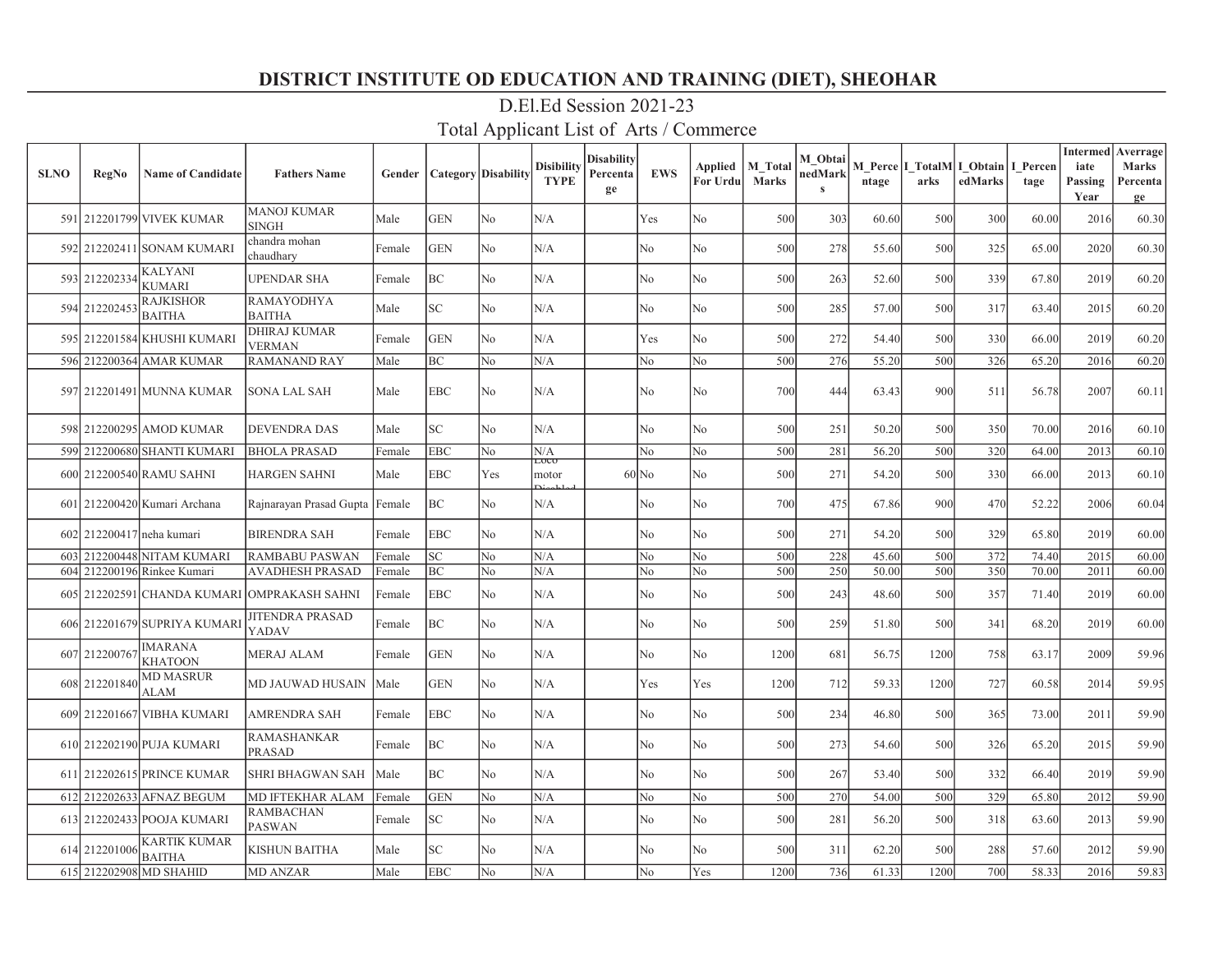| <b>SLNO</b> | <b>RegNo</b>  | <b>Name of Candidate</b>          | <b>Fathers Name</b>                    | Gender | <b>Category</b> Disability |     | <b>Disibility</b><br><b>TYPE</b> | Disability<br>Percenta<br>ge | <b>EWS</b>     | Applied<br>For Urdu | <b>M</b> Total<br><b>Marks</b> | M Obtai<br>nedMark<br>$\mathbf{s}$ | ntage | arks | M Perce   I TotalM   I Obtain<br>edMarks | I Percen<br>tage | <b>Intermed</b><br>iate<br>Passing<br>Year | Averrage<br>Marks<br>Percenta<br>ge |
|-------------|---------------|-----------------------------------|----------------------------------------|--------|----------------------------|-----|----------------------------------|------------------------------|----------------|---------------------|--------------------------------|------------------------------------|-------|------|------------------------------------------|------------------|--------------------------------------------|-------------------------------------|
|             | 616 212200952 | PRIYANKA<br><b>KUMARI</b>         | CHHOTELAL SAH                          | Female | EBC                        | No  | N/A                              |                              | No             | No                  | 500                            | 275                                | 55.00 | 500  | 323                                      | 64.60            | 2014                                       | 59.80                               |
|             | 617 212200828 | PRIYANKA<br>KUMARI                | <b>LAXMAN PASWAN</b>                   | Female | SC                         | No. | N/A                              |                              | N <sub>o</sub> | No                  | 500                            | 287                                | 57.40 | 500  | 311                                      | 62.20            | 2020                                       | 59.80                               |
|             |               | 618 212200586 Shilpa kumari       | Chandeshwar sah                        | Female | <b>EBC</b>                 | No  | N/A                              |                              | No             | No                  | 500                            | 247                                | 49.40 | 500  | 351                                      | 70.20            | 2020                                       | 59.80                               |
|             | 619 21220030  | <b>RAUNAQUE</b><br><b>PRAWEEN</b> | <b>RAHMATULLAH</b><br>ANSARI           | Female | <b>EBC</b>                 | No  | N/A                              |                              | No             | No                  | 500                            | 272                                | 54.40 | 500  | 326                                      | 65.20            | 2020                                       | 59.80                               |
|             | 620 212200324 | AKBARI<br><b>TABASSUM</b>         | <b>MD ASRUDDIN</b>                     | Female | <b>GEN</b>                 | Yes | Visually<br>Impaired             |                              | $48$ Yes       | No                  | 1200                           | 680                                | 56.67 | 900  | 566                                      | 62.89            | 2020                                       | 59.78                               |
|             | 621 212202332 | <b>MEHERUKH</b><br>PERWEEN        | MD SHAKIR HUSSAIN                      | Female | <b>GEN</b>                 | No  | N/A                              |                              | Yes            | No                  | 700                            | 416                                | 59.43 | 900  | 540                                      | 60.00            | 2003                                       | 59.72                               |
|             | 622 212202099 | NARGISH<br><b>PARVEEN</b>         | <b>MD ANWARUL</b>                      | Female | <b>GEN</b>                 | No  | N/A                              |                              | No             | No                  | 500                            | 264                                | 52.80 | 500  | 333                                      | 66.60            | 2020                                       | 59.70                               |
|             |               | 623 212202940 KAVITA KUMARI       | CHAMAN RAM                             | Female | SC                         | No  | N/A                              |                              | No             | No                  | 500                            | 297                                | 59.40 | 500  | 300                                      | 60.00            | 2017                                       | 59.70                               |
|             |               | 624 212200186 Pushpa kumari       | Vishwanath Prasad sah                  | Female | <b>EBC</b>                 | No  | N/A                              |                              | No             | No                  | 500                            | 246                                | 49.20 | 500  | 351                                      | 70.20            | 2019                                       | 59.70                               |
|             |               | 625 212200598 GUDDI KUMARI        | AWDHESH SINGH                          | Female | BС                         | No  | N/A                              |                              | No             | No                  | 500                            | 271                                | 54.20 | 500  | 326                                      | 65.20            | 2015                                       | 59.70                               |
|             |               | 626 212200762 SONALI KUMARI       | ALOK PRASAD GUPTA Female               |        | <b>EBC</b>                 | No  | N/A                              |                              | No             | No                  | 500                            | 314                                | 62.80 | 500  | 283                                      | 56.60            | 2016                                       | 59.70                               |
|             |               | 627 212200994 Mithlesh Kumar      | Surendra ray                           | Male   | BC                         | No  | N/A                              |                              | No             | No                  | 500                            | 279                                | 55.80 | 500  | 318                                      | 63.60            | 2019                                       | 59.70                               |
|             |               | 628 212201154 LAXMI KUMARI        | RAM BACCHAN SAH                        | Female | <b>EBC</b>                 | No  | N/A                              |                              | No             | No                  | 500                            | 304                                | 60.80 | 500  | 293                                      | 58.60            | 2014                                       | 59.70                               |
|             | 629 21220127  | KHUSHBOO<br><b>KUMARI</b>         | <b>MANOJ SAH</b>                       | Female | <b>EBC</b>                 | No  | N/A                              |                              | No             | No                  | 500                            | 258                                | 51.60 | 500  | 339                                      | 67.80            | 2019                                       | 59.70                               |
|             |               | 630 212202723 RUMANA ANJUM        | <b>KHALIL MANSURI</b>                  | Female | <b>EBC</b>                 | Yes | $_{\rm speccn}$<br>Hearing       |                              | $40$ No        | Yes                 | 1200                           | 699                                | 58.25 | 1200 | 733                                      | 61.08            | 2011                                       | 59.66                               |
|             | 631 212201939 | Ranjeet Kumar<br>Yadav            | Ratilal Ray                            | Male   | <b>BC</b>                  | No. | N/A                              |                              | No             | No                  | 500                            | 282                                | 56.40 | 500  | 314                                      | 62.80            | 2015                                       | 59.60                               |
|             | 632 21220130  | KHUSHBU<br><b>KUMARI</b>          | <b>SURYADEO RAY</b>                    | Female | BC                         | No. | N/A                              |                              | No             | No                  | 500                            | 246                                | 49.20 | 500  | 350                                      | 70.00            | 2015                                       | 59.60                               |
|             | 633 21220106  | AMIT KUMAR<br>UJALA               | <b>INDRAJIT PASWAN</b>                 | Male   | SC                         | No  | N/A                              |                              | No             | No                  | 500                            | 265                                | 53.00 | 500  | 331                                      | 66.20            | 2020                                       | 59.60                               |
|             |               | 634 212201972 AYANATULLAH         | <b>AHMAD</b>                           | Male   | <b>EBC</b>                 | No  | N/A                              |                              | No             | Yes                 | 1200                           | 748                                | 62.33 | 1200 | 682                                      | 56.83            | 2013                                       | 59.58                               |
|             |               | 635 212201250 Nikhat Parween      | Nazir Ahmad                            | Female | BC                         | No  | N/A                              |                              | No             | Yes                 | 1200                           | 671                                | 55.92 | 1200 | 758                                      | 63.17            | 2015                                       | 59.55                               |
|             |               | 636 212200026 JYOTI KUMARI        | <b>BALIRAM SAH</b>                     | Female | BC                         | No  | N/A                              |                              | No             | No                  | 500                            | 284                                | 56.80 | 500  | 311                                      | 62.20            | 2019                                       | 59.50                               |
|             |               | 637 212200418 LALIT KUMAR         | <b>CHANDRA BHUSHAN</b><br><b>KUMAR</b> | Male   | BC                         | No  | N/A                              |                              | No             | No                  | 500                            | 265                                | 53.00 | 500  | 330                                      | 66.00            | 2014                                       | 59.50                               |
|             |               | 638 212202557 NILU KUMARI         | <b>INDESHWAR MAHTO</b>                 | Female | BC                         | No  | N/A                              |                              | No             | No                  | 500                            | 285                                | 57.00 | 500  | 310                                      | 62.00            | 2017                                       | 59.50                               |
|             |               | 639 212201955 RAJESH THAKUR       | KHOBHARI THAKUR                        | Male   | <b>EBC</b>                 | No  | N/A                              |                              | No             | No                  | 500                            | 273                                | 54.60 | 500  | 321                                      | 64.20            | 2011                                       | 59.40                               |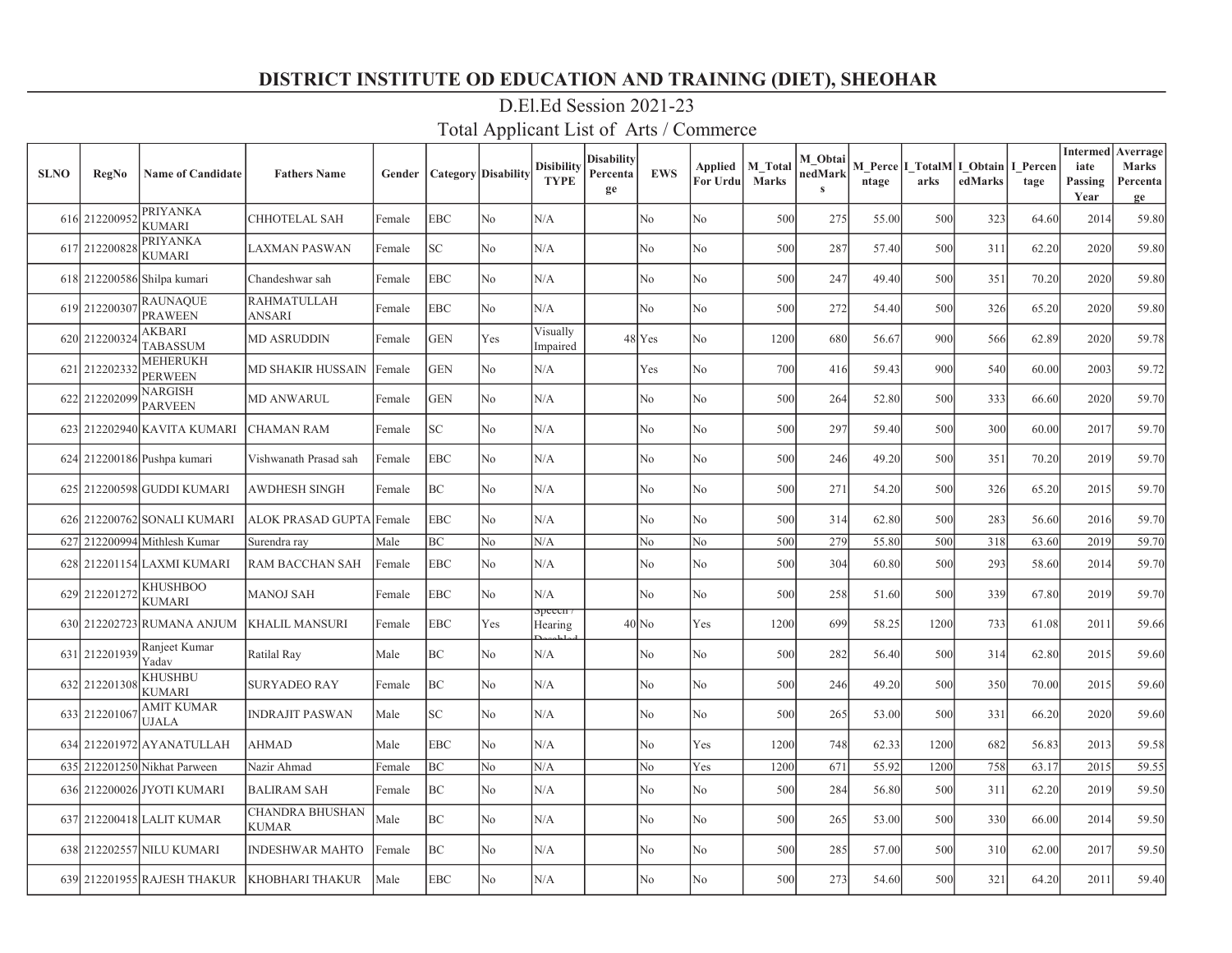| <b>SLNO</b> | RegNo         | <b>Name of Candidate</b>            | <b>Fathers Name</b>                         | Gender |            | <b>Category</b> Disability | <b>Disibility</b><br><b>TYPE</b> | Disabilitv<br>Percenta<br>ge | <b>EWS</b>     | Applied<br>For Urdu | <b>M</b> Total<br><b>Marks</b> | M Obtai<br>nedMark<br>$\mathbf{s}$ | ntage | arks | M Perce   I TotalM   I Obtain  <br>edMarks | I Percen<br>tage | <b>Intermed</b><br>iate<br>Passing<br>Year | Averrage<br><b>Marks</b><br>Percenta<br>ge |
|-------------|---------------|-------------------------------------|---------------------------------------------|--------|------------|----------------------------|----------------------------------|------------------------------|----------------|---------------------|--------------------------------|------------------------------------|-------|------|--------------------------------------------|------------------|--------------------------------------------|--------------------------------------------|
|             | 640 212202156 | <b>NAND KISHOR</b><br><b>PASWAN</b> | <b>SHIVAJI PASWAN</b>                       | Male   | SC         | No                         | N/A                              |                              | No             | No                  | 500                            | 266                                | 53.20 | 500  | 328                                        | 65.60            | 2013                                       | 59.40                                      |
|             |               | 641 212202168 Dolly Kumari          | Shiv Shankar Singh                          | Female | <b>GEN</b> | N <sub>o</sub>             | N/A                              |                              | N <sub>o</sub> | No                  | 500                            | 266                                | 53.20 | 500  | 328                                        | 65.60            | 2016                                       | 59.40                                      |
|             |               | 642 212200349 SUSHILA KUMARI        | <b>AKLU RAM</b>                             | Female | SC         | N <sub>o</sub>             | N/A                              |                              | No             | No                  | 500                            | 274                                | 54.80 | 500  | 320                                        | 64.00            | 2013                                       | 59.40                                      |
|             |               | 643 212200793 Aprana Kumari         | ABHINANDAN<br>THAKUR                        | Female | <b>GEN</b> | N <sub>o</sub>             | N/A                              |                              | Yes            | No                  | 500                            | 236                                | 47.20 | 500  | 358                                        | 71.60            | 2015                                       | 59.40                                      |
|             | 644 212200723 | <b>CHNDANI</b><br><b>KUMARI</b>     | <b>BACHCHU RAY</b>                          | Female | ВC         | No                         | N/A                              |                              | No             | No                  | 500                            | 303                                | 60.60 | 500  | 291                                        | 58.20            | 2018                                       | 59.40                                      |
|             |               | 645 212201069 NEHA KUMARI           | <b>JAIPRAKASH</b><br><b>CHAUDHARY</b>       | Female | BС         | No                         | N/A                              |                              | No             | No                  | 500                            | 277                                | 55.40 | 500  | 317                                        | 63.40            | 2014                                       | 59.40                                      |
|             |               | 646 212201111 SARITA KUMARI         | <b>JANULAL RAM</b>                          | Female | SC         | N <sub>o</sub>             | N/A                              |                              | N <sub>o</sub> | No                  | 500                            | 242                                | 48.40 | 500  | 352                                        | 70.40            | 2019                                       | 59.40                                      |
|             |               | 647 212202806 ABDUR RAHIM           | <b>MD ZUBAIR</b>                            | Male   | <b>GEN</b> | No                         | N/A                              |                              | Yes            | Yes                 | 1200                           | 706                                | 58.83 | 1200 | 718                                        | 59.83            | 2016                                       | 59.33                                      |
|             | 648 212202649 | <b>SAKINA</b><br><b>KHATOON</b>     | MD HASHIM                                   | Female | EBC        | N <sub>o</sub>             | N/A                              |                              | No             | Yes                 | 1200                           | 716                                | 59.67 | 1200 | 707                                        | 58.92            | 2009                                       | 59.30                                      |
|             |               | 649 212201811 Sima kumari           | Omprakash Thakur                            | Female | EBC        | N <sub>o</sub>             | N/A                              |                              | No             | No                  | 500                            | 266                                | 53.20 | 500  | 327                                        | 65.40            | 2016                                       | 59.30                                      |
|             | 650 212201851 | <b>MADHURI</b><br><b>KUMARI</b>     | <b>RAMAGYA PASWAN</b>                       | Female | SC         | No                         | N/A                              |                              | No             | No                  | 500                            | 287                                | 57.40 | 500  | 306                                        | 61.20            | 2017                                       | 59.30                                      |
|             |               | 651 212201668 RUPAN SAHANI          | <b>BACHCHAN SAHANI</b>                      | Male   | <b>EBC</b> | Yes                        | LUCC<br>motor                    |                              | $65$ No        | No                  | 500                            | 260                                | 52.00 | 500  | 333                                        | 66.60            | 2013                                       | 59.30                                      |
|             |               | 652 212200300 MANJAY KUMAR          | NANDLAL RAY                                 | Male   | ВC         | Yes                        | Loco<br>motor<br>Disabled        |                              | $75$ No        | No                  | 500                            | 253                                | 50.60 | 500  | 340                                        | 68.00            | 2019                                       | 59.30                                      |
|             |               | 653 212200034 RENU KUMARI           | <b>HARENDRA RAY</b>                         | Female | ВC         | No                         | N/A                              |                              | No             | No                  | 500                            | 238                                | 47.60 | 500  | 355                                        | 71.00            | 2012                                       | 59.30                                      |
|             |               | 654 212201568 RENU KUMARI           | GIWACHHA RAM                                | Female | SC         | No                         | N/A                              |                              | No             | No                  | 700                            | 376                                | 53.71 | 500  | 324                                        | 64.80            | 2016                                       | 59.25                                      |
|             | 655 212201552 | <b>SUMEDHA</b><br><b>KUMARI</b>     | RAMAKANT SHARMA                             | Female | ST         | No                         | N/A                              |                              | No             | No                  | 500                            | 235                                | 47.00 | 500  | 357                                        | 71.40            | 2020                                       | 59.20                                      |
|             |               | 656 212200321 DILIP RAM             | POONYADEV RAM                               | Male   | SC.        | N <sub>o</sub>             | N/A                              |                              | N <sub>o</sub> | No                  | 500                            | 272                                | 54.40 | 500  | 320                                        | 64.00            | 2019                                       | 59.20                                      |
|             |               | 657 212200401 SHILPI KUMARI         | <b>MANOJ PRASAD</b><br>SRIWASTAW            | Female | <b>GEN</b> | No                         | N/A                              |                              | No             | No                  | 500                            | 344                                | 68.80 | 500  | 248                                        | 49.60            | 2017                                       | 59.20                                      |
|             |               | 658 212201796 KAJAL KUMARI          | <b>BILTU PASWAN</b>                         | Female | SC         | No                         | N/A                              |                              | No             | No                  | 500                            | 332                                | 66.40 | 500  | 260                                        | 52.00            | 2018                                       | 59.20                                      |
|             | 659 212200748 | <b>SHAHINA</b><br><b>KHATOON</b>    | <b>MD QAMRUDDIN</b>                         | Female | <b>GEN</b> | N <sub>o</sub>             | N/A                              |                              | Yes            | Yes                 | 1200                           | 596                                | 49.67 | 1200 | 823                                        | 68.58            | 2011                                       | 59.13                                      |
|             |               | 660 212201335 NITU KUMARI           | <b>SURENDRA PASWAN</b>                      | Female | SC.        | No                         | N/A                              |                              | N <sub>o</sub> | No                  | 500                            | 252                                | 50.40 | 500  | 339                                        | 67.80            | 2015                                       | 59.10                                      |
|             |               | 661 212201005 SUMAN KUMARI          | <b>VINOD ROY</b>                            | Female | BC         | N <sub>o</sub>             | N/A                              |                              | N <sub>o</sub> | No                  | 500                            | 256                                | 51.20 | 500  | 335                                        | 67.00            | 2016                                       | 59.10                                      |
|             |               | 662 212200950 AVINASH KUMAR         | VIRENDRA KUMAR<br>YADAV                     | Male   | BС         | N <sub>o</sub>             | N/A                              |                              | No             | No                  | 500                            | 266                                | 53.20 | 500  | 325                                        | 65.00            | 2020                                       | 59.10                                      |
|             |               |                                     | 663 212201737 KAUSHAL KUMAR YOGENDRA SAHANI | Male   | EBC        | No                         | N/A                              |                              | No.            | No                  | 500                            | 276                                | 55.20 | 500  | 315                                        | 63.00            | 2020                                       | 59.10                                      |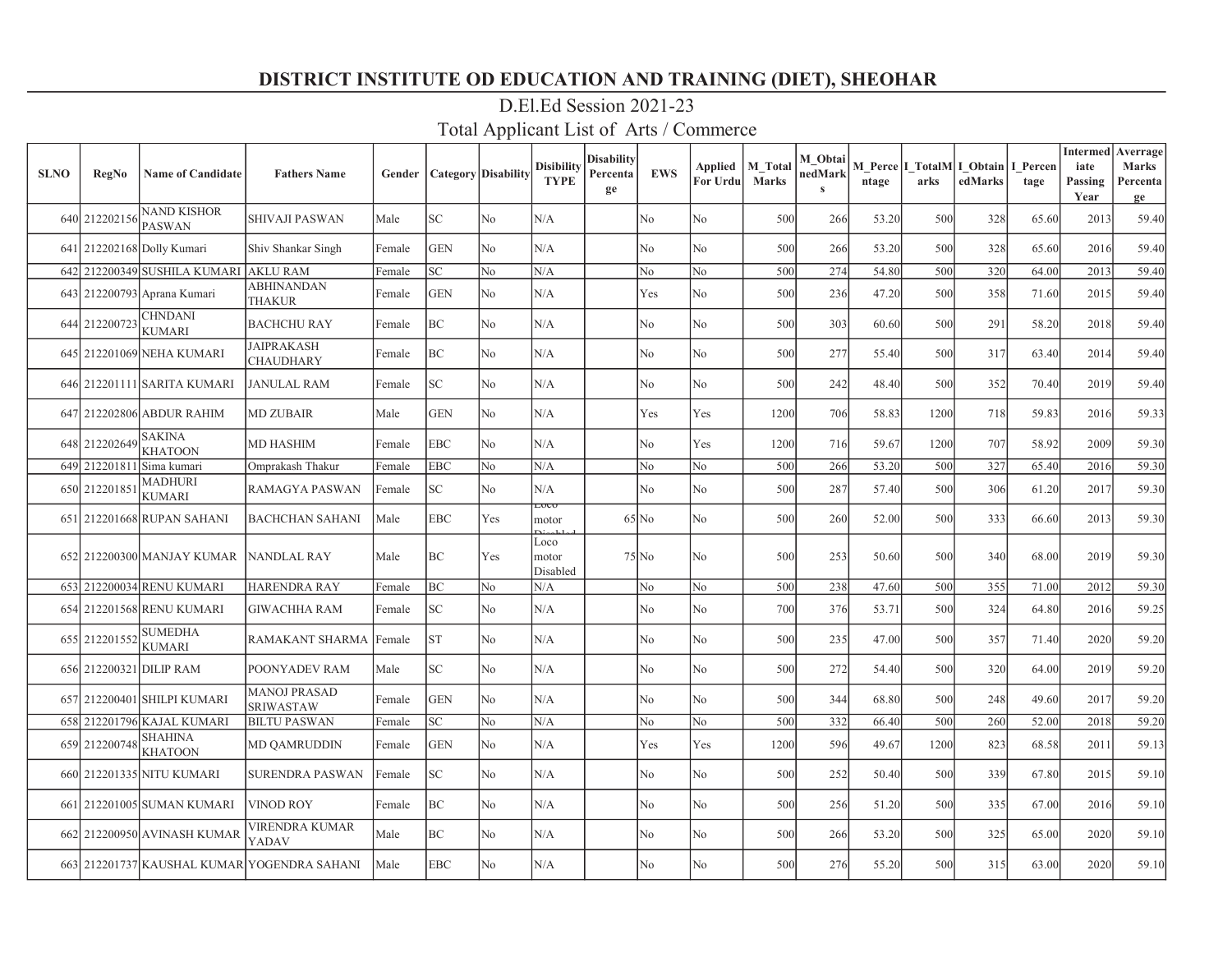| <b>SLNO</b> | <b>RegNo</b>  | <b>Name of Candidate</b>                | <b>Fathers Name</b>                 |        | <b>Gender   Category   Disability</b> |     | <b>Disibility</b><br><b>TYPE</b> | Disabilitv<br>Percenta<br>ge | <b>EWS</b>          | Applied<br>For Urdu | M Total<br><b>Marks</b> | M Obtai<br>nedMark | ntage | arks | M Perce   I TotalM   I Obtain  <br>edMarks | I Percen<br>tage | <b>Intermed</b><br>iate<br>Passing<br>Year | Averrage<br><b>Marks</b><br>Percenta<br>ge |
|-------------|---------------|-----------------------------------------|-------------------------------------|--------|---------------------------------------|-----|----------------------------------|------------------------------|---------------------|---------------------|-------------------------|--------------------|-------|------|--------------------------------------------|------------------|--------------------------------------------|--------------------------------------------|
|             |               | 664 212201874 Munna Kumar               | <b>RAMEKWAL SINGH</b>               | Male   | <b>GEN</b>                            | Yes | Loco<br>motor<br>Disabled        |                              | 50 <sub>l</sub> Yes | No                  | 500                     | 258                | 51.60 | 500  | 333                                        | 66.60            | 2020                                       | 59.10                                      |
|             |               | 665 212202522 ALKA KUMARI               | <b>RAMVINOD THAKUR</b>              | Female | ST                                    | No  | N/A                              |                              | No                  | No                  | 500                     | 291                | 58.20 | 500  | 300                                        | 60.00            | 2018                                       | 59.10                                      |
|             | 666 212202421 | <b>RAGHUVANSH</b><br><b>KUMAR</b>       | LALBABU RAY                         | Male   | BC                                    | Yes | ᠊ᡂᠧ<br>motor                     |                              | $45$ No             | No                  | 500                     | 300                | 60.00 | 500  | 291                                        | 58.20            | 2014                                       | 59.10                                      |
|             |               | 667 212201863 RAHUL KUMAR               | <b>BHOLA THAKUR</b>                 | Male   | <b>ST</b>                             | No  | N/A                              |                              | No                  | No                  | 500                     | 264                | 52.80 | 500  | 326                                        | 65.20            | 2020                                       | 59.00                                      |
|             | 668 21220228  | <b>ARADHNA</b><br><b>KUMARI</b>         | <b>GOPAL SAH</b>                    | Female | BC                                    | No  | N/A                              |                              | No                  | No                  | 500                     | 257                | 51.40 | 500  | 333                                        | 66.60            | 2015                                       | 59.00                                      |
|             |               | 669 212202108 GUNJA BHARTI              | <b>SATYENDRA KUMAR</b>              | Female | <b>SC</b>                             | No  | N/A                              |                              | No                  | No                  | 500                     | 233                | 46.60 | 500  | 357                                        | 71.40            | 2020                                       | 59.00                                      |
|             |               | 670 212201368 ANSHU KUMARI              | <b>LAKHAN PASWAN</b>                | Female | SC                                    | No  | N/A                              |                              | No                  | No                  | 500                     | 290                | 58.00 | 500  | 300                                        | 60.00            | 2016                                       | 59.00                                      |
|             |               | 671 212200518 ANITA KUMARI              | <b>RAGHUNATH</b><br><b>SHARMA</b>   | Female | lst.                                  | No  | N/A                              |                              | No                  | No                  | 500                     | 274                | 54.80 | 500  | 316                                        | 63.20            | 2013                                       | 59.00                                      |
|             |               | 672 212200759 ANTIMA KUMARI             | <b>BHARAT CHAUBEY</b>               | Female | <b>GEN</b>                            | No  | N/A                              |                              | No                  | No                  | 700                     | 359                | 51.29 | 500  | 333                                        | 66.60            | 2011                                       | 58.94                                      |
|             |               | 673 212200220 LAXMI RANI                | SATYANARAYANA                       | Female | ST                                    | No  | N/A                              |                              | No                  | No                  | 500                     | 291                | 58.20 | 1000 | 596                                        | 59.60            | 2009                                       | 58.90                                      |
|             |               | 674 212200282 NIVA KUMARI               | <b>GAURI KANT THAKUR Female</b>     |        | <b>GEN</b>                            | No  | N/A                              |                              | No                  | No                  | 700                     | 399                | 57.00 | 500  | 304                                        | 60.80            | 2010                                       | 58.90                                      |
|             |               | 675 212200286 KHUSHI KUMARI             | <b>MANOJ THAKUR</b>                 | Female | <b>EBC</b>                            | No  | N/A                              |                              | No                  | No                  | 500                     | 268                | 53.60 | 500  | 321                                        | 64.20            | 2020                                       | 58.90                                      |
|             |               | 676 212201609 Shalvi kumari             | RABINDRA MANJHI                     | Female | SC                                    | No  | N/A                              |                              | No                  | No                  | 500                     | 294                | 58.80 | 500  | 295                                        | 59.00            | 2020                                       | 58.90                                      |
|             |               | 677 212201040 Jai Prakash Kumar         | Nand Lal Sah                        | Male   | BC                                    | No  | N/A                              |                              | No                  | No                  | 500                     | 250                | 50.00 | 500  | 339                                        | 67.80            | 2009                                       | 58.90                                      |
|             |               | 678 212201211 RAVI KUMAR                | <b>HARI NARAYAN</b><br><b>SINGH</b> | Male   | <b>GEN</b>                            | No  | N/A                              |                              | No                  | N <sub>o</sub>      | 500                     | 277                | 55.40 | 500  | 312                                        | 62.40            | 2013                                       | 58.90                                      |
|             |               | 679 212202186 SUNIL KUMAR               | <b>JIYALAL RAM</b>                  | Male   | $\ensuremath{\mathbf{SC}}$            | No  | N/A                              |                              | No                  | No                  | 500                     | 331                | 66.20 | 500  | 258                                        | 51.60            | 2011                                       | 58.90                                      |
|             |               | 680 212201798 Baby Suman                | Lt Ram Vinay Singh                  | Female | BC                                    | No  | N/A                              |                              | No                  | No                  | 500                     | 283                | 56.60 | 500  | 306                                        | 61.20            | 2016                                       | 58.90                                      |
|             |               | 681 212201626 SAHEB KUMAR               | DRABLAL RAY                         | Male   | BC                                    | No  | N/A                              |                              | No                  | No                  | 500                     | 285                | 57.00 | 500  | 304                                        | 60.80            | 2017                                       | 58.90                                      |
|             |               | 682 212202276 IBRAT PERWEEN             | MD MOKHTAR ALAM                     | Female | <b>GEN</b>                            | No  | N/A                              |                              | Yes                 | No                  | 500                     | 260                | 52.00 | 500  | 328                                        | 65.60            | 2020                                       | 58.80                                      |
|             |               | 683 212202134 KHUSBU KUMARI             | SHIVSHANKAR<br>PRASAD YADAV         | Female | BC                                    | No  | N/A                              |                              | No                  | No                  | 500                     | 206                | 41.20 | 500  | 382                                        | 76.40            | 2016                                       | 58.80                                      |
|             | 684 212202346 | MANISHA<br>KUMARI                       | <b>RADHA SAH</b>                    | Female | <b>EBC</b>                            | No  | N/A                              |                              | No                  | No                  | 500                     | 274                | 54.80 | 500  | 314                                        | 62.80            | 2019                                       | 58.80                                      |
|             |               | 685 212201127 MD GUDDU ALAM ABID HUSAIN |                                     | Male   | <b>EBC</b>                            | No  | N/A                              |                              | No                  | No                  | 500                     | 301                | 60.20 | 500  | 287                                        | 57.40            | 2018                                       | 58.80                                      |
|             |               | 686 212200900 RANJAN THAKUR             | <b>SURENDAR THAKUR</b>              | Male   | <b>EBC</b>                            | No  | N/A                              |                              | No                  | No                  | 500                     | 288                | 57.60 | 500  | 300                                        | 60.00            | 2018                                       | 58.80                                      |
|             | 687 212200865 | <b>SANGEETA</b><br><b>KUMARI</b>        | <b>RAMESHWAR SAH</b>                | Female | <b>EBC</b>                            | No  | N/A                              |                              | N0                  | No                  | 500                     | 299                | 59.80 | 500  | 289                                        | 57.80            | 2014                                       | 58.80                                      |
|             |               | 688 212200985 AJAY MAHTO                | <b>LAL BABU MAHTO</b>               | Male   | BC                                    | Yes | Loco<br>motor<br>Disabled        |                              | $60$ No             | No.                 | 700                     | 432                | 61.71 | 500  | 279                                        | 55.80            | 2012                                       | 58.75                                      |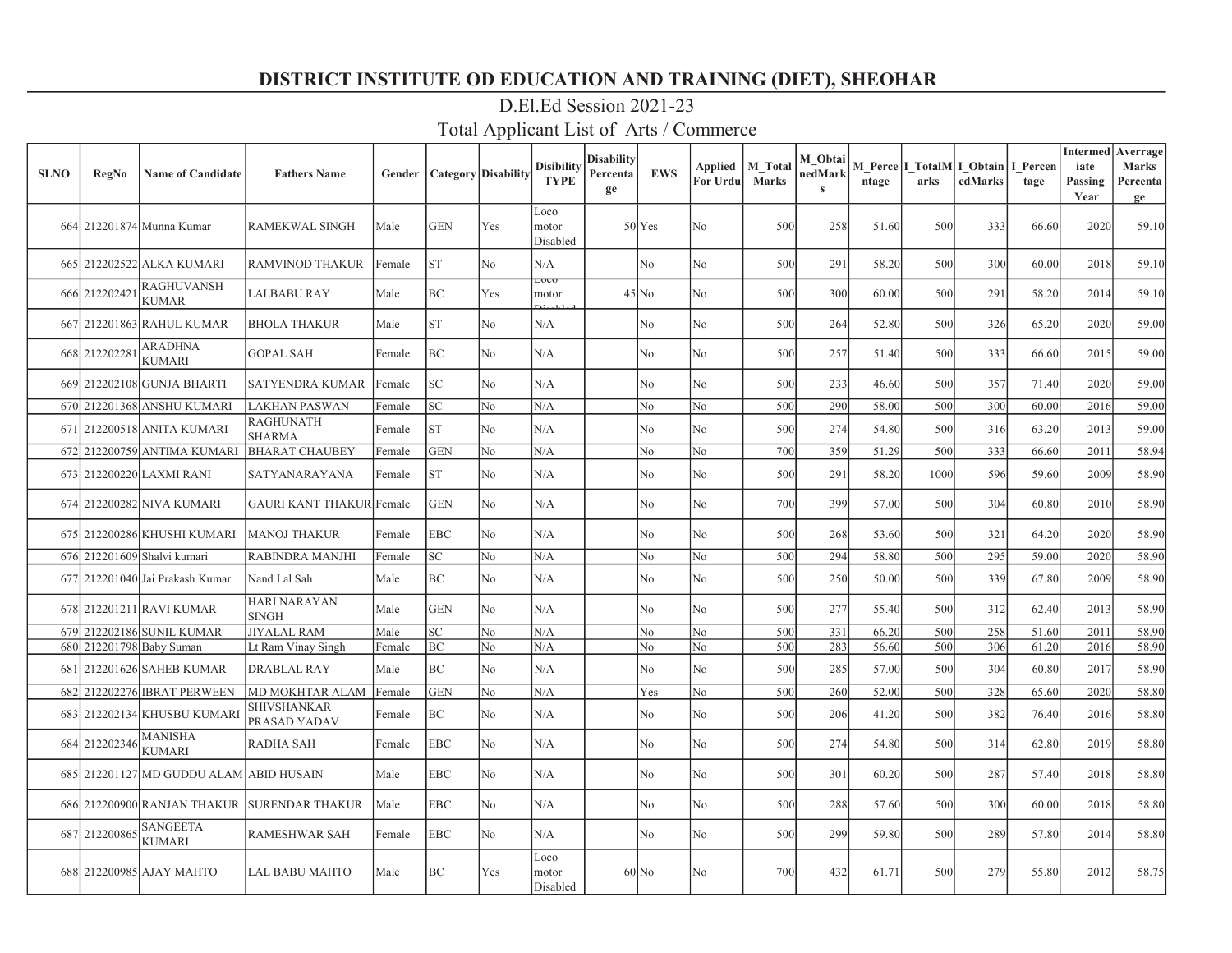| <b>SLNO</b> | <b>RegNo</b>  | <b>Name of Candidate</b>                 | <b>Fathers Name</b>                | Gender | <b>Category Disability</b> |                | Disibility<br><b>TYPE</b> | Disability<br>Percenta<br>ge | <b>EWS</b> | <b>Applied</b><br>For Urdul | M Total<br><b>Marks</b> | M Obtai<br>nedMark<br>$\mathbf{s}$ | ntage | M Perce   I TotalM   I Obtain<br>arks | edMarks | I Percen<br>tage | <b>Intermed</b><br>iate<br>Passing<br>Year | Averrage<br><b>Marks</b><br>Percenta<br>ge |
|-------------|---------------|------------------------------------------|------------------------------------|--------|----------------------------|----------------|---------------------------|------------------------------|------------|-----------------------------|-------------------------|------------------------------------|-------|---------------------------------------|---------|------------------|--------------------------------------------|--------------------------------------------|
|             |               | 689 212200894 SAROJ KUMAR                | VIJAYSHANKAR SAH                   | Male   | <b>EBC</b>                 | No             | N/A                       |                              | No         | No                          | 500                     | 260                                | 52.00 | 500                                   | 327     | 65.40            | 2014                                       | 58.70                                      |
|             | 690 212200690 | <b>SHWETA DHEER</b>                      | VISHESHWAR<br><b>PASWAN</b>        | Female | SC <sub>1</sub>            | No             | N/A                       |                              | No         | No                          | 500                     | 287                                | 57.40 | 500                                   | 300     | 60.00            | 2020                                       | 58.70                                      |
| 691         |               | 212202120 BISHUN SAH                     | PRABHU SAH                         | Male   | <b>EBC</b>                 | No             | N/A                       |                              | No         | No                          | 500                     | 264                                | 52.80 | 500                                   | 323     | 64.60            | 2020                                       | 58.70                                      |
|             |               | 692 212202102 SIMA KUMARI                | JAYRAM RAM                         | Female | SC                         | No             | N/A                       |                              | No         | No                          | 500                     | 273                                | 54.60 | 500                                   | 314     | 62.80            | 2016                                       | 58.70                                      |
|             |               | 693 212200774 SUDHIR KUMAR               | <b>RAMLOCHAN</b><br><b>PRASAD</b>  | Male   | <b>GEN</b>                 | No             | N/A                       |                              | No         | No                          | 900                     | 588                                | 65.33 | 900                                   | 468     | 52.00            | 1993                                       | 58.66                                      |
|             |               | 694 212201613 NITU KUMARI                | RUPNARAYAN SINGH                   | Female | GEN                        | No             | N/A                       |                              | No         | No                          | 700                     | 409                                | 58.43 | 900                                   | 530     | 58.89            | 2008                                       | 58.66                                      |
|             |               | 695 212202297 SANJAY KUMAR               | <b>RAJ MANGAL</b><br><b>PRASAD</b> | Male   | BC                         | Yes            | LOCO<br>motor             |                              | $75$ No    | No                          | 500                     | 329                                | 65.80 | 900                                   | 463     | 51.44            | 2006                                       | 58.62                                      |
|             | 696 212202450 | <b>RAJENDRA</b><br>KUMAR                 | KRISHANDEO RAM                     | Male   | SC                         | No             | N/A                       |                              | No         | No                          | 500                     | 283                                | 56.60 | 500                                   | 303     | 60.60            | 2020                                       | 58.60                                      |
| 697         |               | 212202513 NITU KUMARI                    | PREMCHANDRA SAH                    | Female | EBC                        | No             | N/A                       |                              | No         | No                          | 500                     | 240                                | 48.00 | 500                                   | 346     | 69.20            | 2020                                       | 58.60                                      |
|             | 698 21220283  | KM KIRAN<br>KUMARI                       | <b>RAMPUJAN YADAV</b>              | Female | BC                         | No             | N/A                       |                              | No         | No                          | 600                     | 390                                | 65.00 | 500                                   | 261     | 52.20            | 2015                                       | 58.60                                      |
|             |               | 699 212202854 BABY KUMARI                | <b>CHANDRA BHUSHAN</b><br>МАНАТО   | Female | <b>EBC</b>                 | No             | N/A                       |                              | No         | No                          | 500                     | 221                                | 44.20 | 500                                   | 365     | 73.00            | 2012                                       | 58.60                                      |
|             |               | 700 212201325 PRITI KUMARI               | <b>SIKINDAR KUMAR</b>              | Female | SC <sub>1</sub>            | No             | N/A                       |                              | No         | No                          | 500                     | 306                                | 61.20 | 500                                   | 280     | 56.00            | 2020                                       | 58.60                                      |
| 701         |               | 212200955 PINKY KUMARI                   | <b>VINAY PANDIT</b>                | Female | BC                         | No             | N/A                       |                              | No         | No                          | 500                     | 286                                | 57.20 | 500                                   | 300     | 60.00            | 2019                                       | 58.60                                      |
|             |               | 702 212202897 MD JUNED                   | LAL MOHAMMAD                       | Male   | <b>GEN</b>                 | No             | N/A                       |                              | No         | Yes                         | 1200                    | 712                                | 59.33 | 1200                                  | 694     | 57.83            | 2016                                       | 58.58                                      |
| 703         | 21220252      | <b>RAMBABU</b><br><b>KUMAR</b>           | <b>RAM KAILASH SAH</b>             | Male   | <b>EBC</b>                 | No             | N/A                       |                              | No         | No                          | 500                     | 296                                | 59.20 | 500                                   | 289     | 57.80            | 2016                                       | 58.50                                      |
|             | 704 212202496 | <b>MD SHAMSHAD</b><br>ALAM               | MD OUAYAMUDDIN                     | Male   | <b>EBC</b>                 | No             | N/A                       |                              | No         | No                          | 500                     | 285                                | 57.00 | 500                                   | 300     | 60.00            | 2015                                       | 58.50                                      |
|             | 705 21220214  | ARCHANA<br><b>KUMARI</b>                 | VIJAY BAITHA                       | Female | SC                         | No             | N/A                       |                              | No         | No                          | 500                     | 304                                | 60.80 | 500                                   | 281     | 56.20            | 2014                                       | 58.50                                      |
|             | 706 212202247 | SANJANA<br>KUMARI                        | ANIL KUMAR                         | Female | <b>GEN</b>                 | N <sub>o</sub> | N/A                       |                              | Yes        | No                          | 500                     | 236                                | 47.20 | 500                                   | 349     | 69.80            | 2019                                       | 58.50                                      |
|             | 707 212201242 | CHANDNI<br>KUMARI                        | <b>SUNIL PRASAD</b>                | Female | <b>EBC</b>                 | No             | N/A                       |                              | No         | No                          | 500                     | 279                                | 55.80 | 500                                   | 306     | 61.20            | 2015                                       | 58.50                                      |
|             |               | 708 212200741 SUSHMA KUMARI LAL BABU SAH |                                    | Female | EBC                        | No             | N/A                       |                              | No         | No                          | 500                     | 276                                | 55.20 | 500                                   | 309     | 61.80            | 2014                                       | 58.50                                      |
|             | 709 21220261  | MUSARRAT<br><b>AHAN</b>                  | MD KHURSHID ALAM                   | Female | <b>GEN</b>                 | N <sub>o</sub> | N/A                       |                              | Yes        | Yes                         | 1200                    | 722                                | 60.17 | 1200                                  | 681     | 56.75            | 2012                                       | 58.46                                      |
|             | 710 212202434 | ARCHANA<br>KUMARI                        | Gajendra thakur                    | Female | <b>EBC</b>                 | No             | N/A                       |                              | No         | No                          | 500                     | 253                                | 50.60 | 500                                   | 331     | 66.20            | 2015                                       | 58.40                                      |
|             |               | 711 212202686 BABLI KUMARI               | RAMA PRASAD SINGH Female           |        | GEN                        | No             | N/A                       |                              | No         | No                          | 500                     | 258                                | 51.60 | 500                                   | 326     | 65.20            | 2014                                       | 58.40                                      |
|             | 712 212202182 | PRIYANKA<br><b>KUMARI</b>                | MAHESHWAR SAH                      | Female | <b>EBC</b>                 | No             | N/A                       |                              | No         | No                          | 500                     | 272                                | 54.40 | 500                                   | 312     | 62.40            | 2020                                       | 58.40                                      |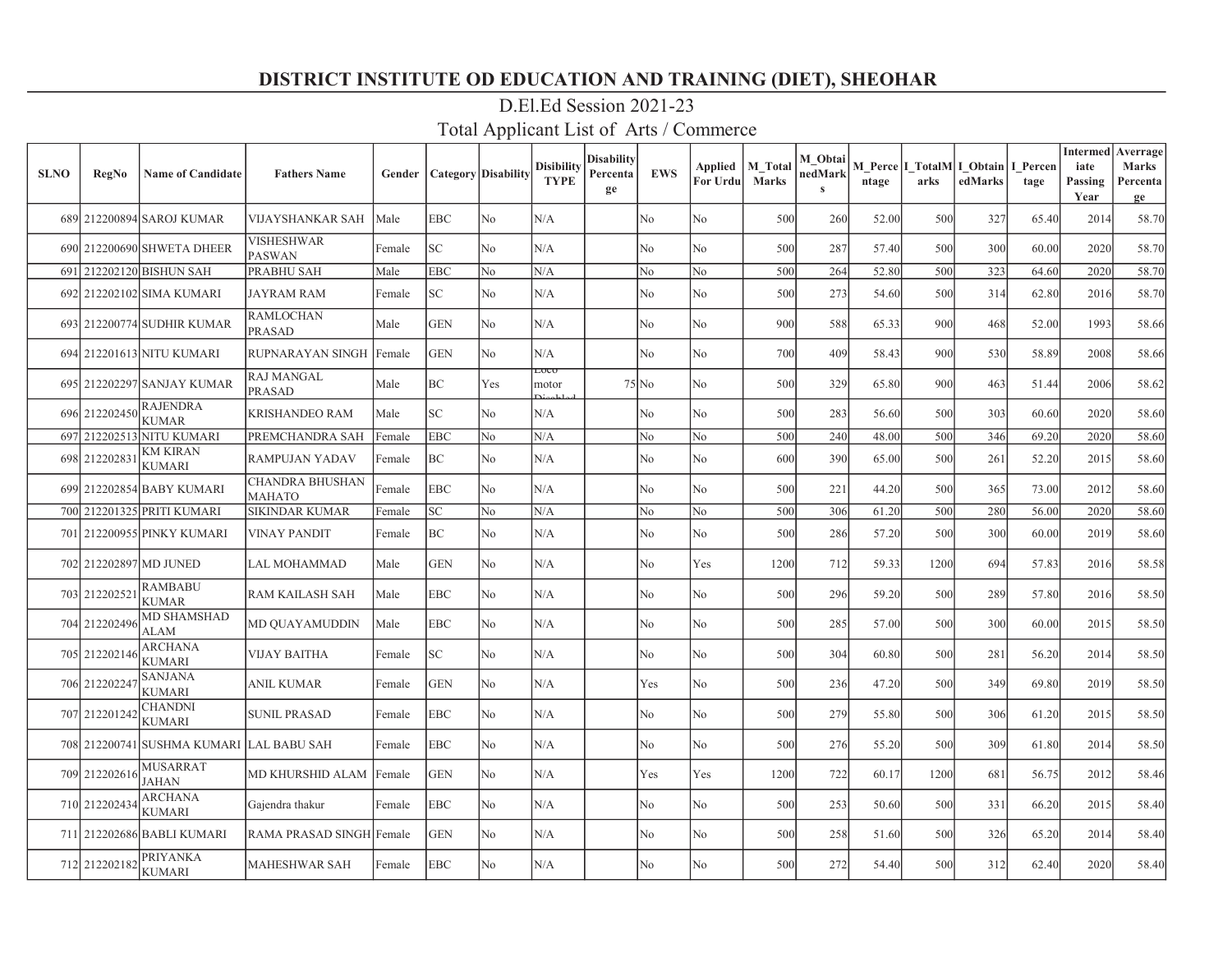| <b>SLNO</b> | <b>RegNo</b>          | <b>Name of Candidate</b>            | <b>Fathers Name</b>                  | Gender | <b>Category</b> Disability |                | <b>Disibility</b><br><b>TYPE</b> | Disabilitv<br>Percenta<br>ge | <b>EWS</b>     | Applied<br>For Urdu | M_Total<br><b>Marks</b> | M Obtai<br>nedMark<br>$\mathbf{s}$ | ntage | arks | M Perce   I TotalM   I Obtain  <br>edMarks | I Percen<br>tage | <b>Intermed</b><br>iate<br>Passing<br>Year | Averrage<br>Marks<br>Percenta<br>ge |
|-------------|-----------------------|-------------------------------------|--------------------------------------|--------|----------------------------|----------------|----------------------------------|------------------------------|----------------|---------------------|-------------------------|------------------------------------|-------|------|--------------------------------------------|------------------|--------------------------------------------|-------------------------------------|
|             |                       | 713 212202121 Anisha kumari         | Ranjeet Paswan                       | Female | SC                         | No             | N/A                              |                              | No             | No                  | 500                     | 273                                | 54.60 | 500  | 311                                        | 62.20            | 2016                                       | 58.40                               |
|             |                       | 714 212201637 PRAVIN KUMAR          | <b>RAMANANDAN RAY</b>                | Male   | ВC                         | No             | N/A                              |                              | No             | No                  | 500                     | 293                                | 58.60 | 500  | 291                                        | 58.20            | 2019                                       | 58.40                               |
|             |                       | 715 212201752 NIBHA KUMARI          | VISHWA MOHAN<br><b>KUMAR</b>         | Female | BС                         | N <sub>o</sub> | N/A                              |                              | No             | No                  | 500                     | 256                                | 51.20 | 500  | 328                                        | 65.60            | 2018                                       | 58.40                               |
|             |                       | 716 212200505 DEEPAK KUMAR          | bharat prasad                        | Male   | <b>EBC</b>                 | N <sub>o</sub> | N/A                              |                              | N <sub>o</sub> | No                  | 500                     | 294                                | 58.80 | 500  | 290                                        | 58.00            | 2016                                       | 58.40                               |
|             |                       | 717 212200399 SUMAN KUMARI          | BHAGAWAN RAY                         | Female | BC                         | No             | N/A                              |                              | No             | No                  | 500                     | 260                                | 52.00 | 500  | 324                                        | 64.80            | 2014                                       | 58.40                               |
|             | 718 212200832         | <b>MD NEYAZ</b><br><b>MANSOORI</b>  | AAS MOHAMMAD                         | Male   | ВC                         | No             | N/A                              |                              | No             | Yes                 | 1200                    | 642                                | 53.50 | 1200 | 759                                        | 63.25            | 2010                                       | 58.38                               |
|             |                       | 719 212200290 RANI KUMARI           | VIJAY CHAUDHARY                      | Female | SC                         | No             | N/A                              |                              | No             | No                  | 500                     | 241                                | 48.20 | 500  | 342                                        | 68.40            | 2015                                       | 58.30                               |
|             | 720 212201017         | <b>SHAKUNTALA</b><br><b>KUMARI</b>  | <b>UMESH SAH</b>                     | Female | <b>EBC</b>                 | N <sub>o</sub> | N/A                              |                              | No             | No                  | 500                     | 283                                | 56.60 | 500  | 300                                        | 60.00            | 2014                                       | 58.30                               |
|             |                       | 721 212201990 PINKI KUMARI          | <b>RANJIT SAH</b>                    | Female | ВC                         | No             | N/A                              |                              | No             | No                  | 500                     | 227                                | 45.40 | 500  | 356                                        | 71.20            | 2020                                       | 58.30                               |
|             |                       | 722 212202001 SHREE KRISHNA         | SURENDRRA KUMAR<br>SINGH             | Male   | <b>GEN</b>                 | N <sub>o</sub> | N/A                              |                              | Yes            | No                  | 500                     | 304                                | 60.80 | 500  | 279                                        | 55.80            | 2019                                       | 58.30                               |
|             | 723 212202287         | <b>MADHURANJAN</b><br><b>KUMARI</b> | PRAHLAD RAY                          | Female | BС                         | No             | N/A                              |                              | N <sub>o</sub> | No                  | 500                     | 260                                | 52.00 | 500  | 323                                        | 64.60            | 2019                                       | 58.30                               |
|             | 724 212202919         | <b>NAUSHAD</b><br><b>ANSARI</b>     | <b>MD MANIR ANSARI</b>               | Male   | EBC                        | No             | N/A                              |                              | No             | No                  | 500                     | 256                                | 51.20 | 500  | 327                                        | 65.40            | 2015                                       | 58.30                               |
|             |                       | 725 212202687 SHIVAM KUMAR          | RAM KRISHNA SAH                      | Male   | <b>EBC</b>                 | No             | N/A                              |                              | No             | No                  | 500                     | 261                                | 52.20 | 500  | 321                                        | 64.20            | 2020                                       | 58.20                               |
|             |                       | 726 212201455 JULI KUMARI           | <b>JAY SHANKAR JHA</b>               | Female | <b>GEN</b>                 | N <sub>o</sub> | N/A                              |                              | No             | No                  | 500                     | 276                                | 55.20 | 500  | 306                                        | 61.20            | 2016                                       | 58.20                               |
|             | 727 21220091          | <b>KANCHAN</b><br><b>KUMARI</b>     | <b>RAJ KUMAR PASWAN</b>              | Female | SC.                        | No             | N/A                              |                              | N <sub>o</sub> | No                  | 700                     | 446                                | 63.71 | 500  | 263                                        | 52.60            | 2017                                       | 58.16                               |
|             |                       | 728 212200984 NAVIN KUMAR           | <b>SURESH THAKUR</b>                 | Male   | EBC                        | N <sub>o</sub> | N/A                              |                              | No             | No                  | 500                     | 264                                | 52.80 | 500  | 317                                        | 63.40            | 2019                                       | 58.10                               |
|             |                       | 729 212201309 GAUTAM KUMAR          | <b>GANESH PASWAN</b>                 | Male   | SC                         | No             | N/A                              |                              | No             | No                  | 500                     | 289                                | 57.80 | 500  | 292                                        | 58.40            | 2015                                       | 58.10                               |
|             |                       | 730 212201801 SURAJ KUMAR           | <b>INDAL PASWAN</b>                  | Male   | SC                         | No             | N/A                              |                              | No             | No                  | 500                     | 291                                | 58.20 | 500  | 290                                        | 58.00            | 2015                                       | 58.10                               |
|             |                       | 731 212201538 MD ASLAM              | <b>ABDUL RASHEED</b>                 | Male   | <b>GEN</b>                 | No             | N/A                              |                              | No             | Yes                 | 1200                    | 668                                | 55.67 | 1200 | 725                                        | 60.42            | 2017                                       | 58.05                               |
|             |                       | 732 212201397 POOJA KUMARI          | <b>BILTU RAM</b>                     | Female | SC                         | No             | N/A                              |                              | No             | No                  | 500                     | 270                                | 54.00 | 500  | 310                                        | 62.00            | 2019                                       | 58.00                               |
|             | 733 212201359 MANISHA | <b>KUMARI</b>                       | <b>RAMJI SAHNI</b>                   | Female | <b>EBC</b>                 | No             | N/A                              |                              | N <sub>o</sub> | No                  | 500                     | 248                                | 49.60 | 500  | 332                                        | 66.40            | 2019                                       | 58.00                               |
|             |                       | 734 212202738 ANU KUMARI            | <b>SUNIL KUMAR SINGH</b>             | Female | <b>GEN</b>                 | N <sub>o</sub> | N/A                              |                              | No             | No                  | 500                     | 254                                | 50.80 | 500  | 326                                        | 65.20            | 2019                                       | 58.00                               |
|             |                       | 735 212202788 NITU KUMARI           | <b>GAGANDEV RAM</b>                  | Female | SC                         | No             | N/A                              |                              | No             | No                  | 500                     | 258                                | 51.60 | 500  | 322                                        | 64.40            | 2019                                       | 58.00                               |
|             |                       | 736 212202923 AARTI KUMARI          | <b>VIKAU RAY</b>                     | Female | BC                         | No             | N/A                              |                              | No             | No                  | 500                     | 280                                | 56.00 | 500  | 300                                        | 60.00            | 2019                                       | 58.00                               |
|             |                       | 737 212202430 NISHA KUMARI          | <b>MADAN SAH</b>                     | Female | BС                         | No             | N/A                              |                              | No             | No                  | 500                     | 286                                | 57.20 | 500  | 294                                        | 58.80            | 2016                                       | 58.00                               |
|             |                       | 738 212202860 FAIZUR RAHMAN         | <b>ABDUL WADOOD</b><br><b>MASTER</b> | Male   | <b>GEN</b>                 | Yes            | Loco<br>motor<br>Disabled        |                              | $40$ No        | Yes                 | 800                     | 424                                | 53.00 | 900  | 566                                        | 62.89            | 1998                                       | 57.95                               |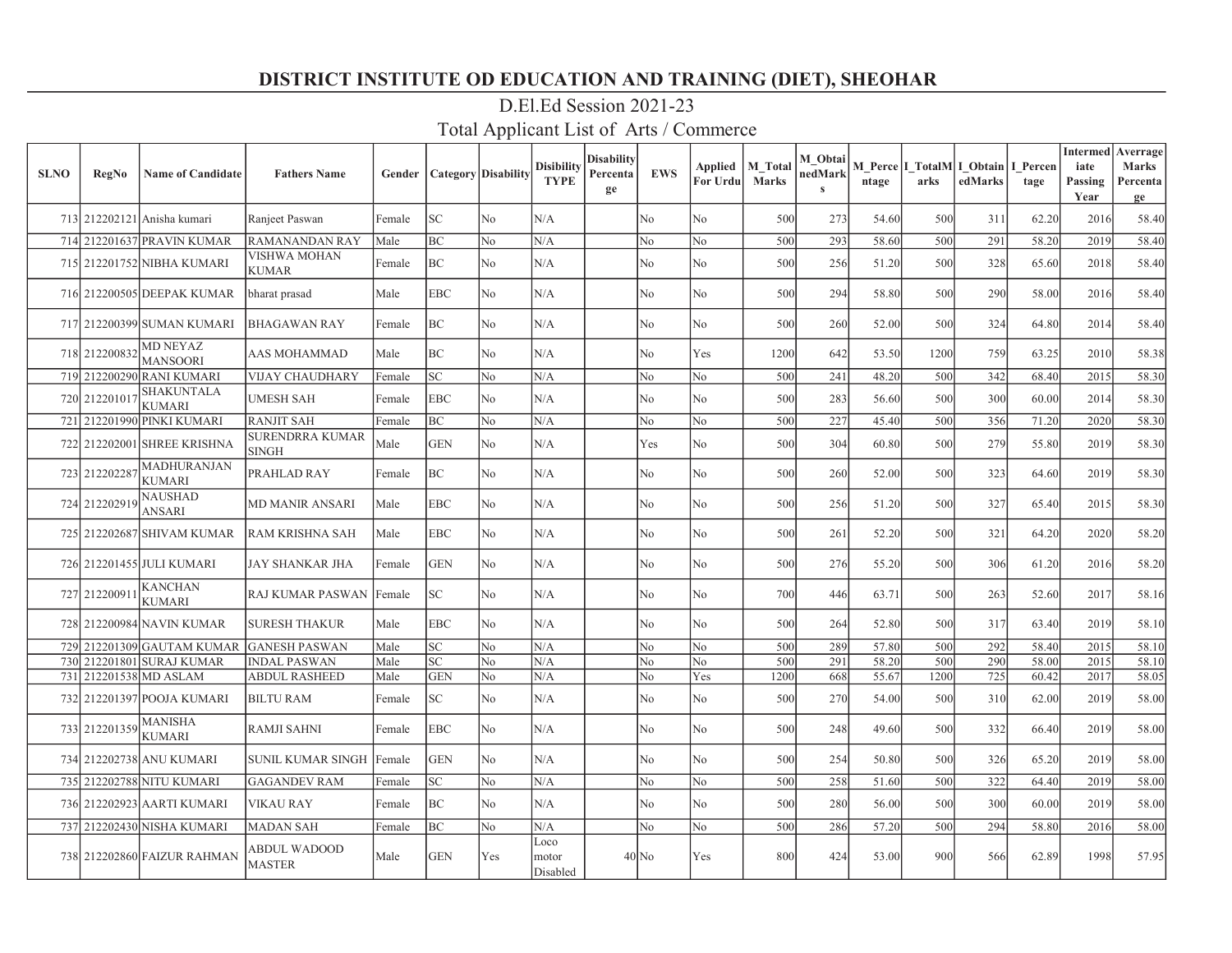| <b>SLNO</b> | <b>RegNo</b>              | <b>Name of Candidate</b>             | <b>Fathers Name</b>                   | Gender |                             | <b>Category</b> Disability | <b>Disibility</b><br><b>TYPE</b> | <b>Disability</b><br>Percenta<br>ge | <b>EWS</b>     | Applied<br>For Urdu | <b>M</b> Total<br><b>Marks</b> | M Obtai<br>nedMark<br>$\mathbf{s}$ | ntage | arks | M Perce   I TotalM   I Obtain  <br>edMarks | I Percen<br>tage | <b>Intermed</b><br>iate<br>Passing<br>Year | Averrage<br><b>Marks</b><br>Percenta<br>ge |
|-------------|---------------------------|--------------------------------------|---------------------------------------|--------|-----------------------------|----------------------------|----------------------------------|-------------------------------------|----------------|---------------------|--------------------------------|------------------------------------|-------|------|--------------------------------------------|------------------|--------------------------------------------|--------------------------------------------|
|             |                           | 739 212202357 CHITRAKETU SAH         | <b>NAGENDRA SAH</b>                   | Male   | <b>EBC</b>                  | No                         | N/A                              |                                     | No             | No                  | 500                            | 260                                | 52.00 | 500  | 319                                        | 63.80            | 2020                                       | 57.90                                      |
|             | 740 212202516 Puja kumari |                                      | Sanjay ray                            | Female | BС                          | N <sub>o</sub>             | N/A                              |                                     | No             | N <sub>o</sub>      | 500                            | 250                                | 50.00 | 500  | 329                                        | 65.80            | 2015                                       | 57.90                                      |
|             |                           | 741 212200488 SAGAR KUMAR            | <b>KAMLESH PRASAD</b><br><b>GUPTA</b> | Male   | ВC                          | N <sub>o</sub>             | N/A                              |                                     | No             | N <sub>o</sub>      | 500                            | 311                                | 62.20 | 500  | 268                                        | 53.60            | 2019                                       | 57.90                                      |
|             |                           | 742 212201403 GEETA KUMARI           | <b>UPENDRA MAHATO</b>                 | Female | ВC                          | No                         | N/A                              |                                     | No             | No                  | 500                            | 254                                | 50.80 | 500  | 324                                        | 64.80            | 2014                                       | 57.80                                      |
|             |                           | 743 212201157 MANI SWARAJ            | <b>KAILASH PASWAN</b>                 | Female | SC                          | No                         | N/A                              |                                     | No             | No                  | 500                            | 250                                | 50.00 | 500  | 328                                        | 65.60            | 2014                                       | 57.80                                      |
|             | 744 212202708             | <b>PRIYANKA</b><br><b>KUMARI</b>     | PRAMOD SAH                            | Female | ВC                          | No                         | N/A                              |                                     | No             | No                  | 500                            | 269                                | 53.80 | 500  | 309                                        | 61.80            | 2020                                       | 57.80                                      |
|             |                           | 745 212201885 ANSHU KUMAR            | <b>RANJAN KUMAR</b>                   | Male   | <b>GEN</b>                  | Yes                        | Speech /<br>Hearing<br>Disabled  |                                     | $50$ Yes       | No                  | 500                            | 273                                | 54.60 | 500  | 305                                        | 61.00            | 2015                                       | 57.80                                      |
|             |                           | 746 212200519 AFSARI BEGAM           | <b>MD SHAMIM</b>                      | Female | <b>EBC</b>                  | N <sub>o</sub>             | N/A                              |                                     | No             | Yes                 | 1200                           | 645                                | 53.75 | 1200 | 742                                        | 61.83            | 2013                                       | 57.79                                      |
|             | 747 212202694             | <b>CHANCHALA</b><br><b>KUMARI</b>    | NAGESHWAR PRASAD Female               |        | <b>EBC</b>                  | N <sub>o</sub>             | N/A                              |                                     | No             | No                  | 700                            | 381                                | 54.43 | 900  | 550                                        | 61.11            | 2008                                       | 57.77                                      |
| 748         |                           | 212202292 TAIBUN NESA                | <b>MD ALI AKHTAR</b>                  | Female | EBC                         | No                         | N/A                              |                                     | No             | Yes                 | 1200                           | 622                                | 51.83 | 900  | 573                                        | 63.67            | 2018                                       | 57.75                                      |
|             |                           | 749 212202044 JYOTI KUMARI           | CHHOTELAL SINGH                       | Female | ВC                          | No                         | N/A                              |                                     | No             | No                  | 500                            | 265                                | 53.00 | 500  | 312                                        | 62.40            | 2013                                       | 57.70                                      |
|             |                           | 750 212200569 LALITA KUMARI          | KAILASH RAY                           | Female | ВC                          | No                         | N/A                              |                                     | No             | No                  | 500                            | 284                                | 56.80 | 500  | 293                                        | 58.60            | 2015                                       | 57.70                                      |
|             |                           | 751 212201421 GARBHU SAH             | <b>BALESHWAR SAH</b>                  | Male   | <b>EBC</b>                  | Yes                        | Loco<br>motor<br>Disabled        |                                     | $40$ No        | No                  | 500                            | 261                                | 52.20 | 500  | 316                                        | 63.20            | 2012                                       | 57.70                                      |
|             | 752 212202380             | <b>LAXMI KUMARI</b><br><b>SAH</b>    | <b>BIRENDRA SAH</b>                   | Female | BC                          | N <sub>o</sub>             | N/A                              |                                     | No             | No                  | 800                            | 374                                | 46.75 | 500  | 343                                        | 68.60            | 2014                                       | 57.67                                      |
|             |                           | 753 212202583 MD MOSHAHID            | <b>MD ANZAR</b>                       | Male   | <b>EBC</b>                  | No                         | N/A                              |                                     | No             | Yes                 | 1200                           | 709                                | 59.08 | 1200 | 674                                        | 56.17            | 2016                                       | 57.63                                      |
|             |                           | 754 212202431 KAMINI KUMARI          | YOGENDRA RAM                          | Female | SC                          | No                         | N/A                              |                                     | No             | No                  | 10 <sup>1</sup>                |                                    | 57.00 | 500  | 291                                        | 58.20            | 2013                                       | 57.60                                      |
|             | 755 21220287              | <b>DHARMENDRA</b><br>YADAV           | YOGENDRA PRASAD<br>YADAV              | Male   | EBC                         | N <sub>o</sub>             | N/A                              |                                     | No             | No                  | 500                            | 258                                | 51.60 | 500  | 318                                        | 63.60            | 2013                                       | 57.60                                      |
|             |                           | 756 212201833 RANJEET KUMAR          | <b>RAMGOVIND RAY</b>                  | Male   | BС                          | No                         | N/A                              |                                     | No             | No                  | 500                            | 309                                | 61.80 | 500  | 267                                        | 53.40            | 2015                                       | 57.60                                      |
|             |                           | 757 212201513 GAURAV KUMAR           | RAMENDRA KUMAR<br>RAM                 | Male   | SC                          | No                         | N/A                              |                                     | No             | No                  | 500                            | 300                                | 60.00 | 500  | 276                                        | 55.20            | 2020                                       | 57.60                                      |
|             | 758 212200664             | <b>PANKHURI</b><br><b>KUMARI</b>     | <b>SHANKAR SAH</b>                    | Female | EBC                         | N <sub>o</sub>             | N/A                              |                                     | N <sub>o</sub> | No                  | 500                            | 243                                | 48.60 | 500  | 333                                        | 66.60            | 2015                                       | 57.60                                      |
|             | 759 21220007              | <b>SHIV SHANKAR</b><br><b>BAITHA</b> | VISHWNATH BAITHA                      | Male   | $\protect\operatorname{SC}$ | N <sub>o</sub>             | N/A                              |                                     | No             | No                  | 500                            | 249                                | 49.80 | 500  | 327                                        | 65.40            | 2019                                       | 57.60                                      |
|             | 760 212200812             | <b>GULAFSHAN</b><br>ANJUM            | ABU TALIB                             | Female | <b>GEN</b>                  | No                         | N/A                              |                                     | Yes            | Yes                 | 1200                           | 727                                | 60.58 | 900  | 490                                        | 54.44            | 2020                                       | 57.51                                      |
|             | 761 212201479             | <b>SONU KUMAR</b><br>TIWARI          | KAMESHWAR TIWARI                      | Male   | EBC                         | No                         | N/A                              |                                     | No             | No                  | 500                            | 300                                | 60.00 | 500  | 275                                        | 55.00            | 2016                                       | 57.50                                      |
|             |                           | 762 212201268 JYOTI KUMARI           | <b>ARUN KUMAR</b><br>MISHRA           | Female | <b>GEN</b>                  | No                         | N/A                              |                                     | $40$ No        | No                  | 500                            | 246                                | 49.20 | 500  | 329                                        | 65.80            | 2013                                       | 57.50                                      |
|             |                           | 763 212201146 ANU KUMARI             | <b>MUKHLAL RAY</b>                    | Female | ВC                          | No                         | N/A                              |                                     | No             | No                  | 500                            | 244                                | 48.80 | 500  | 331                                        | 66.20            | 2020                                       | 57.50                                      |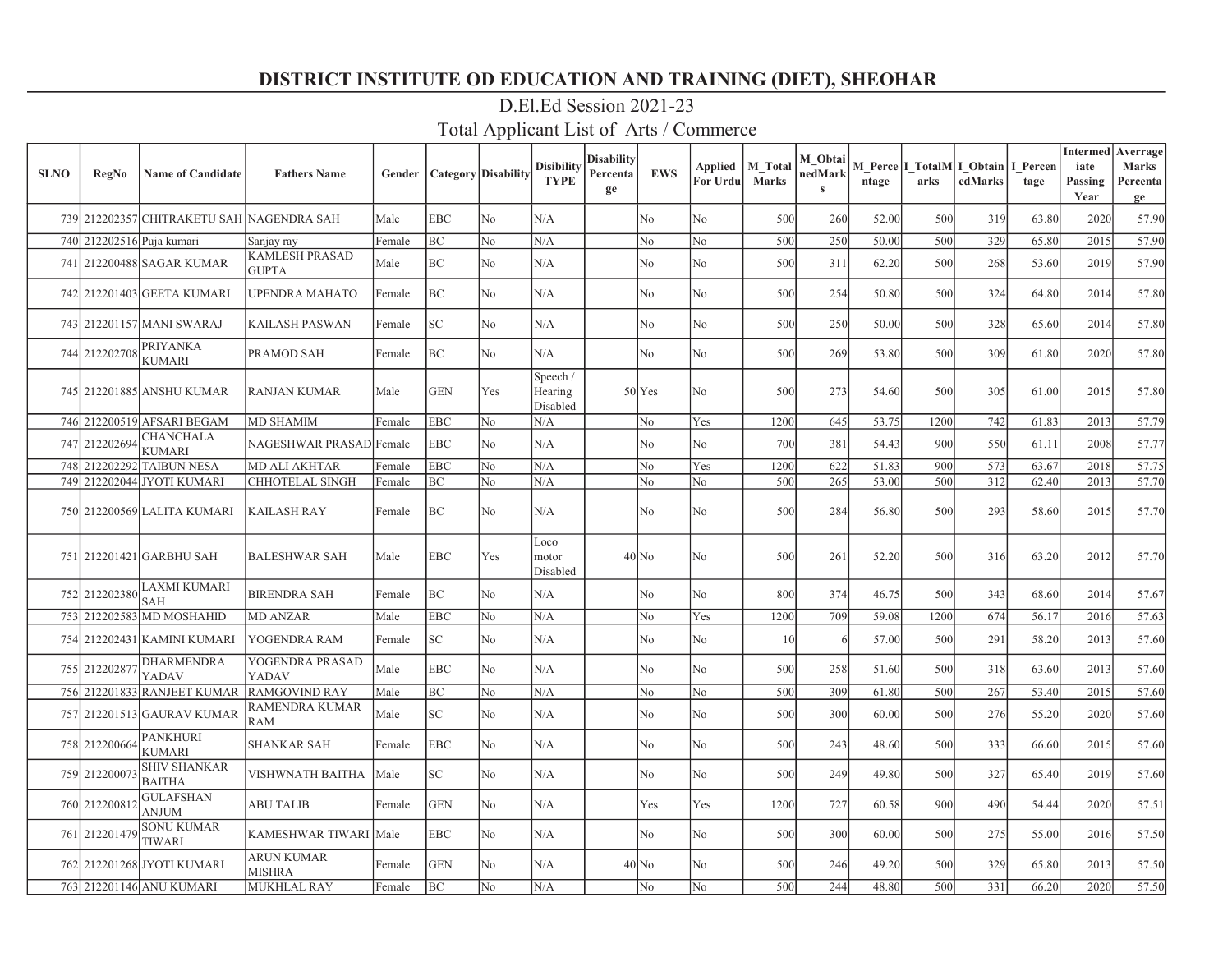| <b>SLNO</b> | <b>RegNo</b>              | <b>Name of Candidate</b>                  | <b>Fathers Name</b>                    | Gender |            | <b>Category</b> Disability | <b>Disibility</b><br><b>TYPE</b> | <b>Disability</b><br>Percenta<br>ge | <b>EWS</b>     | Applied<br>For Urdu | <b>M</b> Total<br>Marks | M Obtai<br>nedMark<br>$\bf{s}$ | ntage | arks | M Perce   I TotalM   I Obtain  <br>edMarks | I Percen<br>tage | <b>Intermed</b><br>iate<br>Passing<br>Year | Averrage<br><b>Marks</b><br>Percenta<br>ge |
|-------------|---------------------------|-------------------------------------------|----------------------------------------|--------|------------|----------------------------|----------------------------------|-------------------------------------|----------------|---------------------|-------------------------|--------------------------------|-------|------|--------------------------------------------|------------------|--------------------------------------------|--------------------------------------------|
|             |                           | 764 212200941 SONI KUMARI                 | VISHWA NATH RAM                        | Female | <b>SC</b>  | No                         | N/A                              |                                     | N <sub>o</sub> | No                  | 500                     | 270                            | 54.00 | 500  | 305                                        | 61.00            | 2009                                       | 57.50                                      |
|             |                           | 765 212201892 Anchal Kumari               | Rajesh Prasad                          | Female | BC         | No                         | N/A                              |                                     | N <sub>o</sub> | No                  | 500                     | 285                            | 57.00 | 500  | 290                                        | 58.00            | 2017                                       | 57.50                                      |
|             |                           | 766 212202535 SONAKSHI PRIYA              | <b>LALBABU</b><br><b>CHAUDHARY</b>     | Female | <b>BC</b>  | No                         | N/A                              |                                     | No.            | No                  | 500                     | 307                            | 61.40 | 500  | 268                                        | 53.60            | 2018                                       | 57.50                                      |
|             |                           | 767 212202798 SUCHITA KUMARI              | <b>RAM KAILASH</b><br><b>MANDAL</b>    | Female | BC         | No                         | N/A                              |                                     | No             | No                  | 500                     | 281                            | 56.20 | 500  | 293                                        | 58.60            | 2014                                       | 57.40                                      |
|             |                           | 768 212202040 NITU KUMARI                 | YADOLAL SAH                            | Female | BC         | No                         | N/A                              |                                     | N <sub>o</sub> | N <sub>o</sub>      | 500                     | 236                            | 47.20 | 500  | 338                                        | 67.60            | 2019                                       | 57.40                                      |
|             |                           | 769 212201071 NIRBHAY KUMAR               | <b>DHIRENDRA KUMAR</b><br><b>SINGH</b> | Male   | <b>GEN</b> | No                         | N/A                              |                                     | No             | No                  | 500                     | 286                            | 57.20 | 500  | 288                                        | 57.60            | 2016                                       | 57.40                                      |
|             | 770 212200550             | PRATIBHA<br><b>KUMARI</b>                 | <b>BANTI LAL RAM</b>                   | Female | <b>SC</b>  | No.                        | N/A                              |                                     | No             | No                  | 500                     | 264                            | 52.80 | 500  | 310                                        | 62.00            | 2020                                       | 57.40                                      |
|             |                           | 771 212202631 ABDUL QUADIR                | <b>MD NAZAMUDDIN</b>                   | Male   | <b>GEN</b> | Yes                        | LUCU<br>motor                    |                                     | $60$ No        | Yes                 | 1200                    | 667                            | 55.58 | 1200 | 709                                        | 59.08            | 2011                                       | 57.33                                      |
|             |                           | 772 212202593 SURAJ KUMAR                 | <b>KAMAL RAUGHT</b>                    | Male   | BC         | No                         | N/A                              |                                     | No             | No                  | 500                     | 301                            | 60.20 | 500  | 272                                        | 54.40            | 2016                                       | 57.30                                      |
|             |                           | 773 212201740 MENKA KUMARI                | <b>GOPAL THAKUR</b>                    | Female | BC         | No                         | N/A                              |                                     | No             | No                  | 500                     | 273                            | 54.60 | 500  | 300                                        | 60.00            | 2020                                       | 57.30                                      |
|             |                           | 774 212200616 ANJU KUMARI                 | <b>LAL BABU THAKUR</b>                 | Female | <b>ST</b>  | No                         | N/A                              |                                     | No             | No                  | 500                     | 315                            | 63.00 | 500  | 258                                        | 51.60            | 2017                                       | 57.30                                      |
|             |                           | 775 212200620 NEHA KUMARI                 | <b>KESHWAR SAHNI</b>                   | Female | <b>EBC</b> | No                         | N/A                              |                                     | No             | No                  | 500                     | 259                            | 51.80 | 500  | 314                                        | 62.80            | 2019                                       | 57.30                                      |
|             |                           | 776 212200856 RINKEE KUMARI               | <b>RAMPRAKASH SAH</b>                  | Female | <b>EBC</b> | No                         | N/A                              |                                     | No             | No                  | 500                     | 225                            | 45.00 | 500  | 348                                        | 69.60            | 2019                                       | 57.30                                      |
|             |                           | 777 212201247 MONU RAUT                   | <b>RAMASHRAY RAUT</b>                  | Male   | BC         | No                         | N/A                              |                                     | No             | No                  | 500                     | 272                            | 54.40 | 500  | 300                                        | 60.00            | 2015                                       | 57.20                                      |
|             | 778 212201489             | PUSHPANJALI<br><b>KUMARI</b>              | <b>SONELAL SAH</b>                     | Female | <b>EBC</b> | No                         | N/A                              |                                     | No             | No                  | 500                     | 291                            | 58.20 | 500  | 281                                        | 56.20            | 2017                                       | 57.20                                      |
|             | 779 212201472             | <b>MD SADDAM</b><br><b>HUSSAIN ANSARI</b> | <b>MD LAL BABU</b><br><b>ANSARI</b>    | Male   | BC         | No.                        | N/A                              |                                     | No             | Yes                 | 500                     | 246                            | 49.20 | 500  | 326                                        | 65.20            | 2015                                       | 57.20                                      |
|             |                           | 780 212201303 NITU DEVI                   | <b>CHETNARAYAN</b><br><b>BAITHA</b>    | Female | <b>SC</b>  | No                         | N/A                              |                                     | No             | No                  | 700                     | 345                            | 49.29 | 500  | 325                                        | 65.00            | 2009                                       | 57.14                                      |
|             | 781 212201534             | CHHOTAN<br><b>KUMAR</b>                   | <b>GAJENDRA PASWAN</b>                 | Male   | <b>SC</b>  | No                         | N/A                              |                                     | No             | No                  | 500                     | 264                            | 52.80 | 500  | 307                                        | 61.40            | 2017                                       | 57.10                                      |
|             |                           | 782 212201228 KAVITA KUMARI               | CHITRANJAN PANDEY Female               |        | <b>GEN</b> | No                         | N/A                              |                                     | No             | No                  | 500                     | 284                            | 56.80 | 500  | 287                                        | 57.40            | 2011                                       | 57.10                                      |
|             | 783 212201876 Gajal priya |                                           | Ram adhar patel                        | Female | <b>EBC</b> | No                         | N/A                              |                                     | No             | No                  | 500                     | 251                            | 50.20 | 500  | 320                                        | 64.00            | 2018                                       | 57.10                                      |
|             |                           | 784 212202325 shikha sangam               | <b>DHIRENDRA SINGH</b>                 | Female | <b>GEN</b> | No.                        | N/A                              |                                     | No             | No                  | 500                     | 235                            | 47.00 | 500  | 336                                        | 67.20            | 2010                                       | 57.10                                      |
|             |                           | 785 212202192 PRIYA KUMARI                | <b>BEERBAHADUR</b><br><b>PRASAD</b>    | Female | BC         | No.                        | N/A                              |                                     | No             | No                  | 500                     | 265                            | 53.00 | 500  | 306                                        | 61.20            | 2017                                       | 57.10                                      |
|             |                           | 786 212201019 SNUBAR JABIN                | <b>MD FIROZ ALAM</b>                   | Female | <b>GEN</b> | No                         | N/A                              |                                     | No             | Yes                 | 1200                    | 648                            | 54.00 | 1200 | 721                                        | 60.08            | 2014                                       | 57.04                                      |
|             |                           | 787 212201558 NEERAJ KUMAR                | <b>SATRUDHAN THAKUR Male</b>           |        | <b>ST</b>  | No                         | N/A                              |                                     | No             | No                  | 500                     | 295                            | 59.00 | 500  | 275                                        | 55.00            | 2018                                       | 57.00                                      |
|             |                           | 788 212201275 SHOBHA KUMARI SAHDEO THAKUR |                                        | Female | <b>EBC</b> | N <sub>0</sub>             | N/A                              |                                     | N <sub>o</sub> | No                  | 500                     | 263                            | 52.60 | 500  | 307                                        | 61.40            | 2016                                       | 57.00                                      |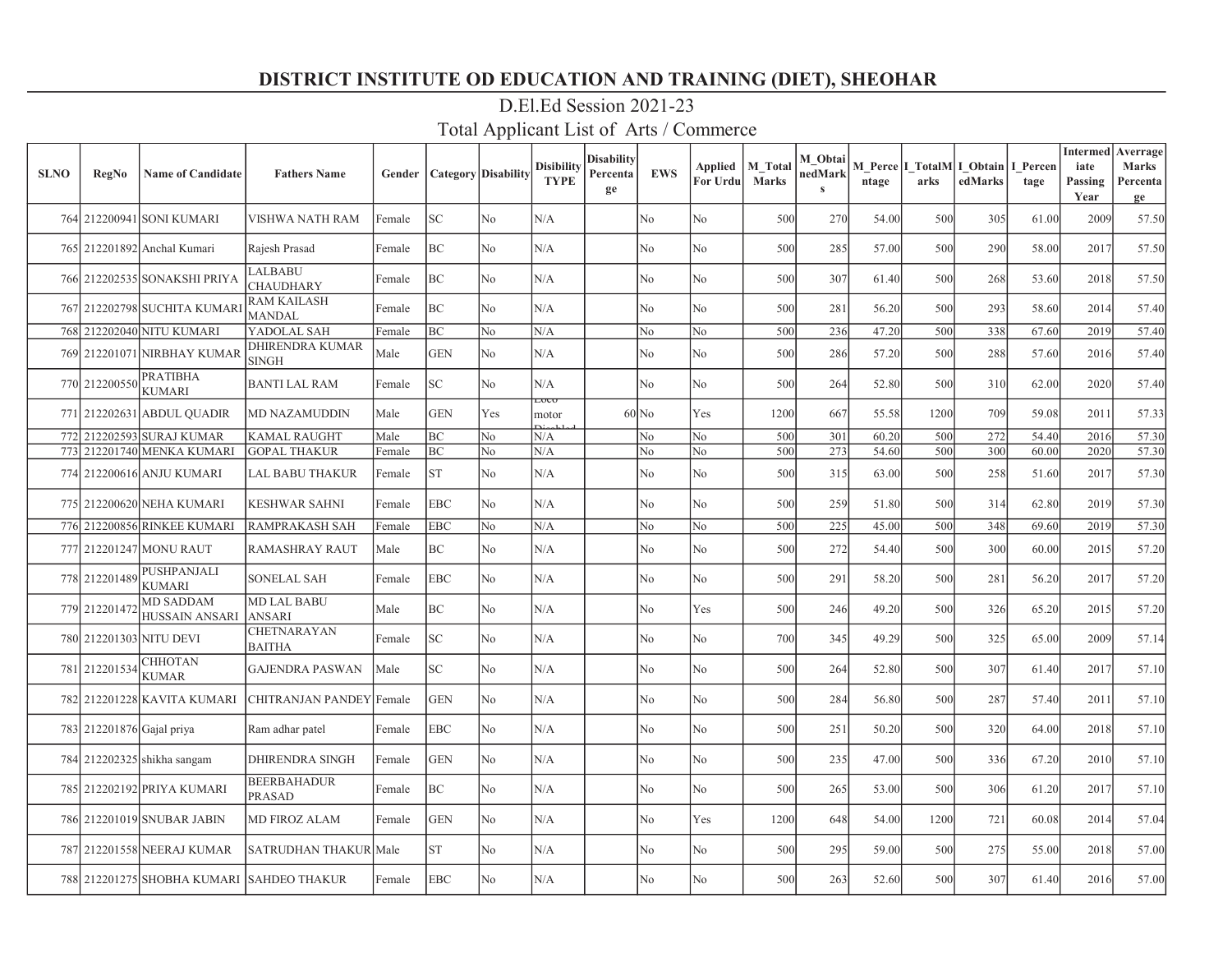| <b>SLNO</b> | <b>RegNo</b>             | <b>Name of Candidate</b>                           | <b>Fathers Name</b>                          | Gender |                 | <b>Category</b> Disability | <b>Disibility</b><br><b>TYPE</b> | Disability<br>Percenta<br>ge | <b>EWS</b>     | Applied<br>For Urdu | <b>M</b> Total<br><b>Marks</b> | M Obtai<br>nedMark<br>$\bf{s}$ | ntage          | arks       | M Perce I TotalM I Obtain<br>edMarks | I Percen<br>tage | iate<br>Passing<br>Year | <b>Intermed</b> Averrage<br><b>Marks</b><br>Percenta<br>ge |
|-------------|--------------------------|----------------------------------------------------|----------------------------------------------|--------|-----------------|----------------------------|----------------------------------|------------------------------|----------------|---------------------|--------------------------------|--------------------------------|----------------|------------|--------------------------------------|------------------|-------------------------|------------------------------------------------------------|
|             | 789 212201245            | <b>ANURADHA</b><br><b>KUMARI</b>                   | <b>VINOD SAH</b>                             | Female | <b>EBC</b>      | N <sub>o</sub>             | N/A                              |                              | No             | No                  | 500                            | 254                            | 50.80          | 500        | 316                                  | 63.20            | 2020                    | 57.00                                                      |
|             |                          | 790 212202187 MD ALTAF                             | <b>MD BASHEER</b>                            | Male   | <b>GEN</b>      | No                         | N/A                              |                              | No             | No                  | 500                            | 295                            | 59.00          | 500        | 275                                  | 55.00            | 2017                    | 57.00                                                      |
|             |                          | 791 212202599 Neha Kumari                          | Jitendra prasad                              | Female | <b>EBC</b>      | No                         | N/A                              |                              | No             | No                  | 500                            | 240                            | 48.00          | 500        | 330                                  | 66.00            | 2016                    | 57.00                                                      |
|             |                          | 792 212202508 BUSHRA BANO                          | MD MASOOD ALAM<br><b>ANSARI</b>              | Female | <b>EBC</b>      | No                         | N/A                              |                              | No             | Yes                 | 1200                           | 702                            | 58.50          | 1200       | 665                                  | 55.42            | 2016                    | 56.96                                                      |
|             |                          | 793 212202921 Gauree Kumari                        | Gauree                                       | Female | BC              | No                         | N/A                              |                              | No             | No                  | 500                            | 281                            | 56.20          | 500        | 288                                  | 57.60            | 2014                    | 56.90                                                      |
|             |                          | 794 212202021 Khushbu Kumari                       | Nandu Baitha                                 | Female | SC              | No                         | N/A                              |                              | No             | No                  | 500                            | 267                            | 53.40          | 500        | 302                                  | 60.40            | 2020                    | 56.90                                                      |
|             | 795 212201398            | <b>RAJNISH KUMAR</b><br><b>SINGH</b>               | <b>ASHOK KUMAR</b><br>$\operatorname{SINGH}$ | Male   | <b>GEN</b>      | No                         | N/A                              |                              | No             | No                  | 500                            | 269                            | 53.80          | 500        | 300                                  | 60.00            | 2016                    | 56.90                                                      |
|             |                          | 796 212201566 MADHU KUMARI                         | <b>HEMANT KUMAR</b>                          | Female | ВC              | No                         | N/A                              |                              | No             | No                  | 500                            | 325                            | 65.00          | 500        | 244                                  | 48.80            | 2018                    | 56.90                                                      |
|             | 797 212200588            | <b>CHANDNI</b><br><b>KHATOON</b>                   | <b>MOHMMAD IZAHAR</b><br><b>SHEKH</b>        | Female | <b>GEN</b>      | No                         | N/A                              |                              | No             | No                  | 500                            | 233                            | 46.60          | 500        | 336                                  | 67.20            | 2014                    | 56.90                                                      |
|             |                          | 798 212200306 MENKA KUMARI                         | TUNTUN SAH                                   | Female | <b>EBC</b>      | N <sub>o</sub>             | N/A                              |                              | No             | No                  | 500                            | 249                            | 49.80          | 500        | 320                                  | 64.00            | 2020                    | 56.90                                                      |
|             | 799 212200830            | <b>MD JAMSHED</b><br><b>ALAM</b>                   | <b>MD MUSHTAQUE</b>                          | Male   | <b>EBC</b>      | No                         | N/A                              |                              | No             | Yes                 | 1200                           | 728                            | 60.67          | 900        | 478                                  | 53.11            | 2019                    | 56.89                                                      |
|             | 800 212200730            | <b>KHUSHBOO</b><br><b>KUMARI</b>                   | <b>RAM PRAVESH</b><br><b>KUNWAR</b>          | Female | BC              | Yes                        | <del>эрссен</del><br>Hearing     |                              | $60$ No        | No                  | 500                            | 221                            | 44.20          | 500        | 347                                  | 69.40            | 2019                    | 56.80                                                      |
|             |                          | 801 212201807 RUCHI KUMARI                         | <b>RAKESH KUMAR</b><br>THAKUR                | Female | <b>GEN</b>      | No                         | N/A                              |                              | No             | No                  | 500                            | 243                            | 48.60          | 500        | 325                                  | 65.00            | 2015                    | 56.80                                                      |
|             | 802 212202717            | <b>SHABBA</b><br><b>KHATOON</b>                    | <b>NIZAMUDDIN</b>                            | Female | <b>EBC</b>      | No                         | N/A                              |                              | No             | No                  | 500                            | 253                            | 50.60          | 500        | 315                                  | 63.00            | 2016                    | 56.80                                                      |
|             |                          | 803 212202642 RAJABABU                             | <b>GAURISHANKAR SAH</b>                      | Male   | <b>BC</b>       | No                         | N/A                              |                              | No             | No                  | 500                            | 253                            | 50.60          | 500        | 315                                  | 63.00            | 2015                    | 56.80                                                      |
|             |                          | 804 212202667 RAGNI KUMARI                         | PRAMOD PASWAN                                | Female | SC              | No                         | N/A                              |                              | No             | No                  | 500                            | 284                            | 56.80          | 500        | 284                                  | 56.80            | 2016                    | 56.80                                                      |
|             |                          | 805 212200743 SUJAY KUMAR                          | <b>UPENDRA RAY</b>                           | Male   | ВC              | No                         | N/A                              |                              | No             | No                  | 700                            | 413                            | 59.00          | 900        | 491                                  | 54.56            | 2006                    | 56.78                                                      |
|             |                          | 806 212200124 ARTI KUMARI                          | GHANSHYAM RAY                                | Female | BC              | N <sub>o</sub>             | N/A                              |                              | No             | No                  | 500                            | 251                            | 50.20          | 500        | 316                                  | 63.20            | 2016                    | 56.70                                                      |
|             |                          | 807 212201316 RINKU KUMARI                         | JAGATNARAYAN SAH Female                      |        | BC              | No                         | N/A                              |                              | No             | No                  | 500                            | 252                            | 50.40          | 500        | 315                                  | 63.00            | 2010                    | 56.70                                                      |
|             |                          | 808 212201070 SANJIV KUMAR                         | <b>RAMNANDAN</b><br>PRASAD YADAV             | Male   | BC              | N <sub>o</sub>             | N/A                              |                              | No             | No                  | 500                            | 282                            | 56.40          | 500        | 285                                  | 57.00            | 2014                    | 56.70                                                      |
|             |                          | 809 212202406 SONAM KUMARI                         | <b>NARESH SINGH</b>                          | Female | <b>GEN</b>      | No                         | N/A                              |                              | No             | No                  | 500                            | 253                            | 50.60          | 500        | 314                                  | 62.80            | 2019                    | 56.70                                                      |
|             |                          | 810 212202398 ROHIT PAL                            | <b>RAUDI PAL</b>                             | Male   | <b>EBC</b>      | N <sub>o</sub>             | N/A                              |                              | N <sub>o</sub> | N <sub>o</sub>      | 500                            | 279                            | 55.80          | 500        | 288                                  | 57.60            | 2013                    | 56.70                                                      |
| 811         |                          | 212201650 MENKA KUMARI                             | <b>RAMVINOD THAKUR</b>                       | Female | <b>ST</b>       | No                         | N/A                              |                              | No             | N <sub>o</sub>      | 500                            | 263                            | 52.60          | 500        | 304                                  | 60.80            | 2014                    | 56.70                                                      |
| 812         |                          | 212201678 GURIYA KUMARI                            | <b>NARAYAN TIWARI</b>                        | Female | <b>GEN</b>      | No                         | N/A                              |                              | No             | No                  | 500                            | 231                            | 46.20          | 500        | 336                                  | 67.20            | 2019                    | 56.70                                                      |
|             |                          | 813 212202975 ABDULLAH                             | FOOL MOHAMMAD                                | Male   | EBC             | No                         | N/A                              |                              | No             | Yes                 | 1200                           | 704                            | 58.67          | 1200       | 656                                  | 54.67            | 2016                    | 56.67                                                      |
|             | 814 212201160 Anjali Raj |                                                    | Preem Nath Gupta                             | Female | BC              | No                         | N/A                              |                              | No             | No                  | 500                            | 245                            | 49.00          | 500        | 321                                  | 64.20            | 2009                    | 56.60                                                      |
| 815         |                          | 212200363 PINKI KUMARI<br>816 212200766 ANU KUMARI | <b>RAMKISHOR SAH</b><br><b>BINOD RAM</b>     | Female | BC<br><b>SC</b> | No<br>No                   | N/A<br>N/A                       |                              | No<br>No       | No<br>No            | 500<br>500                     | 262<br>236                     | 52.40<br>47.20 | 500<br>500 | 304<br>330                           | 60.80<br>66.00   | 2017<br>2015            | 56.60<br>56.60                                             |
|             |                          |                                                    |                                              | Female |                 |                            |                                  |                              |                |                     |                                |                                |                |            |                                      |                  |                         |                                                            |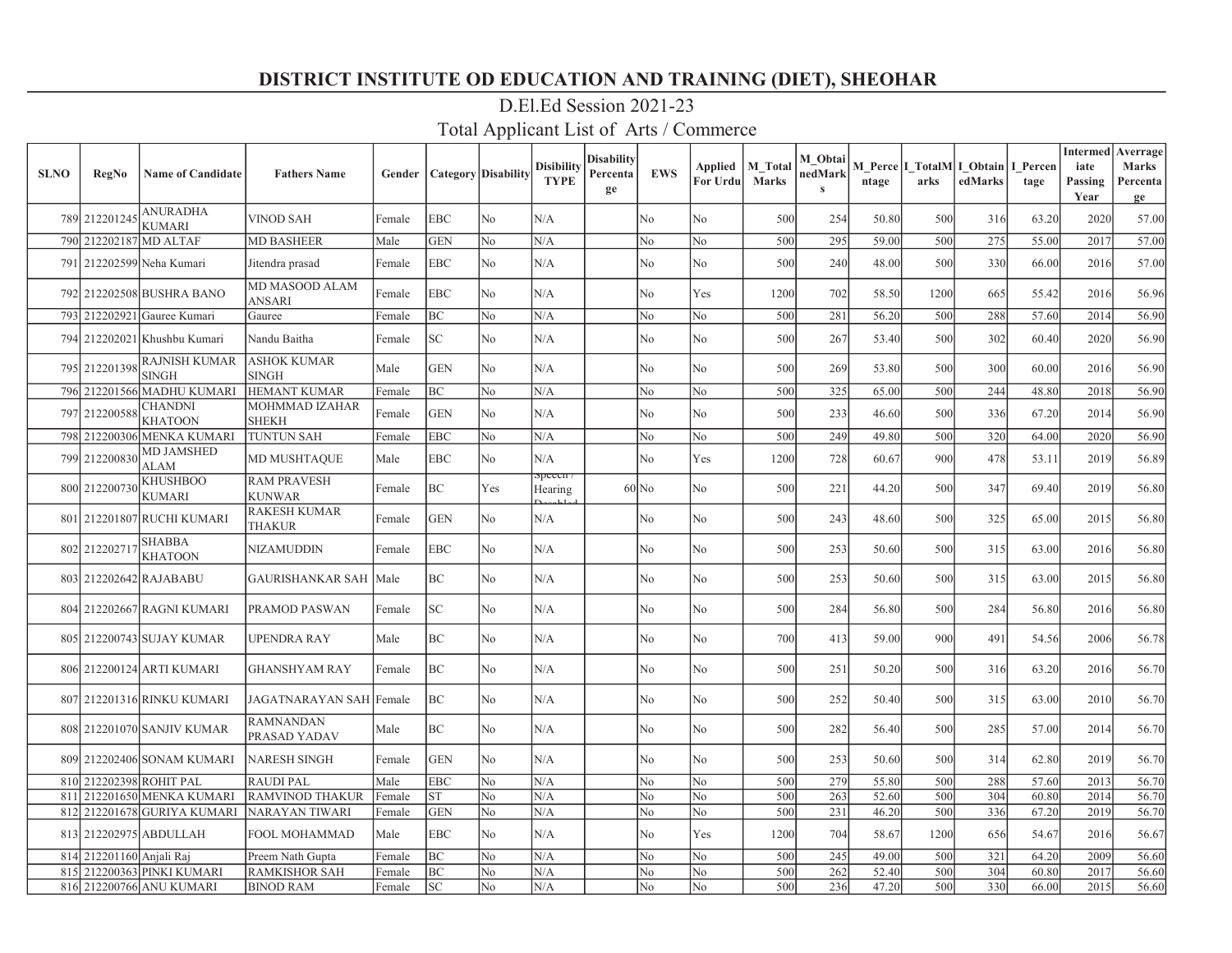| <b>SLNO</b> | RegNo         | <b>Name of Candidate</b>             | <b>Fathers Name</b>                 | Gender |            | <b>Category Disability</b> | <b>Disibility</b><br><b>TYPE</b> | Disability<br>Percenta<br>ge | <b>EWS</b>     | Applied<br>For Urdu | <b>M</b> Total<br><b>Marks</b> | M Obtai<br>nedMark<br>$\mathbf{s}$ | ntage | arks | M Perce   I TotalM   I Obtain  <br>edMarks | I Percen<br>tage | <b>Intermed</b><br>iate<br>Passing<br>Year | Averrage<br><b>Marks</b><br>Percenta<br>ge |
|-------------|---------------|--------------------------------------|-------------------------------------|--------|------------|----------------------------|----------------------------------|------------------------------|----------------|---------------------|--------------------------------|------------------------------------|-------|------|--------------------------------------------|------------------|--------------------------------------------|--------------------------------------------|
|             |               | 817 212200851 BABITA KUMARI          | NAGINA PASWAN                       | Female | SC         | N <sub>o</sub>             | N/A<br>эрсссп                    |                              | No             | No                  | 500                            | 264                                | 52.80 | 500  | 302                                        | 60.40            | 2014                                       | 56.60                                      |
|             |               | 818 212202749 ANIL KUMAR             | <b>RAMDEO PRASAD</b><br>YADAV       | Male   | BC         | Yes                        | Hearing                          |                              | $50$ No        | No                  | 700                            | 362                                | 51.71 | 900  | 552                                        | 61.33            | 2001                                       | 56.52                                      |
|             |               | 819 212202845 ADITI PRIYA            | PRAMOD KUMAR                        | Female | BC         | No                         | N/A                              |                              | No             | No                  | 500                            | 254                                | 50.80 | 500  | 311                                        | 62.20            | 2020                                       | 56.50                                      |
|             |               | 820 212201107 BIPIN KUMAR            | <b>HARENDRA RAY</b>                 | Male   | BC         | No                         | N/A                              |                              | N <sub>o</sub> | No                  | 500                            | 218                                | 43.60 | 500  | 347                                        | 69.40            | 2012                                       | 56.50                                      |
|             | 821 212201525 | <b>SONU KUMAR</b><br><b>SHARMA</b>   | <b>SHAMBHU SHARMA</b>               | Male   | <b>ST</b>  | N <sub>o</sub>             | N/A                              |                              | No             | No                  | 500                            | 292                                | 58.40 | 500  | 273                                        | 54.60            | 2016                                       | 56.50                                      |
|             |               | 822 212201073 SIMA KUMARI            | <b>KISHUN LAL PRASAD</b>            | Female | <b>BC</b>  | No                         | N/A                              |                              | No             | No.                 | 700                            | 432                                | 61.71 | 900  | 461                                        | 51.22            | 2007                                       | 56.47                                      |
|             |               | 823 212200899 RAMJEE KUMAR           | <b>AMINDRA RAUT</b>                 | Male   | ВC         | No                         | N/A                              |                              | No             | No                  | 500                            | 264                                | 52.80 | 500  | 300                                        | 60.00            | 2020                                       | 56.40                                      |
|             |               | 824 212201503 ABDA NISHAT            | <b>MANZARUL HODA</b><br>KHAN        | Female | GEN        | No                         | N/A                              |                              | No             | No                  | 500                            | 270                                | 54.00 | 500  | 294                                        | 58.80            | 2020                                       | 56.40                                      |
|             |               | 825 212202697 MAMTA KUMARI           | AWADHKISHOR<br><b>PANDEY</b>        | Female | <b>GEN</b> | No                         | N/A                              |                              | No             | No                  | 500                            | 244                                | 48.80 | 500  | 320                                        | 64.00            | 2012                                       | 56.40                                      |
|             |               | 826 212202780 KAVITA KUMARI          | <b>JAGDEO BAITHA</b>                | Female | SC         | No                         | N/A                              |                              | No             | No                  | 500                            | 248                                | 49.60 | 500  | 316                                        | 63.20            | 2013                                       | 56.40                                      |
|             |               | 827 212202037 AARTI KUMARI           | <b>BINOD CHOUDHRI</b>               | Female | SC         | No                         | N/A                              |                              | No             | No                  | 500                            | 303                                | 60.60 | 500  | 261                                        | 52.20            | 2015                                       | 56.40                                      |
|             |               | 828 212202250 ARJUN KUMAR            | MAHANTH THAKUR                      | Male   | EBC        | N <sub>o</sub>             | N/A                              |                              | No             | No                  | 500                            | 263                                | 52.60 | 500  | 301                                        | 60.20            | 2014                                       | 56.40                                      |
|             | 829 212200501 | <b>BHAGAWAN</b><br><b>PASWAN</b>     | MAHENDRA PASWAN                     | Male   | SC.        | N <sub>0</sub>             | N/A                              |                              | N <sub>o</sub> | No                  | 900                            | 472                                | 52.44 | 500  | 301                                        | 60.20            | 2010                                       | 56.32                                      |
|             | 830 212200798 | <b>CHANDAN</b><br><b>KUMAR</b>       | VISHANDEV THAKUR                    | Male   | EBC        | N <sub>o</sub>             | N/A                              |                              | No             | No                  | 500                            | 257                                | 51.40 | 500  | 306                                        | 61.20            | 2017                                       | 56.30                                      |
|             | 831 212200729 | <b>DEEPAK KUMAR</b><br><b>RANJAN</b> | CHANDAN KUMAR                       | Male   | SC.        | N <sub>o</sub>             | N/A                              |                              | N <sub>o</sub> | No                  | 500                            | 251                                | 50.20 | 500  | 312                                        | 62.40            | 2020                                       | 56.30                                      |
|             | 832 212200269 | <b>RAM VINAY</b><br><b>KUMAR</b>     | SIYARAM BAITHA                      | Male   | SC         | N <sub>o</sub>             | N/A                              |                              | No             | No                  | 500                            | 281                                | 56.20 | 500  | 281                                        | 56.20            | 2011                                       | 56.20                                      |
|             |               | 833 212201367 NIDHI KUMARI           | VISHUN DAYAL SAH                    | Female | EBC        | No                         | N/A                              |                              | No             | No                  | 500                            | 281                                | 56.20 | 500  | 281                                        | 56.20            | 2018                                       | 56.20                                      |
|             |               | 834 212202716 RAMESH BAITHA          | <b>GUDARI BAITHA</b>                | Male   | SC         | N <sub>o</sub>             | N/A                              |                              | No             | No                  | 500                            | 280                                | 56.00 | 500  | 282                                        | 56.40            | 2014                                       | 56.20                                      |
| 835         | 212202417     | <b>KHUSHBOO</b><br><b>KUMARI</b>     | <b>ASHOK SHARMA</b>                 | Female | <b>ST</b>  | N <sub>o</sub>             | N/A                              |                              | No             | No                  | 500                            | 237                                | 47.40 | 500  | 325                                        | 65.00            | 2017                                       | 56.20                                      |
|             |               | 836 212201850 MANOJ KUMAR            | <b>RAMCHANDRA SAH</b>               | Male   | ВC         | N <sub>o</sub>             | N/A                              |                              | No             | No                  | 700                            | 418                                | 59.71 | 900  | 474                                        | 52.67            | 2005                                       | 56.19                                      |
|             |               | 837 212201999 Priyanka Kumari        | Dinesh Kumar Paswan                 | Female | SC         | N <sub>o</sub>             | N/A                              |                              | No             | No                  | 500                            | 252                                | 50.40 | 500  | 309                                        | 61.80            | 2018                                       | 56.10                                      |
|             | 838 212202770 | <b>VANDANA</b><br><b>KUMARI</b>      | NAGENDRA KUMAR<br>SAH               | Female | EBC        | N <sub>o</sub>             | N/A                              |                              | No             | No                  | 500                            | 257                                | 51.40 | 500  | 304                                        | 60.80            | 2019                                       | 56.10                                      |
|             |               | 839 212201053 VINITA KUMARI          | NAWAL KISHOR<br>PRASAD              | Female | EBC        | No                         | N/A                              |                              | No             | No                  | 500                            | 252                                | 50.40 | 500  | 309                                        | 61.80            | 2020                                       | 56.10                                      |
|             |               | 840 212200137 Shiva kumar ray        | Rajkumar ray                        | Male   | ВC         | No                         | N/A                              |                              | No             | No                  | 700                            | 394                                | 56.29 | 900  | 502                                        | 55.78            | 2006                                       | 56.03                                      |
| 841         |               | 212200195 RUBY KUMARI                | <b>SUKHDEV SINGH</b>                | Female | ВC         | No                         | N/A                              |                              | No             | No                  | 500                            | 235                                | 47.00 | 500  | 325                                        | 65.00            | 2015                                       | 56.00                                      |
|             |               | 842 212200475 SHISHIR KUMAR          | <b>RADHE SHYAM</b><br><b>MISHRA</b> | Male   | <b>GEN</b> | N <sub>0</sub>             | N/A                              |                              | Yes            | N <sub>o</sub>      | 500                            | 296                                | 59.20 | 500  | 264                                        | 52.80            | 2011                                       | 56.00                                      |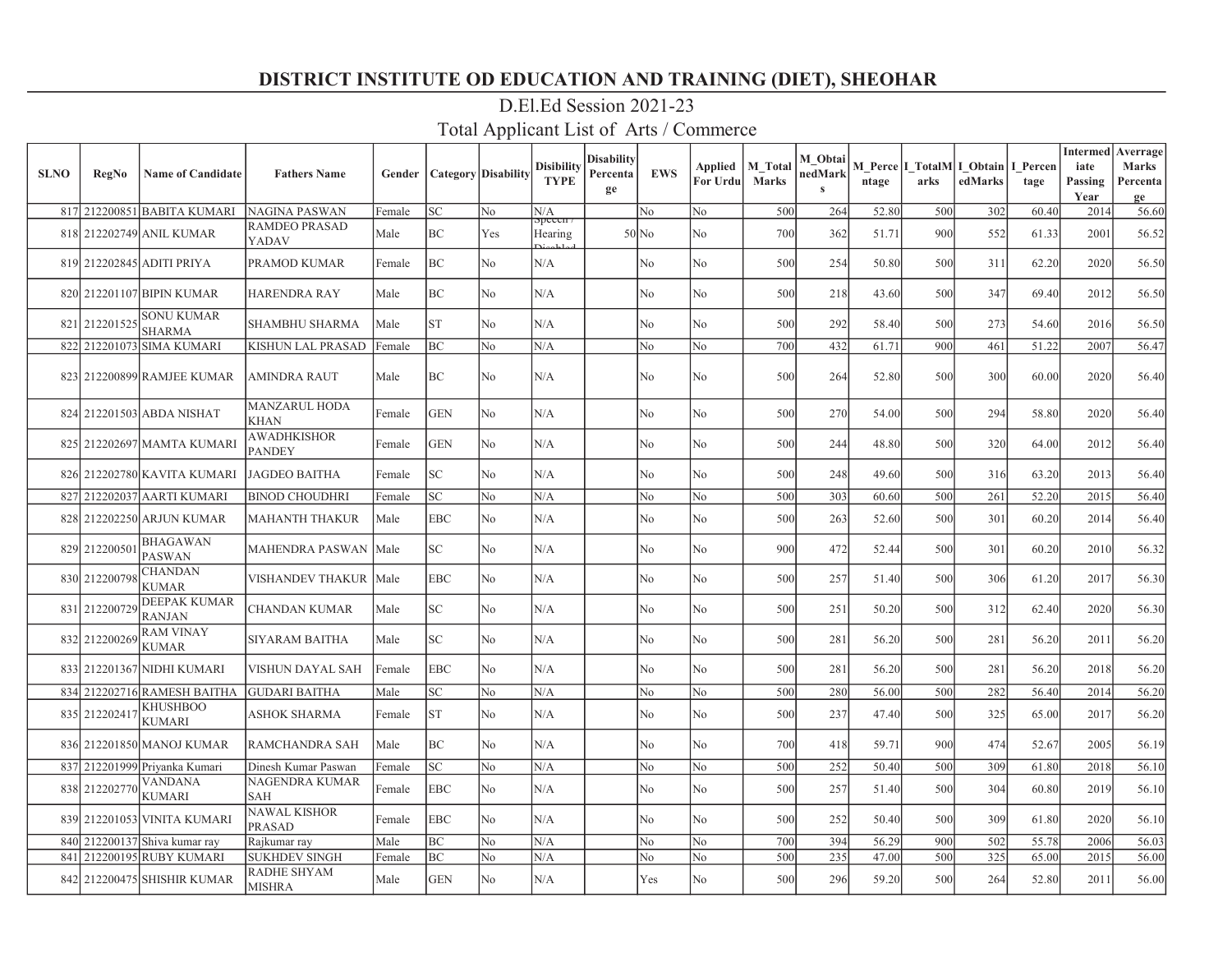| <b>SLNO</b> | <b>RegNo</b>             | <b>Name of Candidate</b>                 | <b>Fathers Name</b>             | Gender | <b>Category Disability</b> |                | <b>Disibility</b><br><b>TYPE</b> | <b>Disability</b><br>Percenta<br>ge | <b>EWS</b>     | Applied<br>For Urdu | <b>M</b> Total<br><b>Marks</b> | M Obtai<br>nedMark<br>$\mathbf{s}$ | ntage | arks | M Perce   I TotalM   I Obtain  <br>edMarks | I Percen<br>tage | <b>Intermed</b><br>iate<br>Passing<br>Year | Averrage<br><b>Marks</b><br>Percenta<br>ge |
|-------------|--------------------------|------------------------------------------|---------------------------------|--------|----------------------------|----------------|----------------------------------|-------------------------------------|----------------|---------------------|--------------------------------|------------------------------------|-------|------|--------------------------------------------|------------------|--------------------------------------------|--------------------------------------------|
|             |                          | 843 212201542 SWARNA KUMARI ABHAY PANDAY |                                 | Female | <b>GEN</b>                 | No             | N/A                              |                                     | No             | No                  | 500                            | 254                                | 50.80 | 500  | 306                                        | 61.20            | 2013                                       | 56.00                                      |
|             |                          | 844 212200678 Bikki Kumari               | Nawal Kishor Singh              | Female | <b>GEN</b>                 | N <sub>o</sub> | N/A                              |                                     | Yes            | No                  | 800                            | 412                                | 51.50 | 500  | 302                                        | 60.40            | 2016                                       | 55.95                                      |
|             |                          | 845 212200676 PANKAJ RAM                 | RAM SOGARATH RAM Male           |        | SC                         | N <sub>o</sub> | N/A                              |                                     | N <sub>o</sub> | No                  | 700                            | 432                                | 61.71 | 900  | 451                                        | 50.11            | 2008                                       | 55.91                                      |
|             |                          | 846 212200101 MD AKHTAR                  | <b>MD SADIK</b>                 | Male   | BС                         | N <sub>o</sub> | N/A                              |                                     | No             | N <sub>o</sub>      | 500                            | 245                                | 49.00 | 500  | 314                                        | 62.80            | 2019                                       | 55.90                                      |
| 847         |                          | 212201312 RAJNI KUMARI                   | <b>SHAMBHU BHAGAT</b>           | Female | <b>EBC</b>                 | No             | N/A                              |                                     | No             | No                  | 500                            | 243                                | 48.60 | 500  | 316                                        | 63.20            | 2020                                       | 55.90                                      |
| 848         | 212200964 JYOTI          |                                          | <b>BINDA SAH</b>                | Female | EBC                        | No             | N/A                              |                                     | No             | No                  | 500                            | 278                                | 55.60 | 500  | 281                                        | 56.20            | 2017                                       | 55.90                                      |
| 849         | 212202825                | <b>RAHMAT</b><br><b>PARWEEN</b>          | MD AMANULLAH                    | Female | <b>GEN</b>                 | N <sub>o</sub> | N/A                              |                                     | No             | No                  | 500                            | 281                                | 56.20 | 500  | 278                                        | 55.60            | 2020                                       | 55.90                                      |
|             |                          | 850 212202636 RINKU Kumari               | Ramesh Kumar                    | Female | BС                         | No             | N/A                              |                                     | No             | No                  | 500                            | 268                                | 53.60 | 500  | 291                                        | 58.20            | 2017                                       | 55.90                                      |
| 851         |                          | 212201904 MADHU KUMARI                   | <b>LALAN RAY</b>                | Female | BC                         | No             | N/A                              |                                     | No             | No                  | 500                            | 265                                | 53.00 | 500  | 294                                        | 58.80            | 2014                                       | 55.90                                      |
|             |                          | 852 212201285 DIVYA KUMARI               | <b>RAMNANDAN</b>                | Female | SC                         | No             | N/A                              |                                     | No             | No                  | $\mathbf Q$                    | 5.8                                | 55.10 |      | 5.95                                       | 56.52            | 2014                                       | 55.81                                      |
|             |                          | 853 212201281 Prince Kumar singh         | RAJ NARAYAN SINGH               | Male   | <b>GEN</b>                 | N <sub>o</sub> | N/A                              |                                     | No             | No                  | 500                            | 258                                | 51.60 | 500  | 300                                        | 60.00            | 2013                                       | 55.80                                      |
|             | 854 212200126            | <b>AFRINA</b><br><b>KHATOON</b>          | MD NURAIN                       | Male   | GEN                        | No             | N/A                              |                                     | No             | No                  | 500                            | 279                                | 55.80 | 500  | 279                                        | 55.80            | 2001                                       | 55.80                                      |
|             |                          | 855 212200202 vicky kumari               | ARUN KUMAR<br><b>MISHRA</b>     | Female | <b>GEN</b>                 | N <sub>o</sub> | N/A                              |                                     | Yes            | No                  | 500                            | 258                                | 51.60 | 500  | 300                                        | 60.00            | 2016                                       | 55.80                                      |
|             |                          | 856 212200398 PRITAM KUMARI              | <b>GANESH RAM</b>               | Female | SC.                        | N <sub>o</sub> | N/A                              |                                     | No             | No                  | 500                            | 226                                | 45.20 | 500  | 332                                        | 66.40            | 2019                                       | 55.80                                      |
|             |                          | 857 212200382 SMITA KUMARI               | AKLU THAKUR                     | Female | <b>EBC</b>                 | No             | N/A                              |                                     | No             | No                  | 500                            | 268                                | 53.60 | 500  | 290                                        | 58.00            | 2017                                       | 55.80                                      |
|             | 858 212201784            | <b>DEEPMALA</b><br><b>KUMARI</b>         | SHATRUGHAN SINGH                | Female | <b>GEN</b>                 | N <sub>o</sub> | N/A                              |                                     | Yes            | No                  | 500                            | 258                                | 51.60 | 500  | 300                                        | 60.00            | 2015                                       | 55.80                                      |
|             | 859 21220199             | <b>NIKHAT</b><br><b>PARWEEN</b>          | MD SHOAIB ALI                   | Female | <b>GEN</b>                 | No             | N/A                              |                                     | Yes            | No                  | 500                            | 258                                | 51.60 | 500  | 300                                        | 60.00            | 2013                                       | 55.80                                      |
|             | 860 21220237             | <b>RABEYA</b><br><b>KHATOON</b>          | <b>ABDUL RASHID</b><br>ANSARI   | Female | <b>EBC</b>                 | N <sub>o</sub> | N/A                              |                                     | N <sub>o</sub> | No                  | 500                            | 255                                | 51.00 | 500  | 303                                        | 60.60            | 2015                                       | 55.80                                      |
|             |                          | 861 212202886 DOLLY KUMARI               | <b>BINDESHWARI</b><br>PRASAD    | Female | EBC                        | N <sub>o</sub> | N/A                              |                                     | N <sub>o</sub> | No                  | 500                            | 258                                | 51.60 | 500  | 300                                        | 60.00            | 2016                                       | 55.80                                      |
|             |                          | 862 212202258 Nandini kumari             | Pramod singh                    | Female | <b>GEN</b>                 | N <sub>o</sub> | N/A                              |                                     | Yes            | No                  | 700                            | 430                                | 61.43 | 900  | 450                                        | 50.00            | 2005                                       | 55.72                                      |
|             |                          | 863 212200131 SABA KAUSAR                | <b>MD SHAFIQUE</b><br>ANSARI    | Female | EBC                        | No             | N/A                              |                                     | No             | Yes                 | 1200                           | 722                                | 60.17 | 1200 | 615                                        | 51.25            | 2017                                       | 55.71                                      |
|             |                          | 864 212201699 PINKI KUMARI               | KAUSHAL KISHOR<br>DAS           | Female | SC                         | No             | N/A                              |                                     | No             | No                  | 500                            | 280                                | 56.00 | 500  | 277                                        | 55.40            | 2013                                       | 55.70                                      |
|             |                          | 865 212202736 REKHA KUMARI               | <b>LAKSHMAN SAH</b>             | Female | BС                         | N <sub>o</sub> | N/A                              |                                     | No             | No                  | 500                            | 313                                | 62.60 | 500  | 244                                        | 48.80            | 2018                                       | 55.70                                      |
|             | 866 212201548            | <b>UMMATI</b><br><b>KHATOON</b>          | MD ALI MANSURI                  | Female | EBC                        | N <sub>o</sub> | N/A                              |                                     | No             | Yes                 | 1200                           | 680                                | 56.67 | 1200 | 655                                        | 54.58            | 2016                                       | 55.63                                      |
|             | 867 212202527            | <b>AVADHESH</b><br><b>KUMAR</b>          | PRABHU SAH                      | Male   | EBC                        | N <sub>o</sub> | N/A                              |                                     | No             | No                  | 500                            | 285                                | 57.00 | 500  | 271                                        | 54.20            | 2012                                       | 55.60                                      |
|             | 868 212200450 Divya Rani |                                          | Mishree Lal Prasad              | Female | EBC                        | No             | N/A                              |                                     | No             | No                  | 10                             | 6.6                                | 62.70 | 500  | 242                                        | 48.40            | 2014                                       | 55.55                                      |
|             |                          | 869 212200435 POOJA BHARATI              | RAM NIWAS PRASAD<br><b>SAHU</b> | Female | EBC                        | N <sub>o</sub> | N/A                              |                                     | No             | No                  | 500                            | 254                                | 50.80 | 500  | 301                                        | 60.20            | 2018                                       | 55.50                                      |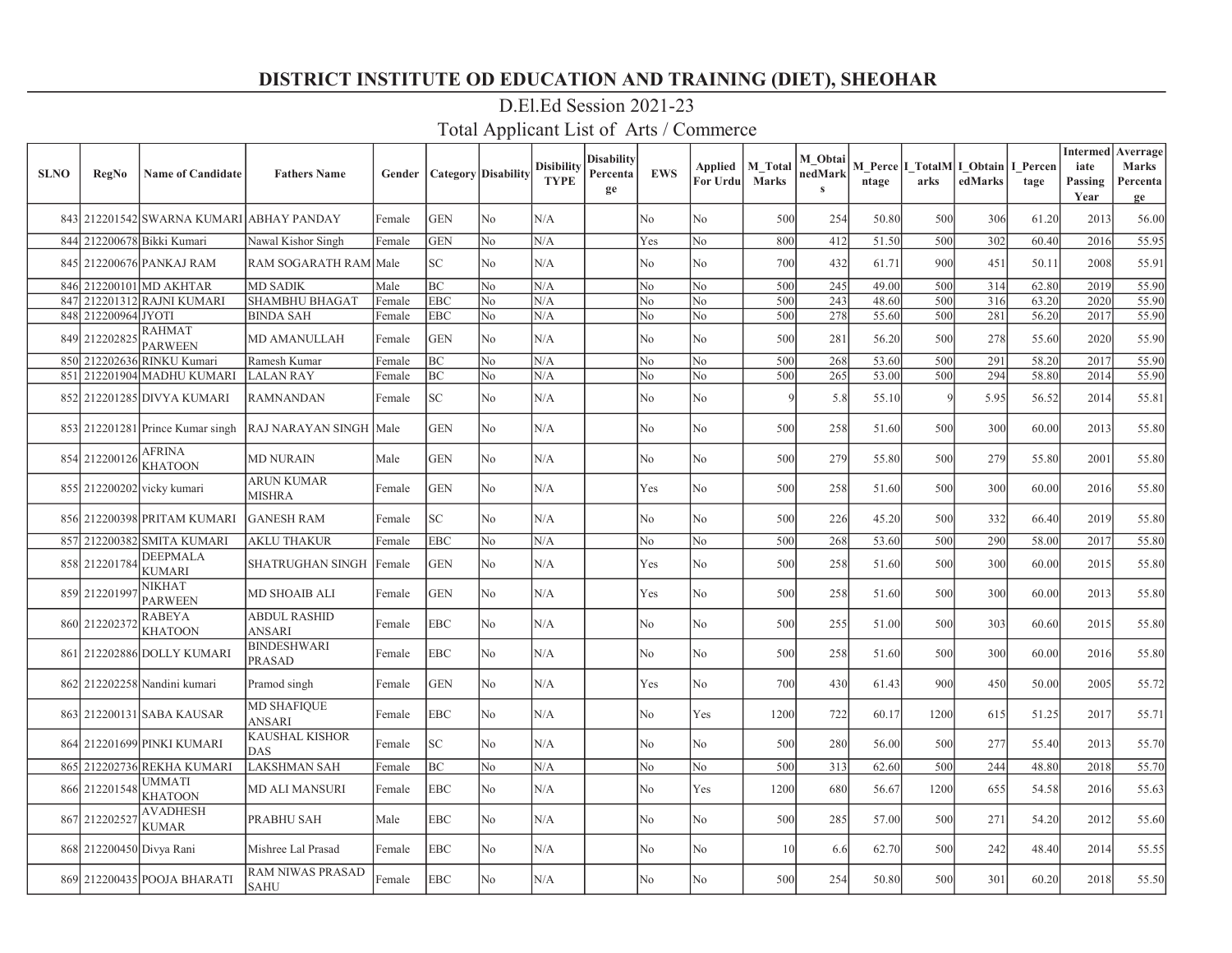| <b>SLNO</b> | <b>RegNo</b>  | <b>Name of Candidate</b>             | <b>Fathers Name</b>                 | Gender |            | <b>Category</b> Disability | <b>Disibility</b><br><b>TYPE</b> | Disability<br>Percenta<br>ge | <b>EWS</b>     | Applied<br>For Urdu | <b>M</b> Total<br><b>Marks</b> | M Obtai<br>nedMark<br>$\mathbf{s}$ | ntage | arks | M Perce   I TotalM   I Obtain  <br>edMarks | I Percen<br>tage | <b>Intermed</b><br>iate<br>Passing<br>Year | Averrage<br><b>Marks</b><br>Percenta<br>ge |
|-------------|---------------|--------------------------------------|-------------------------------------|--------|------------|----------------------------|----------------------------------|------------------------------|----------------|---------------------|--------------------------------|------------------------------------|-------|------|--------------------------------------------|------------------|--------------------------------------------|--------------------------------------------|
|             |               | 870 212200371 KRISHNA KUMAR          | <b>BISHWANATH</b><br>PRASAD SAH     | Female | EBC        | No                         | N/A                              |                              | No             | No                  | 500                            | 241                                | 48.20 | 500  | 314                                        | 62.80            | 2014                                       | 55.50                                      |
|             |               | 871 212201010 MANOJ KUMAR            | <b>RAM AYODHYA</b><br>THAKUR        | Male   | ST         | No                         | N/A                              |                              | No             | No                  | 500                            | 225                                | 45.00 | 500  | 330                                        | 66.00            | 2013                                       | 55.50                                      |
|             | 872 212201060 | <b>DIPENDRA</b><br><b>KUMAR</b>      | <b>RAMSEVAK THAKUR</b>              | Male   | <b>EBC</b> | No                         | N/A                              |                              | No             | No                  | 500                            | 242                                | 48.40 | 500  | 313                                        | 62.60            | 2019                                       | 55.50                                      |
|             |               | 873 212201887 PINKI KUMARI           | <b>MANOJ KUMAR</b><br><b>PANDIT</b> | Female | <b>EBC</b> | N <sub>o</sub>             | N/A                              |                              | N <sub>o</sub> | No                  | 500                            | 288                                | 57.60 | 500  | 267                                        | 53.40            | 2020                                       | 55.50                                      |
|             |               | 874 212202294 SUNITA KUMARI          | <b>CHHEDI CHAUPAL</b>               | Female | SC         | N <sub>o</sub>             | N/A                              |                              | No             | No                  | 500                            | 287                                | 57.40 | 500  | 268                                        | 53.60            | 2017                                       | 55.50                                      |
| 875         |               | 212202300 MOTILAL KUMAR              | <b>SHIV BALAK DAS</b>               | Male   | SC         | N <sub>o</sub>             | N/A                              |                              | No             | N <sub>o</sub>      | 500                            | 248                                | 49.60 | 500  | 307                                        | 61.40            | 2019                                       | 55.50                                      |
|             |               | 876 212202154 Richa Bharti           | <b>SUNIL KUMAR</b>                  | Female | <b>GEN</b> | No                         | N/A                              |                              | Yes            | No                  | 500                            | 255                                | 51.00 | 500  | 299                                        | 59.80            | 2020                                       | 55.40                                      |
|             |               | 877 212202000 RAJAT KUMAR            | ASHOK KUMAR<br><b>SINGH</b>         | Male   | <b>GEN</b> | No                         | N/A                              |                              | No             | No                  | 500                            | 282                                | 56.40 | 500  | 272                                        | 54.40            | 2016                                       | 55.40                                      |
|             |               | 878 212202119 Anshu Kumari           | Ashutosh                            | Female | EBC        | No                         | N/A                              |                              | No             | No                  | 500                            | 254                                | 50.80 | 500  | 300                                        | 60.00            | 2015                                       | 55.40                                      |
|             |               | 879 212202437 SAPNA KUMARI           | JAY MANGAL<br>THAKUR                | Female | ST         | No                         | N/A                              |                              | No             | No                  | 500                            | 206                                | 41.20 | 500  | 348                                        | 69.60            | 2020                                       | 55.40                                      |
|             | 880 212200659 | <b>SUNITA PUNIT</b><br><b>PASWAN</b> | PUNIT PASWAN                        | Female | SC         | No                         | N/A                              |                              | No             | No                  | 500                            | 223                                | 44.60 | 500  | 331                                        | 66.20            | 2012                                       | 55.40                                      |
|             |               | 881 212200673 ANTIMA KUMARI          | UMA SHANKAR<br>PRASAD               | Female | EBC        | N <sub>o</sub>             | N/A                              |                              | No             | No                  | 500                            | 238                                | 47.60 | 500  | 315                                        | 63.00            | 2012                                       | 55.30                                      |
|             | 882 212200614 | <b>KHUSHABU</b><br><b>KUMARI</b>     | SHAMBHU RAM                         | Female | SC.        | N <sub>o</sub>             | N/A                              |                              | N <sub>o</sub> | Yes                 | 500                            | 222                                | 44.40 | 500  | 331                                        | 66.20            | 2013                                       | 55.30                                      |
|             | 883 212201363 | <b>SIDHU KUMAR</b><br><b>RAM</b>     | <b>RANAPRATAP RAM</b>               | Male   | SC.        | N <sub>o</sub>             | N/A                              |                              | No             | No                  | 500                            | 275                                | 55.00 | 500  | 278                                        | 55.60            | 2017                                       | 55.30                                      |
|             | 884 212202774 | <b>PRATIBHA</b><br><b>KUMARI</b>     | <b>ARUN PRASAD</b><br>YADAV         | Female | BС         | N <sub>o</sub>             | N/A                              |                              | No             | No                  | 500                            | 232                                | 46.40 | 500  | 321                                        | 64.20            | 2016                                       | 55.30                                      |
|             |               | 885 212202449 Monika Kumari          | SHIVSHANKAR RAUT                    | Female | <b>EBC</b> | No                         | N/A                              |                              | No             | No                  | 500                            | 291                                | 58.20 | 500  | 261                                        | 52.20            | 2011                                       | 55.20                                      |
|             | 886 212201229 | <b>CHAINITA</b><br><b>KUMARI</b>     | <b>MUNINDRA PASWAN</b>              | Female | SC         | No                         | N/A                              |                              | No             | No                  | 500                            | 265                                | 53.00 | 500  | 287                                        | 57.40            | 2020                                       | 55.20                                      |
|             |               | 887 212200714 RAHUL BAITHA           | <b>RAMCHANDRA</b><br><b>BAITHA</b>  | Male   | SC         | No                         | N/A                              |                              | No             | No                  | 500                            | 228                                | 45.60 | 500  | 324                                        | 64.80            | 2020                                       | 55.20                                      |
|             | 888 212200874 | <b>PRIYANKA</b><br><b>KUMARI</b>     | VIJAI SAH                           | Female | ВC         | No                         | N/A                              |                              | No             | No                  | 500                            | 243                                | 48.60 | 500  | 309                                        | 61.80            | 2016                                       | 55.20                                      |
|             |               | 889 212202413 Rima Kumari            | Rash Narayan Kumar                  | Female | <b>BC</b>  | N <sub>o</sub>             | N/A                              |                              | No             | No                  | 500                            | 208                                | 41.60 | 500  | 343                                        | 68.60            | 2012                                       | 55.10                                      |
|             | 890 212202799 | <b>RAUSHAN</b><br><b>KUMAR</b>       | <b>RAMADHAR DAS</b>                 | Male   | SC         | N <sub>o</sub>             | N/A                              |                              | No             | No                  | 500                            | 227                                | 45.40 | 500  | 323                                        | 64.60            | 2019                                       | 55.00                                      |
|             |               | 891 212201762 PRITEE KUMARI          | SHAILENDRA<br>PASWAN                | Female | SC         | No                         | N/A                              |                              | No             | No                  | 500                            | 250                                | 50.00 | 500  | 300                                        | 60.00            | 2019                                       | 55.00                                      |
|             |               | 892 212200788 PRIYA KUMARI           | <b>SHIVKANT MISHRA</b>              | Female | <b>GEN</b> | No.                        | N/A                              |                              | No             | No                  | 500                            | 275                                | 55.00 | 500  | 275                                        | 55.00            | 2010                                       | 55.00                                      |
|             |               | 893 212200172 SUNITA KUMARI          | VISHANU RAUT                        | Female | SC         | N <sub>o</sub>             | N/A                              |                              | No             | No                  | 500                            | 223                                | 44.60 | 500  | 327                                        | 65.40            | 2009                                       | 55.00                                      |
|             |               | 894 212201348 NIDHI KUMARI           | DEVCHANDRA<br><b>PANDIT</b>         | Female | <b>EBC</b> | No                         | N/A                              |                              | No             | No                  | 500                            | 243                                | 48.60 | 500  | 307                                        | 61.40            | 2019                                       | 55.00                                      |
|             | 895 212201300 | <b>PRIYANKA</b><br><b>KUMARI</b>     | CHANDRA MOHAN<br><b>SHARMA</b>      | Female | <b>ST</b>  | N <sub>o</sub>             | N/A                              |                              | N <sub>o</sub> | No                  | 500                            | 271                                | 54.20 | 500  | 278                                        | 55.60            | 2020                                       | 54.90                                      |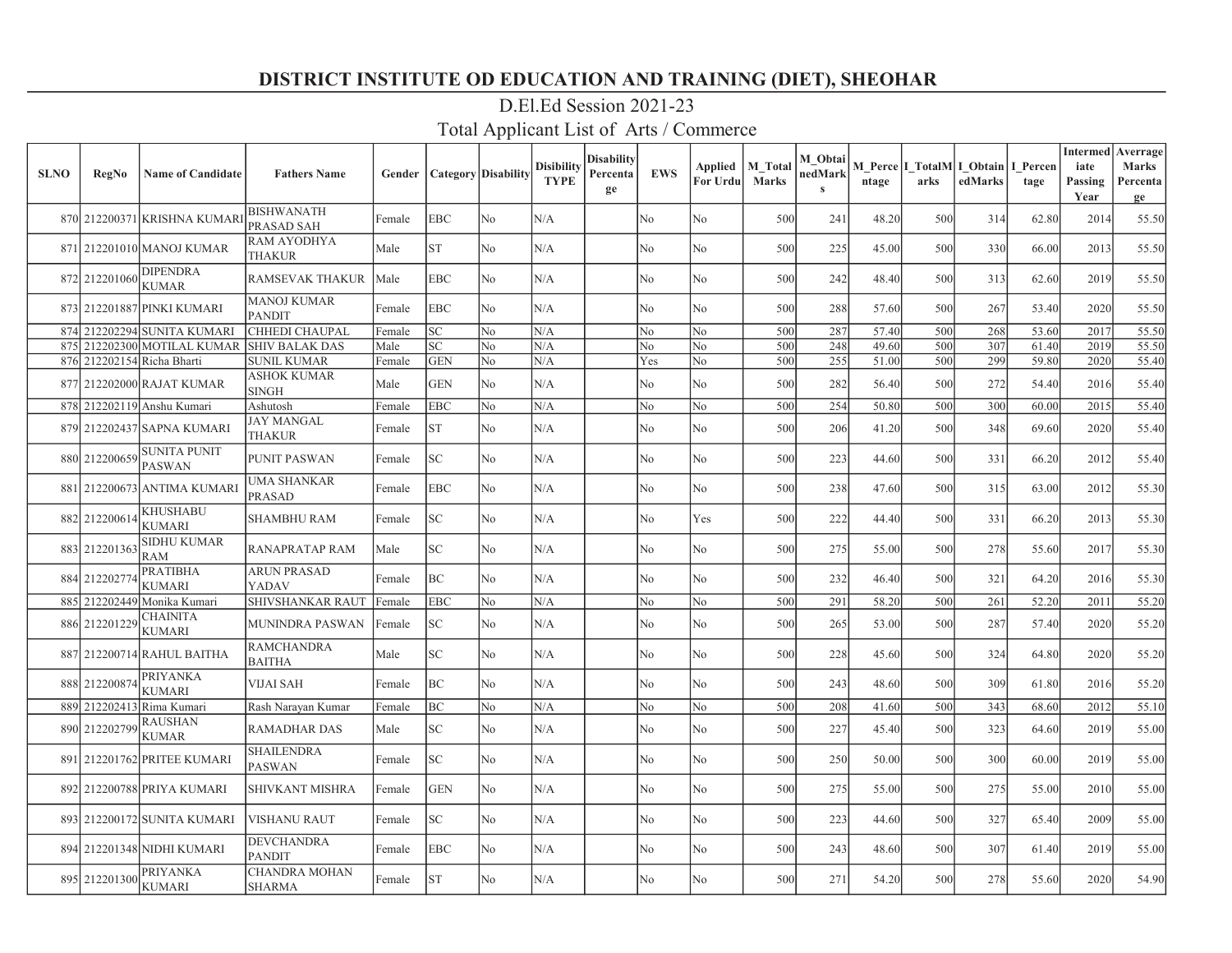| <b>SLNO</b> | <b>RegNo</b>                                | <b>Name of Candidate</b>              | <b>Fathers Name</b>                          | Gender |            | <b>Category Disability</b> | <b>Disibility</b><br><b>TYPE</b> | Disabilitv<br>Percenta<br>ge | <b>EWS</b>     | Applied<br>For Urdu | <b>M</b> Total<br><b>Marks</b> | M Obtai<br>nedMark<br>$\mathbf{s}$ | ntage | arks | M Perce   I TotalM   I Obtain  <br>edMarks | I Percen<br>tage | <b>Intermed</b><br>iate<br>Passing<br>Year | Averrage<br><b>Marks</b><br>Percenta<br>ge |
|-------------|---------------------------------------------|---------------------------------------|----------------------------------------------|--------|------------|----------------------------|----------------------------------|------------------------------|----------------|---------------------|--------------------------------|------------------------------------|-------|------|--------------------------------------------|------------------|--------------------------------------------|--------------------------------------------|
|             |                                             | 896 212201536 KIRAN KUMARI            | sunil pandey                                 | Female | <b>GEN</b> | No                         | N/A                              |                              | No             | No                  | 500                            | 238                                | 47.60 | 500  | 311                                        | 62.20            | 2019                                       | 54.90                                      |
| 897         | 212200642                                   | <b>MANISHA</b><br><b>KUMARI</b>       | VISHESHWAR<br><b>SHARMA</b>                  | Female | <b>ST</b>  | N <sub>o</sub>             | N/A                              |                              | No             | No                  | 500                            | 243                                | 48.60 | 500  | 306                                        | 61.20            | 2018                                       | 54.90                                      |
| 898         |                                             | 212200553 REKHA KUMARI                | SHAMBHU SHARMA                               | Female | <b>ST</b>  | N <sub>o</sub>             | N/A                              |                              | No             | No                  | 500                            | 235                                | 47.00 | 500  | 314                                        | 62.80            | 2014                                       | 54.90                                      |
|             |                                             | 899 212202101 NEHA KUMARI             | <b>CHAKRADHAR</b><br><b>CHOUDHARI</b>        | Female | <b>GEN</b> | N <sub>o</sub>             | N/A                              |                              | N <sub>o</sub> | No                  | 500                            | 244                                | 48.80 | 500  | 305                                        | 61.00            | 2012                                       | 54.90                                      |
|             | $900\boxed{212202529} \sqrt{\text{MAQSUD}}$ | <b>KHATUN</b>                         | <b>MD SHAMIM ANSARI</b>                      | Female | <b>EBC</b> | N <sub>o</sub>             | N/A                              |                              | N <sub>o</sub> | N <sub>o</sub>      | 500                            | 267                                | 53.40 | 500  | 282                                        | 56.40            | 2016                                       | 54.90                                      |
|             |                                             | 901 212202515 Rakesh Kumar            | Rash Narayan Kumar                           | Male   | BС         | N <sub>o</sub>             | N/A                              |                              | No             | N <sub>o</sub>      | 500                            | 220                                | 44.00 | 500  | 329                                        | 65.80            | 2014                                       | 54.90                                      |
|             |                                             | 902 212202711 RAJESH PASWAN           | JAYMANGAL<br><b>PASWAN</b>                   | Male   | SC         | No                         | N/A                              |                              | No             | No                  | 500                            | 275                                | 55.00 | 500  | 273                                        | 54.60            | 2012                                       | 54.80                                      |
| 903         |                                             | 212202042 GAYTRI KUMARI               | <b>RAMAN DAS</b>                             | Female | SC         | No                         | N/A                              |                              | No             | No                  | 500                            | 248                                | 49.60 | 500  | 300                                        | 60.00            | 2016                                       | 54.80                                      |
| 904         |                                             | 212201327 ANKIT PASWAN                | <b>SURENDRA PASWAN</b>                       | Male   | SC         | No                         | N/A                              |                              | No             | No                  | 500                            | 266                                | 53.20 | 500  | 282                                        | 56.40            | 2020                                       | 54.80                                      |
|             |                                             | 905 212200884 MANOJ KUMAR             | <b>RAMPRAKASH</b><br><b>BAITHA</b>           | Male   | SC         | N <sub>o</sub>             | N/A                              |                              | No             | No                  | 500                            | 225                                | 45.00 | 500  | 323                                        | 64.60            | 2020                                       | 54.80                                      |
|             | 906 212200847                               | <b>PRIYANKA</b><br><b>KUMARI</b>      | <b>SHANKAR PRASAD</b>                        | Female | BC         | N <sub>o</sub>             | N/A                              |                              | No             | No                  | 500                            | 214                                | 42.80 | 500  | 333                                        | 66.60            | 2020                                       | 54.70                                      |
|             | 907 212202140                               | <b>AVINASH KUMAR</b><br><b>PASWAN</b> | ANGAD PASWAN                                 | Male   | SC         | N <sub>o</sub>             | N/A                              |                              | No             | No                  | 500                            | 226                                | 45.20 | 500  | 321                                        | 64.20            | 2020                                       | 54.70                                      |
|             |                                             | 908 212201627 RAMBABU RAM             | <b>HARINATH RAM</b>                          | Male   | SC         | N <sub>o</sub>             | N/A                              |                              | No             | No                  | 500                            | 247                                | 49.40 | 500  | 300                                        | 60.00            | 2012                                       | 54.70                                      |
|             |                                             | 909 212200298 ANITA KUMARI            | <b>NANDU CHAUBEY</b>                         | Female | <b>GEN</b> | No                         | N/A                              |                              | Yes            | No                  | 700                            | 353                                | 50.43 | 900  | 529                                        | 58.78            | 2001                                       | 54.61                                      |
|             |                                             | 910 212200432 BIKKE KUMAR             | RAM EKAWAL RAM                               | Male   | SC         | No                         | N/A                              |                              | No             | No                  | 500                            | 278                                | 55.60 | 500  | 268                                        | 53.60            | 2012                                       | 54.60                                      |
|             |                                             |                                       | 911 212200992 SONELAL PANDIT RAJENDRA PANDIT | Male   | <b>EBC</b> | Yes                        | Loco<br>motor<br>Disabled        |                              | $45$ No        | No                  | 500                            | 246                                | 49.20 | 500  | 300                                        | 60.00            | 2014                                       | 54.60                                      |
|             |                                             | 912 212201278 TANU KUMARI             | <b>OM PRAKASH</b>                            | Female | ST         | N <sub>o</sub>             | N/A                              |                              | N <sub>o</sub> | No                  | 500                            | 262                                | 52.40 | 500  | 284                                        | 56.80            | 2019                                       | 54.60                                      |
|             |                                             | 913 212202655 AROOS JAMAN             | <b>MD SHAMIM ALAM</b>                        | Female | <b>EBC</b> | No                         | N/A                              |                              | No             | Yes                 | 1000                           | 462                                | 46.20 | 900  | 567                                        | 63.00            | 2020                                       | 54.60                                      |
|             |                                             | 914 212201343 Archana Kumari          | Shiv Chandra Shukla                          | Female | <b>GEN</b> | No                         | N/A                              |                              | No             | No                  | 700                            | 275                                | 39.29 | 500  | 349                                        | 69.80            | 2011                                       | 54.55                                      |
|             |                                             | 915 212200944 Vijeta kumari           | <b>RAJ KISHOR RAJAK</b>                      | Female | SC         | No                         | N/A                              |                              | No             | No                  | 500                            | 253                                | 50.60 | 500  | 292                                        | 58.40            | 2014                                       | 54.50                                      |
|             | 916 212201222                               | PUSHPANJALI<br><b>KUMARI</b>          | ARUN KUMAR SINGH                             | Female | <b>GEN</b> | No                         | N/A                              |                              | No             | No                  | 500                            | 237                                | 47.40 | 500  | 308                                        | 61.60            | 2013                                       | 54.50                                      |
|             |                                             | 917 212201883 PAMMI KUMARI            | <b>BHOLA JHA</b>                             | Female | <b>GEN</b> | No                         | N/A                              |                              | Yes            | No                  | 500                            | 226                                | 45.20 | 500  | 319                                        | 63.80            | 2019                                       | 54.50                                      |
|             |                                             | 918 212201812 ISHRAT JAHAN            | <b>MOZAMMIL HUSAIN</b>                       | Female | <b>GEN</b> | No                         | N/A                              |                              | No             | No                  | 500                            | 235                                | 47.00 | 500  | 310                                        | 62.00            | 2012                                       | 54.50                                      |
|             |                                             | 919 212201136 SUMAN KUMARI            | <b>RAJENDRA BAITHA</b>                       | Female | SC         | No                         | N/A                              |                              | No             | No                  | 500                            | 255                                | 51.00 | 500  | 289                                        | 57.80            | 2015                                       | 54.40                                      |
|             |                                             | 920 212200391 SONI KUMARI             | <b>VINOD RAM</b>                             | Female | SC         | No                         | N/A                              |                              | No             | No                  | 500                            | 207                                | 41.40 | 500  | 337                                        | 67.40            | 2020                                       | 54.40                                      |
| 921         |                                             | 212200294 RICHA KUMARI                | kameshwar singh                              | Female | <b>GEN</b> | No                         | N/A                              |                              | No             | No                  | 500                            | 237                                | 47.40 | 500  | 307                                        | 61.40            | 2020                                       | 54.40                                      |
|             |                                             | 922 212200044 Kalawati kumari         | <b>RAGHU RAM</b>                             | Female | SC         | No                         | N/A                              |                              | No             | No                  | 500                            | 209                                | 41.80 | 500  | 335                                        | 67.00            | 2014                                       | 54.40                                      |
|             |                                             | 923 212200212 Nitu Kumari             | Vishwanath singh                             | Female | <b>GEN</b> | No                         | N/A                              |                              | No             | No                  | 500                            | 229                                | 45.80 | 500  | 314                                        | 62.80            | 2010                                       | 54.30                                      |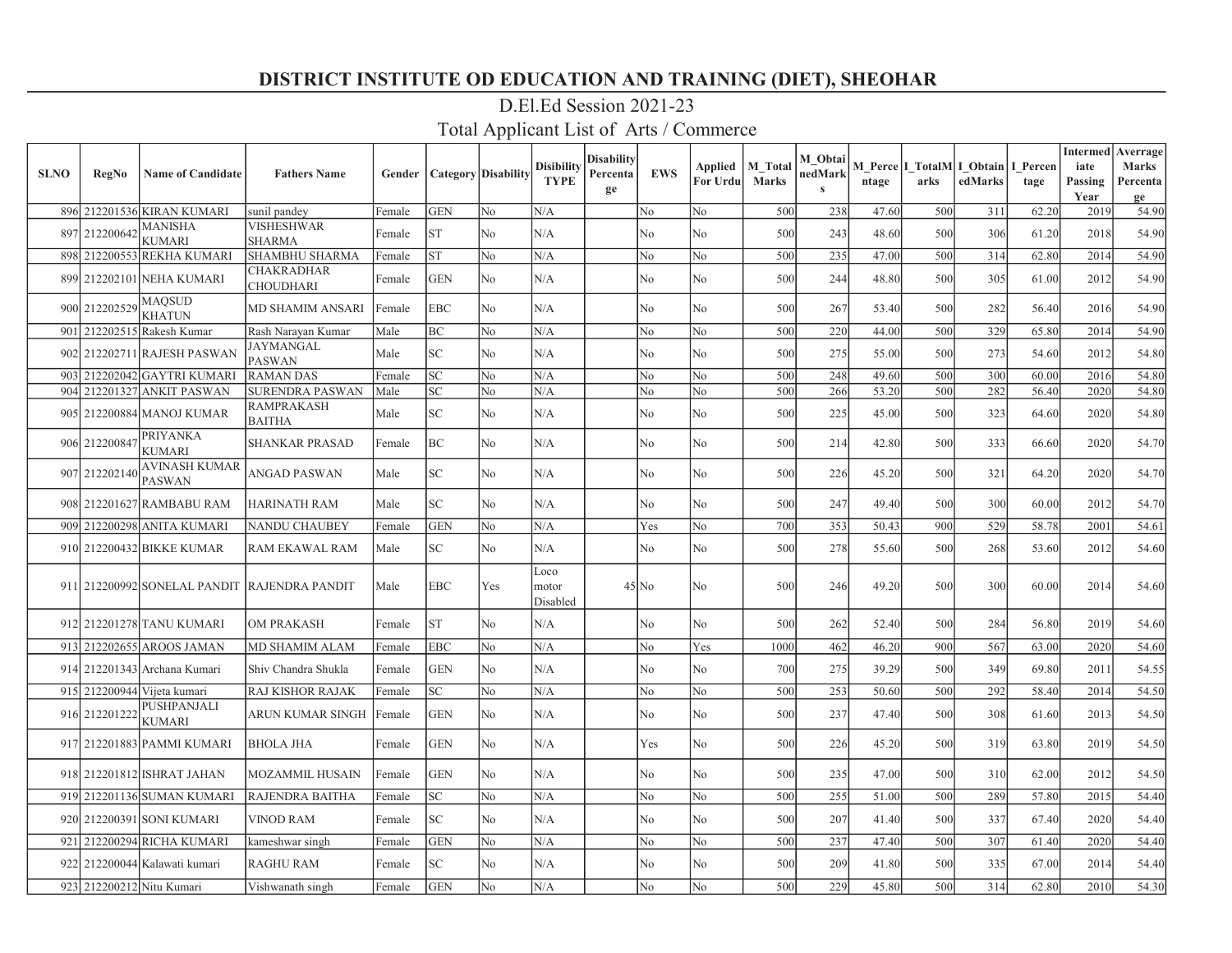| <b>SLNO</b> | <b>RegNo</b>  | <b>Name of Candidate</b>               | <b>Fathers Name</b>                  | Gender | Category   Disability |                | <b>Disibility</b><br><b>TYPE</b> | <b>Disability</b><br>Percenta<br>ge | <b>EWS</b> | Applied<br>For Urdu | M Total<br><b>Marks</b> | M Obtai<br>nedMark<br>$\mathbf{s}$ | ntage | M Perce I TotalM I Obtain<br>arks | edMarks | I Percen<br>tage | <b>Intermed</b> Averrage<br>iate<br>Passing<br>Year | <b>Marks</b><br>Percenta<br>ge |
|-------------|---------------|----------------------------------------|--------------------------------------|--------|-----------------------|----------------|----------------------------------|-------------------------------------|------------|---------------------|-------------------------|------------------------------------|-------|-----------------------------------|---------|------------------|-----------------------------------------------------|--------------------------------|
|             |               | 924 212200551 SEEMA KUMARI             | <b>KAMAKHAYA</b><br>NARAYAN SINGH    | Female | <b>GEN</b>            | N <sub>o</sub> | N/A                              |                                     | No         | No                  | 500                     | 281                                | 56.20 | 500                               | 262     | 52.40            | 2010                                                | 54.30                          |
|             | 925 212200942 | <b>PRIYANKA</b><br><b>KUMARI</b>       | <b>GAJADHAR RAY</b>                  | Female | BC                    | No.            | N/A                              |                                     | No         | No                  | 500                     | 309                                | 61.80 | 500                               | 234     | 46.80            | 2018                                                | 54.30                          |
|             |               | 926 212201452 RAMESH KUMAR             | <b>NEERAS RAUT</b>                   | Male   | BC                    | Yes            | Loco<br>motor<br>Disabled        |                                     | $90$ No    | No                  | 500                     | 223                                | 44.60 | 500                               | 320     | 64.00            | 2009                                                | 54.30                          |
|             |               | 927 212201665 MAMTA KUMARI             | RAM NIVASH<br>CHAUDHARY              | Female | SC.                   | No             | N/A                              |                                     | No         | N <sub>o</sub>      | 500                     | 226                                | 45.20 | 500                               | 317     | 63.40            | 2013                                                | 54.30                          |
|             |               | 928 212202147 MD HARUN                 | <b>MD MOLAZIM</b>                    | Male   | BC                    | Yes            | Loco<br>motor<br>Disabled        |                                     | $60$ No    | No                  | 500                     | 274                                | 54.80 | 500                               | 269     | 53.80            | 2018                                                | 54.30                          |
|             | 929 212202584 | <b>RAMASHANKAR</b><br><b>KUMAR</b>     | <b>GAJENDRA RAY</b>                  | Male   | BC                    | No             | N/A                              |                                     | No         | N <sub>o</sub>      | 500                     | 258                                | 51.60 | 500                               | 285     | 57.00            | 2019                                                | 54.30                          |
|             |               | 930 212202743 PUSHPA KUMARI            | <b>RAMLAL RAM</b>                    | Female | lsc.                  | No             | N/A                              |                                     | No         | No                  | 500                     | 275                                | 55.00 | 500                               | 268     | 53.60            | 2017                                                | 54.30                          |
| 931         |               | 212202913 DHEERAJ KUMAR                | <b>KAILASH RAY</b>                   | Male   | BC                    | N <sub>o</sub> | N/A                              |                                     | No         | N <sub>o</sub>      | 500                     | 268                                | 53.60 | 500                               | 275     | 55.00            | 2018                                                | 54.30                          |
|             | 932 21220207  | RAUSHAN<br><b>KUMAR</b>                | <b>SHRI RAM SINGH</b>                | Male   | <b>GEN</b>            | No             | N/A                              |                                     | Yes        | N <sub>o</sub>      | 700                     | 320                                | 45.71 | 900                               | 565     | 62.78            | 2005                                                | 54.25                          |
|             |               | 933 212202241 SMITA KUMARI             | <b>VINOD MANDAL</b>                  | Female | BC                    | No             | N/A                              |                                     | No         | No                  | 500                     | 275                                | 55.00 | 500                               | 267     | 53.40            | 2017                                                | 54.20                          |
|             | 934 21220163  | PUSHPANJALI<br>KUMARI                  | <b>RAMADHAR THAKUR</b>               | Female | lst                   | No             | N/A                              |                                     | No         | No                  | 500                     | 242                                | 48.40 | 500                               | 300     | 60.00            | 2019                                                | 54.20                          |
|             | 935 212202569 | VIVEK KUMAR<br>SAH                     | <b>DINESH SAH</b>                    | Male   | <b>EBC</b>            | No             | N/A                              |                                     | No         | No                  | 500                     | 222                                | 44.40 | 500                               | 320     | 64.00            | 2017                                                | 54.20                          |
|             |               | 936 212200272 Monika Kumari            | Raj kishore prasad<br>shrivastav     | Female | <b>GEN</b>            | No             | N/A                              |                                     | No         | No                  | 500                     | 213                                | 42.60 | 500                               | 329     | 65.80            | 2011                                                | 54.20                          |
|             |               | 937 212201117 RAJU KUMAR               | <b>BHIKHARI MANDAL</b>               | Male   | EBC                   | No             | N/A                              |                                     | No         | No                  | 700                     | 316                                | 45.14 | 500                               | 316     | 63.20            | 2014                                                | 54.17                          |
|             |               | 938 212200326 Dheeraj Kumar            | Mahesh Raut                          | Male   | EBC                   | No             | N/A                              |                                     | No         | N <sub>o</sub>      | 10                      |                                    | 66.50 | 500                               | 209     | 41.80            | 2018                                                | 54.15                          |
|             |               | 939 212201588 Shagufta perween         | <b>SABIR HUSSAIN</b>                 | Female | <b>GEN</b>            | No             | N/A                              |                                     | No         | N <sub>o</sub>      | 500                     | 274                                | 54.80 | 500                               | 267     | 53.40            | 2016                                                | 54.10                          |
|             |               | 940 212202534 RUBBY KUMARI             | SHIV SHANKAR SAH                     | Female | <b>EBC</b>            | No             | N/A                              |                                     | No         | No                  | 500                     | 259                                | 51.80 | 500                               | 282     | 56.40            | 2015                                                | 54.10                          |
|             |               | 941 212200901 ANNU KUMARI              | UMA SHANKAR<br>MISHRA                | Female | <b>GEN</b>            | No             | N/A                              |                                     | No         | No                  | 700                     | 377                                | 53.86 | 900                               | 489     | 54.33            | 2005                                                | 54.09                          |
|             |               | 942 212200347 NIRALI KUMARI            | VIJAY KUMAR SINGH                    | Female | <b>GEN</b>            | No             | N/A                              |                                     | Yes        | No                  | 500                     | 234                                | 46.80 | 500                               | 306     | 61.20            | 2019                                                | 54.00                          |
|             |               | 943 212200242 RINKU KUMARI             | AKHILESH PRASAD<br>YADAV             | Female | BC                    | No             | N/A                              |                                     | No         | No                  | 500                     | 227                                | 45.40 | 500                               | 313     | 62.60            | 2012                                                | 54.00                          |
|             |               | 944 212202443 JITENDRA KUMAR THAGA SAH |                                      | Male   | <b>EBC</b>            | No             | N/A                              |                                     | No         | No                  | 500                     | 270                                | 54.00 | 500                               | 270     | 54.00            | 2011                                                | 54.00                          |
|             |               | 945 212202751 surbhi kumari            | sugandh singh                        | Female | <b>GEN</b>            | No             | N/A                              |                                     | No         | No                  | 500                     | 273                                | 54.60 | 500                               | 267     | 53.40            | 2017                                                | 54.00                          |
|             |               | 946 212202063 POOJA KUMARI             | <b>RAMESHWAR SAH</b>                 | Female | EBC                   | No.            | N/A                              |                                     | No         | No                  | 500                     | 233                                | 46.60 | 500                               | 307     | 61.40            | 2000                                                | 54.00                          |
| 947         |               | 212202635 NEHA KUMARI                  | KRISHAN KUMAR<br><b>SHARMA</b>       | Female | EBC                   | No.            | N/A                              |                                     | No         | N <sub>o</sub>      | 500                     | 239                                | 47.80 | 500                               | 300     | 60.00            | 2016                                                | 53.90                          |
|             |               | 948 212200972 ANJU KUMARI              | <b>SUBODH KUMAR</b><br><b>RANJAN</b> | Female | <b>SC</b>             | No             | N/A                              |                                     | No         | No                  | 500                     | 239                                | 47.80 | 500                               | 300     | 60.00            | 2018                                                | 53.90                          |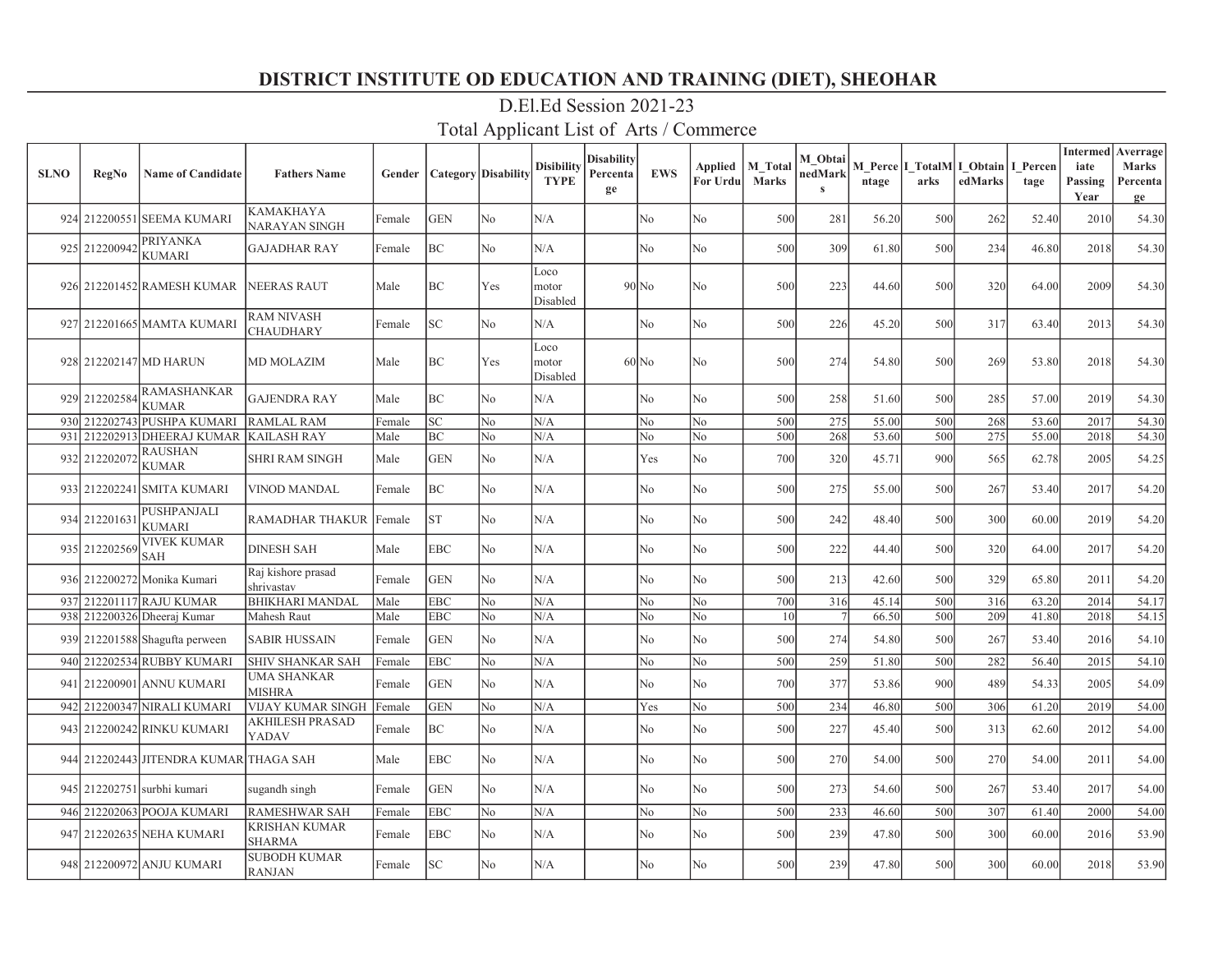| <b>SLNO</b> | <b>RegNo</b>  | <b>Name of Candidate</b>                  | <b>Fathers Name</b>            | Gender | <b>Category</b> Disability |                | <b>Disibility</b><br><b>TYPE</b> | Disabilitv<br>Percenta<br>ge | <b>EWS</b>     | Applied<br>For Urdu | M Total<br><b>Marks</b> | M Obtai<br>nedMark<br>$\mathbf{s}$ | ntage | arks | M Perce I TotalM I Obtain<br>edMarks | I Percen<br>tage | <b>Intermed</b><br>iate<br>Passing<br>Year | Averrage<br><b>Marks</b><br>Percenta<br>ge |
|-------------|---------------|-------------------------------------------|--------------------------------|--------|----------------------------|----------------|----------------------------------|------------------------------|----------------|---------------------|-------------------------|------------------------------------|-------|------|--------------------------------------|------------------|--------------------------------------------|--------------------------------------------|
|             |               | 949 212201120 REKHA KUMARI                | PARIKSHAN RAM                  | Female | SC                         | N <sub>o</sub> | N/A                              |                              | N <sub>o</sub> | N <sub>o</sub>      | 500                     | 251                                | 50.20 | 500  | 288                                  | 57.60            | 2020                                       | 53.90                                      |
|             |               | 950 212202807 SEEMA KUMARI                | ANIL KUMAR SINGH               | Female | <b>GEN</b>                 | N <sub>o</sub> | N/A                              |                              | No             | No.                 | 700                     | 334                                | 47.71 | 500  | 300                                  | 60.00            | 2014                                       | 53.86                                      |
|             |               | 951 212202609 MANTU KUMAR                 | LAXMI THAKUR                   | Male   | <b>ST</b>                  | No             | N/A                              |                              | No             | No                  | 500                     | 277                                | 55.40 | 500  | 261                                  | 52.20            | 2012                                       | 53.80                                      |
|             |               | 952 212200253 MANIRAJ KUMAR               | <b>LALAN DAS</b>               | Male   | SC                         | No             | N/A                              |                              | No             | No                  | 500                     | 232                                | 46.40 | 500  | 306                                  | 61.20            | 2020                                       | 53.80                                      |
|             | 953 212201114 | <b>KUNAL KUMAR</b><br><b>SINGH</b>        | KRISHAN NANDAN<br><b>SINGH</b> | Male   | <b>GEN</b>                 | No             | N/A                              |                              | Yes            | No                  | 500                     | 241                                | 48.20 | 500  | 296                                  | 59.20            | 2016                                       | 53.70                                      |
|             |               | 954 212200887 SONI KUMARI                 | PRAFULL MANDAL                 | Female | EBC                        | No             | N/A                              |                              | No             | No                  | 500                     | 232                                | 46.40 | 500  | 305                                  | 61.00            | 2020                                       | 53.70                                      |
|             |               | 955 212200957 PARMILA KUMARI RAJENDRA SAH |                                | Female | EBC                        | No             | N/A                              |                              | No             | No                  | 500                     | 216                                | 43.20 | 500  | 321                                  | 64.20            | 2012                                       | 53.70                                      |
|             |               | 956 212201779 PRITI KUMARI                | <b>LAKSHAN PASWAN</b>          | Female | SC                         | No             | N/A                              |                              | No             | No                  | 500                     | 233                                | 46.60 | 500  | 304                                  | 60.80            | 2020                                       | 53.70                                      |
|             | 957 212202100 | <b>CHANDAN</b><br><b>KUMAR PANDEY</b>     | <b>MOHAN PANDEY</b>            | Male   | <b>GEN</b>                 | No             | N/A                              |                              | No             | No                  | 500                     | 228                                | 45.60 | 500  | 308                                  | 61.60            | 2018                                       | 53.60                                      |
|             | 958 212202474 | <b>MANISHA</b><br><b>KUMARI</b>           | JAYMANGAL<br>THAKUR            | Female | <b>ST</b>                  | N <sub>o</sub> | N/A                              |                              | No             | No                  | 500                     | 306                                | 61.20 | 500  | 230                                  | 46.00            | 2018                                       | 53.60                                      |
|             | 959 212201233 | <b>SANGEETA</b><br><b>KUMARI</b>          | <b>RAJENDRA SINGH</b>          | Female | BC                         | No             | N/A                              |                              | No             | No                  | 500                     | 227                                | 45.40 | 500  | 309                                  | 61.80            | 2016                                       | 53.60                                      |
|             |               | 960 212200754 ANAND PASWAN                | <b>SIYADEV PASWAN</b>          | Male   | SC                         | Yes            | Loco<br>motor<br>Disabled        |                              | $40$ No        | No                  | 500                     | 225                                | 45.00 | 500  | 310                                  | 62.00            | 2013                                       | 53.50                                      |
|             |               | 961 212202363 NEHA KUMARI                 | <b>NAGENDRA</b><br>MANDALK     | Female | EBC                        | No             | N/A                              |                              | No             | No                  | 500                     | 247                                | 49.40 | 500  | 288                                  | 57.60            | 2014                                       | 53.50                                      |
|             | 962 212202578 | <b>MD SHAHZAD</b><br><b>ALAM</b>          | <b>MD KALAM ALAM</b>           | Male   | <b>GEN</b>                 | No             | N/A                              |                              | Yes            | No                  | 500                     | 242                                | 48.40 | 500  | 293                                  | 58.60            | 2018                                       | 53.50                                      |
|             |               | 963 212202712 DEEPIKA KUMARI              | <b>BHARAT SINGH</b>            | Female | <b>GEN</b>                 | Yes            | <del>specen</del> 7<br>Hearing   |                              | $55$ Yes       | No                  | 700                     | 365                                | 52.14 | 900  | 493                                  | 54.78            | 2008                                       | 53.46                                      |
|             |               | 964 212201131 Kanchan Kumari              | Chandramohan Jha               | Female | <b>GEN</b>                 | No             | N/A                              |                              | No             | No                  | 500                     | 234                                | 46.80 | 500  | 300                                  | 60.00            | 2013                                       | 53.40                                      |
|             |               | 965 212201539 Ajay Kumar Ray              | Bindeshwar Ray                 | Male   | BC                         | No             | N/A                              |                              | No             | No                  | 500                     | 191                                | 38.20 | 500  | 342                                  | 68.40            | 2011                                       | 53.30                                      |
|             |               | 966 212201297 BABLI KUMARI                | CHANDRA MOHAN<br><b>SHARMA</b> | Female | <b>ST</b>                  | N <sub>o</sub> | N/A                              |                              | No             | No                  | 500                     | 269                                | 53.80 | 500  | 264                                  | 52.80            | 2019                                       | 53.30                                      |
|             |               | 967 212202024 SEEMA KUMARI                | <b>ASHOK PASWAN</b>            | Female | SC.                        | N <sub>o</sub> | N/A                              |                              | No             | No                  | 500                     | 254                                | 50.80 | 1000 | 557                                  | 55.70            | 2017                                       | 53.25                                      |
|             |               | 968 212201768 ANNU GUPTA                  | PAWAN KUMAR<br>GUPTA           | Female | ВC                         | No             | N/A                              |                              | No             | No                  | 500                     | 257                                | 51.40 | 500  | 275                                  | 55.00            | 2020                                       | 53.20                                      |
|             |               | 969 212201106 MADHU KUMARI                | MAHENDRA PASWAN                | Female | SC                         | No             | N/A                              |                              | No             | No                  | 500                     | 226                                | 45.20 | 500  | 306                                  | 61.20            | 2014                                       | 53.20                                      |
|             | 970 212200156 | <b>RAM NARAYAN</b><br><b>KUMAR</b>        | RAM BALAM RAY                  | Male   | ВC                         | No             | N/A                              |                              | No             | No                  | 700                     | 431                                | 61.57 | 500  | 224                                  | 44.80            | 2009                                       | 53.19                                      |
|             |               | 971 212201018 NIBHA KUMARI                | KAPIL DEV SAH                  | Female | EBC                        | No             | N/A                              |                              | No             | No                  | 500                     | 240                                | 48.00 | 500  | 291                                  | 58.20            | 2019                                       | 53.10                                      |
|             |               | 972 212201662 RINKU KUMARI                | <b>ASHOK SAH</b>               | Female | EBC                        | No             | N/A                              |                              | No             | No                  | 500                     | 220                                | 44.00 | 500  | 310                                  | 62.00            | 2015                                       | 53.00                                      |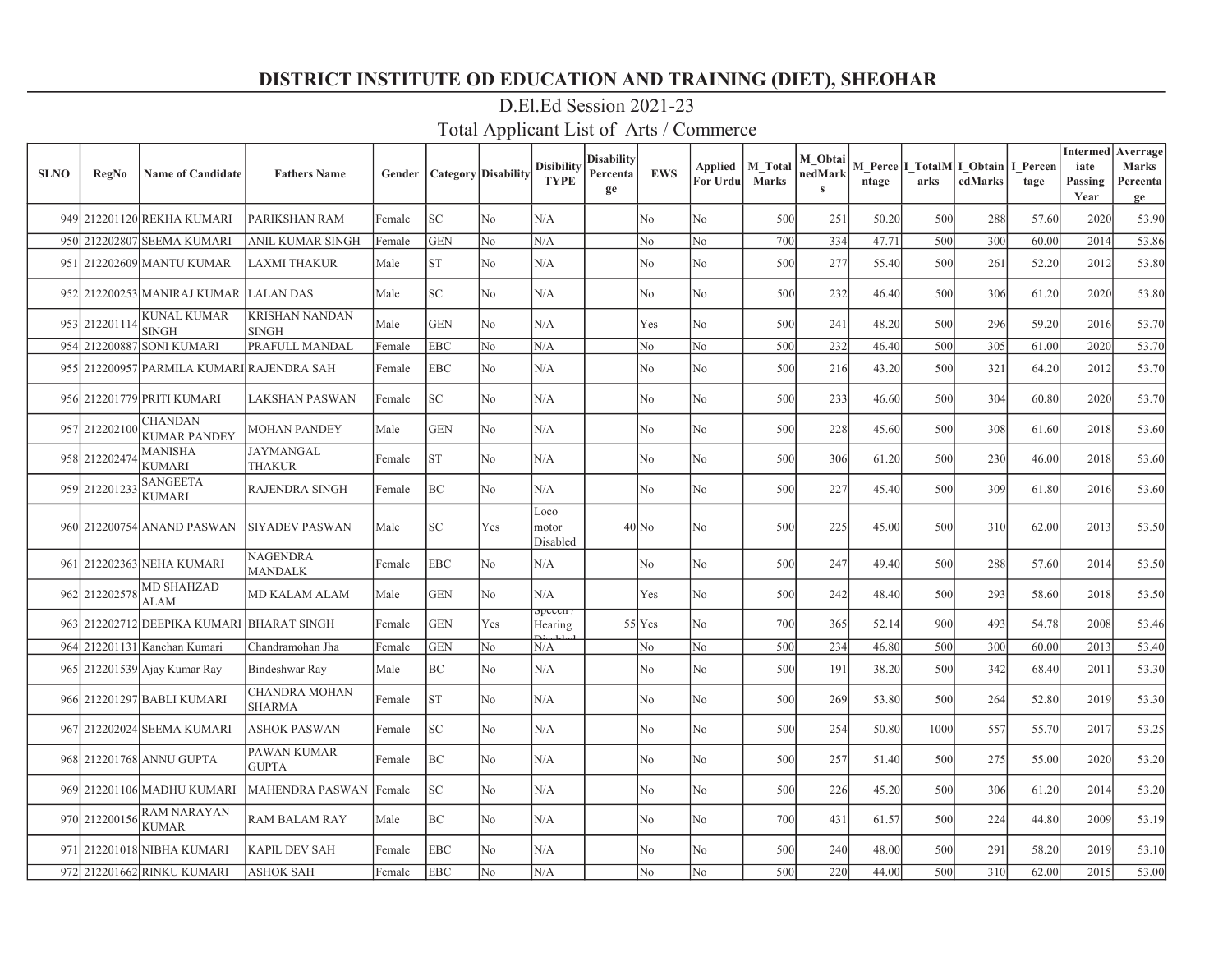| <b>SLNO</b> | RegNo         | <b>Name of Candidate</b>             | <b>Fathers Name</b>                | Gender |            | <b>Category</b> Disability | <b>Disibility</b><br><b>TYPE</b> | <b>Disability</b><br>Percenta<br>ge | <b>EWS</b>     | Applied<br>For Urdu | M Total<br><b>Marks</b> | M Obtai<br>nedMark<br>$\mathbf{s}$ | ntage | arks | M Perce   I TotalM   I_Obtain<br>edMarks | I Percen<br>tage | <b>Intermed</b> Averrage<br>iate<br>Passing<br>Year | <b>Marks</b><br>Percenta<br>ge |
|-------------|---------------|--------------------------------------|------------------------------------|--------|------------|----------------------------|----------------------------------|-------------------------------------|----------------|---------------------|-------------------------|------------------------------------|-------|------|------------------------------------------|------------------|-----------------------------------------------------|--------------------------------|
|             |               | 973 212202141 PINTOO KUMAR           | <b>RAJNARAYAN</b><br><b>PANDAY</b> | Male   | <b>GEN</b> | N <sub>o</sub>             | N/A                              |                                     | No             | No                  | 500                     | 220                                | 44.00 | 500  | 310                                      | 62.00            | 2011                                                | 53.00                          |
|             | 974 212202863 | <b>CHANDAN</b><br><b>KUMAR</b>       | <b>ASHOK CHAUDHARY</b>             | Male   | SC         | N <sub>o</sub>             | N/A                              |                                     | No             | No                  | 500                     | 230                                | 46.00 | 500  | 300                                      | 60.00            | 2019                                                | 53.00                          |
|             |               | 975 212200356 RAMANAND RAM HARI RAM  |                                    | Male   | SC         | No                         | N/A                              |                                     | No             | No                  | 700                     | 263                                | 37.57 | 500  | 342                                      | 68.40            | 2010                                                | 52.98                          |
|             |               | 976 212200379 MUNNA ANSARI           | <b>MOTIURR RAHMAN</b>              | Male   | EBC        | No                         | N/A                              |                                     | No             | No                  | 500                     | 212                                | 42.40 | 500  | 317                                      | 63.40            | 2019                                                | 52.90                          |
|             |               | 977 212200192 KHUSHI KUMARI          | PRABHAKAR SHAHI                    | Female | <b>GEN</b> | No                         | N/A                              |                                     | No             | No                  | 500                     | 250                                | 50.00 | 500  | 279                                      | 55.80            | 2019                                                | 52.90                          |
|             |               | 978 212201267 SHIVJI JHA             | <b>JALESHWAR JHA</b>               | Male   | <b>GEN</b> | No                         | N/A                              |                                     | No             | No                  | 500                     | 254                                | 50.80 | 500  | 275                                      | 55.00            | 2012                                                | 52.90                          |
|             |               | 979 212201618 ANJALI KUMARI          | <b>MANOJ CHAUDHARY</b>             | Female | SC         | No                         | N/A                              |                                     | No             | No                  | 500                     | 211                                | 42.20 | 500  | 318                                      | 63.60            | 2020                                                | 52.90                          |
|             |               | 980 212202384 RANI KUMARI            | RAM DINESH THAKUR Female           |        | <b>EBC</b> | No                         | N/A                              |                                     | No             | No                  | 500                     | 270                                | 54.00 | 500  | 259                                      | 51.80            | 2017                                                | 52.90                          |
|             |               | 981 212202442 SAVITRI DEVI           | kishundev sah                      | Female | EBC        | No                         | N/A                              |                                     | No             | No                  | 500                     | 216                                | 43.20 | 500  | 312                                      | 62.40            | 2012                                                | 52.80                          |
|             | 982 212202941 | <b>GULNAZ</b><br><b>KHATOON</b>      | <b>MD ABULAIS ANSARI</b>           | Female | <b>EBC</b> | No                         | N/A                              |                                     | N <sub>o</sub> | No                  | 500                     | 235                                | 47.00 | 500  | 293                                      | 58.60            | 2017                                                | 52.80                          |
|             | 983 212202256 | <b>SANJAY KUMAR</b><br><b>PASVAN</b> | JIYALAL PASVAN                     | Male   | SC         | No                         | N/A                              |                                     | No             | No                  | 500                     | 252                                | 50.40 | 500  | 276                                      | 55.20            | 2017                                                | 52.80                          |
|             | 984 212201034 | <b>MADHAVI</b><br><b>KUMARI</b>      | ARVIND KUMAR                       | Female | BC         | N <sub>o</sub>             | N/A                              |                                     | No             | No                  | 500                     | 235                                | 47.00 | 500  | 293                                      | 58.60            | 2020                                                | 52.80                          |
| 985         |               | 212200559 Sunil Kumar                | Ruplal Singh                       | Male   | BC         | N <sub>o</sub>             | N/A                              |                                     | No             | No                  | 500                     | 253                                | 50.60 | 500  | 275                                      | 55.00            | 2011                                                | 52.80                          |
| 986         | 212201453     | <b>DHARMENDRA</b><br><b>KUMAR</b>    | <b>RAMSHRETH RAM</b>               | Male   | SC         | No                         | N/A                              |                                     | No             | No                  | 500                     | 219                                | 43.80 | 500  | 308                                      | 61.60            | 2020                                                | 52.70                          |
|             |               | 987 212201258 TUNTUN MANJHI          | <b>BHIKHAR MAJHEE</b>              | Male   | SC         | N <sub>o</sub>             | N/A                              |                                     | No             | No                  | 500                     | 204                                | 40.80 | 500  | 323                                      | 64.60            | 2010                                                | 52.70                          |
|             |               | 988 212202392 RENU KUMARI            | <b>RAMNANDAN RAM</b>               | Female | SC         | No                         | N/A                              |                                     | No             | No                  | 700                     | 356                                | 50.86 | 500  | 272                                      | 54.40            | 2015                                                | 52.63                          |
| 989         | 212200963     | <b>ARCHANA</b><br><b>KUMARI</b>      | <b>MOHAN BAITHA</b>                | Female | SC         | No                         | N/A                              |                                     | No             | No                  | 500                     | 226                                | 45.20 | 500  | 300                                      | 60.00            | 2018                                                | 52.60                          |
| 990         |               | 212200045 PRITI KUMARI               | <b>SHYAM BIHARI PURI</b>           | Female | BC         | No                         | N/A                              |                                     | No             | No                  | 500                     | 225                                | 45.00 | 500  | 300                                      | 60.00            | 2019                                                | 52.50                          |
| 991         |               | 212202764  SONAM KUMARI              | CHITRANJAN<br><b>CHAUDHARI</b>     | Female | <b>GEN</b> | No                         | N/A                              |                                     | No             | No                  | 500                     | 269                                | 53.80 | 500  | 256                                      | 51.20            | 2015                                                | 52.50                          |
|             |               | 992 212202239 Sabina afarin          | Nurul hoda khan                    | Female | <b>GEN</b> | No                         | N/A                              |                                     | No             | No                  | 500                     | 214                                | 42.80 | 500  | 310                                      | 62.00            | 2020                                                | 52.40                          |
|             | 993 212202058 | <b>SHIKHASUMAN</b><br><b>KUMARI</b>  | <b>MANOHAR RAM</b>                 | Female | SC.        | N <sub>o</sub>             | N/A                              |                                     | No             | N <sub>o</sub>      | 500                     | 239                                | 47.80 | 500  | 285                                      | 57.00            | 2018                                                | 52.40                          |
|             | 994 212201697 | <b>SANGEETA</b><br><b>KUMARI</b>     | <b>SHANKAR SAH</b>                 | Female | <b>EBC</b> | N <sub>o</sub>             | N/A                              |                                     | No             | N <sub>o</sub>      | 500                     | 217                                | 43.40 | 500  | 307                                      | 61.40            | 2013                                                | 52.40                          |
| 995         |               | 212200989 PUJA KUMARI                | <b>RAM BACCHAN SAH</b>             | Female | <b>EBC</b> | No                         | N/A                              |                                     | No             | N <sub>o</sub>      | 500                     | 219                                | 43.80 | 500  | 305                                      | 61.00            | 2016                                                | 52.40                          |
| 996         |               | 212202682 SAWAN KUMARI               | <b>YOGI RAY</b>                    | Female | BC         | N <sub>o</sub>             | N/A                              |                                     | No             | N <sub>o</sub>      | 700                     | 339                                | 48.43 | 500  | 281                                      | 56.20            | 2016                                                | 52.31                          |
| 997         |               | 212202735 RAJAN KUMAR                | <b>RUDAL MAHATO</b>                | Male   | BC         | No                         | N/A                              |                                     | No             | No.                 | 500                     | 257                                | 51.40 | 500  | 266                                      | 53.20            | 2019                                                | 52.30                          |
|             |               | 998 212201185 MINTU KUMAR            | SATYANARAYAN<br><b>THAKUR</b>      | Male   | <b>ST</b>  | N <sub>o</sub>             | N/A                              |                                     | No             | No                  | 500                     | 229                                | 45.80 | 500  | 294                                      | 58.80            | 2019                                                | 52.30                          |
|             | 999 212200208 | <b>MONU KUMAR</b><br><b>RAM</b>      | <b>BHOLA RAM</b>                   | Male   | SC         | N <sub>o</sub>             | N/A                              |                                     | No             | No                  | 500                     | 211                                | 42.20 | 500  | 312                                      | 62.40            | 2020                                                | 52.30                          |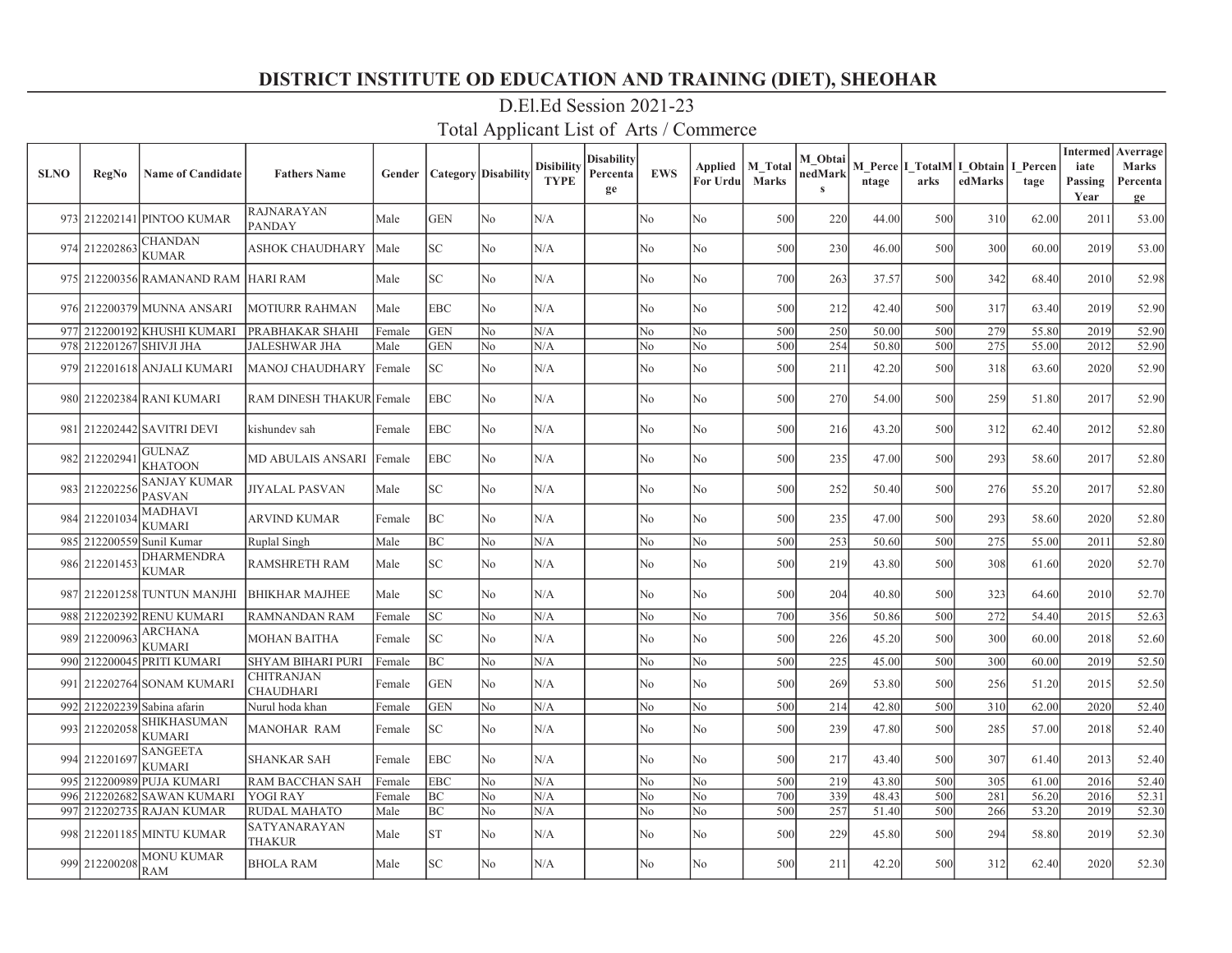| <b>SLNO</b> | <b>RegNo</b>   | <b>Name of Candidate</b>            | <b>Fathers Name</b>                           | Gender | Category   Disability |                | <b>Disibility</b><br><b>TYPE</b> | Disability<br>Percenta<br>ge | <b>EWS</b>     | Applied<br>For Urdu | M Total<br><b>Marks</b> | M Obtai<br>nedMark<br>$\mathbf{s}$ | ntage | arks | M Perce   I TotalM   I Obtain  <br>edMarks | I Percen<br>tage | <b>Intermed</b> Averrage<br>iate<br>Passing<br>Year | Marks<br>Percenta<br>ge |
|-------------|----------------|-------------------------------------|-----------------------------------------------|--------|-----------------------|----------------|----------------------------------|------------------------------|----------------|---------------------|-------------------------|------------------------------------|-------|------|--------------------------------------------|------------------|-----------------------------------------------------|-------------------------|
|             |                | 1000 212200624 SONY KUMARI          | RAMNATAN SHARMA                               | Female | <b>ST</b>             | No             | N/A                              |                              | N <sub>o</sub> | No                  | 500                     | 211                                | 42.20 | 500  | 312                                        | 62.40            | 2015                                                | 52.30                   |
|             |                | 1001 212202781 BAUTI KUMARI         | <b>KRISHNANDAN</b><br><b>BAITHA</b>           | Female | SC                    | No             | N/A                              |                              | No             | No                  | 700                     | 347                                | 49.57 | 500  | 275                                        | 55.00            | 2010                                                | 52.28                   |
|             | 1002 212202510 | NUSRAT<br><b>PRAVEEN</b>            | MD IMTEYAZUL<br><b>HAQUE</b>                  | Female | <b>GEN</b>            | N <sub>o</sub> | N/A                              |                              | Yes            | No                  | 500                     | 261                                | 52.20 | 500  | 261                                        | 52.20            | 2014                                                | 52.20                   |
|             | 1003 212202050 |                                     | ANUPAM KUMARI UDAY KUMAR SINGH                | Female | <b>GEN</b>            | N <sub>o</sub> | N/A                              |                              | No             | No                  | 500                     | 234                                | 46.80 | 500  | 287                                        | 57.40            | 2017                                                | 52.10                   |
|             | 1004 212200255 | <b>PRIYANKA</b><br><b>KUMARI</b>    | <b>SIKINDAR RAY</b>                           | Female | BC                    | No             | N/A                              |                              | No             | No                  | 500                     | 211                                | 42.20 | 500  | 310                                        | 62.00            | 2015                                                | 52.10                   |
| 1005        | 212201283      | <b>SUNIL KUMAR</b>                  | <b>LALKISHOR SAH</b>                          | Male   | EBC                   | No             | N/A                              |                              | No             | No                  | 500                     | 247                                | 49.40 | 500  | 274                                        | 54.80            | 2016                                                | 52.10                   |
|             |                | 1006 212202786 HARSHA KUMARI        | <b>DIPENDRA KUMAR</b>                         | Female | BC                    | No             | N/A                              |                              | No             | No                  | 500                     | 249                                | 49.80 | 500  | 271                                        | 54.20            | 2019                                                | 52.00                   |
|             |                | 1007 212202861 ARVIND KUMAR         | <b>KISHORI RAI</b>                            | Male   | BC                    | No             | N/A                              |                              | No             | No                  | 500                     | 260                                | 52.00 | 500  | 259                                        | 51.80            | 2020                                                | 51.90                   |
|             |                | 1008 212202371 SHYAM KUMAR          | YADOLAL<br><b>CHAUDHARY</b>                   | Male   | SC                    | No             | N/A                              |                              | No             | No                  | 500                     | 263                                | 52.60 | 500  | 256                                        | 51.20            | 2014                                                | 51.90                   |
|             |                | 1009 212202340 MAHTAB ANSARI        | <b>MD HASIM</b>                               | Male   | <b>EBC</b>            | No             | N/A                              |                              | No             | No                  | 500                     | 237                                | 47.40 | 500  | 281                                        | 56.20            | 2015                                                | 51.80                   |
|             |                |                                     | 1010 212201094 JITENDRA KUMAR NAGENDRA PASWAN | Male   | SC                    | No             | N/A                              |                              | No             | No                  | 500                     | 241                                | 48.20 | 500  | 277                                        | 55.40            | 2012                                                | 51.80                   |
|             | 1011 212202969 | <b>CHANDAN</b><br><b>KUMAR</b>      | VISHUNDEV SINGH                               | Male   | BC                    | No             | N/A                              |                              | No             | No                  | 500                     | 250                                | 50.00 | 500  | 267                                        | 53.40            | 2018                                                | 51.70                   |
|             | 1012 212202017 | <b>NUTAN KUMARI</b>                 | <b>BRAJKISHOR SINGH</b>                       | Female | <b>GEN</b>            | No             | N/A                              |                              | No             | No                  | 500                     | 257                                | 51.40 | 500  | 260                                        | 52.00            | 2010                                                | 51.70                   |
|             | 1013 212202850 | <b>SUMIT KUMAR</b><br><b>BAITHA</b> | <b>SURENDRA BAITHA</b>                        | Male   | SC                    | No             | N/A                              |                              | No             | No                  | 500                     | 233                                | 46.60 | 500  | 283                                        | 56.60            | 2020                                                | 51.60                   |
|             |                | 1014 212202803 GAURAV KUMAR         | <b>SHRINARAYAN</b><br>PRASAD                  | Male   | BC                    | No             | N/A                              |                              | No             | No                  | 500                     | 229                                | 45.80 | 500  | 287                                        | 57.40            | 2011                                                | 51.60                   |
|             |                | 1015 212201438 Vibha Kumari         | Suresh Ram                                    | Female | SC                    | No             | N/A                              |                              | No             | No                  | 500                     | 214                                | 42.80 | 500  | 302                                        | 60.40            | 2019                                                | 51.60                   |
|             |                | 1016 212201088 MANJU KUMARI         | <b>GAURI SHANKAR</b><br><b>PANDAY</b>         | Female | <b>GEN</b>            | No             | N/A                              |                              | No             | No                  | 500                     | 224                                | 44.80 | 500  | 291                                        | 58.20            | 2013                                                | 51.50                   |
|             | 1017 212200270 | NISHA BHARTI                        | <b>DEVENDRA RAM</b>                           | Female | <b>SC</b>             | N <sub>o</sub> | N/A                              |                              | No             | No                  | 500                     | 200                                | 40.00 | 500  | 315                                        | 63.00            | 2020                                                | 51.50                   |
|             | 1018 212200654 | KALYAN JEE<br>PRINCE                | AJAY KUMAR BIHARI                             | Male   | EBC                   | No             | N/A                              |                              | No             | No                  | 500                     | 238                                | 47.60 | 500  | 277                                        | 55.40            | 2019                                                | 51.50                   |
|             |                | 1019 212201786 POOJA KUMARI         | <b>AAJAY KUMAR</b><br><b>MISHRA</b>           | Female | <b>GEN</b>            | No             | N/A                              |                              | No             | No                  | 700                     | 365                                | 52.14 | 900  | 455                                        | 50.56            | 2007                                                | 51.35                   |
|             |                | 1020 212202538 Aarti kumari         | Sanjay ray                                    | Female | BC                    | No             | N/A                              |                              | No.            | No                  | 500                     | 224                                | 44.80 | 500  | 289                                        | 57.80            | 2015                                                | 51.30                   |
| 1021        |                | 212200897 RINKI KUMARI              | <b>RAJENDRA BHAGAT</b>                        | Female | EBC                   | No             | N/A                              |                              | No             | No                  | 500                     | 209                                | 41.80 | 500  | 304                                        | 60.80            | 2019                                                | 51.30                   |
|             |                | 1022 212201821 AJAY RAJAK           | RAJ KUMAR BAITHA                              | Male   | SC                    | No             | N/A                              |                              | No             | No                  | 700                     | 339                                | 48.43 | 900  | 487                                        | 54.11            | 2004                                                | 51.27                   |
|             |                | 1023 212202116 SONELAL SAHANI       | <b>SAHDEV SAHANI</b>                          | Male   | <b>EBC</b>            | No             | N/A                              |                              | No             | No                  | 700                     | 321                                | 45.86 | 500  | 282                                        | 56.40            | 2009                                                | 51.13                   |
|             |                | 1024 212202262 SABITA KUMARI        | <b>SHUKDEO RAM</b>                            | Female | <b>SC</b>             | No             | N/A                              |                              | No             | No                  | 500                     | 209                                | 41.80 | 500  | 302                                        | 60.40            | 2011                                                | 51.10                   |
|             |                | 1025 212201213 RINA KUMARI          | <b>JAYCHANDRA RAM</b>                         | Female | SC.                   | No             | N/A                              |                              | No             | No                  | 500                     | 226                                | 45.20 | 500  | 285                                        | 57.00            | 2014                                                | 51.10                   |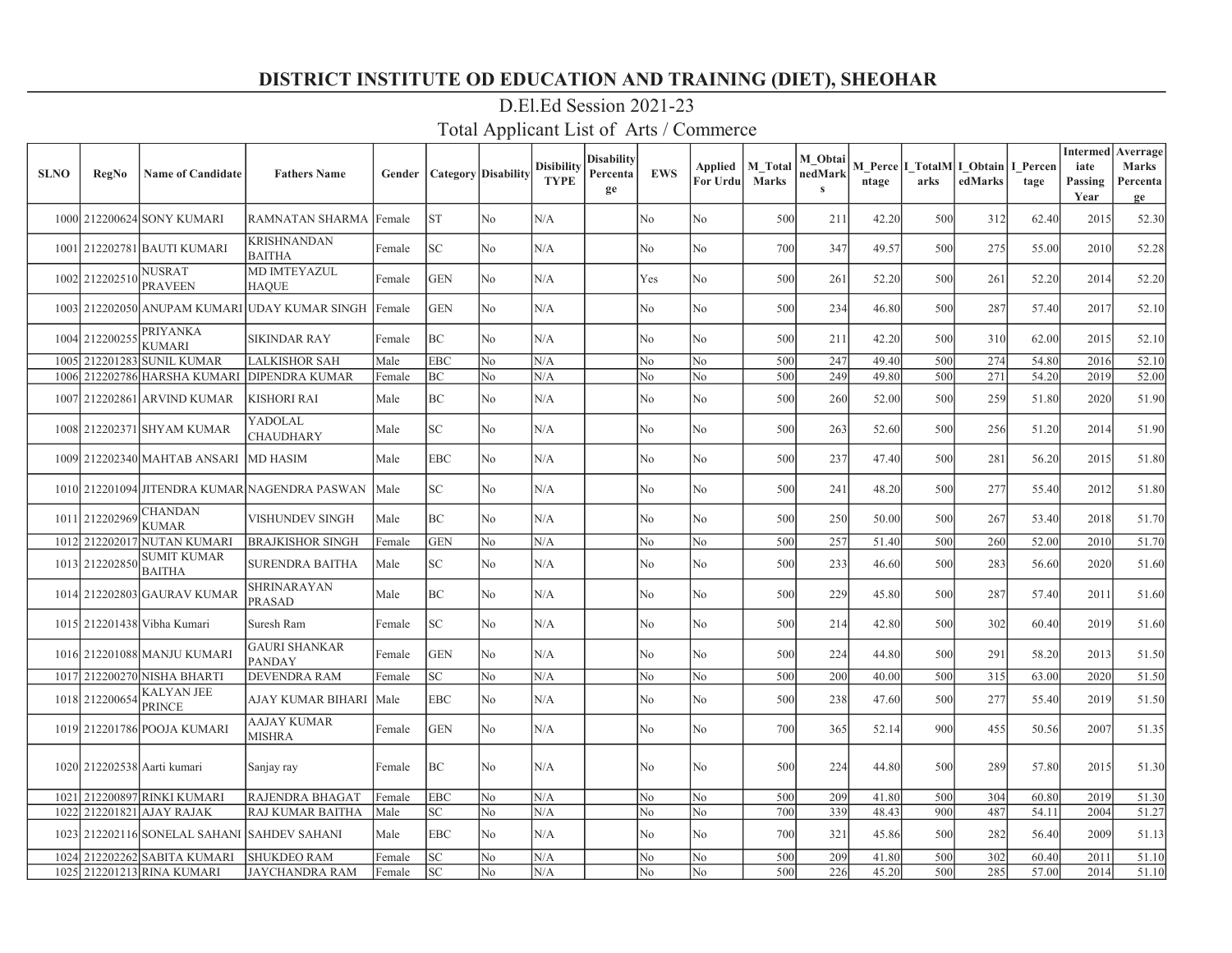| <b>SLNO</b> | <b>RegNo</b>   | <b>Name of Candidate</b>                  | <b>Fathers Name</b>                |        | <b>Gender   Category   Disability</b> |                | <b>Disibility</b><br><b>TYPE</b> | <b>Disability</b><br>Percenta<br>ge | <b>EWS</b> | Applied<br>For Urdu | <b>M</b> Total<br><b>Marks</b> | M Obtai<br>nedMark<br>$\bf s$ | ntage | M Perce I TotalM I Obtain<br>arks | edMarks | I Percen<br>tage | iate<br>Passing<br>Year | <b>Intermed</b> Averrage<br><b>Marks</b><br>Percenta<br>ge |
|-------------|----------------|-------------------------------------------|------------------------------------|--------|---------------------------------------|----------------|----------------------------------|-------------------------------------|------------|---------------------|--------------------------------|-------------------------------|-------|-----------------------------------|---------|------------------|-------------------------|------------------------------------------------------------|
|             |                | 1026 212201176 SONI KUMARI                | <b>SHYAM MAHTO</b>                 | Female | BC                                    | No             | N/A                              |                                     | No         | No                  | 500                            | 225                           | 45.00 | 500                               | 285     | 57.00            | 2020                    | 51.00                                                      |
|             |                | 1027 212200496 SADHVI KUMARI              | <b>BINDESHWAR JHA</b>              | Female | <b>GEN</b>                            | N <sub>o</sub> | N/A                              |                                     | No         | No                  | 500                            | 243                           | 48.60 | 500                               | 267     | 53.40            | 2015                    | 51.00                                                      |
|             | 1028 212201036 | MANISHA<br><b>KUMARI</b>                  | <b>BHAGWAN SINGH</b>               | Female | <b>GEN</b>                            | No             | N/A                              |                                     | No         | N <sub>o</sub>      | 500                            | 236                           | 47.20 | 500                               | 273     | 54.60            | 2018                    | 50.90                                                      |
|             | 1029 212202890 | MANISHA<br><b>KUMARI</b>                  | PREMCHANDRA RAM                    | Female | lsc                                   | No             | N/A                              |                                     | No         | No                  | 500                            | 246                           | 49.20 | 500                               | 263     | 52.60            | 2019                    | 50.90                                                      |
|             |                | 1030 212200622 ANANDI KUMARI              | <b>RAM NARESH RAY</b>              | Female | lвc                                   | No             | N/A                              |                                     | No         | No                  | 500                            | 215                           | 43.00 | 500                               | 293     | 58.60            | 2020                    | 50.80                                                      |
| 1031        |                | 212201646 VINA BHARTI                     | CHANDRA DEV DAS                    | Female | SC                                    | No             | N/A                              |                                     | No         | No                  | 700                            | 376                           | 53.71 | 500                               | 239     | 47.80            | 2018                    | 50.75                                                      |
|             |                | 1032 212201751 NISHI KUMARI               | ashok prasad                       | Female | <b>EBC</b>                            | No             | N/A                              |                                     | No         | No                  | 500                            | 204                           | 40.80 | 500                               | 303     | 60.60            | 2015                    | 50.70                                                      |
|             |                | 1033 212202056 LALITA KUMARI              | <b>BHARAT SAH</b>                  | Female | BC                                    | No             | N/A                              |                                     | No         | No                  | 500                            | 179                           | 35.80 | 500                               | 328     | 65.60            | 2010                    | 50.70                                                      |
|             |                | 1034 212201286 KIRAN KUMARI               | <b>DASHRATH THAKUR</b>             | Female | <b>ST</b>                             | No             | N/A                              |                                     | No         | No                  | 500                            | 232                           | 46.40 | 500                               | 274     | 54.80            | 2017                    | 50.60                                                      |
|             |                | 1035 212201145 SAJDA KHATOON              | <b>MD ALAUDDIN</b>                 | Female | <b>EBC</b>                            | No             | N/A                              |                                     | No         | Yes                 | 1200                           | 704                           | 58.67 | 1200                              | 509     | 42.42            | 2017                    | 50.55                                                      |
|             | 1036 212200949 | <b>RAKIBA</b><br><b>KHATOON</b>           | <b>MD AYUB</b>                     | Female | <b>GEN</b>                            | No             | N/A                              |                                     | No         | No                  | 500                            | 280                           | 56.00 | 500                               | 225     | 45.00            | 2020                    | 50.50                                                      |
|             |                | 1037 212202313 PRITEE KUMARI              | <b>RAMSWARTH</b><br><b>BHAGAT</b>  | Female | BC                                    | No             | N/A                              |                                     | No         | No                  | 500                            | 214                           | 42.80 | 500                               | 291     | 58.20            | 2020                    | 50.50                                                      |
|             |                | 1038 212202734 KAVITA KUMARI              | RAMAEKAVAL RAY                     | Female | BC                                    | No             | N/A                              |                                     | No         | No                  | 500                            | 237                           | 47.40 | 500                               | 268     | 53.60            | 2017                    | 50.50                                                      |
|             |                | 1039 212200829 NIGAM KUMARI               | <b>NARESH PARSAD</b>               | Female | BC                                    | No             | N/A                              |                                     | No         | No                  | 500                            | 238                           | 47.60 | 500                               | 266     | 53.20            | 2014                    | 50.40                                                      |
|             |                | 1040 212200332 USHA KUMARI                | <b>SUKDEV THAKUR</b>               | Female | <b>ST</b>                             | N <sub>o</sub> | N/A                              |                                     | No         | No                  | 500                            | 229                           | 45.80 | 500                               | 275     | 55.00            | 2014                    | 50.40                                                      |
|             |                | 1041 212202451 NILAM KUMARI               | <b>AJAY PANDIT</b>                 | Female | EBC                                   | No             | N/A                              |                                     | No         | No                  | 500                            | 195                           | 39.00 | 500                               | 308     | 61.60            | 2012                    | 50.30                                                      |
|             |                | 1042 212202695 VIKRAM KUMAR               | <b>RAJNARAYAN</b><br><b>PANDEY</b> | Male   | <b>GEN</b>                            | No             | N/A                              |                                     | No         | No                  | 500                            | 237                           | 47.40 | 500                               | 265     | 53.00            | 2012                    | 50.20                                                      |
|             |                | 1043 212201962 MUKESH KUMAR               | DEONARAYAN SINGH Male              |        | <b>BC</b>                             | No             | N/A                              |                                     | No         | No                  | 500                            | 236                           | 47.20 | 500                               | 266     | 53.20            | 2010                    | 50.20                                                      |
|             |                | 1044 212202369 MUSKAN KUMARI MAHENDRA SAH |                                    | Male   | EBC                                   | No             | N/A                              |                                     | No         | N <sub>o</sub>      | 500                            | 196                           | 39.20 | 500                               | 304     | 60.80            | 2015                    | 50.00                                                      |
|             |                | 1045 212200870 SATISH KUMAR               | UPENDRA PASWAN                     | Male   | SC.                                   | No             | N/A                              |                                     | No         | No                  | 500                            | 245                           | 49.00 | 500                               | 255     | 51.00            | 2014                    | 50.00                                                      |
|             |                | 1046 212201089 GOLDI KUMARI               | <b>SANJAY CHAUDHARY</b>            | Female | <b>GEN</b>                            | No             | N/A                              |                                     | $70$ No    | No                  | 500                            | 200                           | 40.00 | 500                               | 300     | 60.00            | 2015                    | 50.00                                                      |
|             |                | 1047 212200752 MAMTA KUMARI               | <b>CHANDRIKA RAM</b>               | Female | SC.                                   | No             | N/A                              |                                     | No         | No                  | 500                            | 178                           | 35.60 | 500                               | 321     | 64.20            | 2015                    | 49.90                                                      |
|             |                | 1048 212202793 VIJAY KUMAR                | <b>RAJDEV PASWAN</b>               | Male   | SC.                                   | No             | N/A                              |                                     | No         | No                  | 500                            | 196                           | 39.20 | 500                               | 303     | 60.60            | 2012                    | 49.90                                                      |
|             |                | 1049 212202103 MALA KUMARI                | JAGANNATH SINGH                    | Female | <b>GEN</b>                            | No             | N/A                              |                                     | No         | No                  | 700                            | 319                           | 45.57 | 900                               | 488     | 54.22            | 2005                    | 49.89                                                      |
|             |                | 1050 212202862 AARTI KUMARI               | <b>RAM GANESH SINGH</b>            | Female | <b>GEN</b>                            | No             | N/A                              |                                     | No         | No                  | 500                            | 218                           | 43.60 | 500                               | 280     | 56.00            | 2020                    | 49.80                                                      |
|             |                | 1051 212200234 PAWAN KUMAR                | <b>RAJENDRA RAM</b>                | Male   | lsc                                   | No             | N/A                              |                                     | No         | No                  | 500                            | 249                           | 49.80 | 500                               | 249     | 49.80            | 2014                    | 49.80                                                      |
|             |                | 1052 212200314 KOMAL KARN                 | <b>RAJESH KUMAR</b>                | Female | <b>GEN</b>                            | No             | N/A                              |                                     | Yes        | No                  | 500                            | 204                           | 40.80 | 500                               | 292     | 58.40            | 2017                    | 49.60                                                      |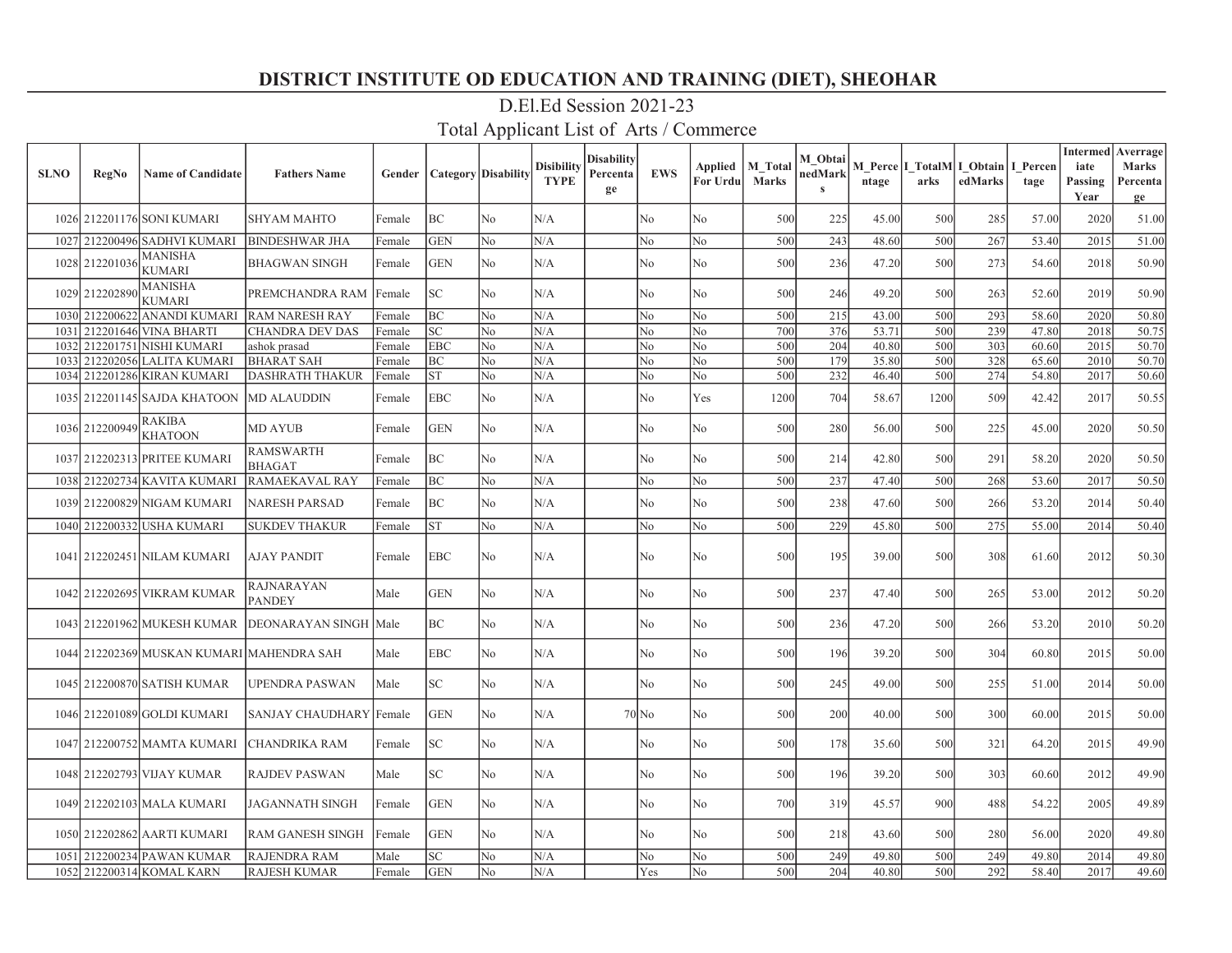| <b>SLNO</b> | <b>RegNo</b>   | <b>Name of Candidate</b>         | <b>Fathers Name</b>                  |        | <b>Gender   Category   Disability</b> |                | <b>Disibility</b><br><b>TYPE</b> | <b>Disability</b><br>Percenta<br>ge | <b>EWS</b> | Applied<br>For Urdu | <b>M</b> Total<br><b>Marks</b> | M Obtai<br>nedMark<br>$\bf s$ | ntage | M Perce I TotalM I Obtain<br>arks | edMarks | I Percen<br>tage | iate<br>Passing<br>Year | <b>Intermed</b> Averrage<br><b>Marks</b><br>Percenta<br>ge |
|-------------|----------------|----------------------------------|--------------------------------------|--------|---------------------------------------|----------------|----------------------------------|-------------------------------------|------------|---------------------|--------------------------------|-------------------------------|-------|-----------------------------------|---------|------------------|-------------------------|------------------------------------------------------------|
|             |                | 1053 212200922 ARCHNA KUMARI     | NAWAL KISHOR<br>THAKUR               | Female | <b>ST</b>                             | No             | N/A                              |                                     | No         | No                  | 700                            | 298                           | 42.57 | 900                               | 505     | 56.11            | 2005                    | 49.34                                                      |
|             | 1054 212201382 | <b>ABADHESH</b><br><b>PASWAN</b> | <b>VASANT PASWAN</b>                 | Male   | SC                                    | No             | N/A                              |                                     | No         | N <sub>o</sub>      | 500                            | 201                           | 40.20 | 500                               | 292     | 58.40            | 2010                    | 49.30                                                      |
|             | 1055 21220203  | <b>RAVINDRA</b><br>THAKUR        | <b>DIPLAL THAKUR</b>                 | Male   | <b>ST</b>                             | No             | N/A                              |                                     | No         | No                  | 500                            | 259                           | 51.80 | 500                               | 234     | 46.80            | 2013                    | 49.30                                                      |
|             | 1056 212202194 | PRIYANKA<br><b>KUMARI</b>        | MANOJ SHARMA                         | Female | <b>ST</b>                             | No             | N/A                              |                                     | No         | No                  | 500                            | 200                           | 40.00 | 500                               | 293     | 58.60            | 2018                    | 49.30                                                      |
| 1057        | 212202760      | <b>RIMA KUMARI</b>               | <b>HARDEV PASWAN</b>                 | Female | SC                                    | No             | N/A                              |                                     | No         | No                  | 500                            | 214                           | 42.80 | 500                               | 278     | 55.60            | 2014                    | 49.20                                                      |
|             |                | 1058 212201575 ANKIT KUMAR       | <b>THAKUR SINGH</b>                  | Male   | BC                                    | No             | N/A                              |                                     | No         | No                  | 500                            | 207                           | 41.40 | 500                               | 285     | 57.00            | 2015                    | 49.20                                                      |
|             | 1059 212201550 | <b>RIZWANA</b><br><b>KHATOON</b> | <b>MD TAHIR HUSSAIN</b>              | Female | EBC                                   | No             | N/A                              |                                     | No         | Yes                 | 1200                           | 602                           | 50.17 | 900                               | 433     | 48.11            | 2018                    | 49.14                                                      |
|             |                | 1060 212200936 Ramvikash kumar   | Jagdish sah                          | Male   | EBC                                   | N <sub>o</sub> | N/A                              |                                     | No         | No                  | 500                            | 215                           | 43.00 | 500                               | 276     | 55.20            | 2013                    | 49.10                                                      |
|             |                | 1061 212202750 NIDHI KUMARI      | <b>GHANSHYAM SINGH</b>               | Female | <b>GEN</b>                            | N <sub>o</sub> | N/A                              |                                     | No         | No                  | 500                            | 184                           | 36.80 | 500                               | 307     | 61.40            | 2019                    | 49.10                                                      |
|             |                | 1062 212201875 SHIVANI KUMARI    | <b>SUJEET KUMAR</b><br><b>PANDEY</b> | Female | <b>GEN</b>                            | No             | N/A                              |                                     | No         | No                  | 500                            | 230                           | 46.00 | 500                               | 261     | 52.20            | 2020                    | 49.10                                                      |
|             |                | 1063 212201074 BABITA KUMARI     | <b>BINOD SAH</b>                     | Female | ВC                                    | No             | N/A                              |                                     | No         | No                  | 500                            | 221                           | 44.20 | 500                               | 269     | 53.80            | 2017                    | 49.00                                                      |
|             | 1064 21220077  | <b>SHAMBHOO</b><br><b>KUMAR</b>  | <b>VIRJKISHOR RAY</b>                | Male   | BC                                    | No             | N/A                              |                                     | No         | No                  | 500                            | 215                           | 43.00 | 500                               | 274     | 54.80            | 2013                    | 48.90                                                      |
|             | 1065 212201180 | Bharatbhushan<br>Dubey           | Dinesh Dubey                         | Male   | <b>GEN</b>                            | No             | N/A                              |                                     | Yes        | No                  | 500                            | 254                           | 50.80 | 500                               | 234     | 46.80            | 2014                    | 48.80                                                      |
|             |                | 1066 212201896 PRITY KUMARI      | JITENDRA THAKUR                      | Female | <b>GEN</b>                            | No             | N/A                              |                                     | No         | No                  | 500                            | 226                           | 45.20 | 500                               | 262     | 52.40            | 2019                    | 48.80                                                      |
|             |                | 1067 212200323 SHYAMA KUMARI     | l Sheohar                            | Female | <b>GEN</b>                            | No             | N/A                              |                                     | No         | No                  | 500                            | 207                           | 41.40 | 600                               | 337     | 56.17            | 2015                    | 48.78                                                      |
|             |                | 1068 212202504 Romee Kumari      | Vinod Kumar                          | Female | BC                                    | No             | N/A                              |                                     | No         | No                  | 500                            | 207                           | 41.40 | 500                               | 280     | 56.00            | 2013                    | 48.70                                                      |
|             |                | 1069 212202026 SUMIT KUMAR       | BISHWANATH SINGH                     | Male   | <b>GEN</b>                            | Yes            | Loco<br>motor<br>Disabled        |                                     | 48 No      | No                  | 700                            | 346                           | 49.43 | 900                               | 431     | 47.89            | 2008                    | 48.66                                                      |
|             |                | 1070 212202414 AMRITA KUMARI     | RAM CHANDRA<br><b>PASWAN</b>         | Female | lsc                                   | No             | N/A                              |                                     | No         | No                  | 700                            | 309                           | 44.14 | 500                               | 265     | 53.00            | 2019                    | 48.57                                                      |
|             |                | 1071 212201767 SIMA KUMARI       | LALBABU THAKUR                       | Female | <b>ST</b>                             | No             | N/A                              |                                     | No         | No                  | 500                            | 198                           | 39.60 | 500                               | 287     | 57.40            | 2013                    | 48.50                                                      |
|             |                | 1072 212201012 MINA KUMARI       | NARAYAN MAHTO                        | Female | <b>EBC</b>                            | No             | N/A                              |                                     | No         | No                  | 500                            | 206                           | 41.20 | 500                               | 276     | 55.20            | 2018                    | 48.20                                                      |
|             |                | 1073 212202096 SHILPI KUMARI     | <b>SATRUGHAN JHA</b>                 | Female | <b>GEN</b>                            | No             | N/A                              |                                     | Yes        | No                  | 500                            | 227                           | 45.40 | 500                               | 252     | 50.40            | 2016                    | 47.90                                                      |
|             |                | 1074 212200063 Laxmi Kumari      | <b>NAND KISHOR RAM</b>               | Female | lsc:                                  | No             | N/A                              |                                     | No         | N <sub>o</sub>      | 500                            | 186                           | 37.20 | 500                               | 291     | 58.20            | 2016                    | 47.70                                                      |
|             |                | 1075 212202739 SUNIL KUMAR       | <b>SHAMBHU PRASAD</b><br>YADAV       | Male   | BC                                    | No             | N/A                              |                                     | No         | No                  | 500                            | 196                           | 39.20 | 500                               | 280     | 56.00            | 2020                    | 47.60                                                      |
|             | 1076 212202866 | sofiya parveen                   | sofiya parveen                       | Female | EBC                                   | N <sub>o</sub> | N/A                              |                                     | No         | No                  | 500                            | 195                           | 39.00 | 500                               | 281     | 56.20            | 2020                    | 47.60                                                      |
|             | 1077 212202654 | PRIYANKA<br>KUMARI               | <b>GANESH RAY</b>                    | Female | BC                                    | No             | N/A                              |                                     | No         | No                  | 500                            | 185                           | 37.00 | 500                               | 290     | 58.00            | 2015                    | 47.50                                                      |
|             | 1078 212201949 | KHUSHBOO<br><b>KUMARI</b>        | <b>SHAMBHU THAKUR</b>                | Female | lst                                   | No             | N/A                              |                                     | No         | No                  | 500                            | 211                           | 42.20 | 500                               | 263     | 52.60            | 2014                    | 47.40                                                      |